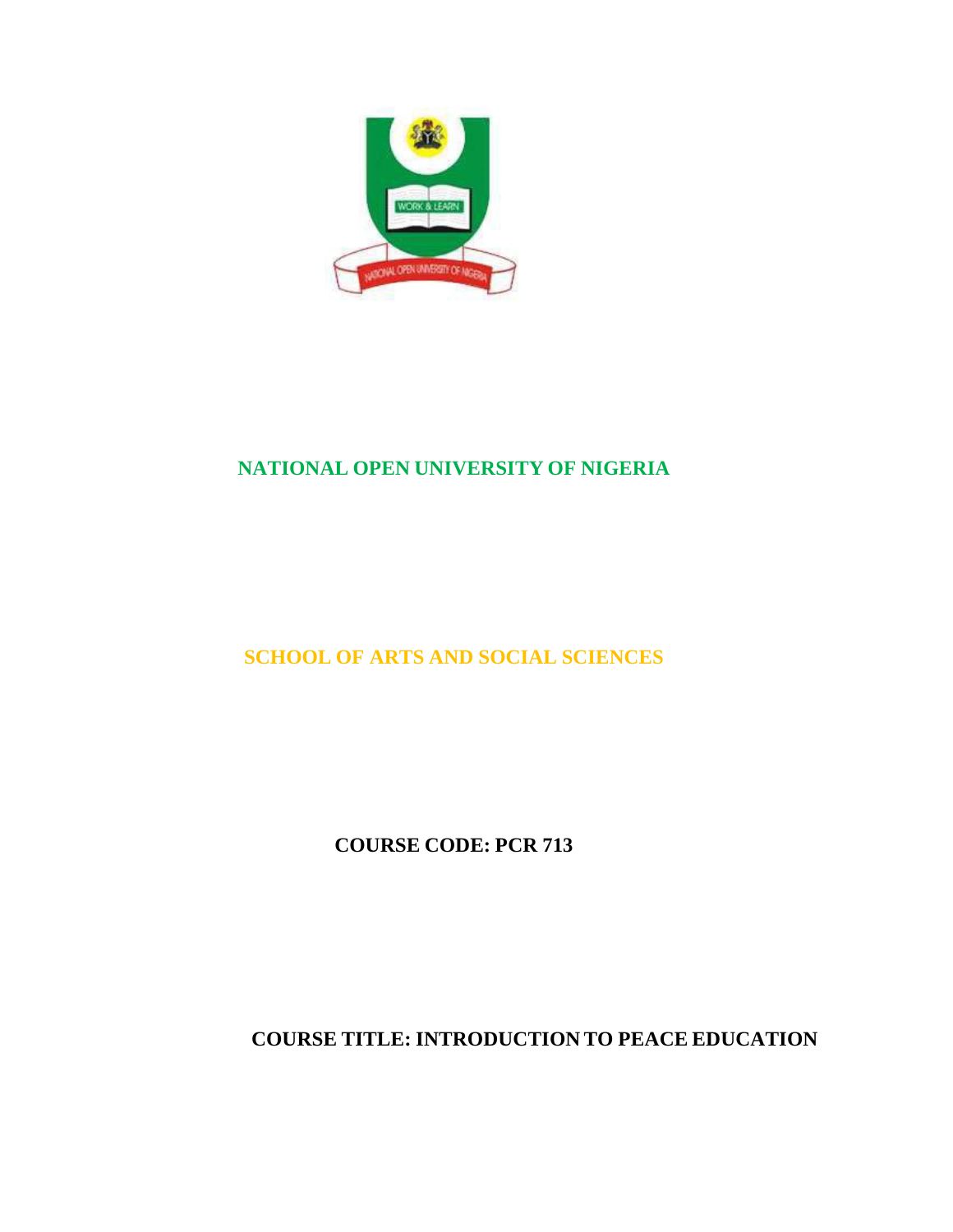# **COURSE GUIDE**

# **PCR 713 INTRODUCTION TO PEACE EDUCATION**

| Course Developer    | Joshua Olusegun Bolarinwa<br>Nigeria Institute of International Affairs<br>Victoria Island,<br>Lagos. |
|---------------------|-------------------------------------------------------------------------------------------------------|
| Course Writer       | Joshua Olusegun Bolarinwa<br>Nigeria Institute of International Affairs<br>Victoria Island,<br>Lagos. |
| Course Editor       | Ms. Joan Mbagwu<br>C/o Olive Branch Konsult<br>Lagos.                                                 |
| Course Co-ordinator | Mr. Oyedolapo B. Durojaiye<br>National Open University of Nigeria                                     |



# **NATIONAL OPEN UNIVERSITY OF NIGERIA**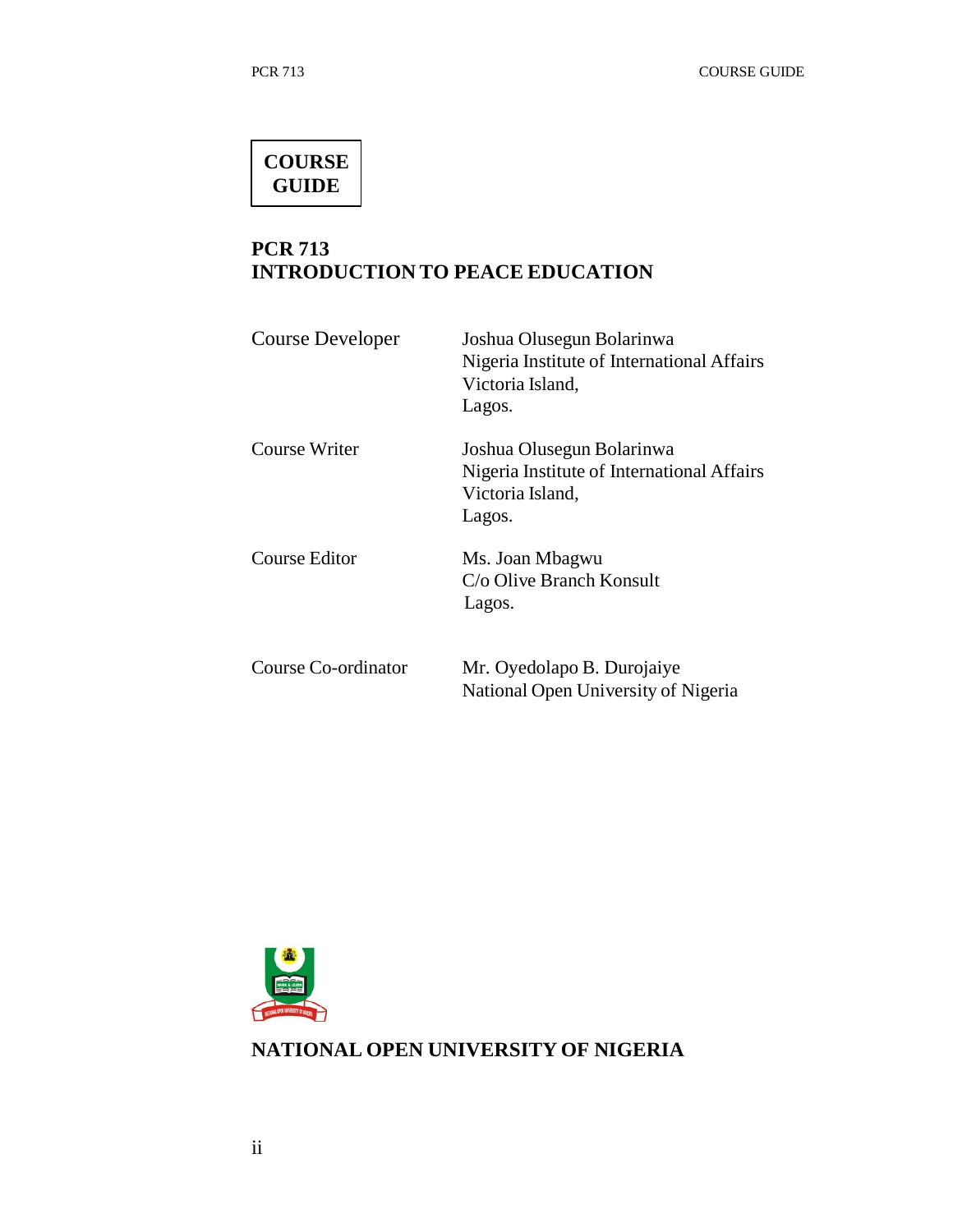National Open University of Nigeria **Headquarters** 14/16 Ahmadu Bello Way Victoria Island Lagos

Abuja Annex 245 Samuel Adesujo Ademulegun Street Central Business District Opposite Arewa Suites Abuja

e-mail: centralinfo@nou.edu.ng URL: www.nou.edu.ng

National Open University of Nigeria 2006

First Printed 2006

ISBN: 978-058-482-X

All Rights Reserved

Printed by …………….. For National Open University of Nigeria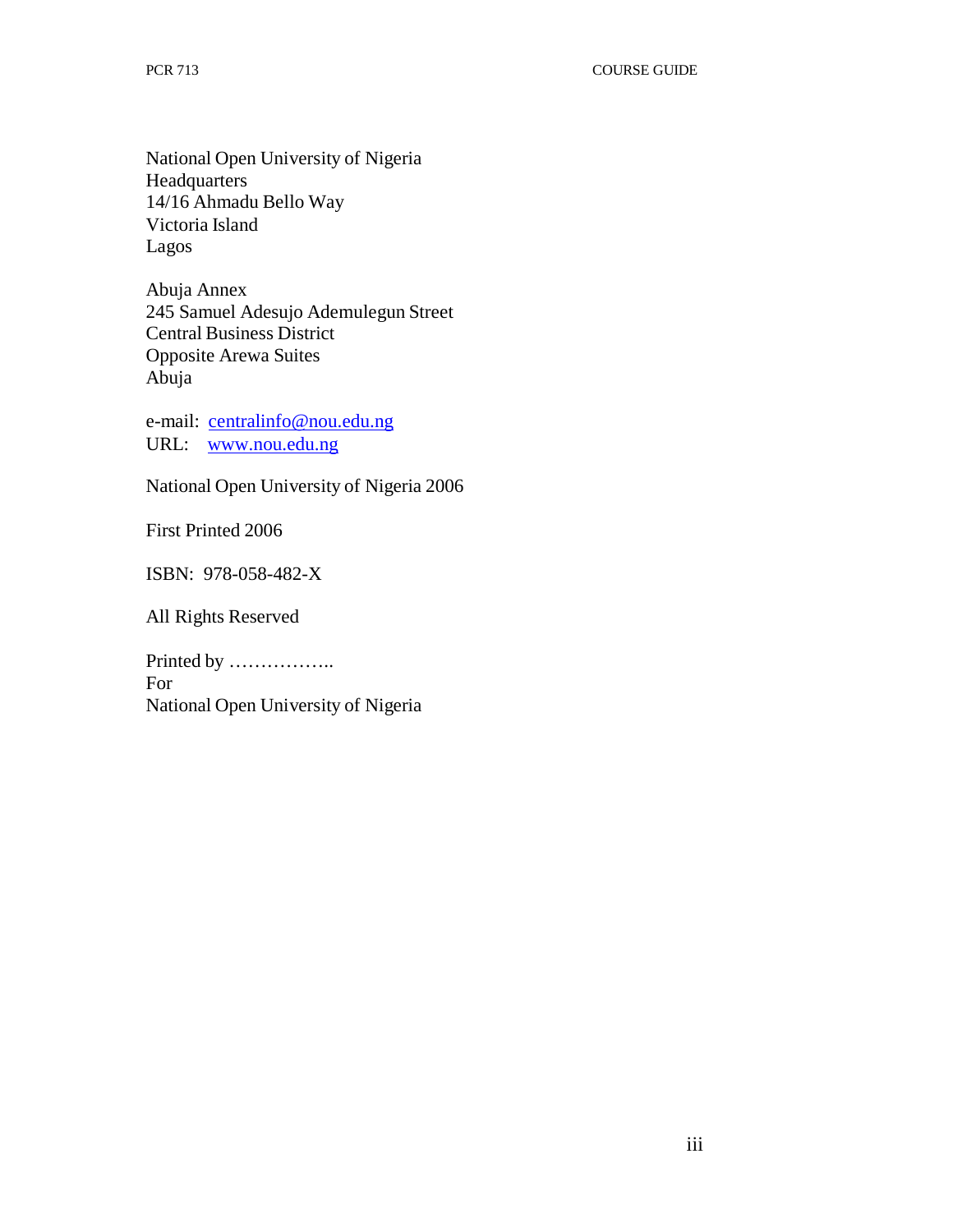# **Table of Contents** Page

| $1 - 2$                     |
|-----------------------------|
| $\mathcal{D}_{\mathcal{L}}$ |
| $2 - 3$                     |
| 3                           |
| $3-4$                       |
|                             |
| 5                           |
| $5 - 6$                     |
| 6                           |
| 7                           |
| 7 - 9                       |
| $9-10$                      |
| 10                          |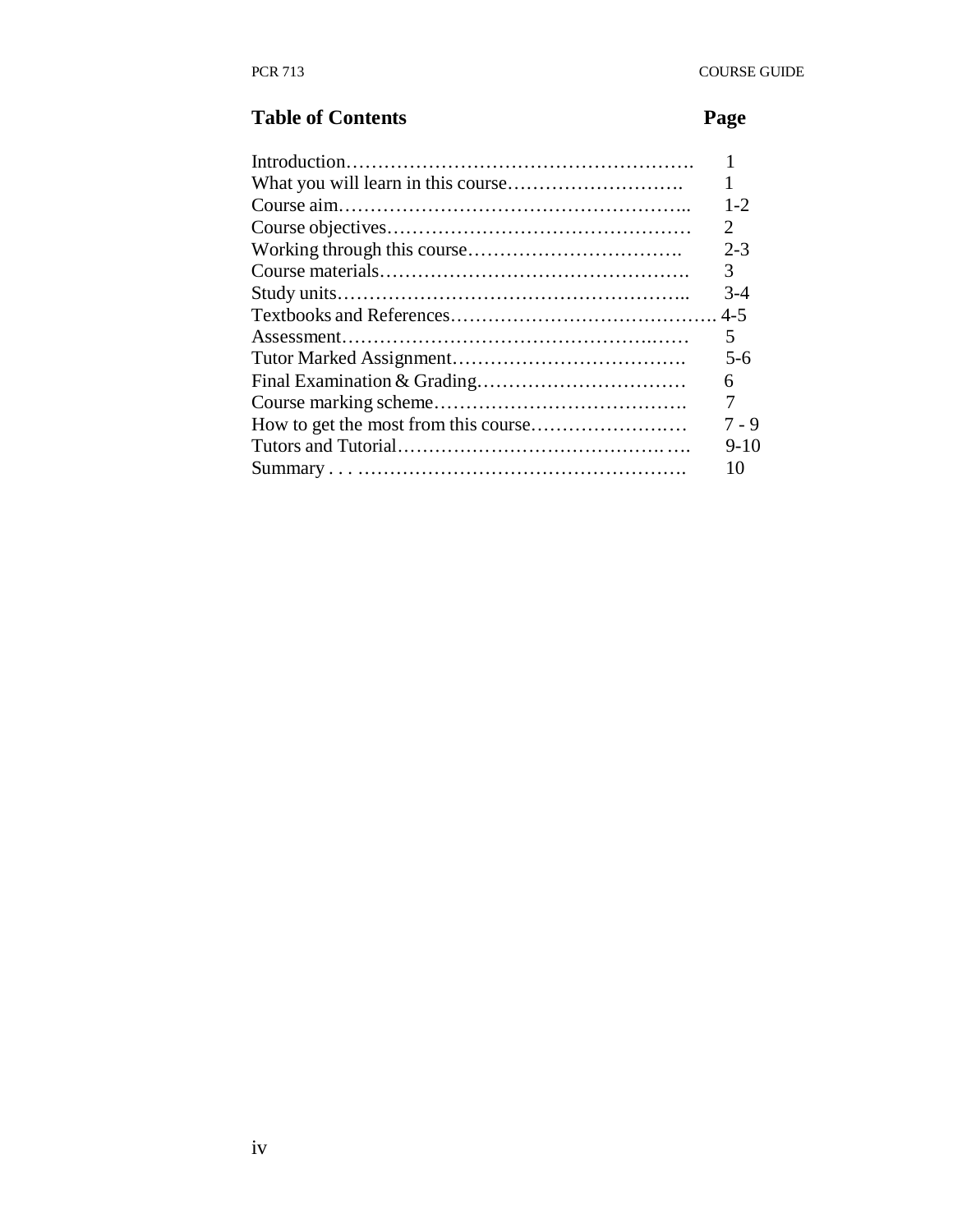# **Introduction**

**PCR 713 PEACE EDUCATION** is a one semester course with 3credit unit. This course consists of **24 Units** divided into **Six Modules**. It will be available for you to take towards the core module of the Bachelor of Arts in Peace Studies. This course is designed to educate you on basic ways of learning to live in peace with one another. It is a foundation course for the understanding of Peace Education, and an introductory course to the theory and practice of Peace Education as it relates to Peace building, Conflict Prevention and Post Conflict Reconstruction, Peace Enforcement and Peace Institutions.

There are no compulsory prerequisites for this course other than the general entry requirement.This course requires your creative ability to recreate the society void of stress and conflict.

The course guide tells you briefly what the course is all about, what you are expected to know in each unit, what course materials you need to use and how you can work your way through these materials. It also emphasizes the necessity for tutor–marked assignments. There are also periodic tutorial classes that are linked to this course.

# **What you will learn in this course**

This course **PCR 713 Introduction to Peace Studies** is to acquaint you with the meaning of Peace and Education including the methods of learning peace, the need for peace, Peace building, other means and measures of enforcing peace and how to promote it. In particular, you should be familiar with the character of Peace Processes.

Your understanding of this course will serve to expose you to a very important part of Peace studies that has to do with understanding peace, Peace Processes, peace pedagogy, the gender education, Leadership for Peace and peace education, and teacher-in service training.

# **Course Aims**

The basic aim of this course is to introduce you to the various components of peace studies, introduction to basic meaning of peace and education, show the need for peace, explain different methods and techniques of maintaining peace, give you the basic knowledge of peace organisation and why they were formed, peace institutions and the issue of human rights.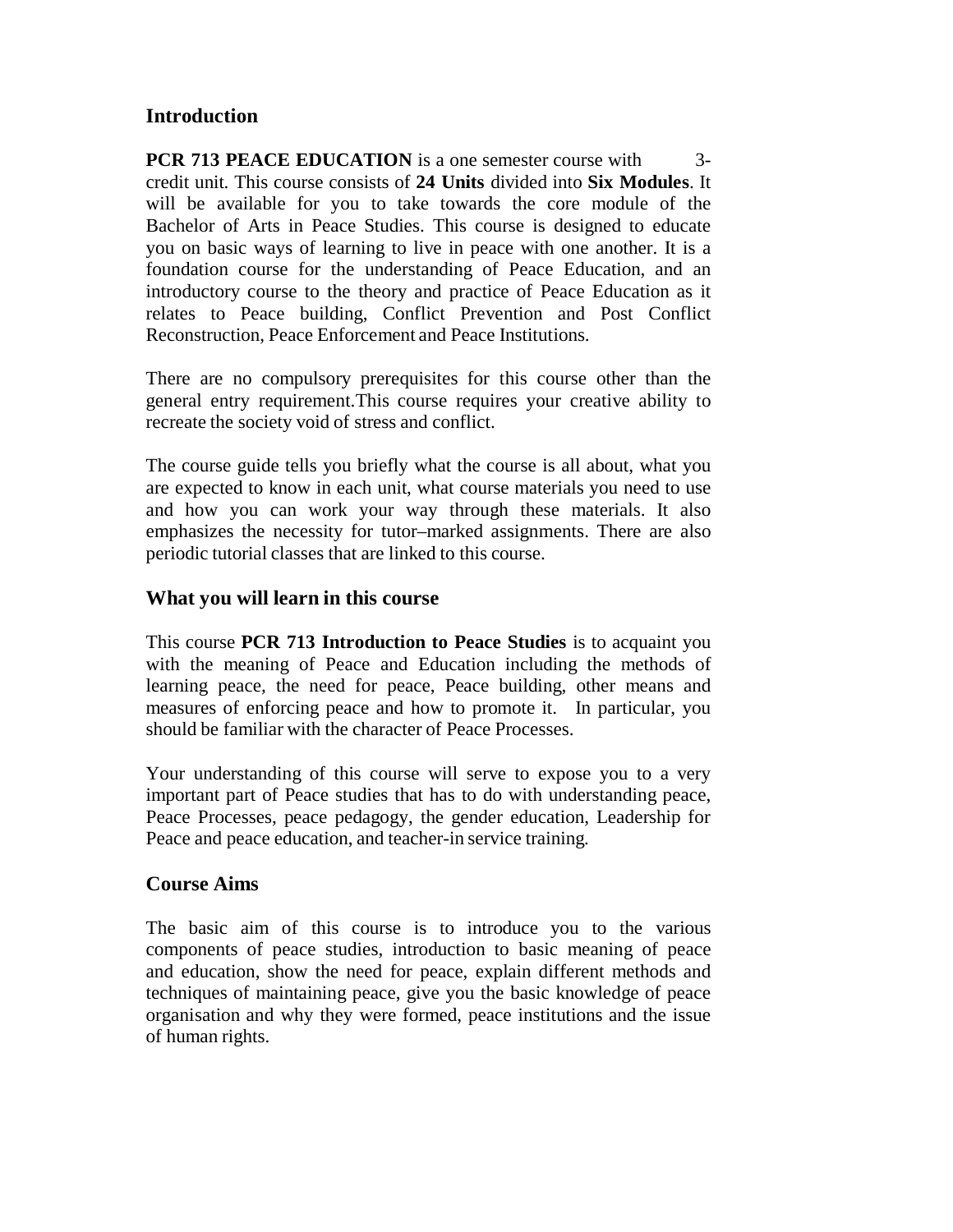# **Course Objectives**

Several objectives can be achieved from this course. In addition, each unit has specific objectives. The unit objectives can be found at the beginning of a unit. You may want to refer to them during your study of the particular unit to check on the progress you are making. You should always look at the unit objectives after completing a unit. In this way, you can be sure that you have covered what is required of you in that unit.

On successful completion of the course, you should be able to:

- i. Understand what peace is and define it ;
- ii. Discuss the various dimensions of Peace Education;
- iii Explain the meaning of peace and education;
- iv Differentiate between types of peace;
- v Explain the role of psychology and other models in understanding peace;
- vi Describe the role of traditional education in understanding and promotion of peace;
- vii Define and understand Peace Processes ;
- viii Explain the concept of peace as a learning process;
- ix Explain the place of media in the promotion of peace;
- x Understand the meaning and components of conflict prevention;
- xi Discuss the gender education and its impact;
- xii Discus Human Rights and Peace building;
- xiii Describe how to enforce peace;
- xiv Explain peace pedagogy and its processes;

#### **Working through this Course**

To complete this course you are required to read the study units, read recommended books and read other materials provided by the National Open University of Nigeria (NOUN). Most of the units contain selfassessment exercises, and at points in the course, you are required to submit assignments for assessment purposes. At the end of this course is a final examination. Stated below are the components of the course and what you are expected to do.

#### **Course Materials**

- 1. Course Guide
- 2. Study Units
- 3. Textbooks and other Reference Sources
- 4. Assignment File
- 5. Presentation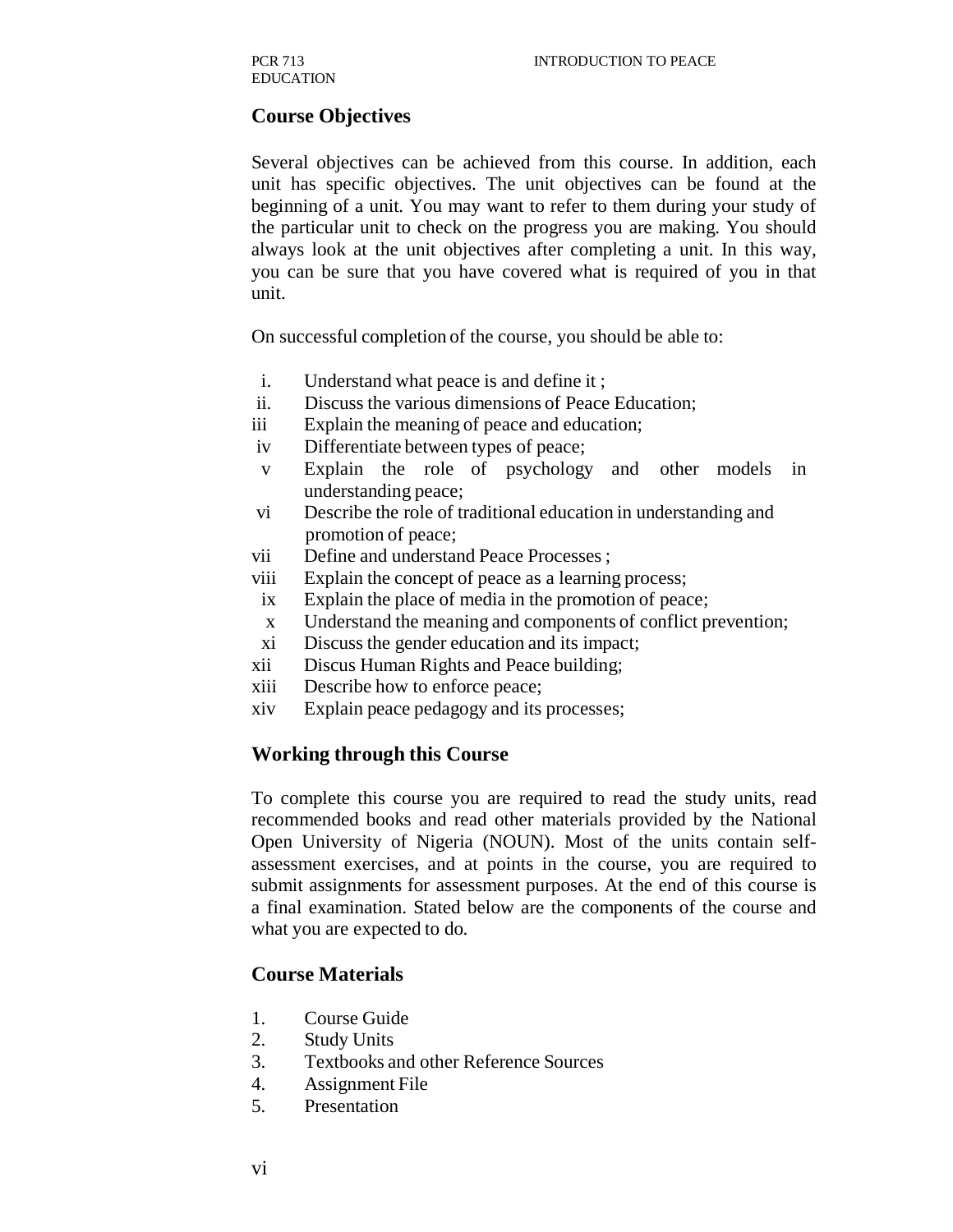In addition, you must obtain the text materials. They are provided by the NOUN. You may also be able to purchase the materials from the bookshops. Please, contact your tutor if you have problems in obtaining the text materials.

# **Study Units**

There are twenty four study units in this course, as follows:

#### **Module 1**

| Unit 1 | Basic Definitions of Education And Peace             |
|--------|------------------------------------------------------|
| Unit 2 | History And Overview of Peace Education              |
| Unit 3 | Conflict Transformation, International Co-operation, |
|        | Networking And Virtuality                            |
| Unit 4 | <b>Conflict Prevention And Peacebuilding</b>         |

#### **Module 2**

| Unit 1 | <b>Gender Education</b>  |
|--------|--------------------------|
| Unit 2 | Anti-Prejudice Education |
| Unit 3 | Leadership And Peace     |
| Unit 4 | Civic Education          |

#### **Module 3**

| Unit 1          | Human Rights                                        |
|-----------------|-----------------------------------------------------|
| Unit 2          | War And Strife In Africa: Issues In Peace Keeping 1 |
| Unit 3          | <b>Enforcement of Peace</b>                         |
| Unit 4          | The Concept of Unity                                |
| <b>Module 4</b> |                                                     |

| Unit 1   | Peace Education As A Field of Theory And Practice |
|----------|---------------------------------------------------|
| Unit 2   | The Dimensions of Peace Education                 |
| Unit $3$ | Peace Education And Teacher In-Service Training   |
| Unit 4   | Fundamental Intentions of In-Service Training.    |

#### **Module 5**

| Unit 1   | Peace Pedagogy In Teacher In-Service Training |
|----------|-----------------------------------------------|
| Unit 2   | The Peace-Pedagogical Course Programme        |
| Unit $3$ | Community Peacebuilding Practices.            |
| Unit 4   | Participants In Peace Pedagogy Programmes     |

#### **Module 6**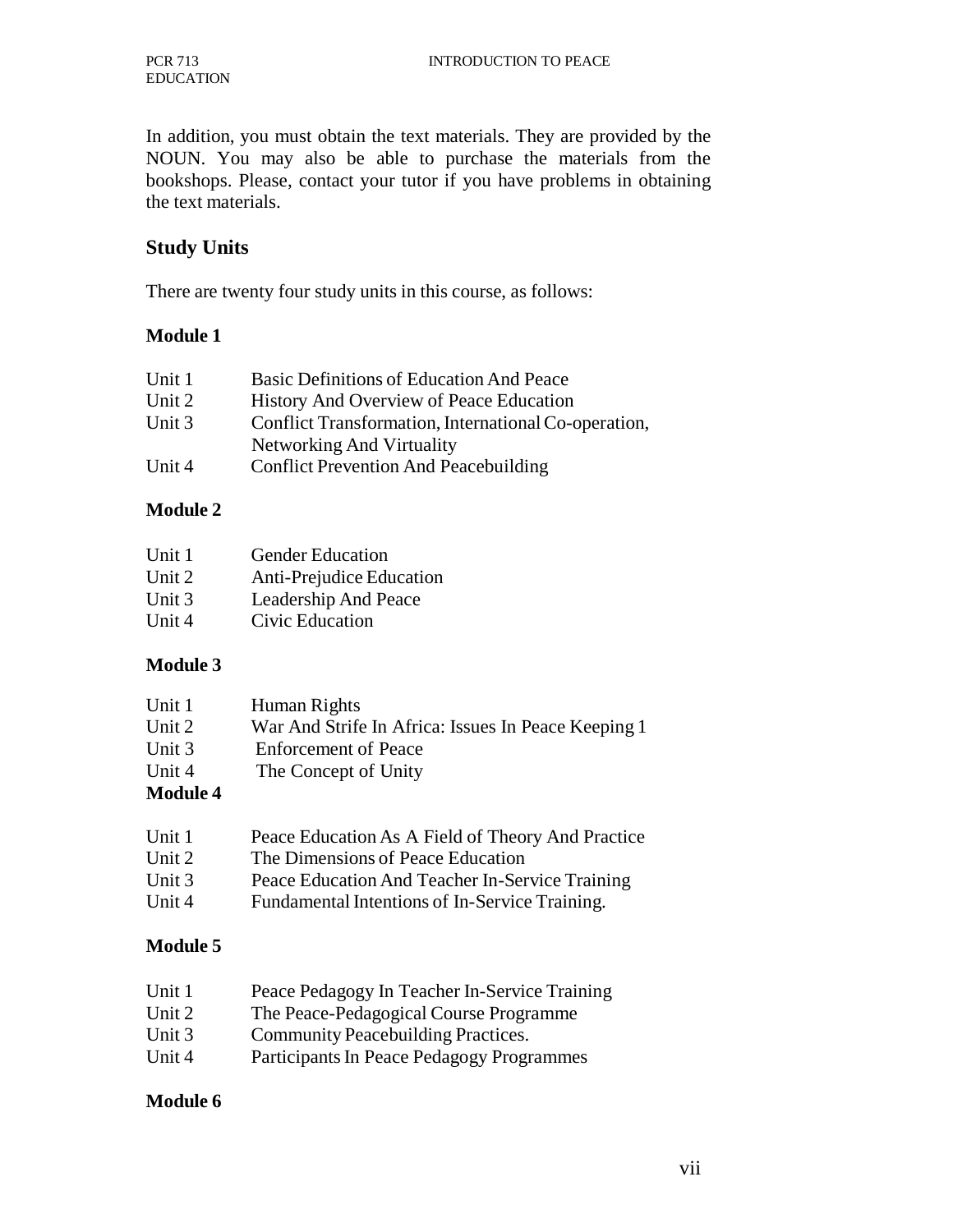- Unit 1 Management And Sustenance of Peace
- Unit 2 Peacebuilding Agents
- Unit 3 Community Peacebuilding Practices
- Unit 4 Civil Societies And The Military In Promoting Peace

Each unit contains a number of self-tests. In general, these self-tests question you on the materials you have just covered or require you to apply it in some way and, thereby, assist you gauge your progress as well as reinforcing your understanding of the material. Together with tutor-marked assignments, these exercises will assist you in achieving the stated learning objectives of the individual units and of the Course.

#### **Textbooks And References**

You are required to purchase these textbooks stated below.

- Boutros-Ghali Boutros (1995). **An Agenda for Peace,** New York, United Nations.
- John Paul Lederach (1997). **Building Peace: Sustainable Reconciliation in Divided Societies,** Washington D.C, United States Institute of Peace.
- Brookover, W.B Eriscon, EL (1975). **Sociology of Education** Illinois: The Dosey Press.
- Denga D.I (1986). **An Introduction to Foundation of Education** Advanced Publishers, Calabar, Nigeria.
- Otite Onugu (2002). **Multiculturalism and Peaceful co-existence in Nigeria.** The Guardian: page 21.
- Stones E. (1999). **An Introduction to Educational Psychology** Ibadan: Spectrum Books Ltd.

#### **Assignment File**

There are two aspects to the assessment of this course. In this file, you will find all the details of the work you must submit to your tutor for marking. The marks you obtain for these assignments will count towards the final mark you obtain for this course. Further information on assignment will be found in the Assignment File itself, and later in this Course Guide in the section on assessment.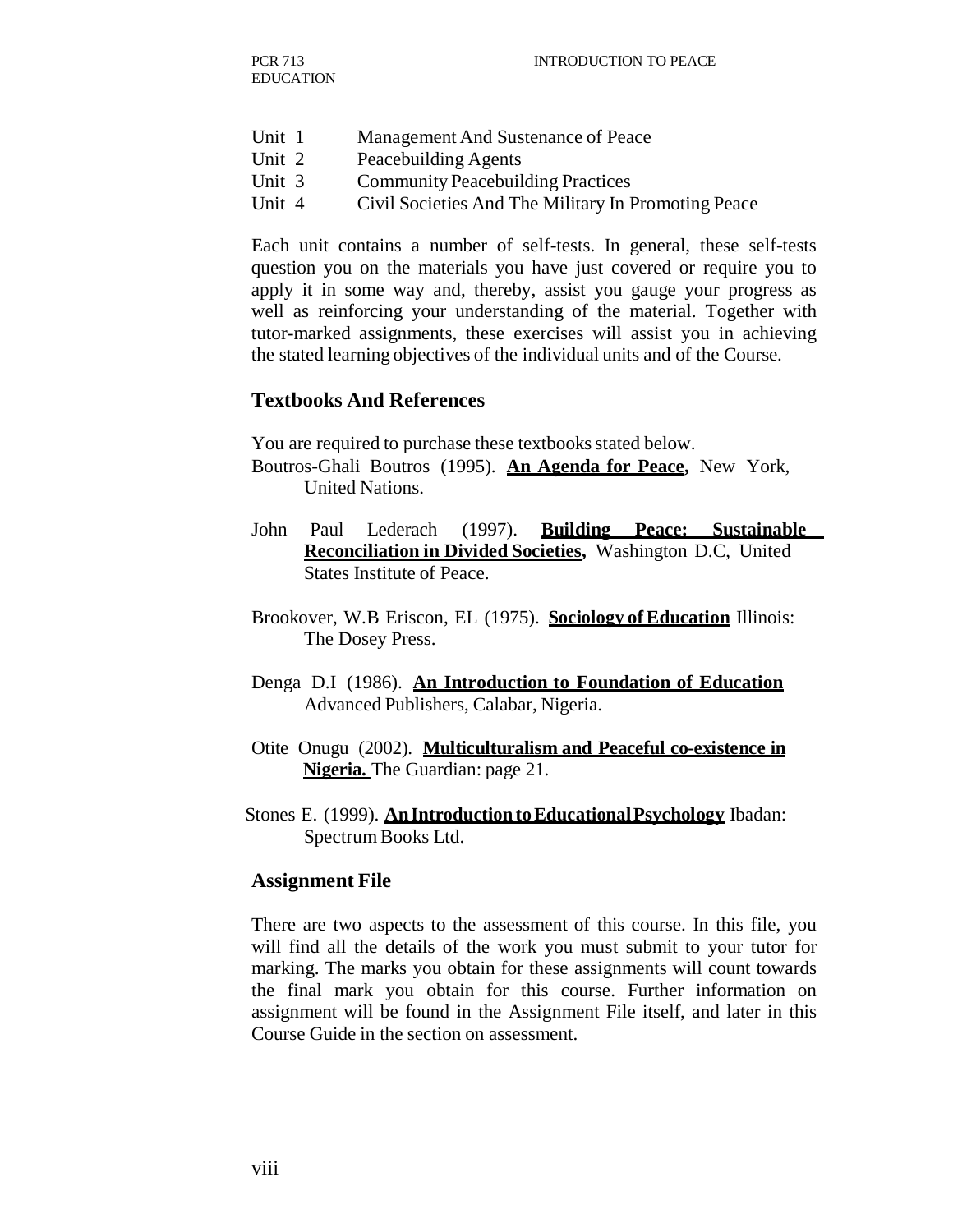There are many assignments for this course, with each unit having at least one assignment. These assignments are basically meant to assist you to understand the course.

#### **Assessment**

There are two aspects to the assessment of this course. First, are the tutor-marked assignments; second, is a written examination.

In tackling these assignments, you are expected to apply the information, knowledge and experience acquired during the course. The assignments must be submitted to your tutor for formal assessment in accordance with the deadlines stated in the Assignment File. The work you submit to your tutor for assessment will account for 30 per cent of your total course mark.

At the end of the course, you will need to sit for a final examination of three hours duration. This examination will account for the other 70 per cent of your total course mark.

#### **Tutor-Marked Assignments (TMAs)**

There are 24 tutor-marked assignments in this course. You only need to submit all the assignments. The best four (i.e. the highest four of the 14 marks) will be counted. Each assignment counts for 20 marks but on the average when the four assignments are put together, then each assignment will count 10 % towards your total course mark. This implies that the total marks for the best four (4) assignments which would have been 100 marks will now be 30% of your total course mark. The Assignments for the units in this course are contained in the Assignment File. You will be able to complete your assignments from the information and materials contained in your set books, reading and study units. However, it is always desirable at this level of your education to research more widely, and demonstrate that you have a very broad and in-dept knowledge of the subject matter.

When each assignment is completed, send it together with a TMA (tutor-marked assignment) form to your tutor. Ensure that each assignment reaches your tutor on or before the deadline given in the Assignment File. If, for any reason you cannot complete your work on time, contact your tutor before the assignment is due to discuss the possibility of an extension. Extensions will not be granted after the due date unless there are exceptional circumstances warranting such.

#### **Final Examination and Grading**

The final examination for **PCR 713 Introduction to Peace Education** will be of three hours' duration and have a value of 70% of the total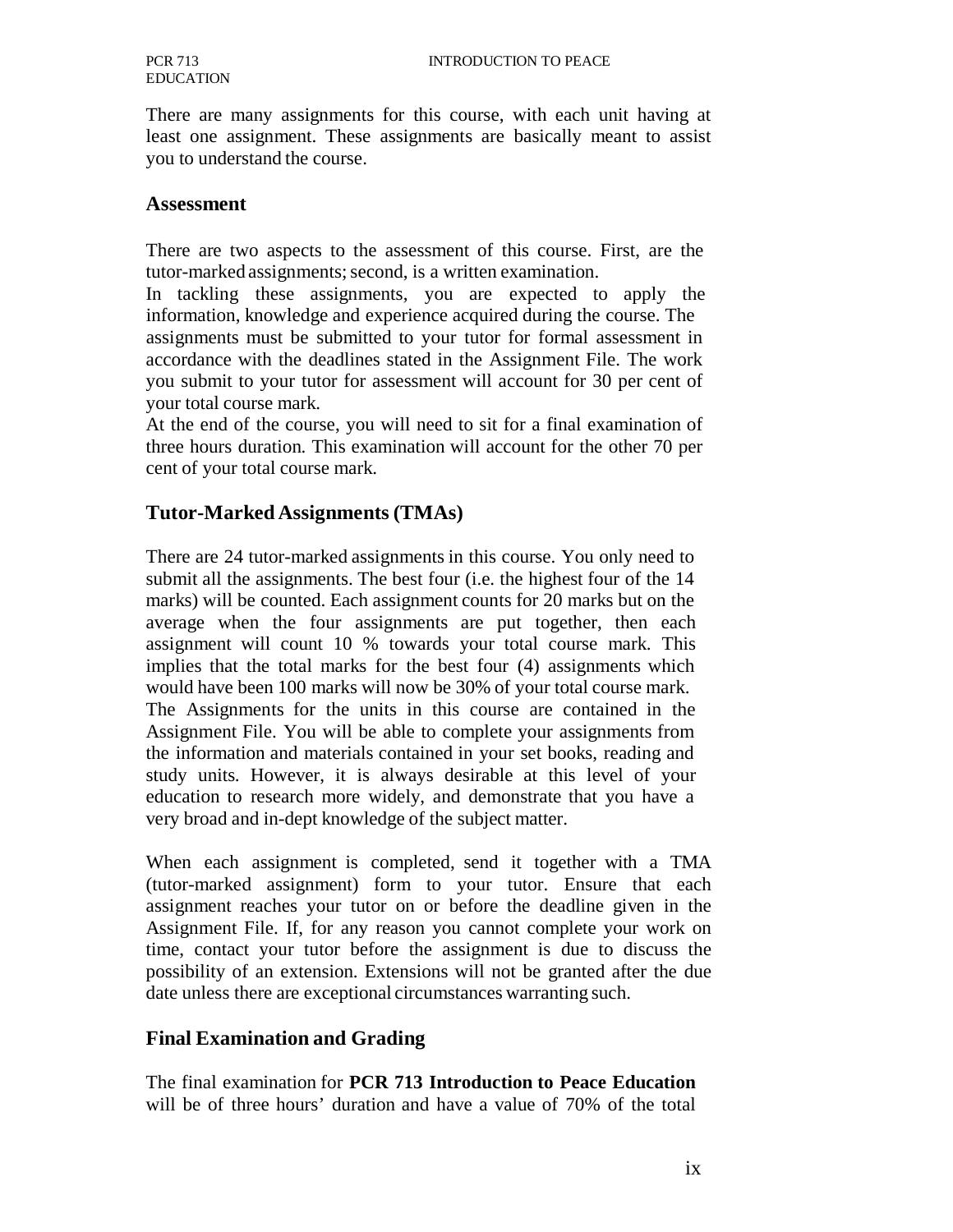PCR 713 EDUCATION

course grade. The examination will consist of questions which reflect the practice exercises and tutor-marked assignments you have previously encountered. All areas of the course will be assessed.

Use the time between the completion of the last unit and sitting for the examination, to revise the entire course. You may find it useful to review your tutor-marked assignments and comment on them before the examination. The final examination covers information from all aspects of the course.

#### **Course Marking Scheme**

| Assessment        | <b>Marks</b>                                                                    |
|-------------------|---------------------------------------------------------------------------------|
| Assignments       | Four assignments, best three marks of the four<br>count at 30% of course marks. |
| Final examination | 70% of overall course marks                                                     |
| <b>Total</b>      | 100% of course marks                                                            |

**Table 1:** *Course marking Scheme*

#### **How to get the most from this Course**

In distance learning, the study units replace the university lecture. This is one of the great advantages of distance learning; you can read and work through specially designed study materials at your own pace, and at a time and place that suits you best. Think of it as reading the lecture instead of listening to the lecturer. In the same way a lecturer might give you some reading to do, the study units tell you when to read, and which are your text materials or set books. You are provided exercises to do at appropriate points, just as a lecturer might give you an in-class exercise.

Each of the study units follows a common format. The first item is an introduction to the subject matter of the unit, and how a particular unit is integrated with the other units and the course as a whole. Next to this is a set of learning objectives. These objectives let you know what you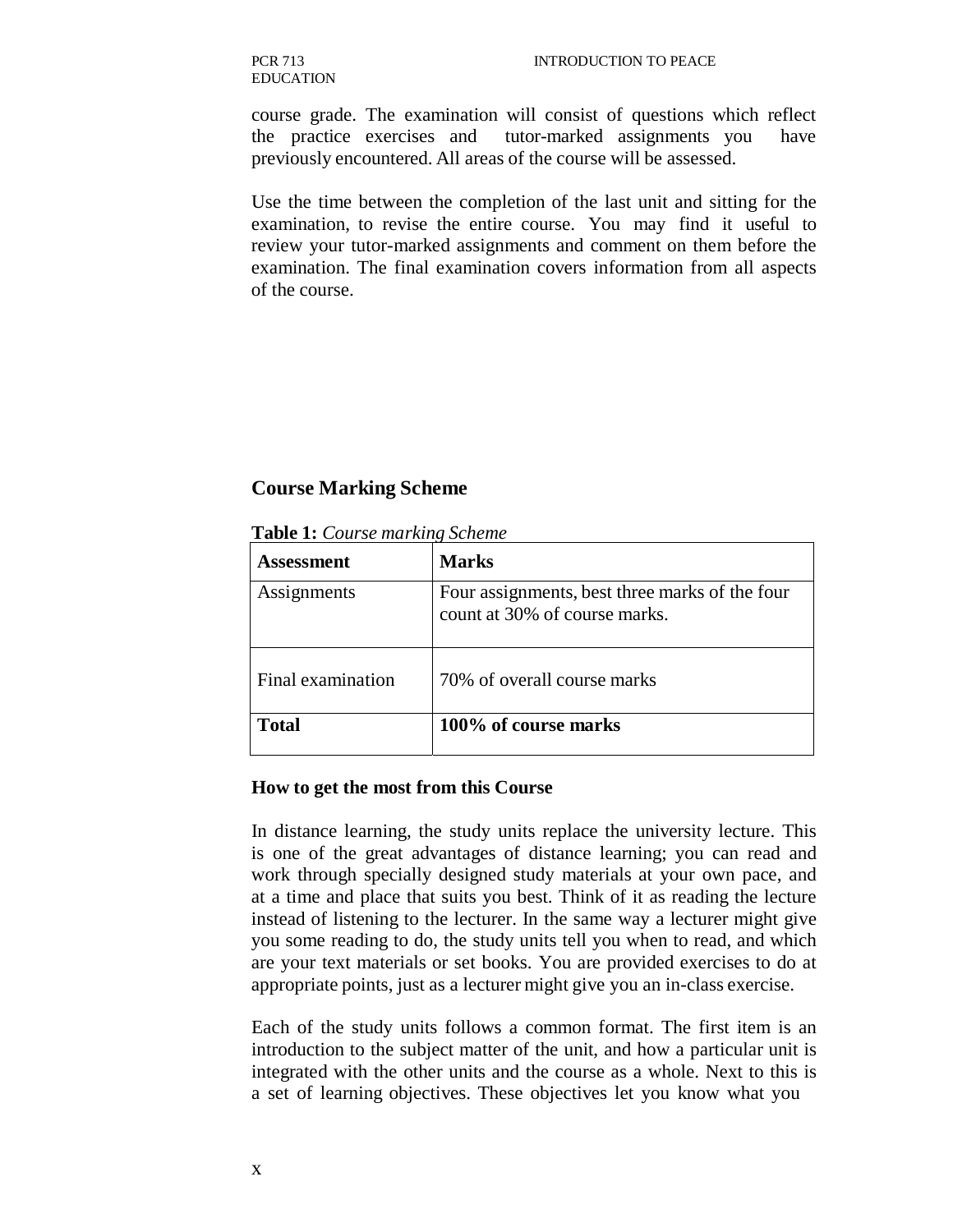should be able to do by the time you have completed the unit. These learning objectives are meant to guide your study. The moment a unit is finished, you must go back and check whether you have achieved the objectives. If this is made a habit, then you will significantly improve your chances of passing the course.

The main body of the unit guides you through the required reading from other sources. This will usually be either from your set books or from a Reading section.

The following is a practical strategy for working through the course. If you run into any trouble, telephone your tutor. Remember that your tutor's job is to help you. When you need assistance, do not hesitate to call and ask your tutor to provide it.

- 1. Read this Course Guide thoroughly, it is your first assignment.
- 2. Organize a Study Schedule. Design a 'Course Overview' to guide you through the Course. Note the time you are expected to spend on each unit and how the assignments relate to the units. You need to gather all the information into one place, such as your diary or a wall calendar. Whatever method you choose to use, you should decide on and write in your own dates and schedule of work for each unit.
- 3. Once you have created your own study schedule, do everything to stay faithful to it. The major reason that students fail is that they get behind with their course work. If you get into difficulties with your schedule, please, let your tutor know before it is too late for help.
- 4. Turn to Unit 1, and read the introduction and the objectives for the unit.
- 5. Assemble the study materials. You will need your set books and the unit you are studying at any point in time.
- 6. Work through the unit. As you work through the unit, you will know what sources to consult for further information.
- 7. Well before the relevant due dates (about 4 weeks before due dates). Keep in mind that you will learn a lot by doing the assignment carefully. They have been designed to help you meet the objectives of the course and, therefore, will help you pass the examination. Submit all assignments not later than the due date.
- 8. Review the objectives for each study unit to confirm that you have achieved them. If you feel unsure about any of the objectives, review the study materials or consult your tutor.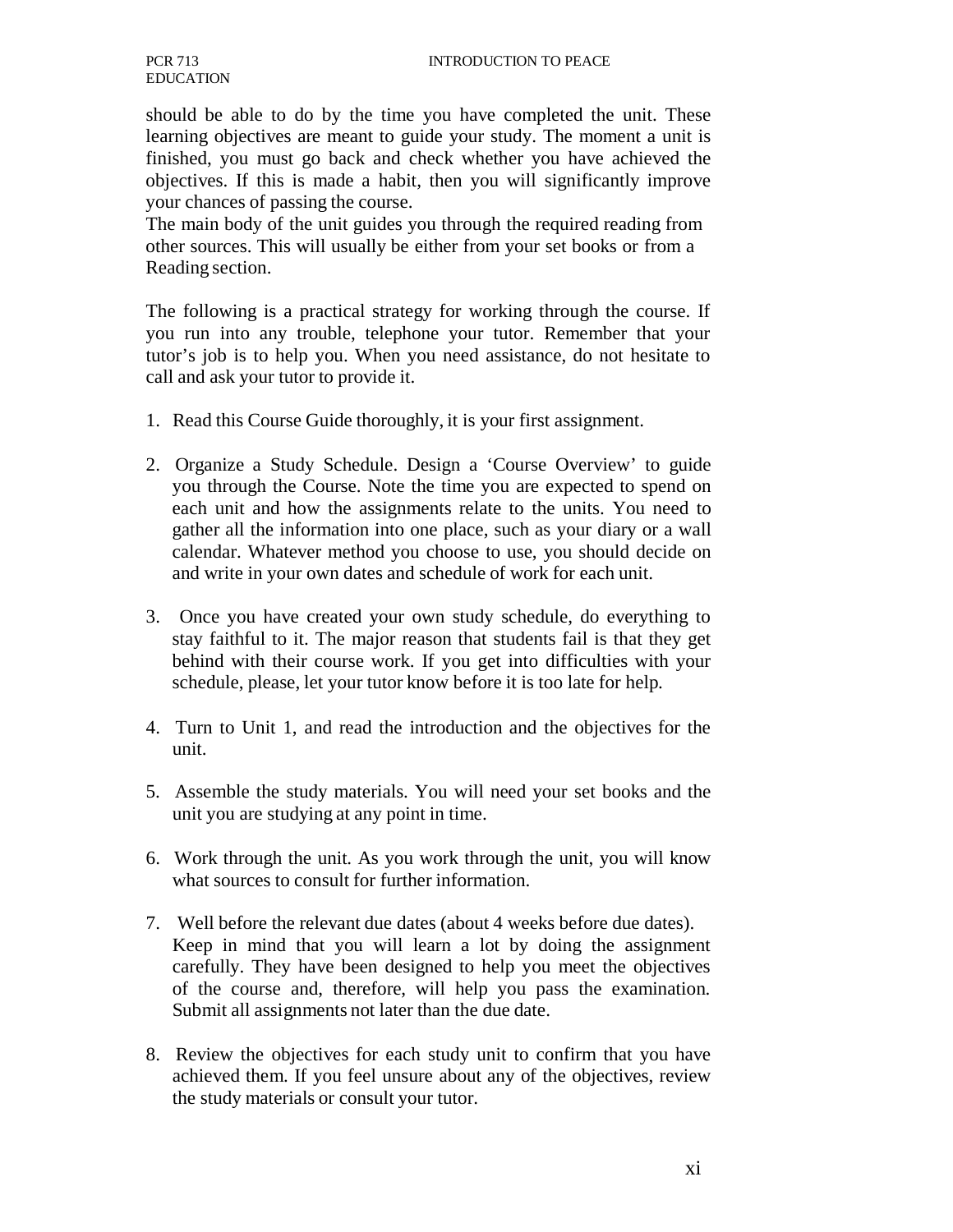- 9. When you are confident that you have achieved a unit's objectives, you can start on the next unit. Proceed unit by unit through the course and try to pace your study so that you keep yourself on schedule.
- 10. When you have submitted an assignment to your tutor for marking, do not wait for its return before starting on the next unit. Keep to your schedule. When the Assignment is returned, pay particular attention to your tutor's comments, both on the tutor-marked assignment form and also the written comments on the ordinary assignments.
- 11. After completing the last unit, review the course and prepare yourself for the final examination. Check that you have achieved the unit objectives (listed at the beginning of each unit) and the course objectives (listed in the Course Guide).

#### **Tutors and Tutorials**

There are 15 hours of tutorials provided in support of this course. You will be notified of the dates, times and location of these tutorials, together with the name and phone number of your tutor, as soon as you are allocated a tutorial group.

Your tutor will mark and comment on your assignments, keep a close watch on your progress and on any difficulties you might encounter and provide assistance to you during the course. You must mail your tutormarked assignments to your tutor well before the due date (at least two working days are required). They will be marked by your tutor and returned to you as soon as possible.

Do not hesitate to contact your tutor by telephone, e-mail, or discussion board. The following might be circumstances in which you will find help necessary. Contact your tutor if –

- i. You do not understand any part of the study units or the assigned readings.
- ii. You have difficulties within the exercises.
- iii. You have a question or problem with an assignment, with your tutor's comments on an assignment or with the grading of an assignment.

You should try your best to attend the tutorials. This is the only chance to have face to face contact with your tutor and ask questions which are answered instantly. You can raise any problem encountered in the course of your study. To gain the maximum benefits from course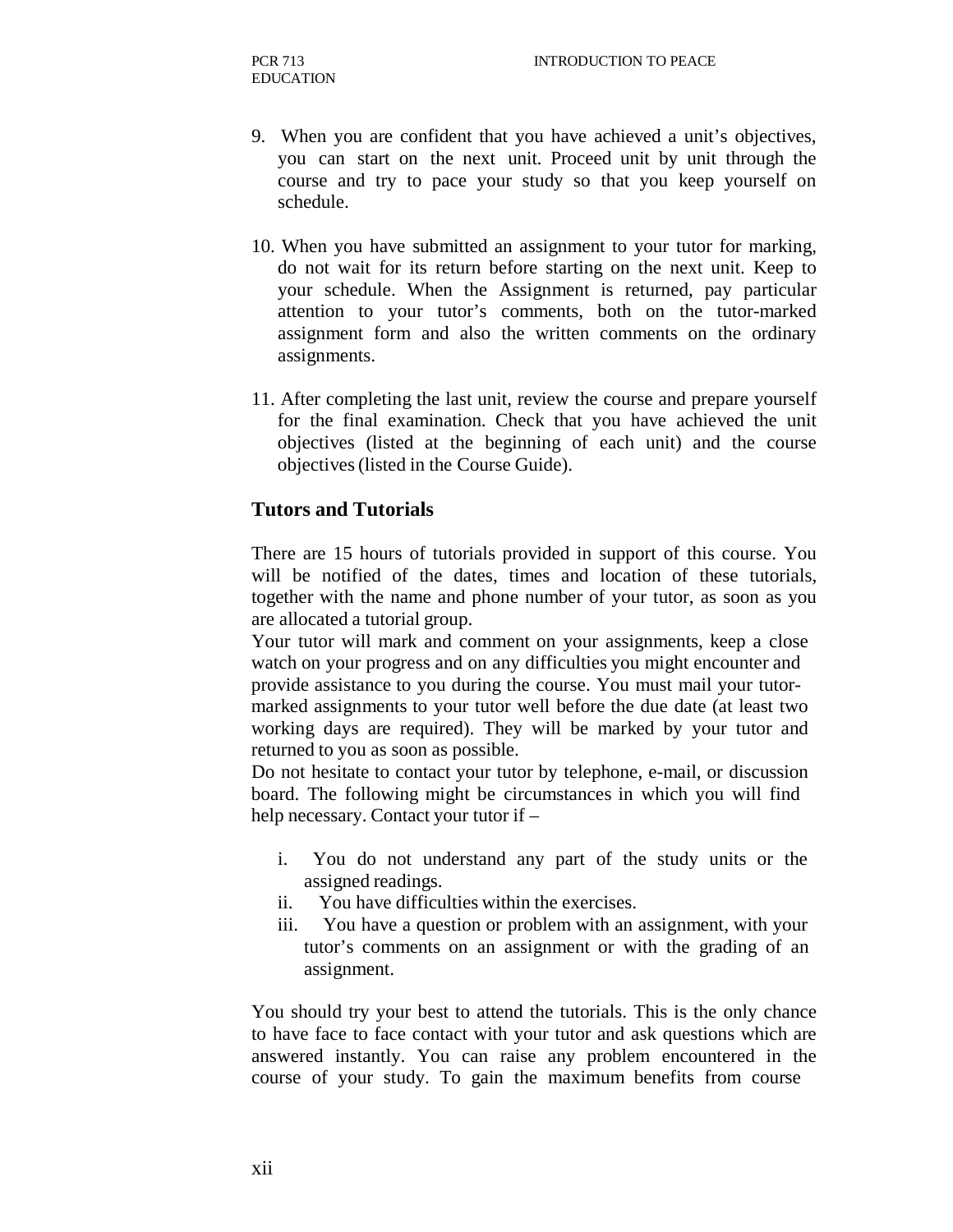tutorials, prepare a question list before attending them. You will learn quite a lot from participating in the discussions.

# **SUMMARY**

Your understanding of this course will serve to expose you to a very important part of Peace studies that has to do with understanding peace and education, Peace Processes, peace pedagogy, the gender education, Leadership, and teacher-in service training.

We wish you success in your studies.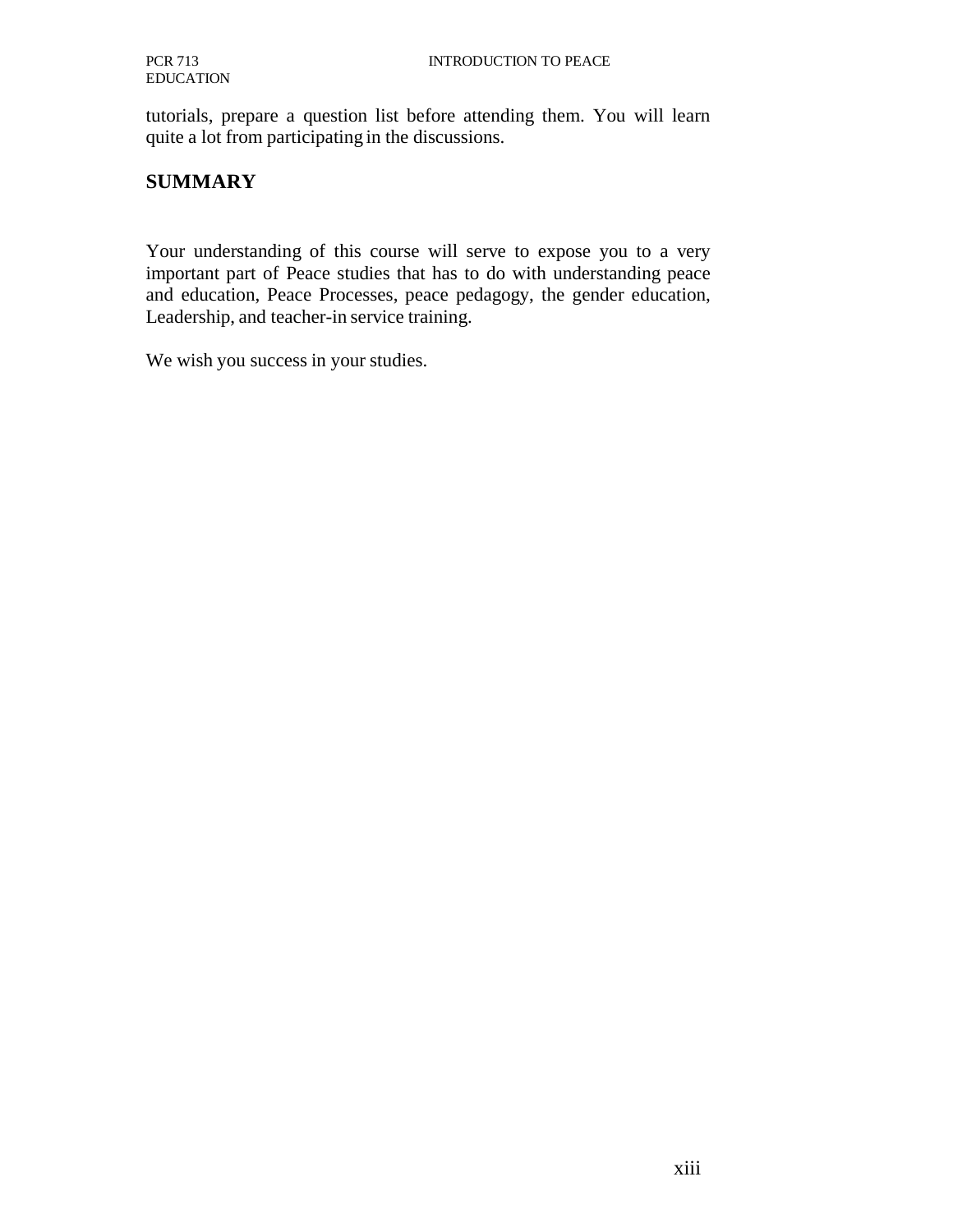PCR 713 EDUCATION

| MAIN          |
|---------------|
| <b>COURSE</b> |

| <b>Course Code</b>    | <b>PCR 713</b>                                                                                        |
|-----------------------|-------------------------------------------------------------------------------------------------------|
| Course Title          | Introduction to Peace Education                                                                       |
| Course Developer      | Joshua Olusegun Bolarinwa<br>Nigeria Institute of International Affairs<br>Victoria Island,<br>Lagos. |
| <b>Course Writers</b> | Joshua Olusegun Bolarinwa<br>Nigeria Institute of International Affairs<br>Victoria Island,<br>Lagos. |
| Course Editor         | Ms. Joan Mbagwu<br>C/o Olive Branch Konsult<br>Lagos.                                                 |
| Course Co-ordinator   | Mr. Oyedolapo B. Durojaiye<br>National Open University of Nigeria                                     |



# **NATIONAL OPEN UNIVERSITY OF NIGERIA**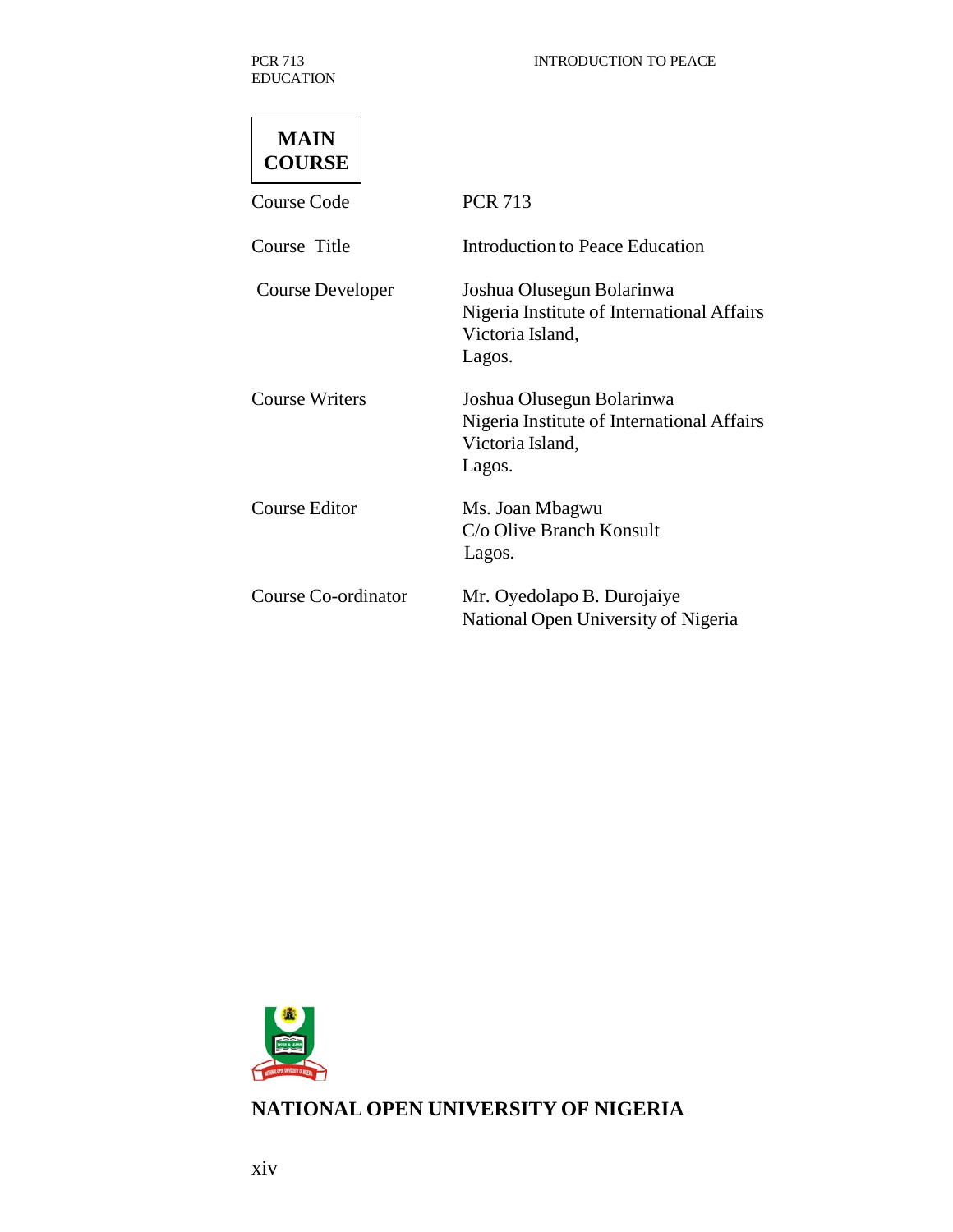National Open University of Nigeria Headquarters 14/16 Ahmadu Bello Way Victoria Island Lagos

Abuja Annex 245 Samuel Adesujo Ademulegun Street Central Business District Opposite Arewa Suites Abuja

e-mail: centralinfo@nou.edu.ng URL: www.nou.edu.ng

National Open University of Nigeria 2006

First Printed 2006

ISBN: 978-058-482-X

All Rights Reserved

Printed by …………….. For National Open University of Nigeria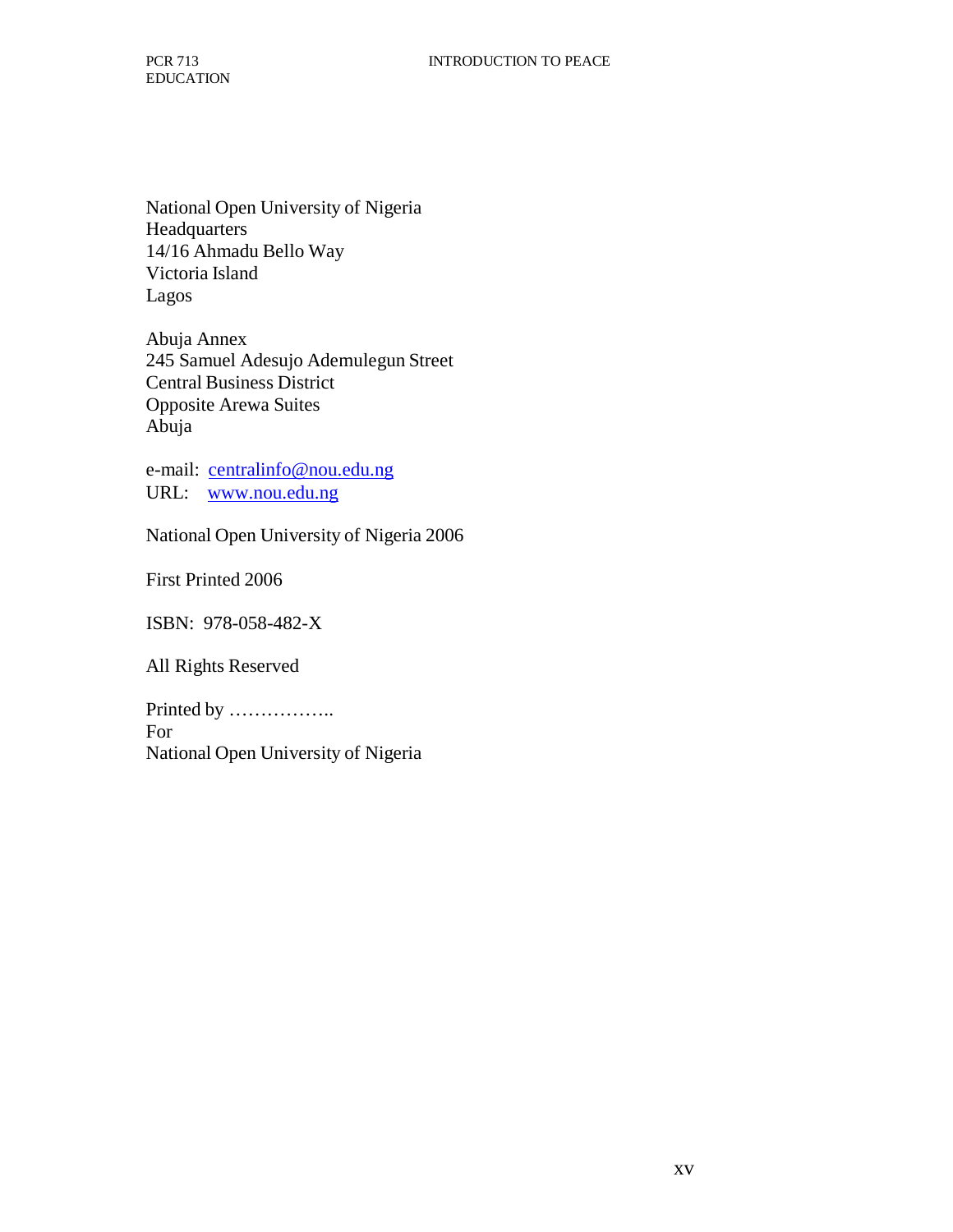# **Table of Contents** Page **Module 1…………………………………………………………. 1** Unit 1 Basic Definitions Of Education And Peace............. 1 - 4 Unit 2 History And Overview of Peace Education…… 5 - 10 Unit 3 Conflict Transformation, International Co-Operation, Networking And Virtuality……… 11 - 16 Unit 4 Conflict Prevention And Peacebuilding ............ 17 - 22 **Module 2………………………………………………………… 23** Unit 1 Gender Education…………………………………………23 - 35 Unit 2 Anti-Prejudice Education…………………………36 - 44 Unit 3 Leadership And Peace ………………………………………………45 - 48 Unit 4 Civic Education.......................................................49 - 54 **Module 3……………………………………………………….. 55** Unit 1 Human Rights........................................................ 55 - 62 Unit 2 War And Strife In Africa: Issues In Peace Keeping…………………………………… 63 - 70 Unit 3 Enforcement of Peace…………………………… 71 - 74 Unit 4 The Concept of Unity…………………………… 75 - 77 **Module 4……………………………………………………… 78** Unit 1 Peace Education As A Field of Theory And Practice…………………………………… 78 - 82 Unit 2 Unit 3 The Dimensions of Peace Education …………. Peace Education And Teacher 83 - 87 Unit 4 In-Service Training…………………………… Fundamental Intentions of In-Service 88 - 93 Training…………………………………...... ... 94 - 99 **Module 5……………………………………………………… 100** Unit 1 Peace Pedagogy In Teacher In-Service Training…..…………………………………… 100 - 104 Unit 2 The Peace-Pedagogical Course Programme.......105 - 109 Unit 3 Community Peacebuilding Practices..................110 - 115 Unit 4 Participants In Peace Pedagogy Programmes.....116 - 120

|--|--|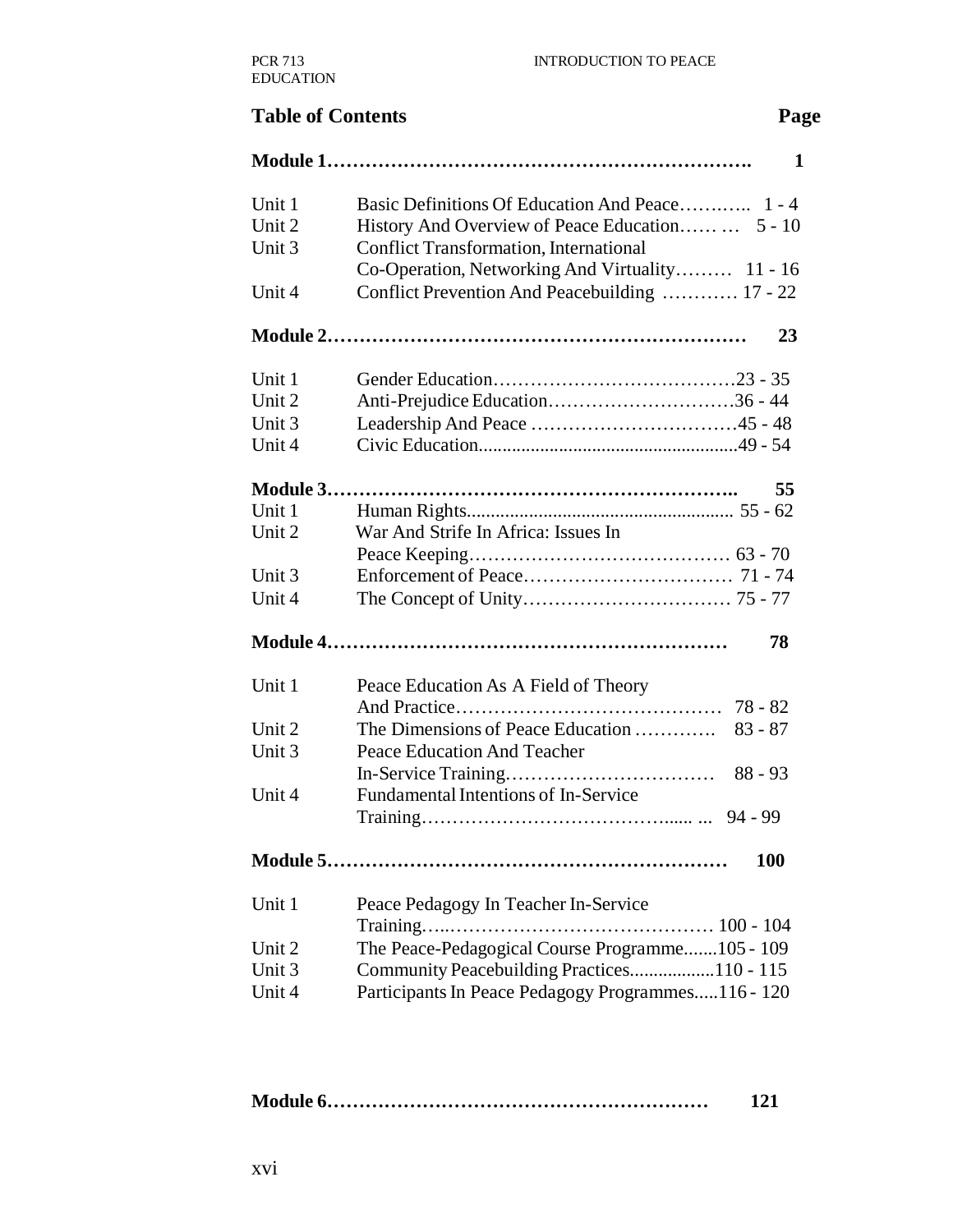| Unit 1 | Management And Sustenance of Peace121 - 123 |
|--------|---------------------------------------------|
| Unit 2 |                                             |
| Unit 3 | Community Peacebuilding Practices129 - 135  |
| Unit 4 | Civil Societies And The Military In         |
|        |                                             |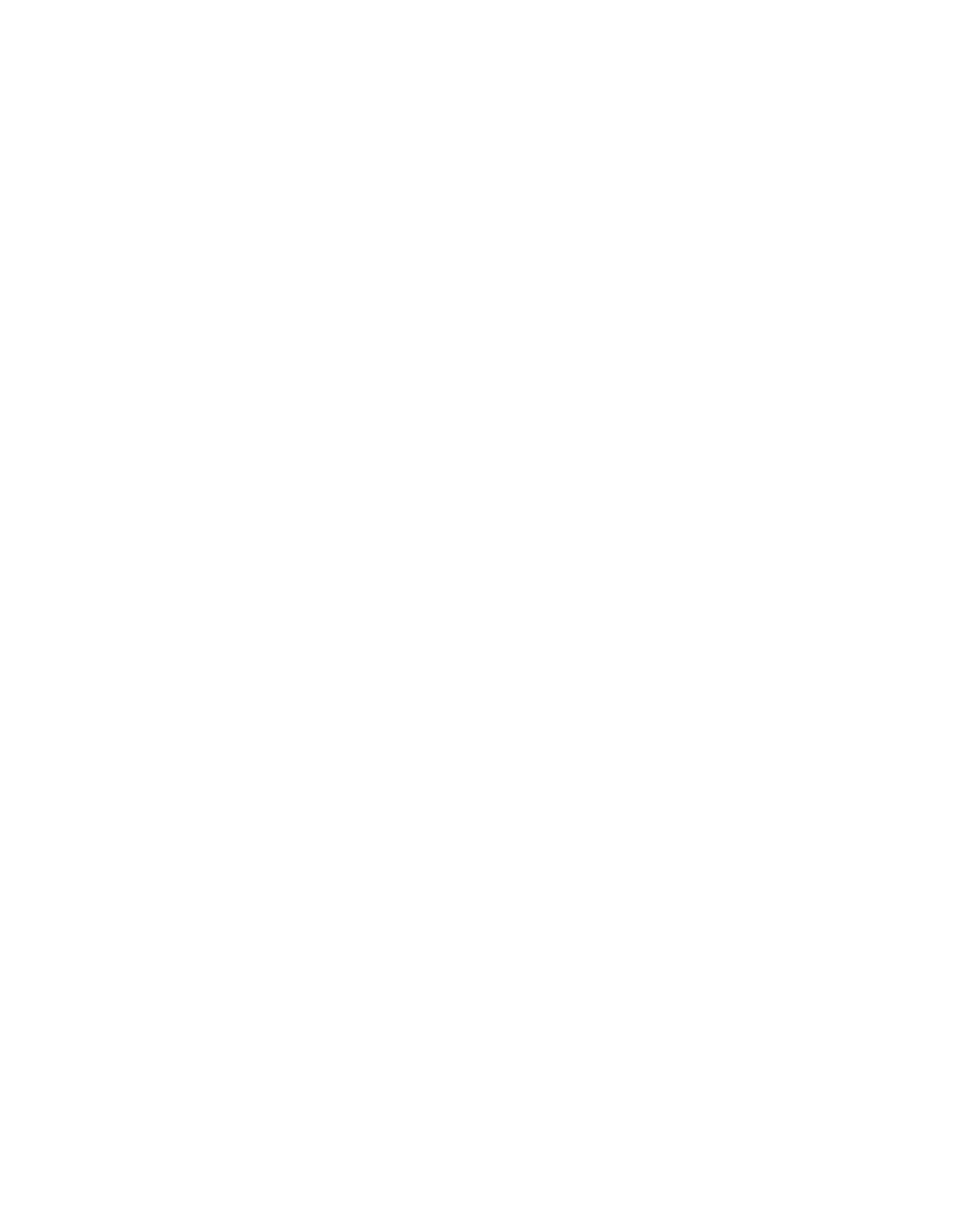# **MODULE 1**

- Unit 1 Basic Definitions of Education And Peace
- Unit 2 History And Overview of Peace Education
- Unit 3 Conflict Transformation, International Co-Operation, Networking And Virtuality
- Unit 4 Conflict Prevention And Peacebuilding

# **UNIT 1 BASIC DEFINITIONS OF EDUCATION AND PEACE**

# **CONTENTS**

- 1.0 Introduction
- 2.0 Objectives
- 3.0 Main Body
	- 3.1 Dimension of Peace
	- 3.2 Definitions of Education and Peace
	- 3.3 The Meaning of Education
	- 3.4 The concept of peace
	- 3.5 Elements of peace
- 4.0 Conclusion
- 5.0 Summary
- 6.0 Tutor Marked Assignment
- 7.0 References /Further Readings

# **1.0 INTRODUCTION**

The importance of peace needs not to be over emphasised. You need peace to carryout your tasks or assignment at home or at school. You need peace to sleep. You need peace to travel from one place to another, either to visit a friend or to transact one business or the other. You cannot have any hope when there is no peace. Every religion preaches peace and tasks its members to practice peace. No nation under the sun can dream of development without peace. No individual can dream of a fulfilled life without peace. The desire of every individual is to have peace. Accordingly, this unit will give you some basic definitions and explanations concerning peace education.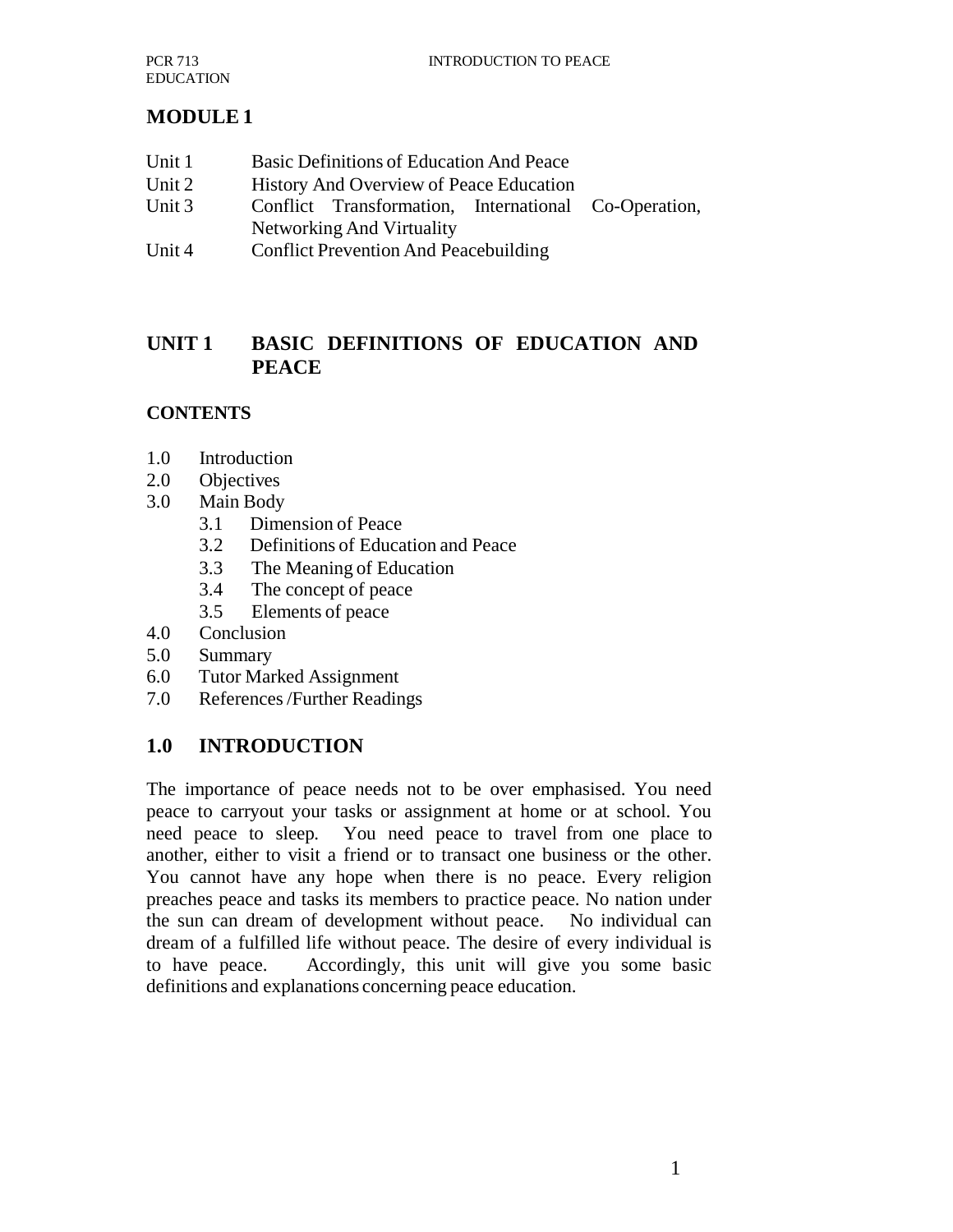# **2.0 OBJECTIVES**

It is hoped that by the end of this unit, you will be able to:

- i) Explain the meaning of education and peace;
- ii) Identify and explain the elements of peace;
- iii) Explain evolution of education;
- iv) Identify the learner and the teacher of peace;
- v) Define the role of the teacher as a model of a peace educator;
- vi) Describe what happens when there is no peace; and
- vii) Highlight what promotes peace and understanding of peace among people.

# **3.0 MAIN BODY**

#### **3.1 Dimensions of Peace**

Absence of peace manifests itself in many dimensions. Have you ever witnessed a crisis situation at home and school, or even on the road? You must have seen people fighting and loosing their freedom in the end by spending their precious time behind bars. In schools, students are sent home indefinitely. Students could end up fighting and ending up in giving themselves permanent scars due to serious injuries. Definitely, these are where peace and order had broken down. We need peace to travel, to carry out one task or the other.

# **3.2 Definition of Peace and Education.**

Peace is considered to be a general condition where there is calm and order in a specific environment, mind or body. When there is peace, which means that there is no disturbance of any sort as to cause things not to move in the way it should be. In a market for example, when people, instead of buying and selling, they engaged themselves in a fight, peace will be absent in such an environment, as such buying and selling will seize. In the mind, when there is no peace, due to disturbance, which could be emotional, that is something that touches your heart so much so that you lose your sleep, then peace is absent.

Education is considered to be the process whereby individual's behaviour attitude and general perception of life is changed through the process of learning. Learning occurs where instructions impacts positively on the pattern of behaviour of the learner. Education can be direct or indirect. Direct is through guided instruction by a teacher or the model, while indirect is through experience, which could impact.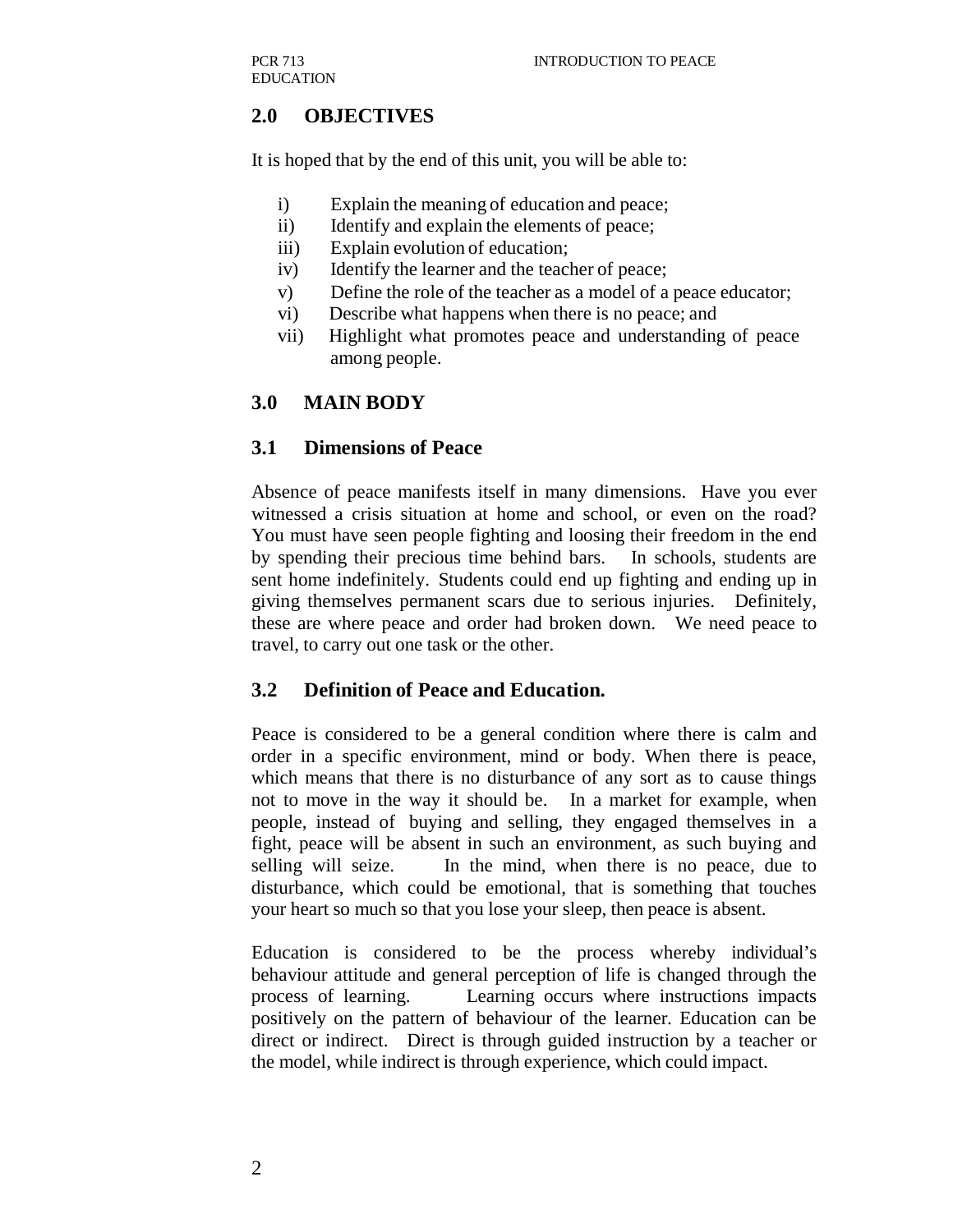# **3.3 The Concept of Peace**

Have you ever seen peace with your physical eyes? Peace is not something that can be touched or seen physically. It is therefore a concept that is created to give a general condition when there is absence of adversity. Peace can be perceived. There is no general rule that measures peace. If peace is seen as the state of environmental calmness that will be relative. This means that if the physical environment was disturbed either by riot, fighting and associated vices it shows that there is absence of peace in that environment. Then, when the environment returns to normal, one can say that there is peace. There could be a general calmness in an environment, and yet there is no peace.

In a situation where people write petition against each other in their places of work, there can be no peace. But when people are working in harmony, love and with unity of purpose, there you can pass valued judgement that there is peace. Have you ever experienced a situation as described above?

**Exercise:** Explain briefly the concept of Peace.

#### **3.4 Elements of Peace**

There are some basic elements of peace, which you should know:

- 1) **Tolerance.** This element as a component of peace is very crucial and of great concern to individual. How do you react to somebody who hurts you and determine the tempo of the situation created already. This demands understanding of individual differences. That is, people differ. One person's understanding of a particular situation may not be the same with another person. Your views about life differ significantly from other people around you.
- 2) **Kindness.** Where there is peace, people will be kind to one another. A neighbour that is kind will find favour within the neighbourhood. Kindness is "a universal language". An individual that is kind will share in the problems of others. He or she will be ready to hurt himself or herself in order to satisfy the immediate needs of others. This condition stimulates peace.
- 3) **Love:** This is a concept well abused and misplaced. Love is considered rather wrongly to show the emotional attachment of men to women. Rather love transcends such bounds. It manifests itself in sharing, caring and patience even understanding.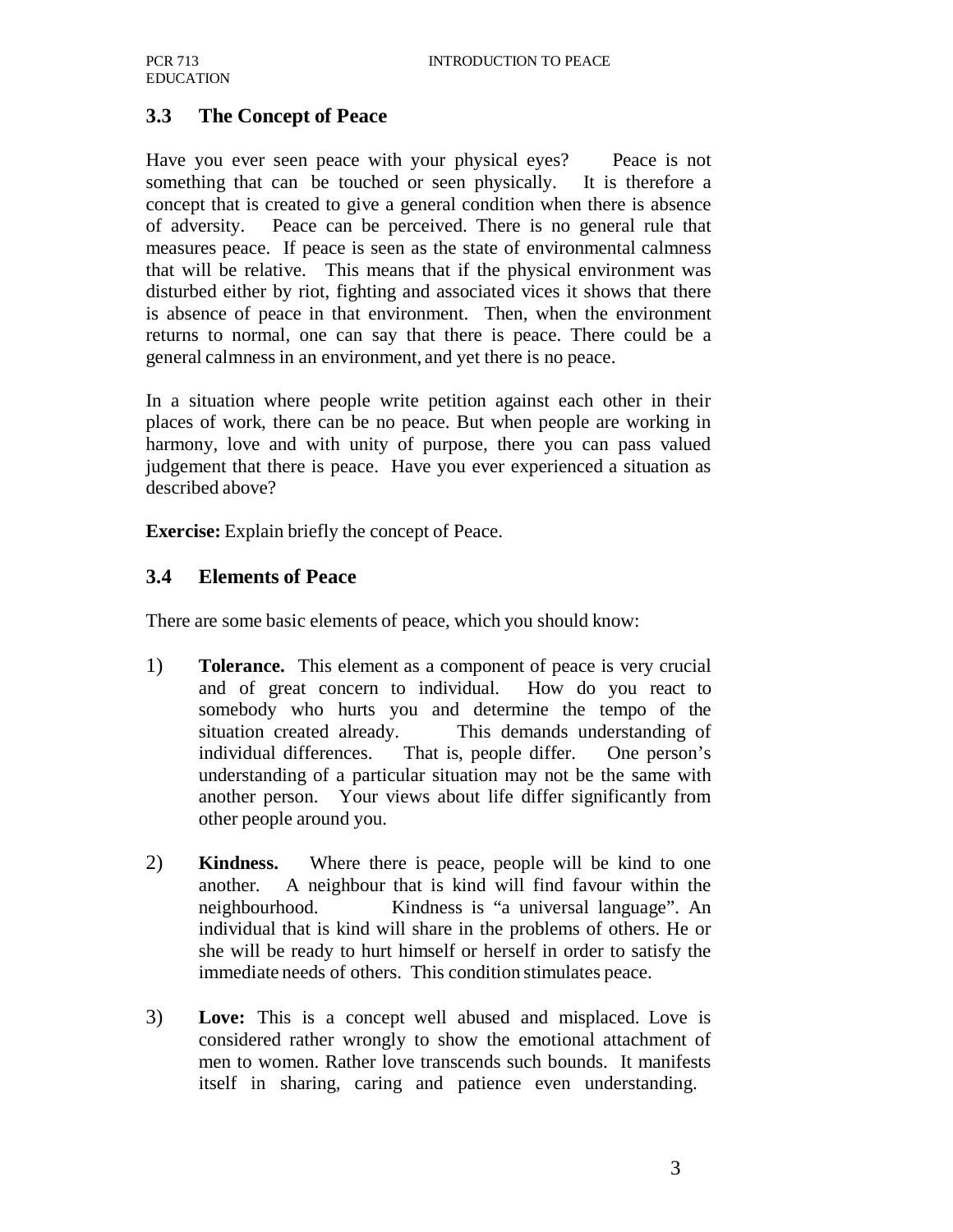Cultivation of the habit of love promotes peace and unity. Have you ever showed love to people?

#### **4.0 CONCLUSION**

Peace Education as a course needed introduction of its key concepts and the desirability for learning. In this unit we have been able to learn the meaning of peace, its concepts and the various elements of peace in any society. Thus, peace is more than the absence of conflict and violence in our environment.

# **5.0 SUMMARY**

In this unit we have been able to delve into the Basic meaning of key concepts relating to peace education such as education itself, peace and its meaning and how peace function in the society. Too, the elements of peace have been presented and explained.

#### **6.0 TUTOR MARKED ASSIGNMENT (TMA)**

What are the elements of peace?

# **7.0 REFERENCES/FURTHER READINGS**

- John Paul Lederach 1997. Building Peace: Sustainable Reconciliation in Divided Societies, Washington DC, United States Institute of Peace.
- Osita Agbu, West Africa's Trouble Spots and the Imperative for Peace building, Dakar, CODESRIA, 2005 (forthcoming).
- P. Terrence Hopmann, 1998. The Negotiation Process and the Resolution of International Conflicts.
- R.A. Akindele and Bassey Ate 2001. Beyond Conflict Resolution, Lagos, Nigerian Institute of International Affairs.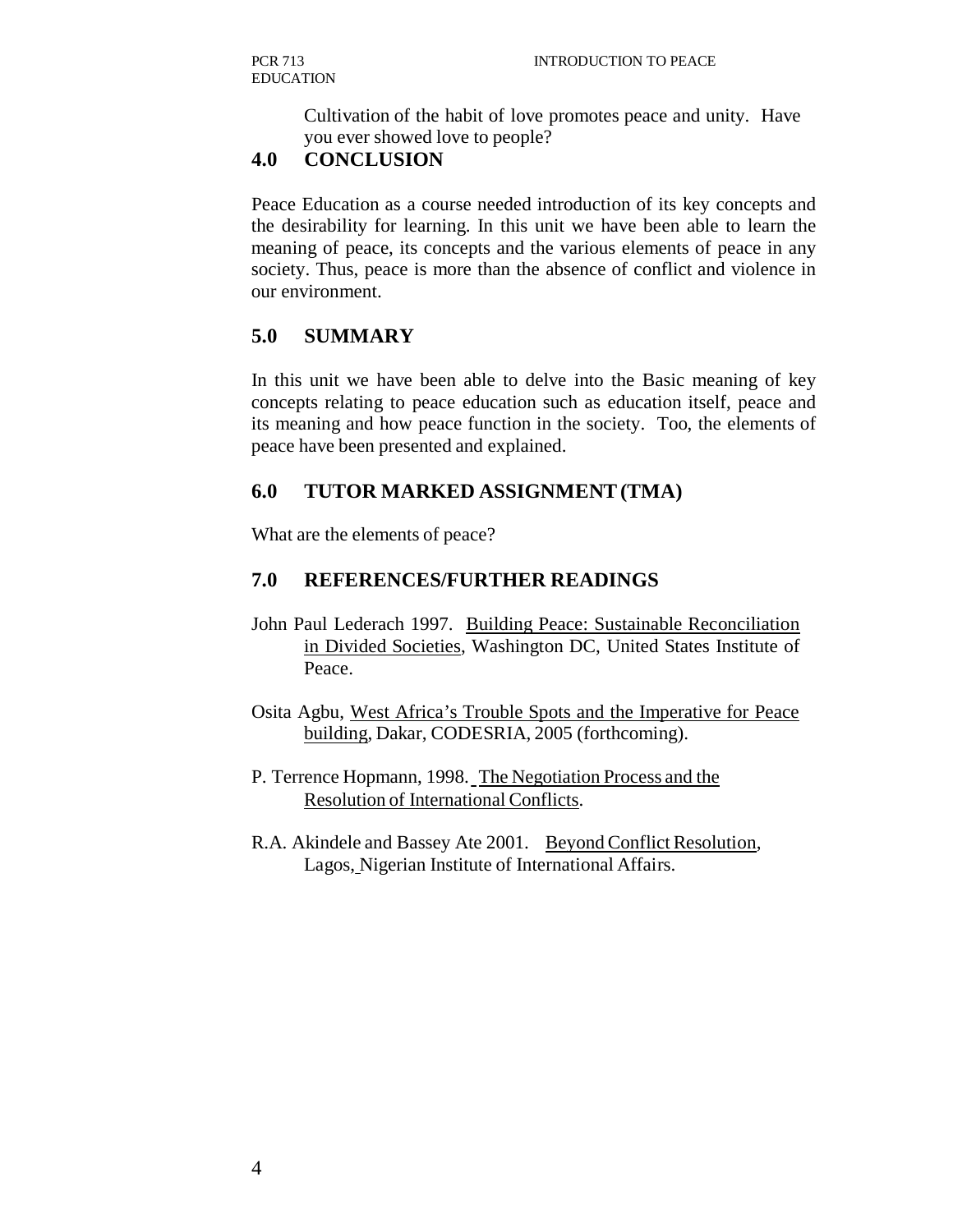# **UNIT 2 HISTORY AND OVERVIEW OF PEACE EDUCATION**

#### **CONTENTS**

- 1.0 Introduction
- 2.0 Objectives
- 3.0 Main Body
	- 3.1 Background
	- 3.2 Nature and Types of Education
	- 3.3 Formal and Informal Education
	- 3.4 Elements and Media of formal education
- 4.0 Conclusion
- 5.0 Summary
- 6.0 Tutor Marked Assignment (TMA)
- 7.0 References**/**Further Readings

# **1.0 INTRODUCTION**

Contemporary concepts and practices of peace education are the outcome of a long and dynamic process of changes in contents and methods of teaching and learning for better conditions of human living. We do not know when peace education emerged in the past. There are authors who claim that it was after World War II, others mentioned the beginning of the  $19<sup>th</sup>$  century, while the third group argues that some forms of peace education appeared early in human history (see for the overview of history in: Vriens 1990; Burns and Aspeslagh 1996; Johnson 1998). It is true that roots of peace education can be found in the works of J.A. Comenius, one of the greatest philosophers and pedagogues of  $17<sup>th</sup>$  century Europe, who wrote about the link between universal knowledge (*pansofia*) and universal brotherhood. It is also possible that peace education was an integral part of religious instruction from the beginning and that it reached schools partly through religious instruction later when schools were ready to redefine the concept of discipline endorsed through physical punishment.

#### **2.0 OBJECTIVES**

At the end of this unit, you should be able to

- i) Describe the history of peace education;
- ii) Explain its development; and
- iii) Highlight the general overview.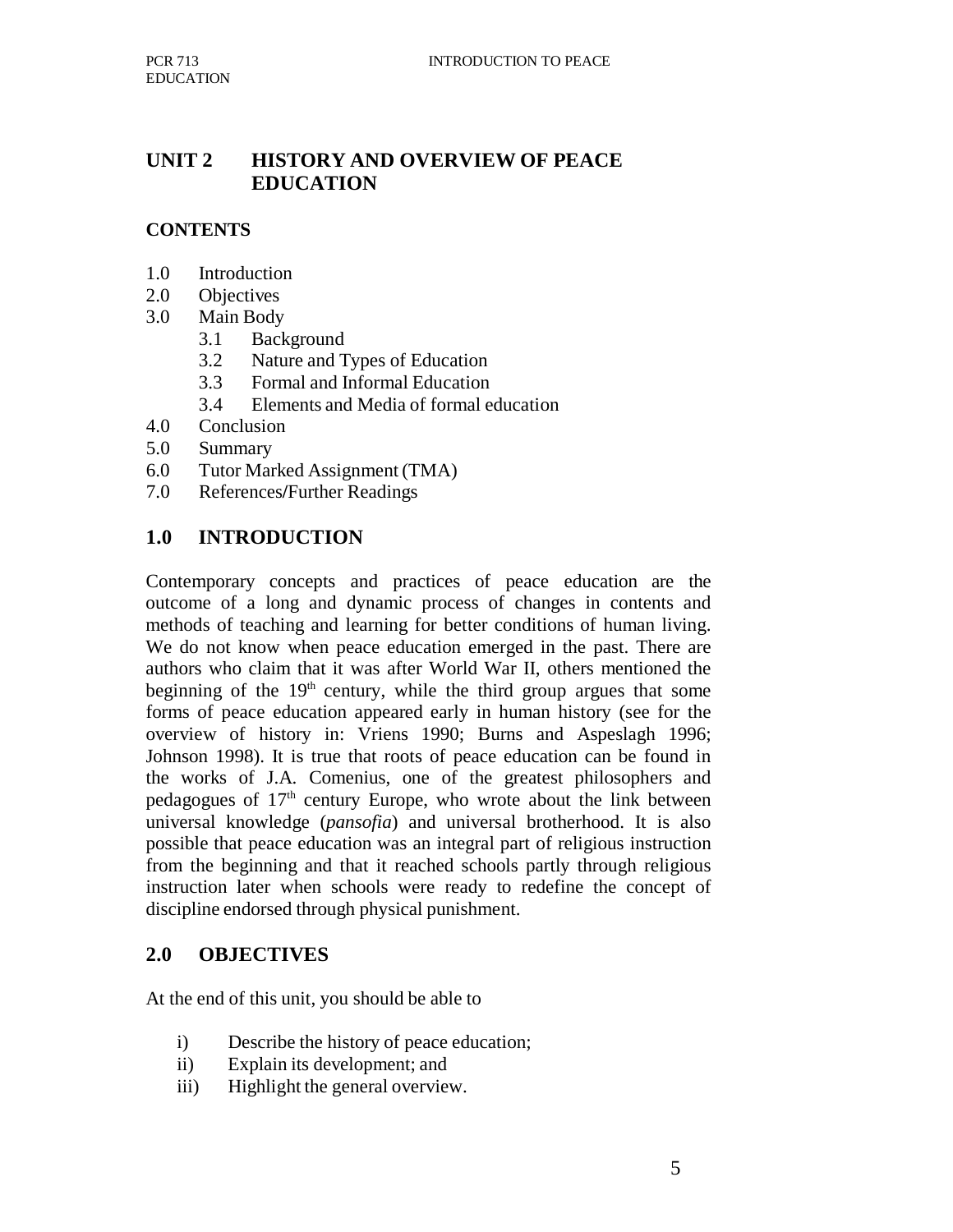# **3.0 MAIN BODY**

#### **3.1 The Roots**

There is no doubt that the western peace education appeared in the context of modernization and secularisation processes. The first peace education programmes were being applied as early as the beginning of the  $19<sup>th</sup>$  century by educational reformers, chiefly philosophers, teachers and clergyman, who had in mind the promotion of friendly relations in the "community of different peoples." By the beginning of the  $20<sup>th</sup>$ century some aspects of peace education were supported by the New School Movement that brought profound changes in the theory and practice of education. The proponents stressed child-centred approaches, learning from active experience and less rigid school and classroom organization. With the beginning of World War I and the rise of militarism, peace educators were stigmatised, attacked for their antimilitaristic and non-patriotic attitudes and prosecuted for subversion. To overcome these barriers, some became pioneers in applying more positive approaches, e.g. the restoration of society through violence reduction programmes.

#### **3.2 International Understanding and Co-operation**

A wider implementation of peace education programmes in Europe began shortly after World War II. Their main purpose was to overcome tensions and hostilities among the states through international understanding. The idea was first applied through teaching about different cultures or the principles of international cooperation, including the issues of peace and security. A related form of implementation was the development of a system of international school contracts and/or teacher and student exchanges. Both approaches were supported by UNESCO's first educational programmes, and put into practice by different agents, from individual educational reformers (e.g. K. Boeke in the Netherlands) to the Roman Catholic peace organization

– Pax Christi. By the end of the 1950s, a new impetus had come from the UNESCO Associated School Project, in which peace was seen as an integral part of education for international understanding. The development of its content and methods was based on the principles of the UN Charter and the UNESCO Constitution, particularly on the understanding expressed in the latter that wars begin in the minds of men and that, therefore, it is in the minds of men that the defence of peace must be constructed.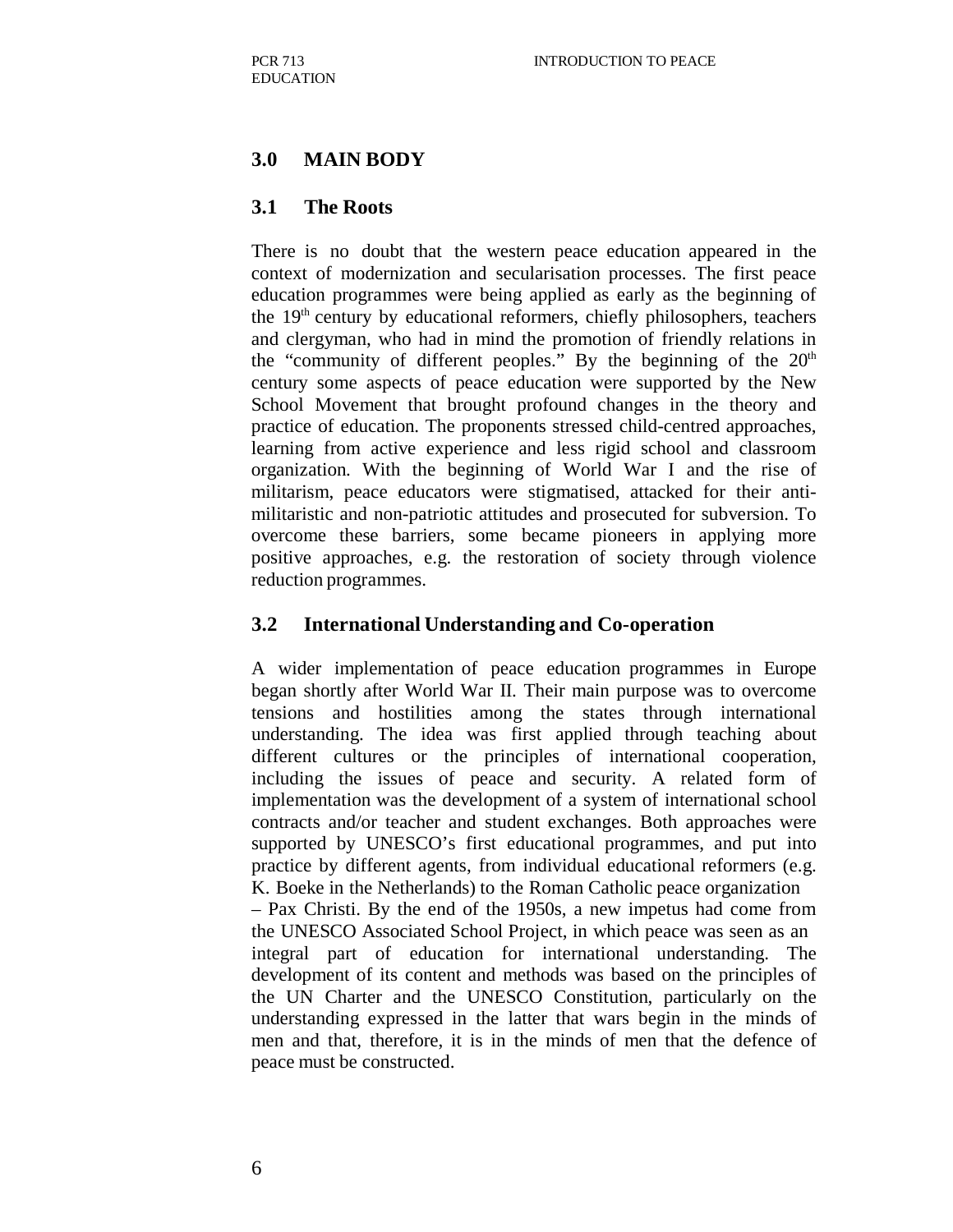#### **3.3 Peace Research and Development**

Peace education received a new impetus at the end of the 1960s and the beginning of 1970s in the context of peace research, a new scientific discipline that focused on integrating education, research and action. It was developed through the work of the International Peace Research Association (IPRA) founded in 1964 in Copenhagen as a nongovernmental organization. The first peace researchers were proponents of the ideas elaborated by J. Galtung on structural violence and the inequality between the center and the periphery, H. Giesecke on political education, and P. Freire on conscientiousness and the role of a social actor. They began to study peace and violence as dependent on political structure, both national and international, and wrote about oppression, inequality, poverty, dependency and the imbalance in the use of world resources. Through their links to peace and liberation movements, they propagated actions ford change and introduced the notion of positive peace that would be implemented in educational programmes almost two decades later. Alongside the Peace Education Commission (PEC) of the International Peace Research Association (Bjerstedt 1996), two more non-governmental organizations had a considerable impact on the development of peace education programmes, namely the World Association of School as an Instrument of Peace (WASIP) and the International Association of Educators for World Peace (IAEWP) that were also established as non-governmental organizations in these years. An important step forward was the introduction of peace education to some secondary schools in the West.

The integration of peace education and development emerged through a campaign launched by UNESCO and related to the UN decade for Development. The idea was to reach western students about the conditions of life in underdeveloped countries, in particular about poverty, hunger, diseases, illiteracy and unemployment in the Third World, in order to sensitize them to justice and peace in the world. The approach was criticized by peace educators, particularly those that were inspired by P. Freire and J. Galtung, for its use of a linear and economic notion of development that could perfectly serve to justify and perpetuate inequalities in the world. Under these attacks, the concept went through important changes. On the one hand, it was related to social justice and self-empowerment and, on the other hand, to change. Both meanings became integral parts of peace education in its broader sense but were also recognized as the basic concepts of a new field of development education.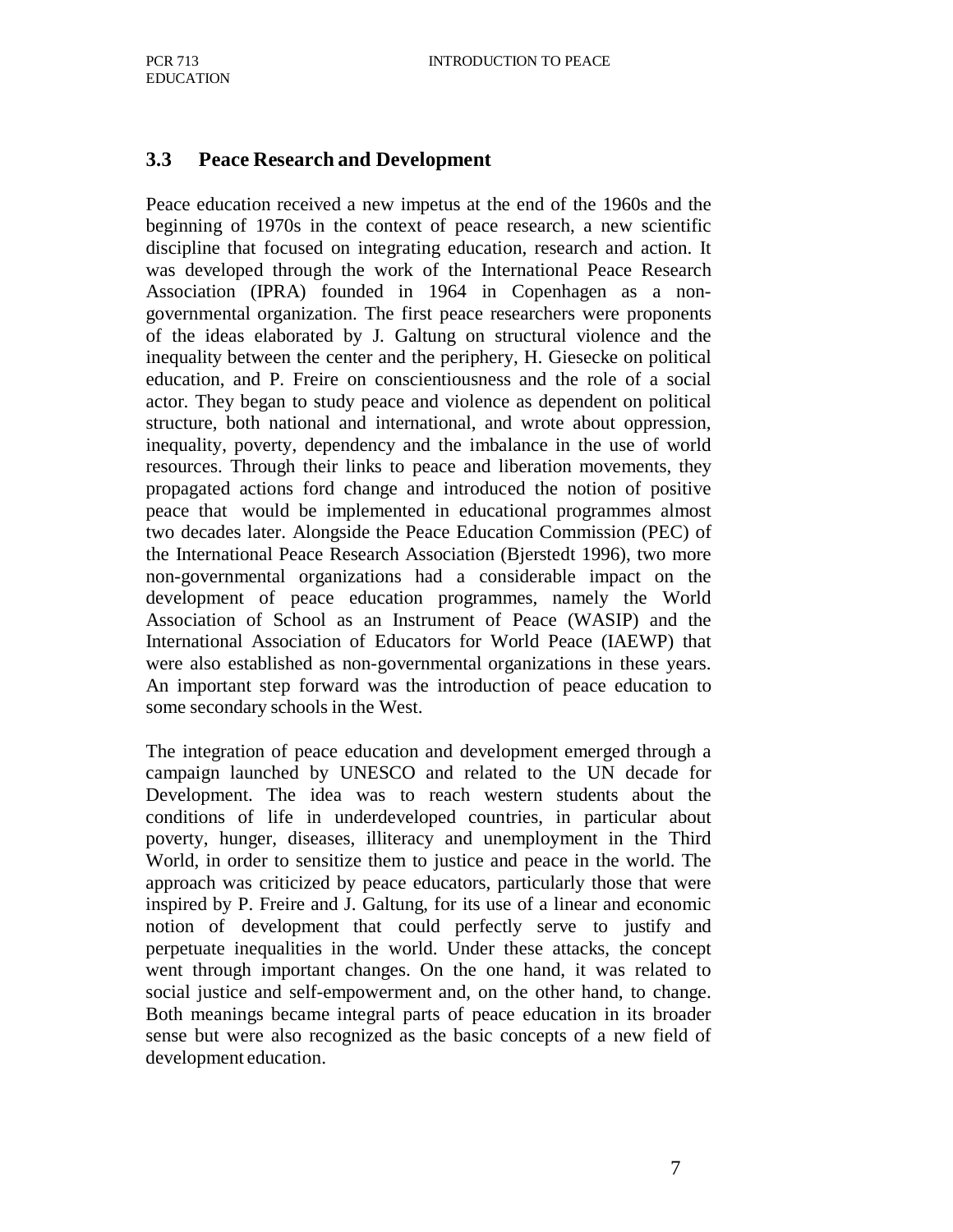#### **3.4 Nuclear Threat and Disarmament**

By the end of the 1970s, the development in peace education was in its most important aspects under the influence of peace movements. Particular emphasis was given to the issues of militarisation, the arms race, the nuclear threat and the bipolarity of the world, as well as to critical reviews of negative approaches to peace, especially for younger students that were suggested by pedagogical and psychological studies. In the light of the threat of global destruction, peace educators were producing curriculum guides and teaching/learning materials, including activity cards and videos, for all levels and forms of education. Their content covered a number of issues, from statistical data on the arms race and nuclear power to facts about the environmental crisis, the aim being to develop anti-militaristic and anti-ethnocentric attitudes among students. At the same time, peace educators were introducing experimental and active learning methods. Seeing peace education more as a process based on the concept of critical understanding and action, they relied on project-approaches and conflict scenarios in which students were taught how to identify problems, play roles, engage in case studies or other types of investigation and propose solutions through small group or class discussions. Another line of change emerged from the debates among professionals about the purpose of peace education in an egoistic and self-destructing world. Some spoke of peace education in the context of pedagogy of hope, others referred to a culture of modesty and poverty, and still others focused on an "enhanced" peace education stressing know-how and personal responsibility.

In the first half of the 1980s, following the World Congress on Disarmament, one of the main issues in peace education became the limitation of arms production and complete disarmament. The topic was broadened to include the question of conversion of an army structure into a peace structure, i.e. the use of army resources for civil purposes, especially for the purpose of promoting the development of underdeveloped countries. At higher levels of education teachers focused on active approaches, such as non-violent protest, writing letters to the government and to local newspapers, etc. The most important change in teaching younger students was a shift in focus from peace problems to peace values. Despite the disillusion that emerged with the missile race and a subsequent reduction of the issue of disarmament in peace education programmes, the discussions among professionals and their impact on the concepts and practices of peace education contributed significantly to its wider acceptance in schools.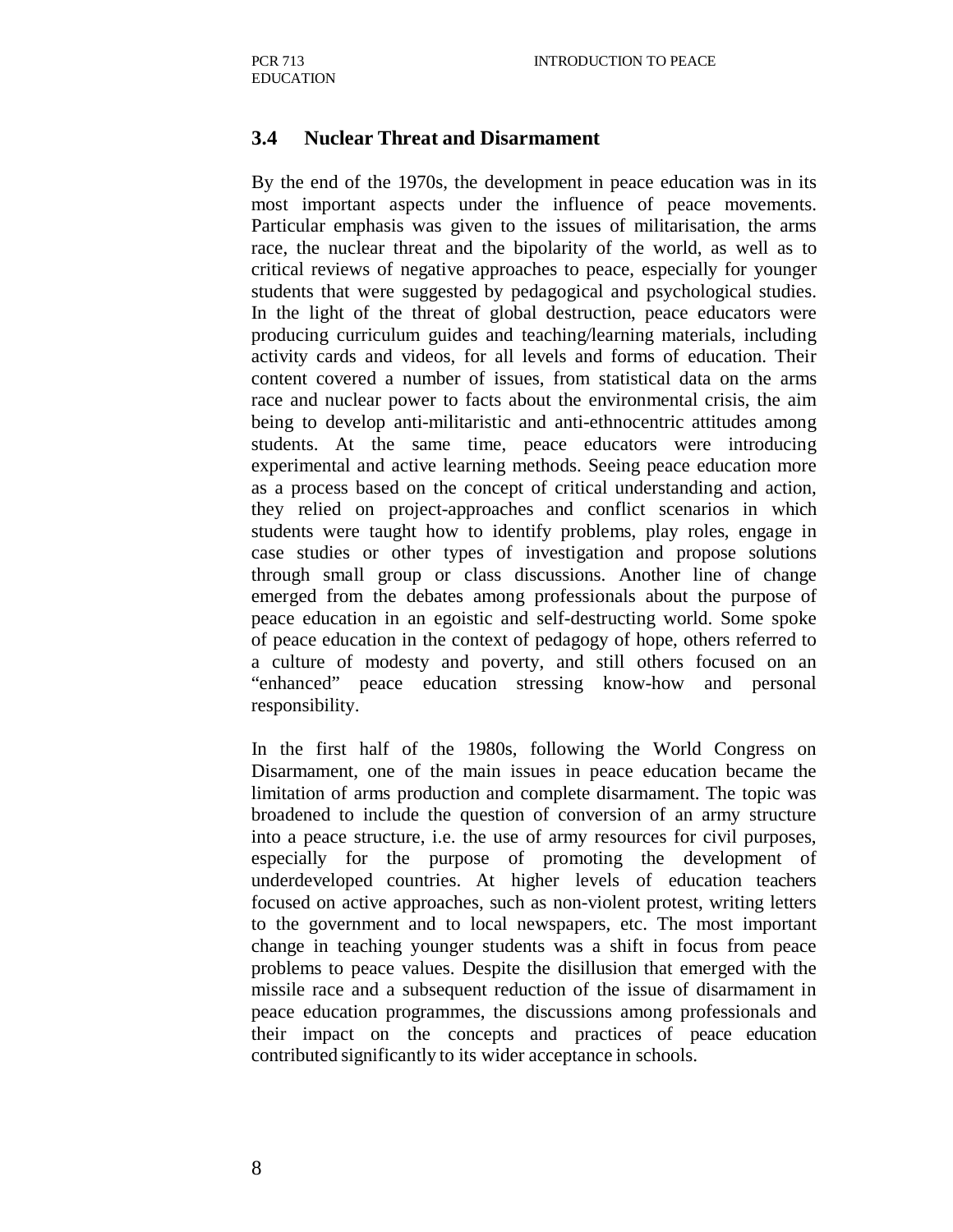# **3.5 Non-Violent Conflict Resolution**

With the decline of the peace movement's political influence by the end of 1980s, peace educators were almost unanimously turning their focus from cognitive to more practical approaches with an emphasis on the concept of positive peace. Instead of making students know about wars and the obstacles to peace, as well as of developing their anti-militaristic attitudes, teachers committed themselves to developing global peace by preparing students to participate actively and responsibly in the construction of a peace culture at the level of their community, from the classroom to the neighbourhood. They started preparing them to use non-violent strategies for conflict resolution, including communication, dialogue, negotiation and mediation techniques and skills, the art of discussing, debating and arguing one's opinions, active listening, cooperative and peer learning, bias awareness and non-prejudiced perception of others.

# **4.0 CONCLUSION**

The aim of peace education programmes has become the preparation of students to resist violence through promoting principles of human freedom and dignity, equality, the rule of law, solidarity and respect for life and differences. Instead of learning how to compete, students were learning how to participate, cooperate and share, how to establish mutually reinforcing relations in a group for the benefit of all. Instead of a traditional disciplinary structure in which vertical power relations ("power over") dominate, classrooms were now turned into educational settings where the horizontal distribution of power ("power with") was experienced, both in teacher-student and student-student relations. Interpersonal conflicts became understood in positive terms, as a chance for personal growth through engaging voluntarily into non-violent conflict resolution that brings victory to both sides. Some educators developed peer mediation programmes as a specific form of peaceful conflict-resolution, with students acting as neutral third parties in resolving disputes.

# **5.0 SUMMARY**

In this unit, you have been introduced to the beginnings of peace education. The idea of a peaceable classroom and school was developed and implemented with a focus on the values and skills of cooperation, communication, tolerance, positive emotional expression and conflict resolution, reflecting a new type of school culture.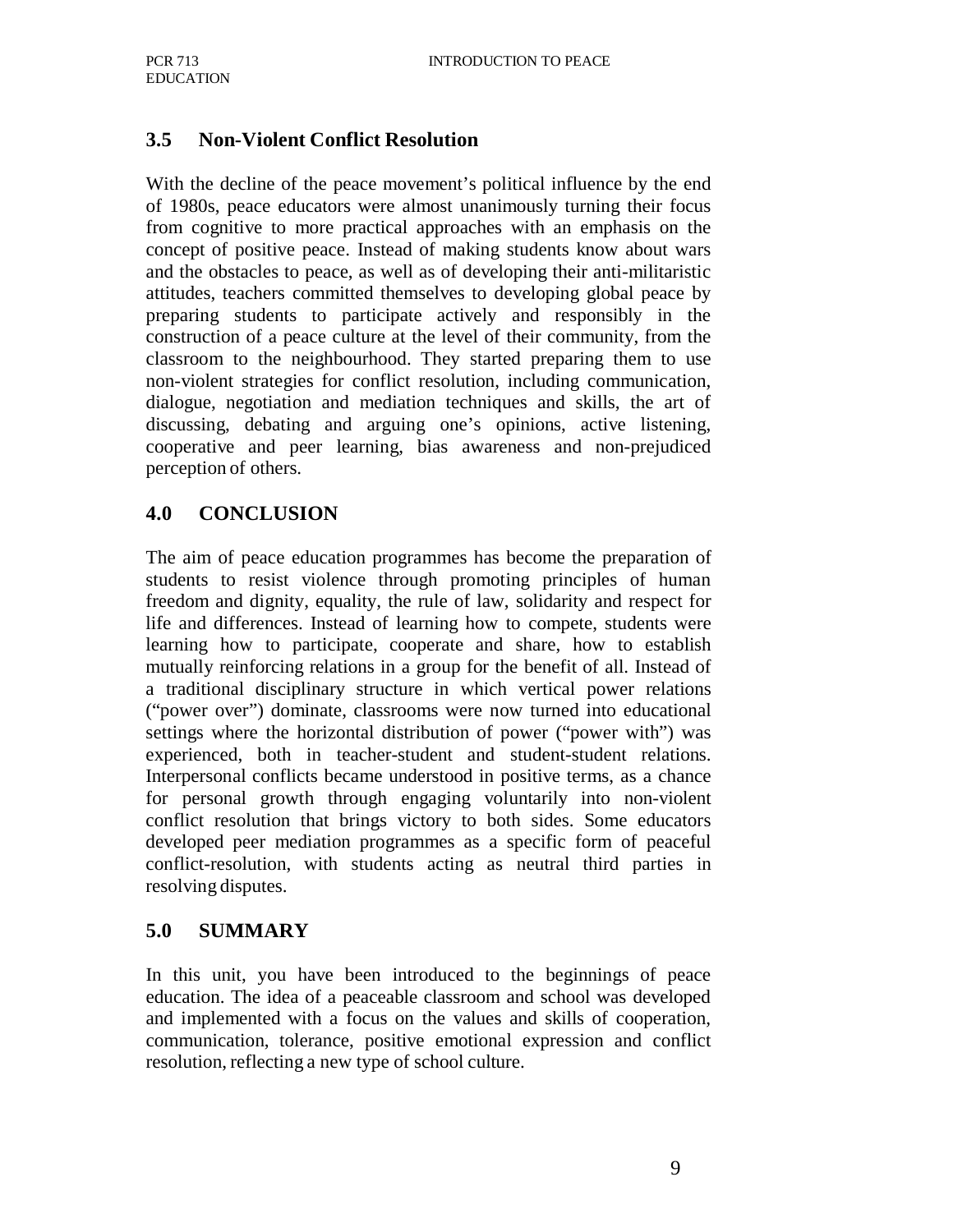#### **6.0 TUTOR MARKED ASSESMENT (TMA)**

Discuss the history and the emergence of peace education as a discipline.

#### **7.0 REFERENCES/FURTHER READINGS**

- John Paul Lederach 1997. Building Peace: Sustainable Reconciliation in Divided Societies, Washington DC, United States Institute of Peace.
- Osita Agbu, West Africa's Trouble Spots and the Imperative for Peace building, Dakar, CODESRIA, 2005 (forthcoming).
- P. Terrence Hopmann, 1998. The Negotiation Process and the Resolution of International Conflicts,
- R.A. Akindele and Bassey Ate 2001: Beyond Conflict Resolution, Lagos, Nigerian Institute of International Affairs.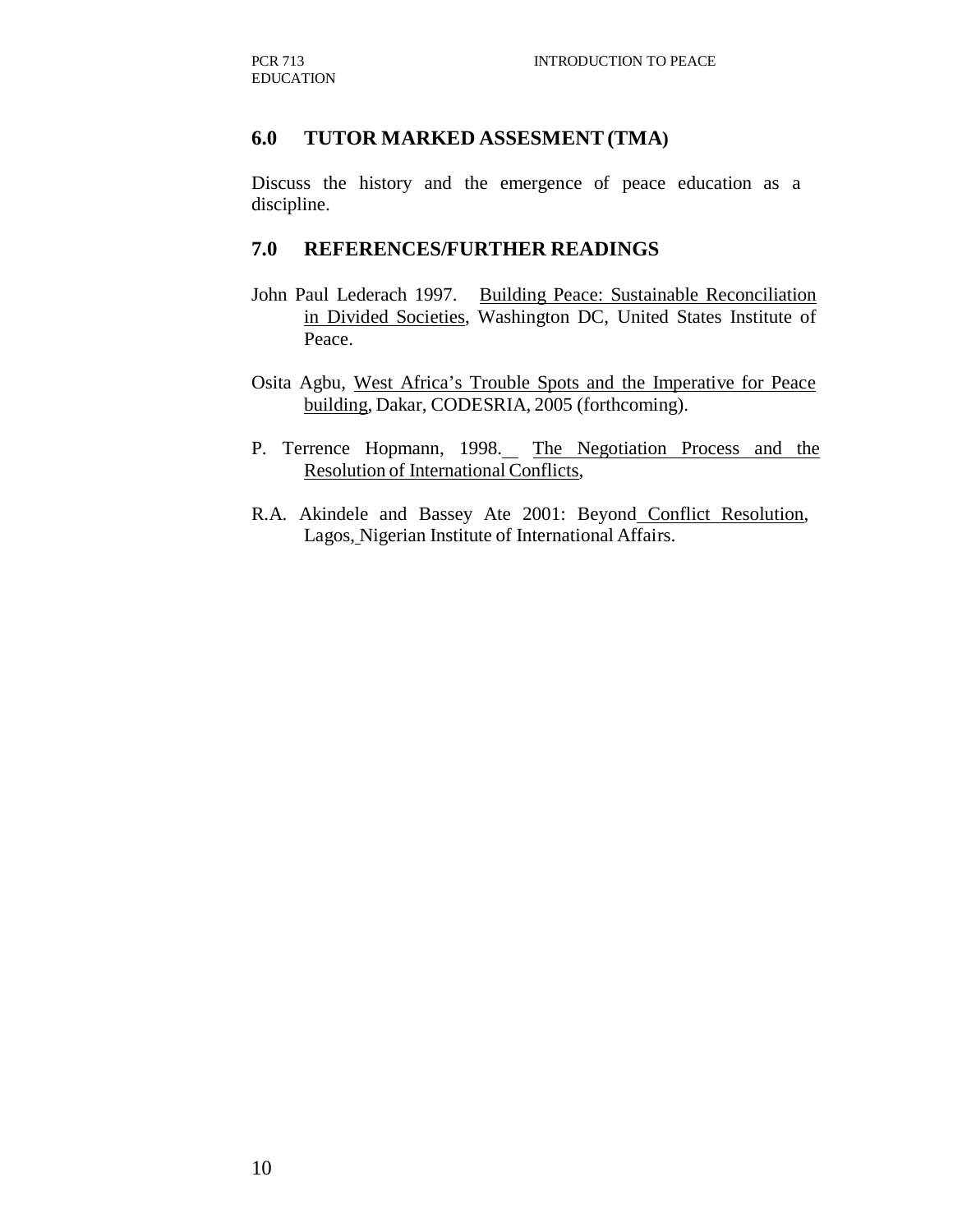# **UNIT 3 CONFLICT TRANSFORMATION, INTER-NATIONAL CO-OPERATION, NETWORKING AND VIRTUALITY**

#### **CONTENTS**

- 1.0 Introduction
- 2.0 Objectives
- 3.0 Main Body
	- 3.1 Processes of Transformation
	- 3.2 Challenges
	- 3.3 Perspective on Peace Education
		- (A Multifaceted and Integrated Concept)
	- 3.4 Peace Education as a tool for transformation
- 4.0 Conclusion
- 5.0 Summary
- 6.0 Tutor Marked Assignment (TMA)
- 7.0 References and Further Readings

#### **1.0 INTRODUCTION**

During the 1990s, peace education became directly linked to intercultural education as well as to human rights education and education for tolerance either as an umbrella term that integrated different approaches to intercultural issues in a democratic pluralistic society or as an interchanged educational practice. Pre-service and inservice teacher intercultural training became more focused on nonviolent conflict resolution methods and technique aimed at preparing teachers to deal effectively with hidden curricula and classroom cleavages caused by cultural misunderstanding, prejudices and disrespect. The skills of understanding the other were developed through the understanding of one's own reaction towards the other and through listening to the other's position. One part of the innovation was the programmes focused on the development of self-reliance and assertiveness, i.e. the skills for overcoming the external and internal obstacles to self-expression. Peace education contributed to intercultural education by introducing the dynamics of non-violent intercultural conflict-resolution and by giving meaning to what was then introduced into educational theory and practice as "intercultural sensitivity."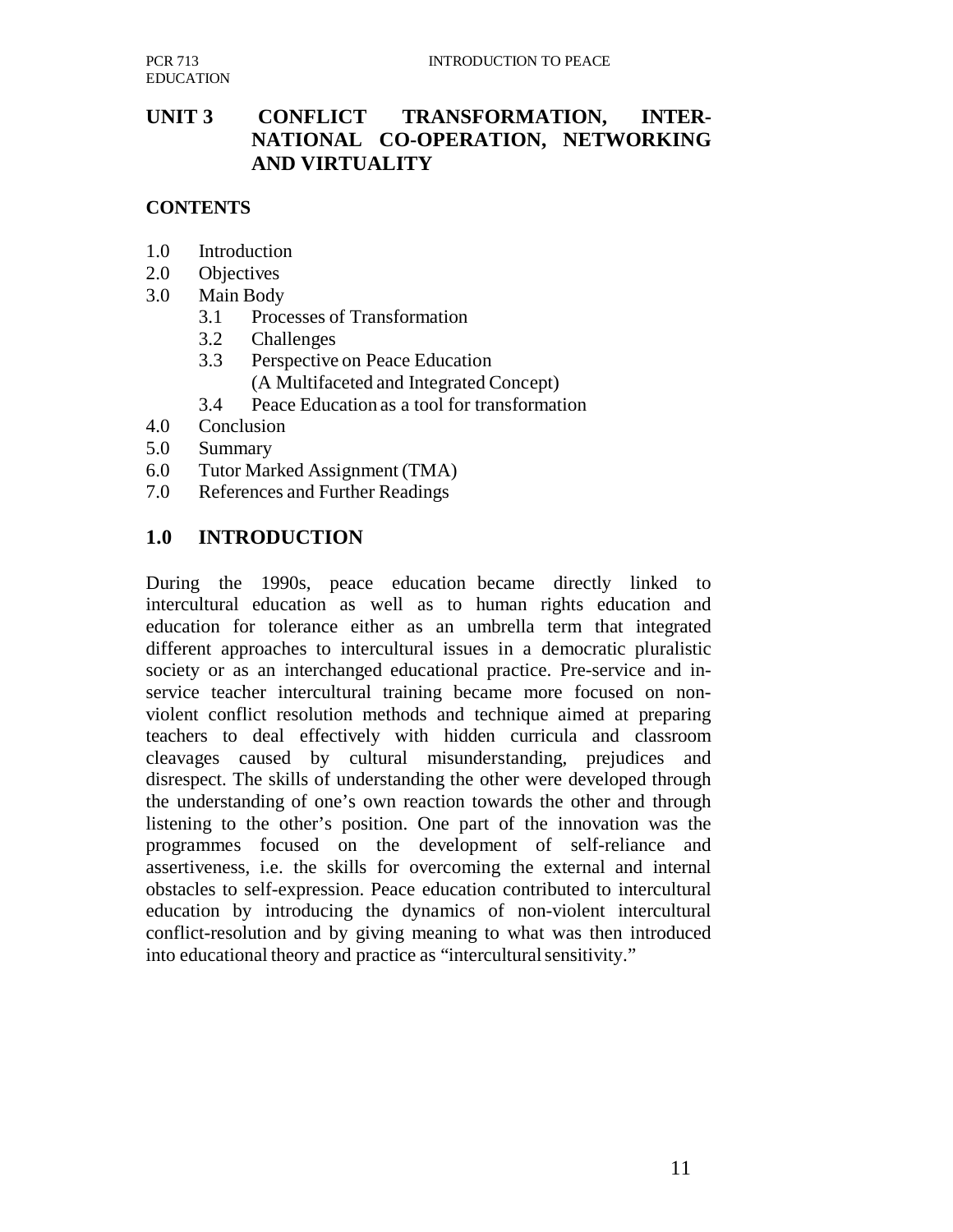# **2.0 OBJECTIVES**

At the end of this unit, you should be able to

- i) Explain conflict transformation;
- ii) Describe International cooperation, virtuality and challenges; and
- iii) Highlight its perspectives on peace education.

#### **3.0 MAIN BODY**

#### **3.1 Processes of Transformation**

The Gulf War and especially the wars in the territory of former Yugoslavia brought a new impetus to peace education. Besides abundant opportunities to review and innovate the approaches to non-violent conflict resolution, it was a time of unprecedented international cooperation in peace-building and peace-maintaining efforts. New programmes and teaching/learning materials on tolerance, peace restoration and reconciliation were developed and implemented in schools, refugee camps and local communities in cooperation with local NGOs, teachers, researchers and professional associations. Numerous networks of activists emerged and new examples of good practices were exchanged intra-regionally and inter-regionally, linking Europe and the world through the practice of peace education.

Furthermore, peace education became more dependent on the possibilities of as virtual world. With a wider utilization of new information and communication technologies peace education entered a completely new era. Students of all ages and professionals started searching the Internet for information, lesson preparation, development of teaching/learning materials, evaluation strategies as well as for professional and personal communication. A number of organizations appeared that offered opportunities for developing multicultural awareness, global perspective, human rights protection skills and nonviolent competences through e-mail communication; Transitional Citizen Peacemaking (TCP) was engaged in helping citizens of countries in conflict to strengthen mutual understanding and to promote peace; a number of educational video games based on simulation, role play and peaceful conflict-resolution strategies emerged on the international market and have been growing rapidly ever since.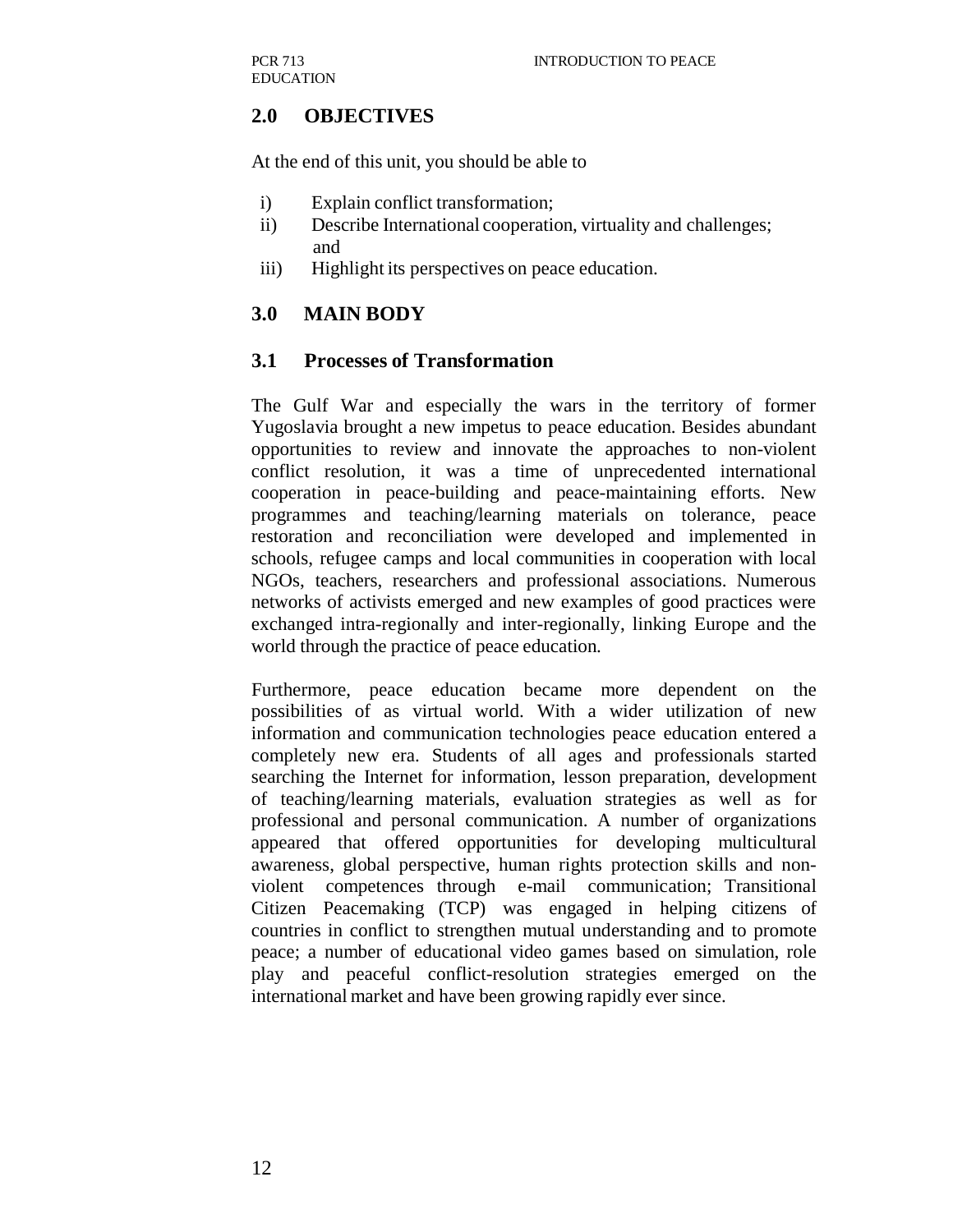#### **3.2 Challenges**

From the beginning of the 1990s peace education has been faced with number of challenges that are not yet resolved. Writing in 1990 about dominant problems in the field, L. Vriens (1990: 5) stressed the following: (a) the use of technology and normalization as the *panacea*  for our moral problems (b) a non-rational exploitation of the environment (c) the persistence of poverty, exclusion and discrimination (d) the renewal of religious feelings (e) the danger of inhumane philosophies (anti-Semitism, fascism, racism, nationalism, etc); and (f) the challenge of the New Age Movement (stress on emotions and feelings instead of reason).

Looking back from the perspective of 2001 it seems that the devil has been multiplied, that it is far les remote from our everyday life and far more difficult to grasp by the traditional rational categories that made us feel comfortable for many years. The challenges to peace education of 2001 are not the challenges we encountered a decade ago. The key problem is not only that very little has been resolved in the meantime but that new uncertainties have emerged that make our efforts even more fragile and more-lasting than before.

It is precisely the number, complexity, dynamism, interconnectedness and unpredictability of obstacles to peace and sustainable development for all that constitutes the greatest challenge to peace education nowadays. Therefore, it is difficult to produce a comprehensive list of issues that peace education must confront in order to be more effective in pursuing its goals in an atmosphere of uncertainty, growing tensions, irrational threats, sheer inequality and grave violation of human rights and freedoms.

One of the problems that need to be dealt with is peace education itself. A new quality assessment of peace education is needed, based on critical and comparative approaches to both its theory and p0rasctice. This includes the effectiveness of peace education programmes in promoting the following goals:

- i. Strengthening social cohesion based on the notions of pluralism, equality and inclusion
- ii. Achieving universal recognition and effective protection of minority, indigenous, women and children rights
- iii. Combating global inequalities and center-periphery divisions on different axes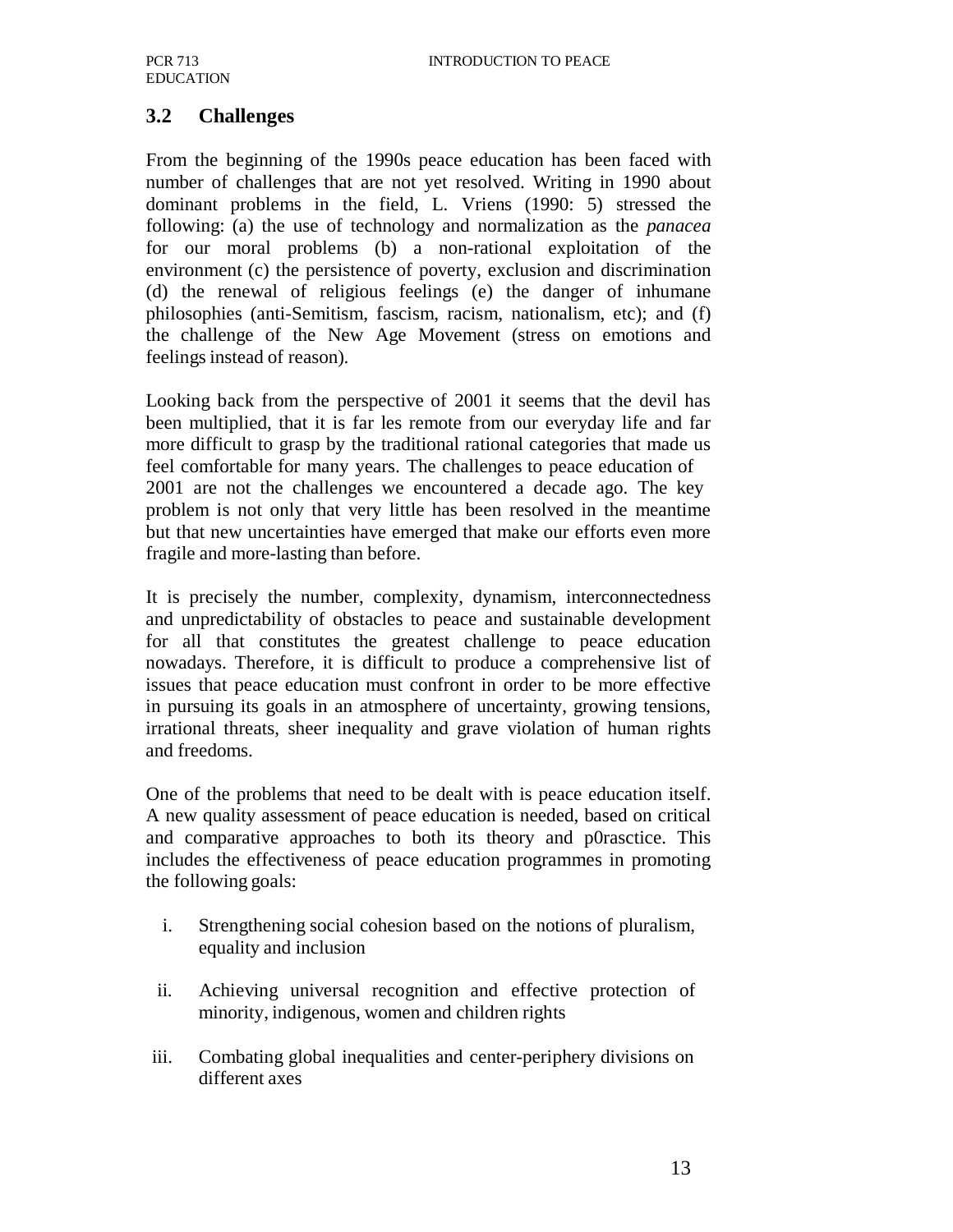- iv. Acquiring a global perspective and individual responsibility for promoting sustainable development for all
- v. Ensuring a just post-Gulf-War, post-Yugoslav-War and postterrorist-attack-on-US security and stability
- vi. Combating resistance to change that is the result of inflexible tradition, exclusive ideologies, radical fundamentalism, ignorance, prejudice and the lack of information
- vii. Promoting exchanges of understanding, values and practices among individuals, organizations, institutions and nations in the world on equal footing, etc.

Another group of challenges is emerging from the need to develop a valid explanatory model of relations between peace education and other innovative educational approaches, such as human rights education, intercultural education, global education and development education. All of these approaches have appeared as non-formal alternatives to traditional modes of teaching and learning aimed at promoting particular principles, values and practices that were, and still are, neglected by standard curricula in many countries. Although they differ in focus their aims as well as methods of teaching and learning are the same – they all tend to promote better conditions for living for all by using active participation, cooperation, teamwork, mediation, self-reflection and personal responsibility to strengthen human dignity, equality, justice, mutual understanding and solidarity.

# **3.3 Perspective on Peace Education (A Multifaceted and Integrated Concept)**

With this in mind, we propose here a perspective on peace education in terms of a multifaceted and integrated concept leading to a "Culture of Peace" .The development of the culture of peace is the key concept that gives meaning and orientation to any kind of human action, including education. The abolition of war and the reduction of all kinds of violence presuppose changes in cultural, social, political and other relations. Seen in this way, peace education is the outcome of different educational approaches that are linked together in the concept of the culture of peace. The question mark in the empty box means that our list is not exhaustive and what other approaches can be added that might appear in the future.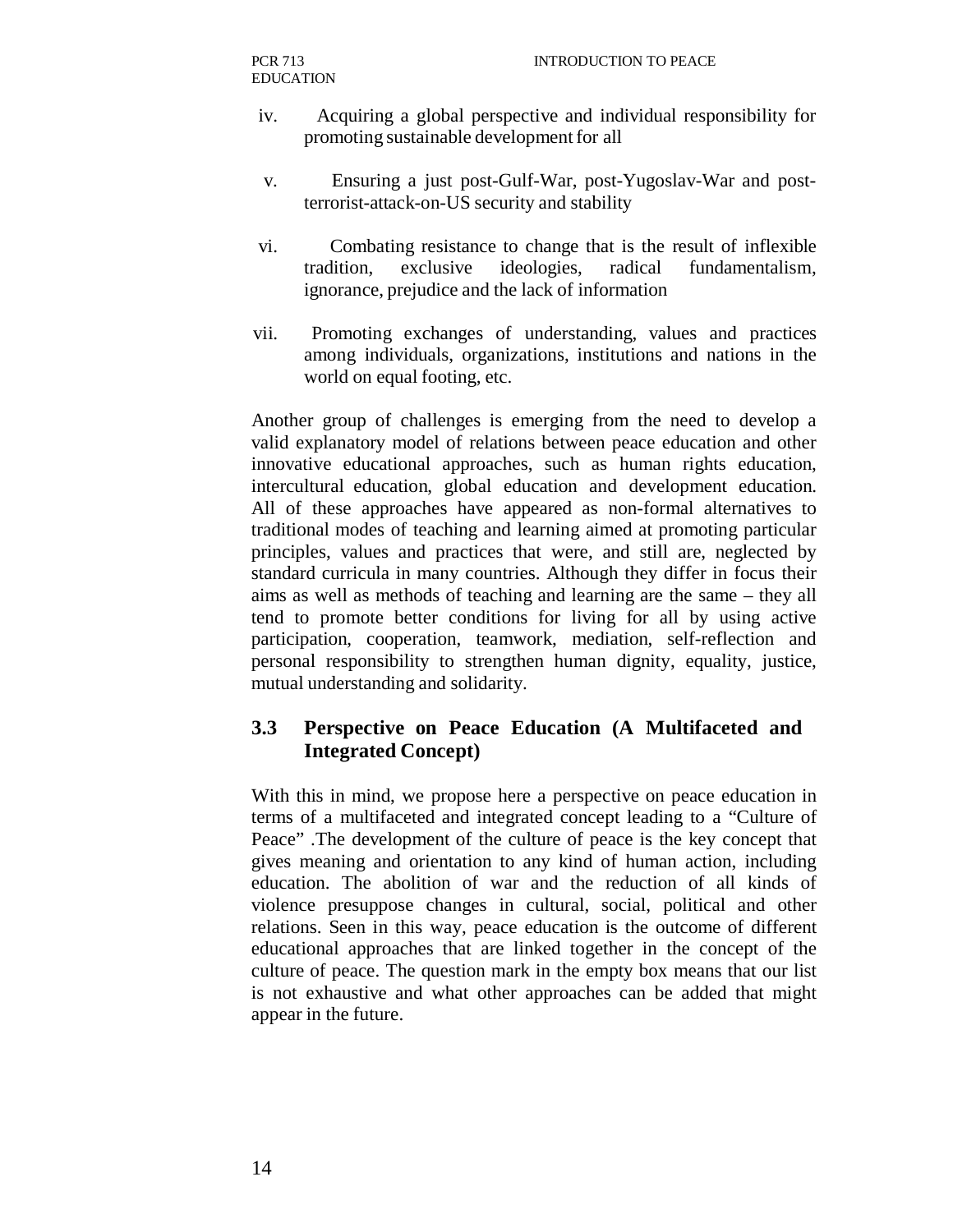#### **3.4 Peace Education as a tool for transformation**

| <b>Education</b> for<br>non-violent<br>conflict<br>transformation | Peace<br>as a topic        | Gender<br>education                          |
|-------------------------------------------------------------------|----------------------------|----------------------------------------------|
| Human rights<br>Education                                         | <b>Culture</b><br>of Peace | International<br>education<br>Inter-racial   |
| <b>Education</b> for<br>human dignity                             |                            | Education<br>Anti-prejudice                  |
| Civic<br>Education                                                |                            | Global<br>education                          |
| <b>Education</b> for<br>democratic<br>citizenship<br>justice      |                            | Education for<br>"development"<br>and social |
|                                                                   | Environmental              |                                              |

Environmental Education

#### **4.0 CONCLUSION**

In the light of the above, it is evident that almost every part of the globe has experienced widespread in retractable and disturbing conflicts. The conflicts have arisen from inequality in the distribution of limited available resources in most of the conflicts ridden societies. Efforts should therefore be geared towards addressing basic physical needs of food and shelter and basic physiological human needs that relate to growth and development. Before peaceful co-existence among different ethnic nationalities can be accomplished, peace education is imperative at all levels of human society via cultivating "culture of peace" that will cut across every segment of the society.

# **5.0 SUMMARY**

In this unit, we have examined Peace education as a field of the theory and practice of education related to the idea of promoting knowledge, values, attitudes and skills conducive to peace and non-violence and to an active commitment to the building of a cooperative and caring democratic society. It is targeted towards the empowerment of an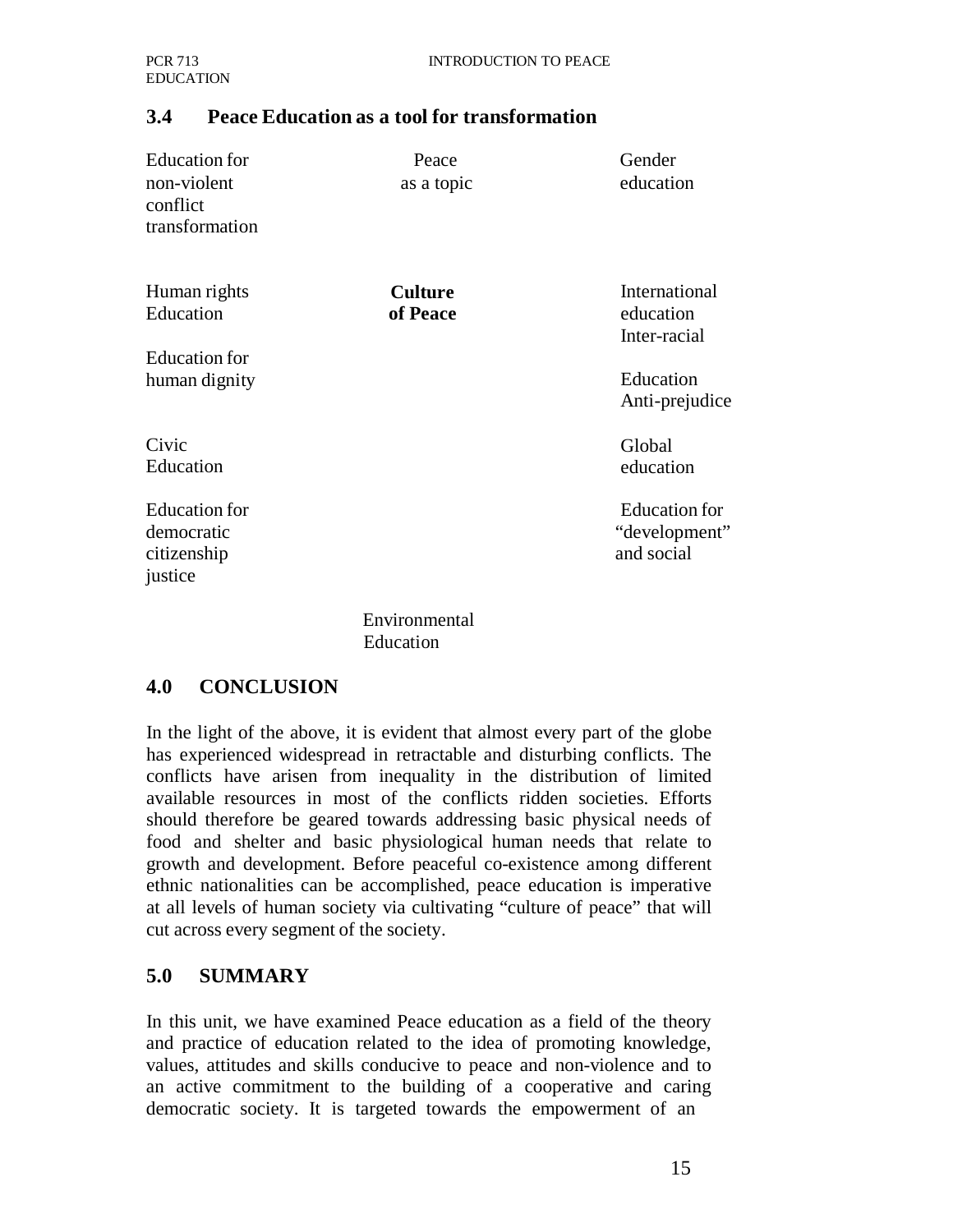PCR 713 EDUCATION

individual and the promotion of social well-being through the protection of human dignity for all, the promotion of social justice, equality, civil responsibility and solidarity and the accepting of a dynamic global perspective, by utilizing the concepts and practices of peaceful conflictresolution and non-violence.

# **6.0 TUTOR MARKED ASSIGNMENT**

- 1. Discuss the concept of "culture of peace".
- 2. Describe the notion of peace Education.

# **7.0 REFERECES/FURTHER READINGS**

- R.A Akindele and Bassey Ate (2001) Beyond Conflict Resolution, Lagos, Nigerian Institute of International Affairs.
- John Paul Lederach (1997) Building Peace: Sustainable Reconciliation in Divided Societies, Washington DC, United States Institute of Peace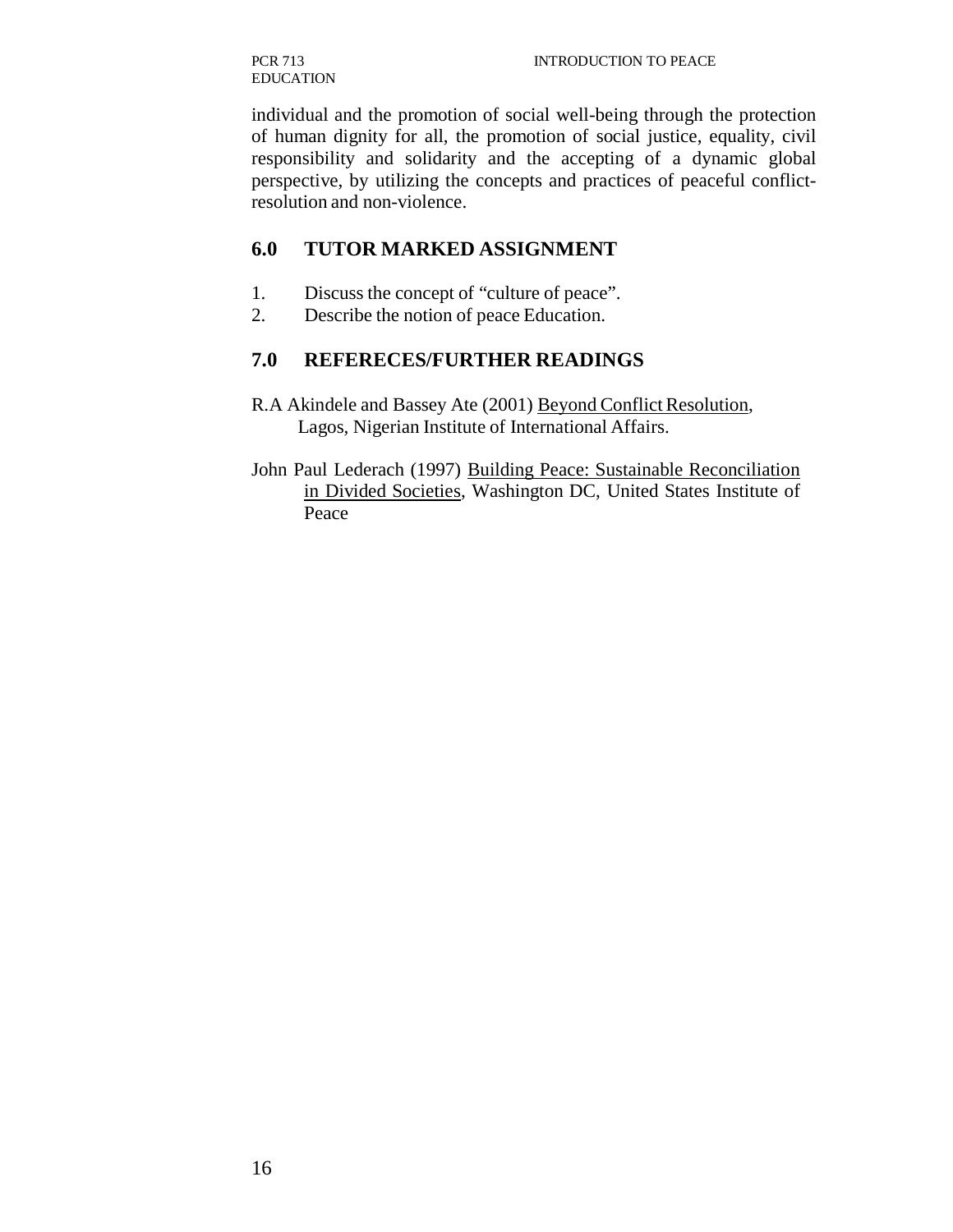# **UNIT 4 CONFLICT PREVENTION AND PEACE-BUILDING**

#### **CONTENTS**

- 1.0 Introduction
- 2.0 Objectives
- 3.0 Main Body
	- 3.1 Peace Education and Conflict prevention
	- 3.2 Peace Building
- 4.0 Conclusion
- 5.0 Summary
- 6.0 Tutor Marked Assignment
- 7.0 References/Further Readings

# **1.0 INTRODUCTION**

In this unit, we shall examine conflict prevention as a means of trying to ensure that conflicts do not arise. This is usually done through conflict planning. Further, peace building is introduced as a more enduring approach to nurturing peace and ensuring that even it conflicts do occur that the society can be healed of the ravages of war. All these measures constitute efforts to address conflict and its negative effects**.**

# **2.0 OBJECTIVES**

By the end of this unit, you should be able to:

- i) Define conflict prevention and planning;
- ii) Define the meaning of peace building;
- iii) Distinguish Peacekeeping and Peacemaking from Peace building; and
- iv) Discuss the constituents of Peace building.

# **3.0 MAIN BODY**

# **3.1 Peace Education and Conflict Prevention**

Lying at the roots of conflicts is a number of factors which through their linkages are responsible for the transformation from the non-conflict to conflict situations. These conditions can be reduced down to the following clusters: the composition of the society, the policies and the role of the state, human needs and international contacts. These factors are necessary yet insufficient in themselves as a condition for the existence of conflicts: although they are the breeding ground for the existence of frustrations and tensions, they do not explain why conflicts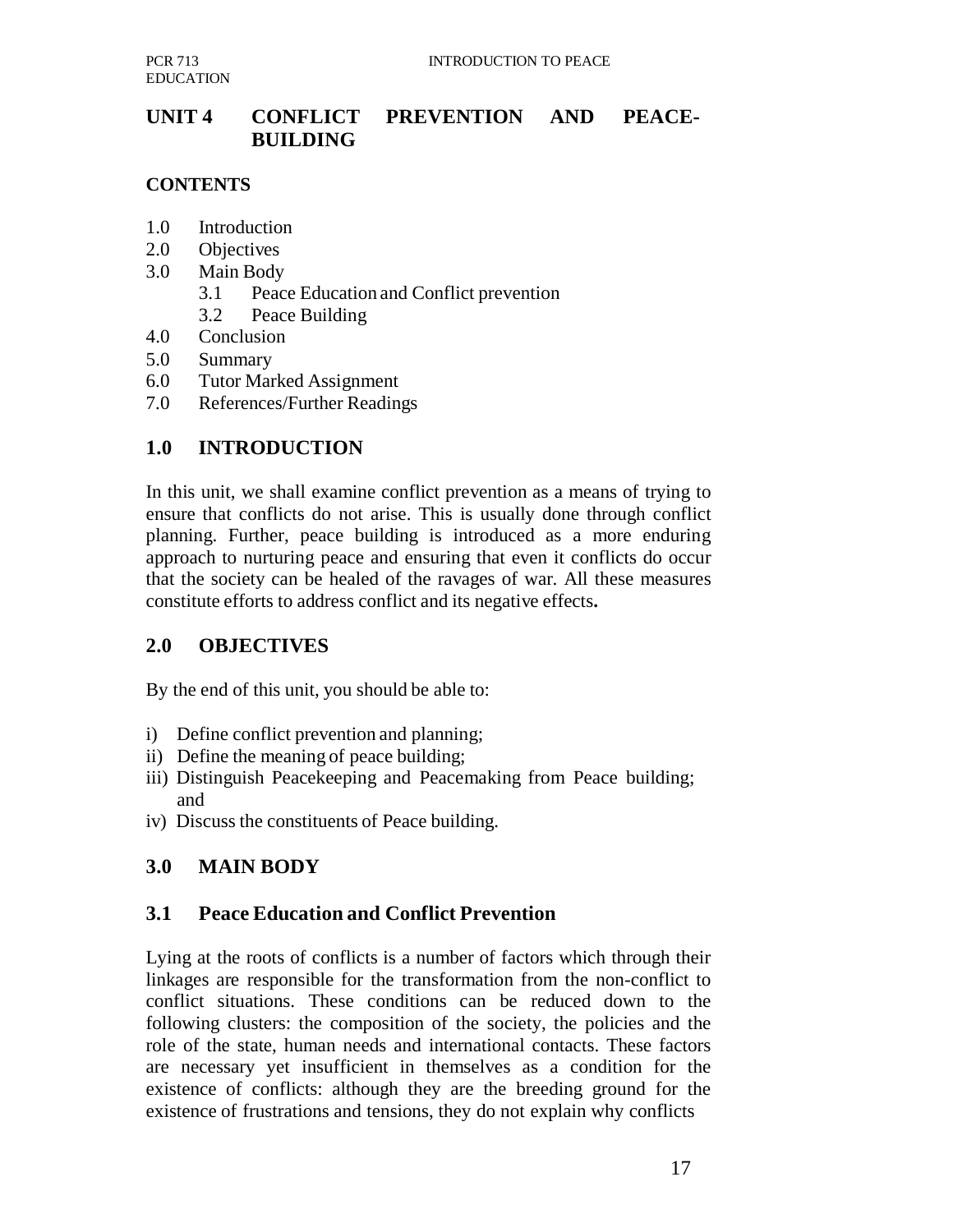PCR 713 EDUCATION

actually erupt. The question one would like to ask is what possibilities are offered by a prevention strategy. Conflict prevention is always more successful in the opening stage of the conflict. This implies that it can be predicted at an early stage and that it is possible for intervention to take place in time.

Michael Lund identified some elements to be found in a complete conflict prevention planning.

**Step 1:** *Conflict Diagnosis:* What are the distinctive factors that are increasing the possibility of violent conflict in the particular situation, and what capacities already exist there that might manage these factors without violence?

**Step 2:** *Response Identification:* What are the various appropriate methods and actions that can reduce these particular sources of conflict and/or improve the functioning of the existing conflict management capacities?

**Step 3:** *Prior Appraisal (Prospective evaluation):* Which of these responses is likely to actually be effective and implementable?

**Step 4:** *Implementation:* What tasks and actors are required to implement them?

**Step 5:** *Monitoring and Evaluation (retrospective evaluation):* What have been the effects of the actions that have been taken?

#### **Exercise**

What do you understand by conflict Prevention? Outline and discuss the various conflict prevention stages.

# **3.2 Peace building**

It should be noted at the outset that there are two distinct ways to understand peace building. According the United Nations (UN) document *An Agenda for Peace*, peace building consists of a wide range of activities associated with capacity building, reconciliation, and societal transformation. Peace building is a long-term process that occurs after violent conflict has slowed down or come to a halt. Thus, it is the phase of the peace process that takes place after peacemaking and peacekeeping.

Many Non-governmental organizations (NGOs), on the other hand, understand peace building as an umbrella concept that encompasses not only long-term transformative efforts, but also peace-making and peace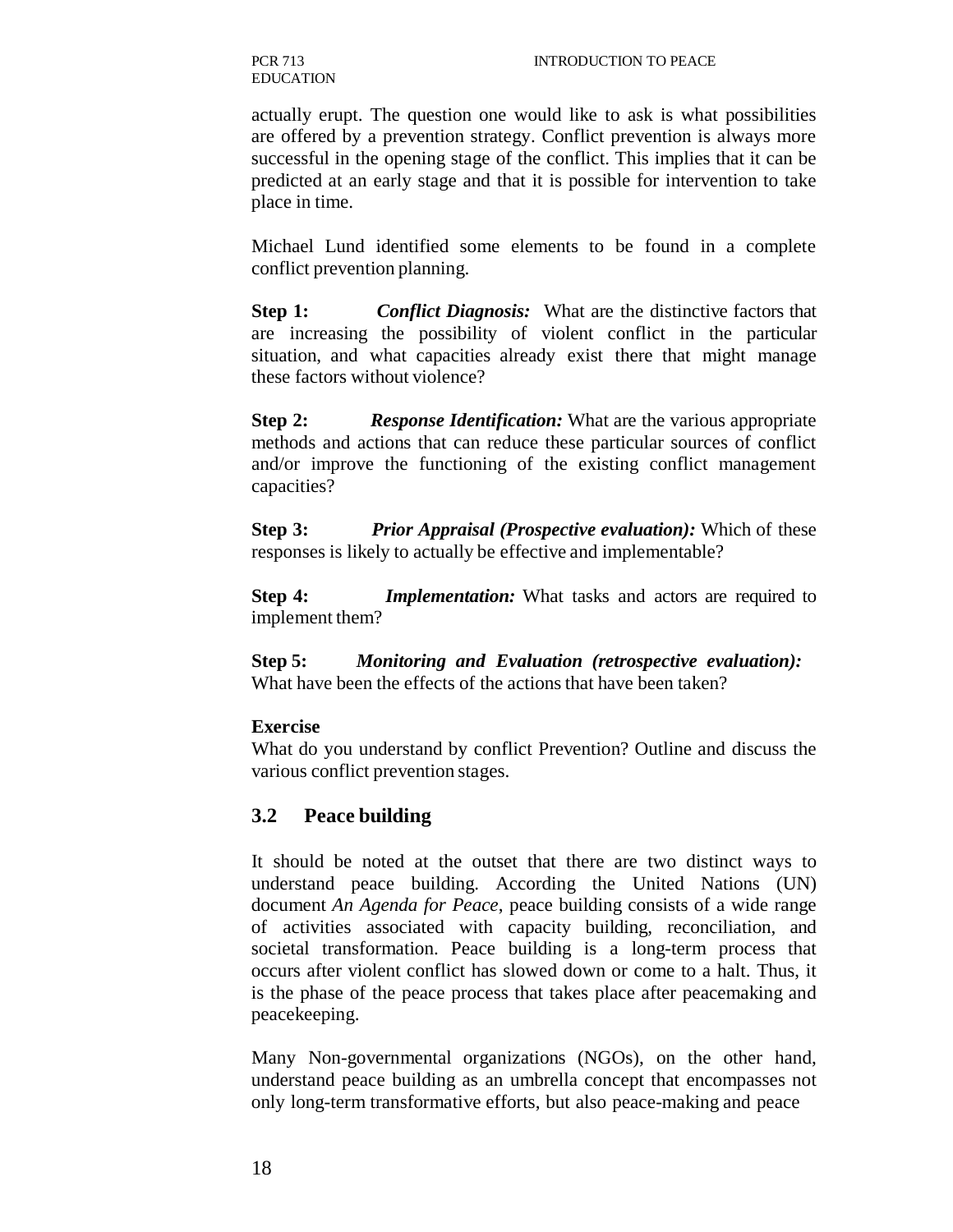keeping. In this view, peace building includes early warning and response efforts, violence prevention, advocacy work, civilian and military peace keeping, military intervention, humanitarian assistance, ceasefire agreements, and the establishment of peace zones.

Peace building involves establishing normalized relations between ordinary citizens on both sides of a conflict. Although it can be done at anytime, peace building efforts usually follow peacekeeping (the enforced prevention of further violence) and peacemaking (the forging of an actual settlement agreement). Unlike peacekeeping, which can be implemented relatively quickly, and peacemaking, which can occur over a period of a few months, peace building usually takes a number of years. John Paul Lederah, an expert on peace building, has observed that it takes people at least as long to get out of a conflict, as it does when one gets into it, and some of the conflicts have gone on for decades, or even centuries. So, peace building is a very long, slow process.

Peace building usually involves efforts to increase "normal", cooperative contacts between opponents. Stephen Ryan explains that peacekeeping "builds barriers between warriors", while peace building "builds bridges between the ordinary people". Efforts are made to open channels of communication, get people involved in joint projects, work with the media and the educational system to try to breakdown stereotypes and reduce prejudice and discrimination. The goal of all of these efforts is *reconciliation,* getting the people to accept each other as part of their own group or be reconciled to mutual co-existence and tolerance.

Often peace building programmes are carried out by nongovernmental organizations, but the United Nations and regional organizations such as the Organization of American States or the African Union have engaged in peace building as well.

Peace building mends human rights abuses, promotes reconciliation between warring parties. Demobilization and disarmament are integral aspects of peace building. Regardless of the path chosen, it must be noted that failing to deal adequately with transitional justice issues will be very costly over the long term.

In a narrower sense therefore, peace building is a process that facilitates the establishment of durable peace and tries to prevent the recurrence of violence by addressing root causes and effects of conflict through reconciliation, institution building, and political as well as economic transformation. This consists of a set of physical, social, and structural initiatives that are often an integral part of post-conflict reconstruction and rehabilitation.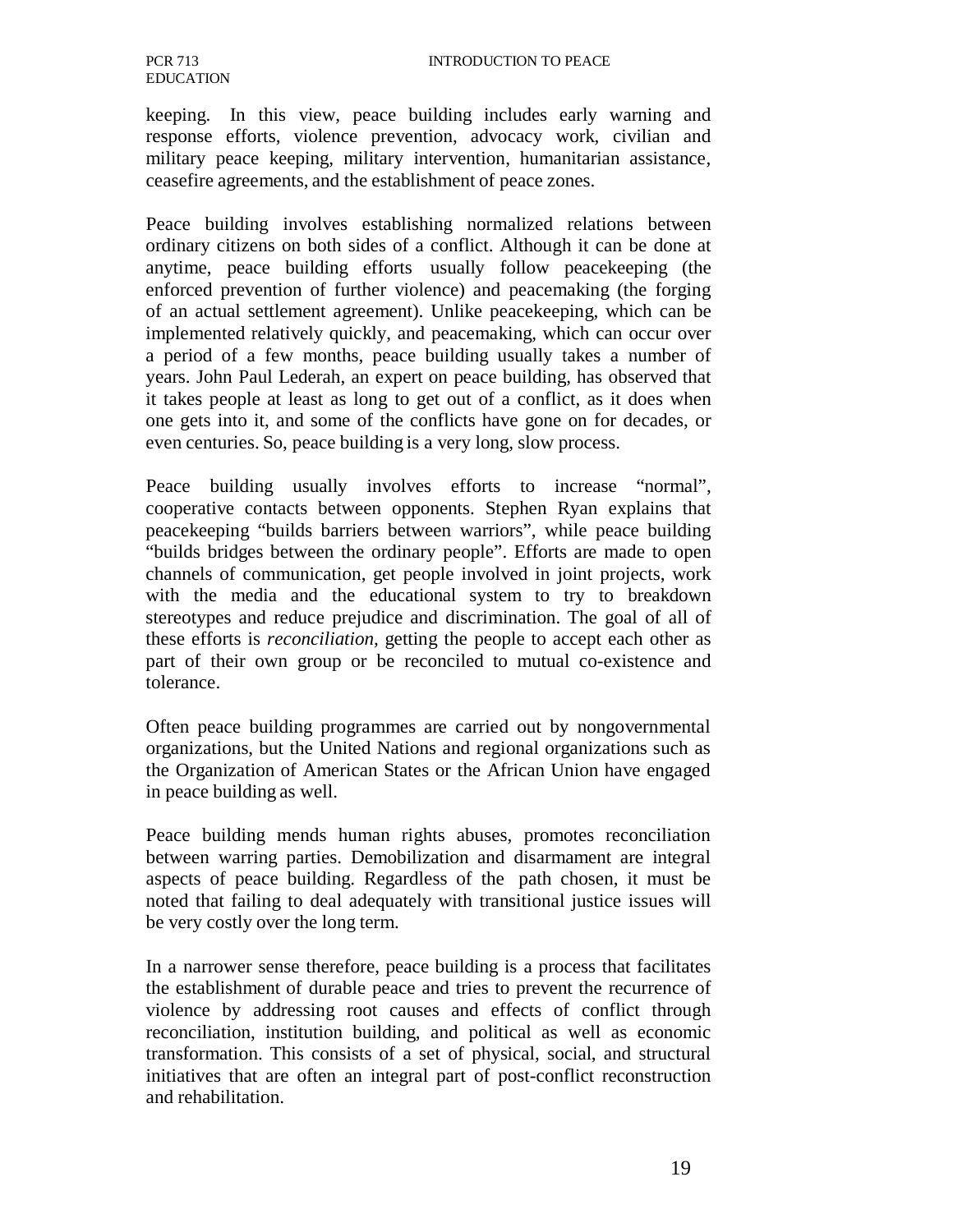It is generally agreed that the central task of peace-building is to create positive peace, a "stable social equilibrium in which the surfacing of new disputes does not escalate into violence and war." Sustainable peace is characterized by the absence of physical and structural violence, the elimination of discrimination, and self-sustainability. Moving towards this sort of environment goes beyond problem solving or conflict management. Peace-building initiatives try to fix the core problems that underlie the conflict and change the patterns of interaction of the involved parties. They aim to move a given population from a condition of extreme vulnerability and dependency to one of self-sufficiency and wellbeing.

To further understand the notion of peace-building, many contrast it with the more traditional strategies of peacemaking and peacekeeping. Peacemaking is the diplomatic effort to end the violence between the conflicting parties, move them towards non-violent dialogue, and eventually reach a peace agreement. Peacekeeping, on the other hand, is a third-party intervention (often, but not always done by military forces) to assist parties in transitioning from violent conflict to peace by separating the fighting parties and keeping them apart. These peacekeeping operations not only provide security, but also facilitate other non-military initiatives.

Some draw a distinction between post-conflict peace-building and longterm peace-building. Post-conflict peace-building is connected to peacekeeping, and often involves demobilization and reintegration programs, as well as immediate reconstruction needs. Meeting immediate needs and handling crises is no doubt crucial. But while peacemaking and peacekeeping processes are an important part of peace transitions, they are not enough in and of themselves to meet longerterm needs and build a lasting peace.

Long-term peace-building techniques are designed to fill this gap, and to address the underlying substantive issues that brought about conflict. Various transformation techniques aim to move parties away from confrontation and violence, and towards political and economic participation, peaceful relationships, and social harmony.

This longer-term perspective is crucial to future violence prevention and the promotion of a more peaceful future. Thinking about the future involves articulating desirable structural, systemic, and relationship goals. These might include sustainable economic development, selfsufficiency, equitable social structures that meet human needs, and building positive relationships.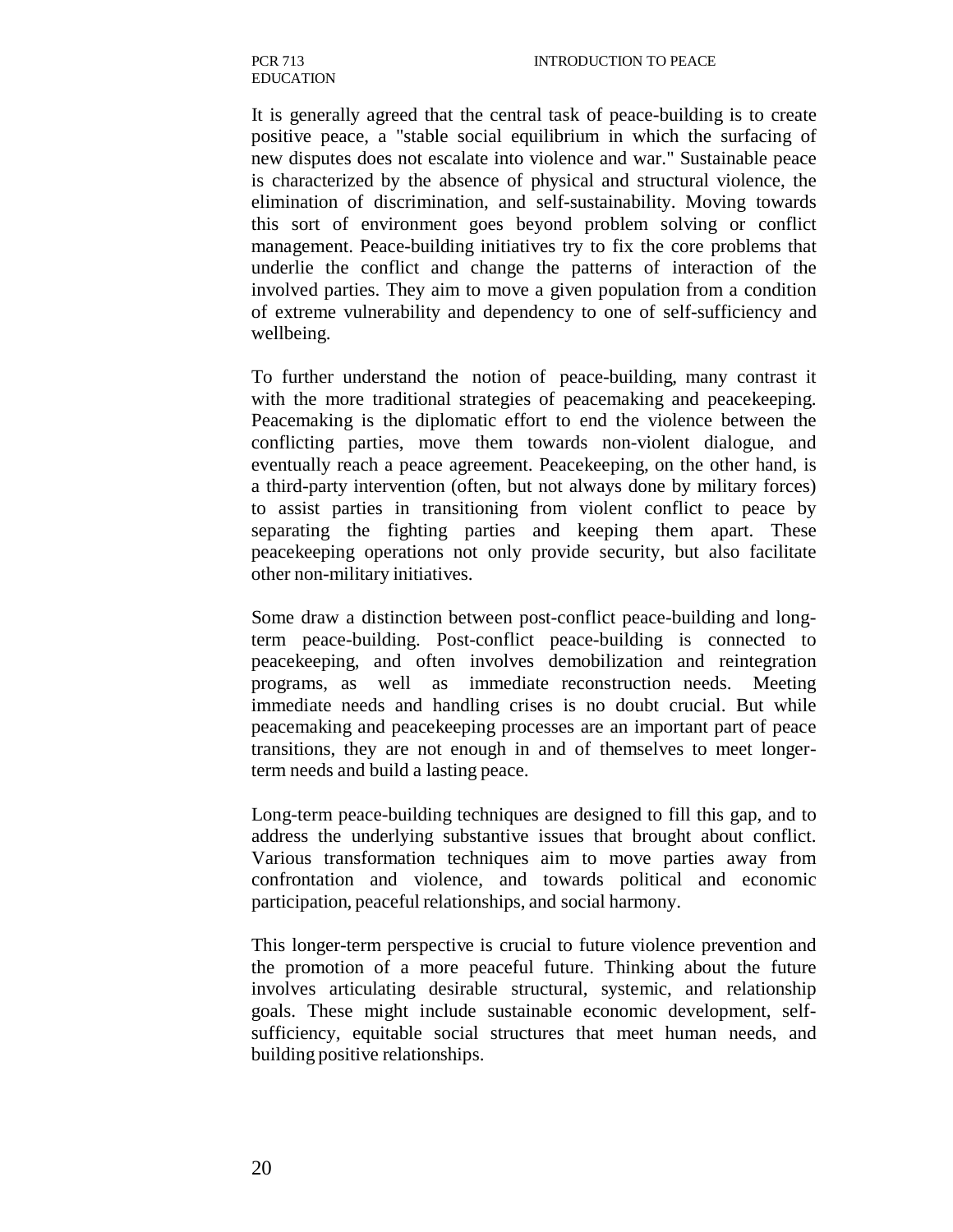Peace-building measures also aim to prevent conflict from re-emerging. Through the creation of mechanisms that enhance cooperation and dialogue among different identity groups, these measures can help parties manage their conflict of interests through peaceful means. This might include building institutions that provide procedures and mechanisms for effectively handling and resolving conflict. For example, societies can build fair courts, capacities for labour negotiation, systems of civil society reconciliation, and a stable electoral process. Such designing new dispute resolution system is an important part of creating a lasting peace.

In short, parties must replace the spiral of violence and destruction with a spiral of peace and development, and create an environment conducive to self-sustaining and durable peace. The creation of such an environment has three central dimensions: addressing the underlying causes of conflict, repairing damaged relationships and dealing with psychological trauma at the individual level. Each of these dimensions relies on different strategies and techniques.

## **4.0 CONCLUSION**

In other to avoid conflicts, it is always necessary to have in place conflict prevention strategies. It is not only having this in place, but also being able to recognize the signs of potential conflict before it do occur. Further, Peace building is a more sustainable way of addressing conflicts. This is done by nurturing the peace through good governance, ensuring the Human Security and having the institutions in place that can cope with conflicts if and when they do occur.

# **5.0 SUMMARY**

In this unit, we have examined the meaning of conflict prevention and the various states in conflict planning. We also extensively interrogated the meaning and definition of peace building, both as a concept and in relation to peacekeeping and peacemaking.

# **6.0 TUTOR-MARKED ASSIGNMENT**

Peace building is a sustainable approach to conflict prevention. Discuss.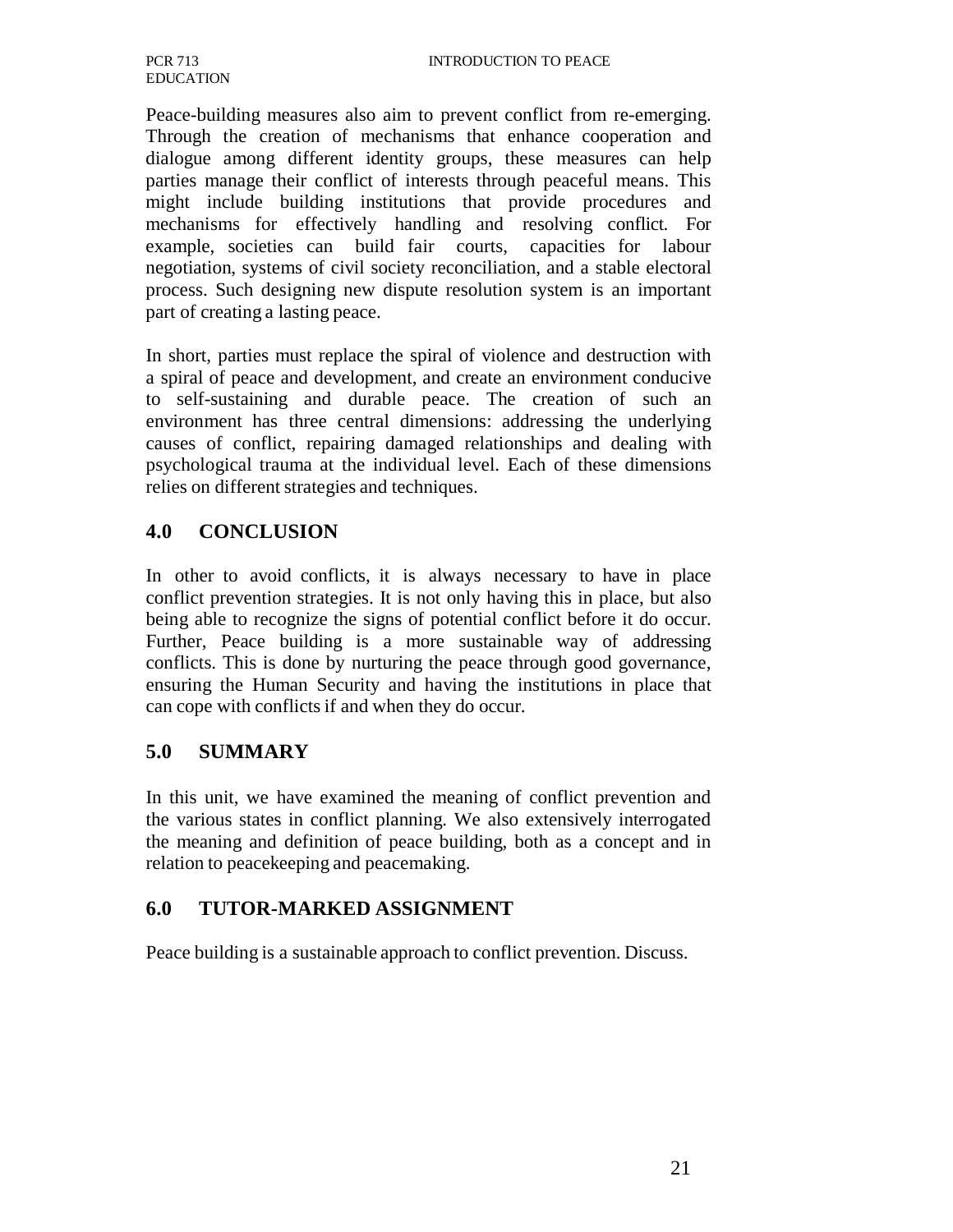### **7.0 REFERENCES /FURTHER READINGS**

- John Paul Lederach 1997. Building Peace: Sustainable Reconciliation in Divided Societies, Washington DC, United States Institute of Peace.
- Osita Agbu, West Africa's Trouble-Spots and the Imperative for Peace building, Dakar, CODESRIA, 2005 (forthcoming).
- P. Terrence Hopmann, 1998. The Negotiation Process and the Resolution of International Conflicts,
- R.A. Akindele and Bassey Ate 2001. Beyond Conflict Resolution, Lagos, Nigerian Institute of International Affairs.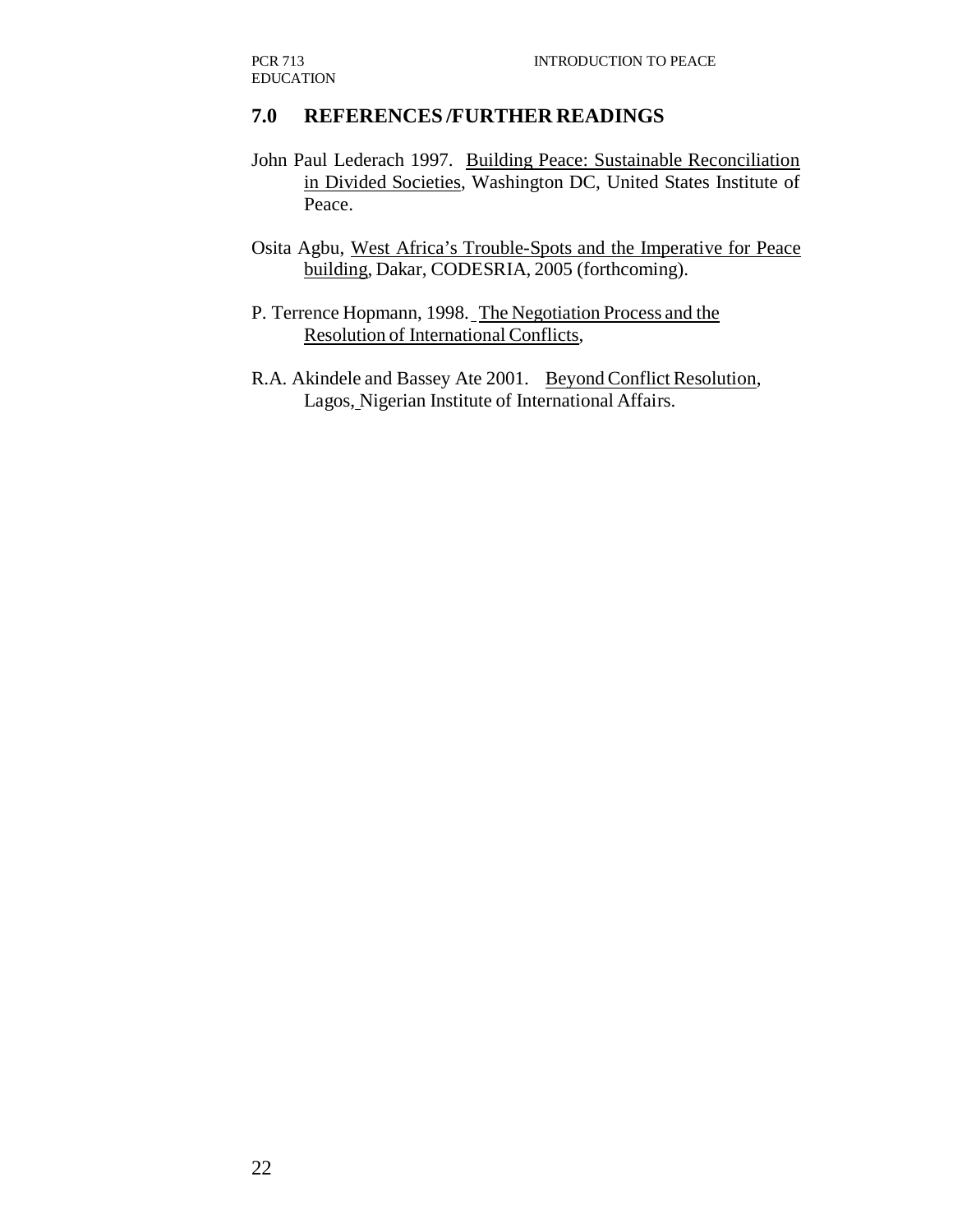## **MODULE 2**

- Unit 1 Gender Education
- Unit 2 Anti-Prejudice Education
- Unit 3 Leadership And Peace
- Unit 4 Civic Education

## **UNIT 1 GENDER EDUCATION**

#### **CONTENTS**

- 1.0 Introduction
- 2.0 Objectives
- 3.0 Main Body
	- 3.1 Definitions of Gender and Gender Bias
	- 3.2 History of Gender Education
	- 3.3 Nature Versus Nurture
	- 3.4 Pre-Service Teachers and Awareness of Gender
	- 3.5 The Hidden Curriculum
	- 3.6 Boys in the Feminine Elementary School
	- 3.7 Perception of Gender and Technology
	- 3.8 Social Interactions and Gender Bias
	- 3.9 Software Gender Bias and Selection
	- 3.10 Gender and Teacher Training
	- 3.11 Suggestions for Improvement
	- 4.0 Conclusion
- 5.0 Summary
- 6.0 Tutor Marked Assignment
- 7.0 References/Further Readings

### **1.0 INTRODUCTION**

Over the past several decades, the topics of gender equity and gender differences have been raising issues in education claimed that when educational inequality is mentioned, most people instinctively think of racial inequality. The authors suggested that the issues of sexism and gender discrimination are often overlooked. "While the record of racial injustice is at the forefront of our national conscience, history books still do not tell the story of profound sexism at school". Recently, national educational reforms have begun to acknowledge gender differences between female and male students.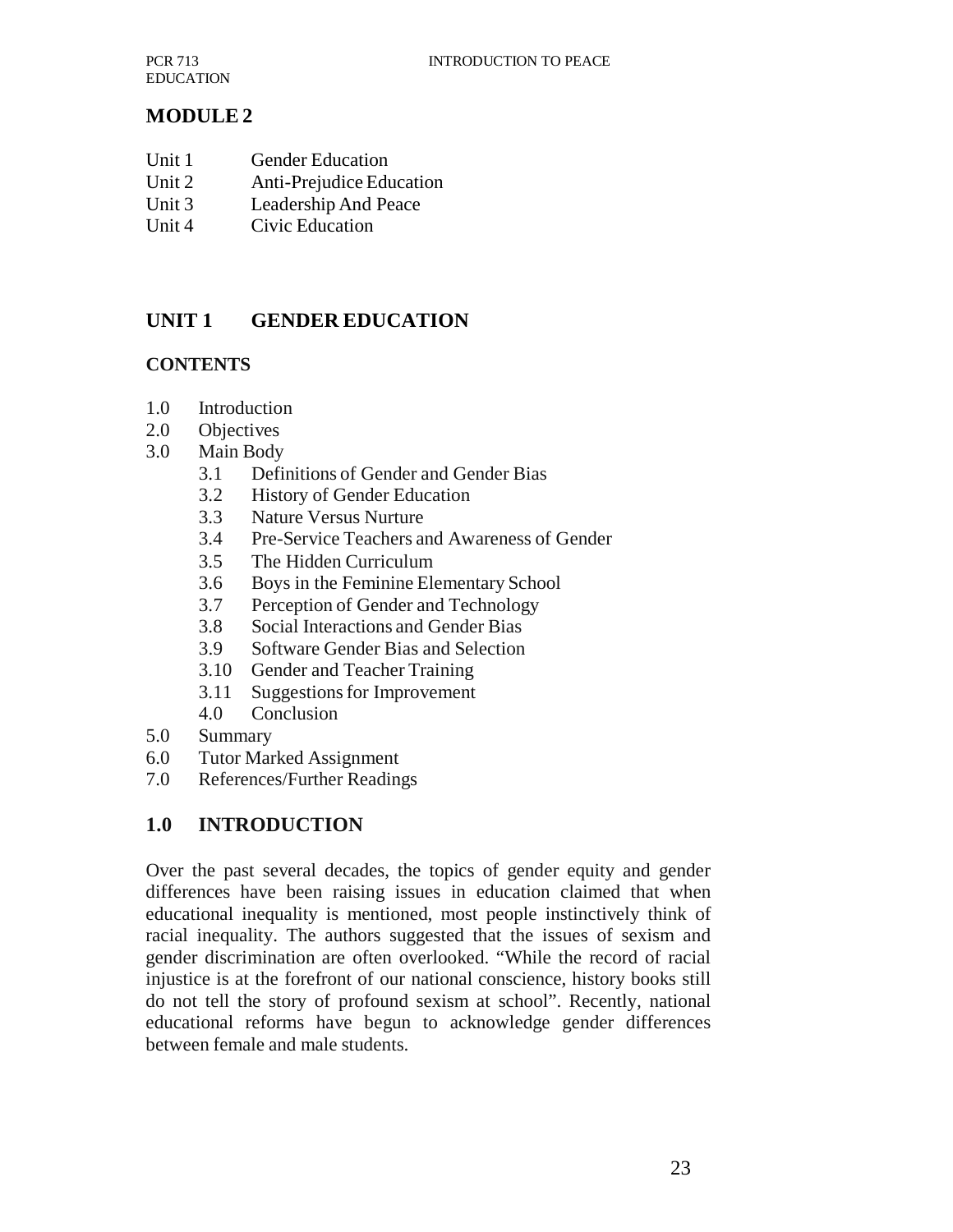## **2.0 OBJECTIVES**

At the end of this unit, you should be able to

- i) Discuss gender equality and gender differences;
- ii) Explain Sexism in the context of school; and
- iii) Highlight national education and reforms.

## **3.0 MAIN BODY**

#### **3.1 Definitions of Gender and Gender Bias**

Although the terms sex and gender are used interchangeably in many writings, some authors have differentiated between the terms. In its 1992 report, the American Association of University Women Educational Foundation used the term sex to refer to individuals as biologically female or male. On the other hand, the AAUW report used the term gender to denote the set of expectations imposed by society on girls and boys simply because they are female or male. Sanders explained that sex is the way in which an individual was born, whereas gender is what the individual learns about the proper way for the sexes to behave.

Gender bias is another term that has been defined by various theorists. Owens, Smothers, and Love defined gender bias in education as the treatment of boys and girls differently in schools. Gender bias includes how teachers respond to students, what subjects and topics students are encouraged to study, and how textbooks and other materials represent gender roles. In addition, Sanders claimed that it is society's emphasis on gender differences that creates two separate sets of values, beliefs, and assumptions for girls and for boys that restrict opportunities for each gender.

### **3.2 History of Gender Education**

In 1972, Congress approved a law that required schools to provide equal educational opportunities to both boys and girls. This law was known as Title IX and stated, "No person in the United States shall on the basis of sex be excluded from participation in, be denied the benefits of, or be subjected to discrimination under any education program or activity receiving Federal financial assistance". Under Title IX, gender bias was outlawed in school athletics, career counseling, medical services, financial aid, admission practices, and treatment of students. The law declared that if schools did not follow Title IX, they would lose federal funding. Three years after the law was passed, the Department of Health, Education, and Welfare developed specific guidelines to help schools follow the Title IX regulations. Even with the Department of Health, Education, and Welfare guidelines, teachers and administrators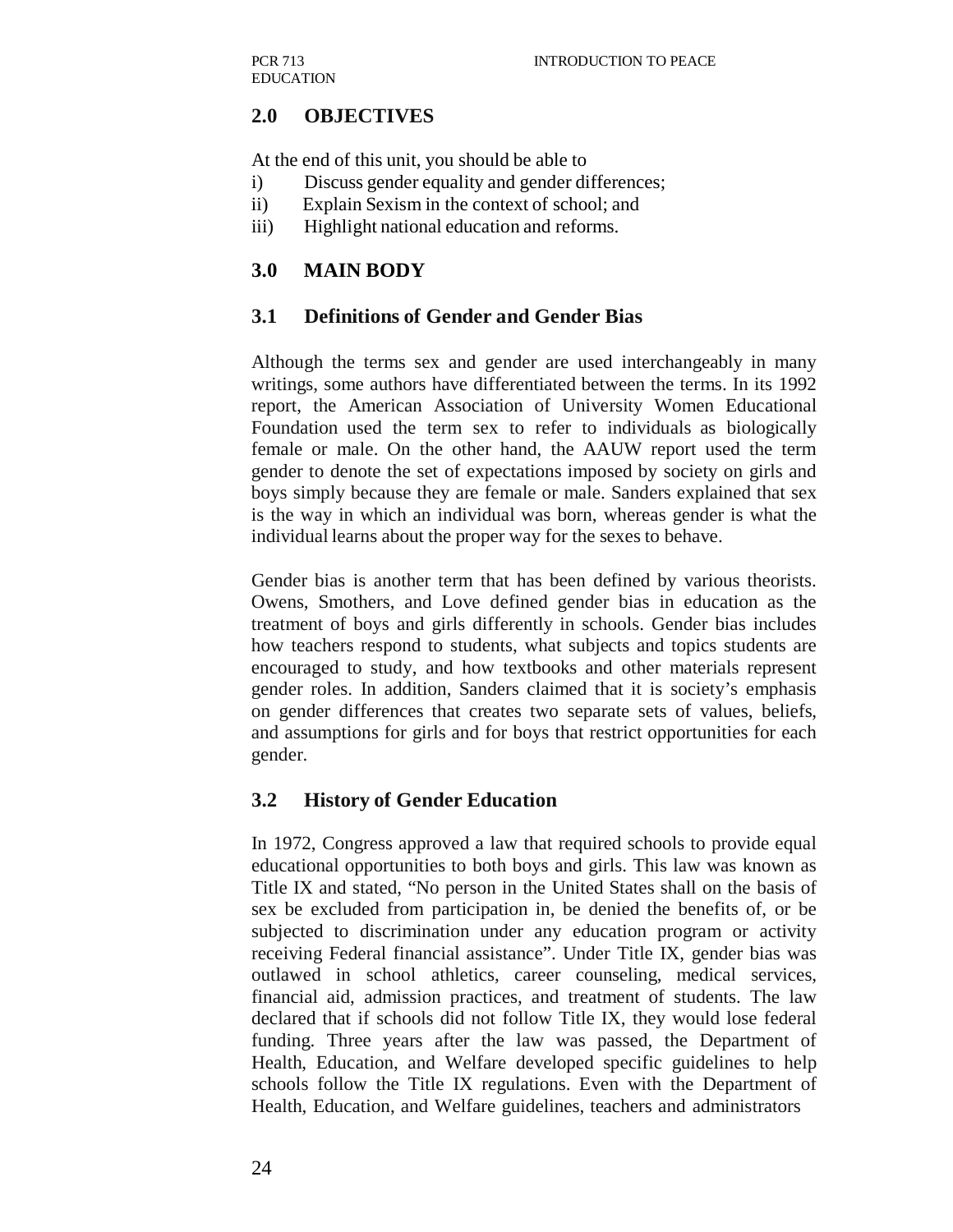continued to struggle with the Title IX law. Shapiro, Kramer, and Hunerberg cited several reasons for this problem. Most likely, teachers and administrators possess gender bias because they are products of the schools in which they now teach. Thereby, the gender stereotypes and attitudes that were present when they attended school are unconsciously established in their beliefs and teaching behaviors. Some researchers maintain that educators possess a lack of awareness and understanding of Title IX. Hence, many teachers and administrators have a "less than a complete grasp of what Title IX covers". The regulations brought upon the field of education by Title IX are long, complex, and detailed; the regulations range from pre-school level to college level, making comprehension of the law even more difficult. The AAUW report studied 25 rural school districts in 21 states, and found that 37 percent of school administrators saw no Title IX compliance issues in their schools. Yet, the AAUW found Title IX violations appeared to exist in these schools in several forms.

### **3.3 Nature Versus Nurture**

Throughout time, there has been a debate over whether the differences between males and females are learned or innate, Sprinthall, and Oja discussed two main schools of thought regarding gender differences and psychology: environmentalism and geneticism. Environmentalists explain gender differences as learned; they feel the differences are a direct result of the way our society and culture treats and differentiates between the genders. Sanders (2003) maintained these imbalances begin "with the pink and blue receiving blankets which are still used in hospitals today". On the other hand, geneticists insist that the gender differences are innate. They claim that the cultural argument has been generalized far beyond the physiological facts. Geneticists, such as neurologist Richard Restak, claim "there are indeed fundamental differences, both chemical and morphological, between the male and female brains".

Environmentalists such as Pollack (1998) believe that nurture and an individual's environment have a greater effect than nature on the formation of gender differences. Pollack's research focused on the myths surrounding boys and education. Since Pollack found that nurture played a large part in the composition of boys, the author argued that most of the myths surrounding boys are false. One myth suggested that the nature of a boy's physical composition would win out over his nurturing environment. Pollack disagreed with this concept by claiming, "My clinical experience and research—as well as work done by others —have shown that most boys, when lovingly nurtured themselves, will in turn nurture and show empathy for others". Moreover, Pollack renounced the claim that "boys should be boys" by fulfilling the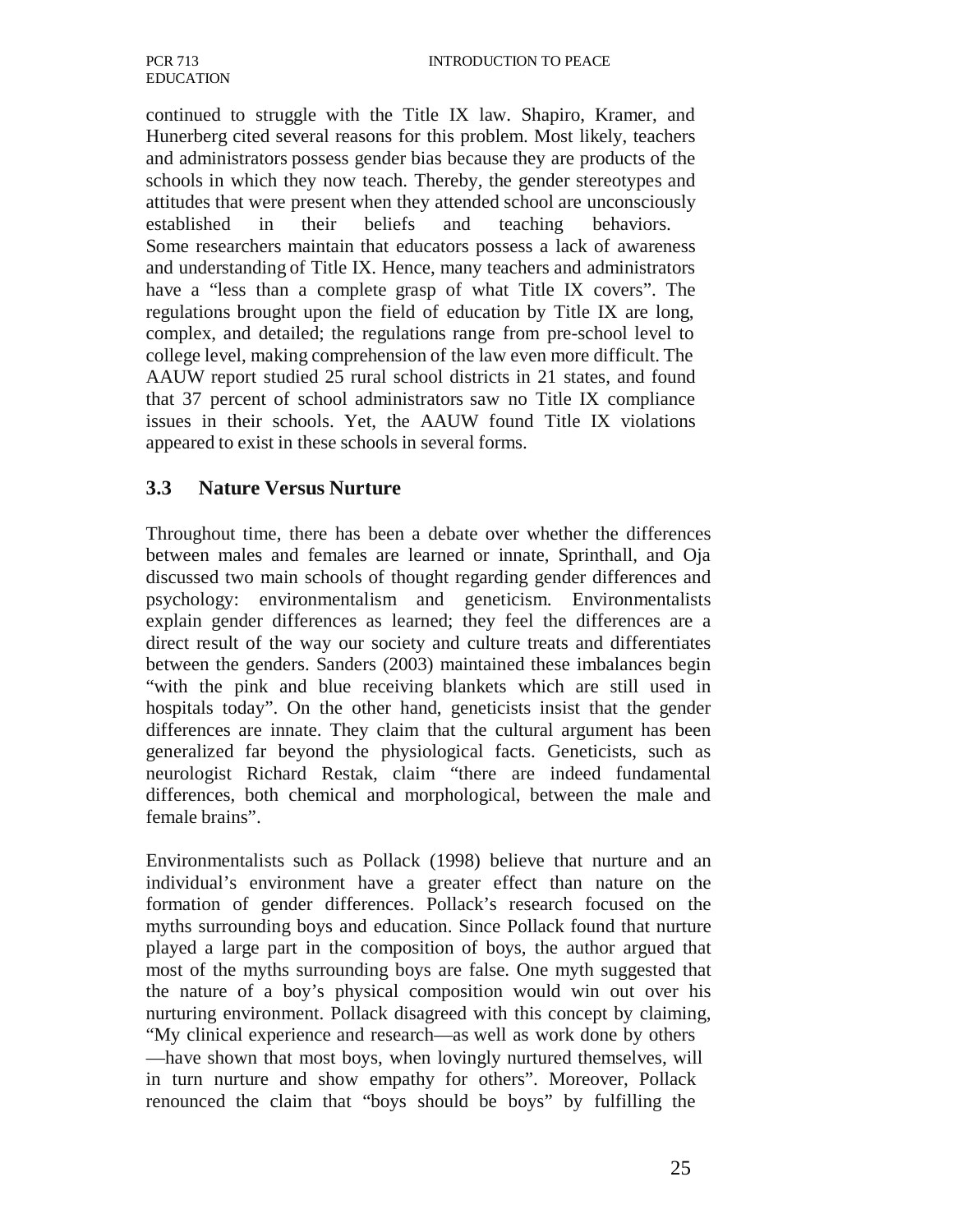stereotypical model of the dominant and assertive male. Pollack stressed that masculinity is diverse; in fact, there are many ways to be a boy. Finally, Pollack challenged the myth that there is something inherently dangerous and toxic about boys. In reality, the author found sufficient evidence that boys are highly empathetic. In contrast, geneticists believe that nature plays the pivotal role in gender differences. After studying boys and their physical compositions, Gurian concluded that biology, not society, has created a gap between the two genders. Gurian discussed the importance of testosterone and how the male brain works. Although Gurian explained that there is clear evidence of male and female brain differences, he emphasized that brain research does not mean biology is destiny. More accurately, biology is proclivity. When discussing the nature of what he called "boy culture", Gurian asked, "What can we do for it? It will form whether we like it or not because the male brain will create it".

In 2000, Gipps, McCallum, and Hargreaves expanded on Gurian's findings. The researchers studied the ways in which teachers viewed the learning differences between boys and girls. Although the majority of the teacher subjects claimed there was no apparent learning difference between males and females, the researchers found three teachers who stated clearly that the reason they believed boys learned differently than girls was due to biological factors. One of these teachers stated, "I suppose a lot of it has to do with stereotyping, but I also do believe that physiologically, intellectually…. they are actually different". However, Thorne found that there are as many differences within the same gender as there are between the two genders. Thorne observed various male and female children interactions in classrooms and on playgrounds. Although the research showed some differences between the genders, Thorne could not make any gender-specific deductions. In fact, the researcher found more variations within the same gender than between the two different ones. Thorne concluded, "Within-gender variation is greater than differences between boys and girls taken as groups".

#### **3.4 Pre-Service Teachers and Awareness of Gender**

The education of pre-service teachers and their awareness of gender equity in the classroom is another significant area that should be considered. Sadker stated, "Teacher education and staff development programs do little to prepare teachers to see the subtle, unintentional, but damaging gender bias that still characterizes classrooms". Sanders claimed, "gender equity is in its infancy in teacher education" .In 1997, Campbell and Sanders studied a national sample of 353 college-level methods instructors in mathematics, science, and technology. The researchers found "while three-fourths of the respondents said they considered gender equity important, most taught it less than two hours a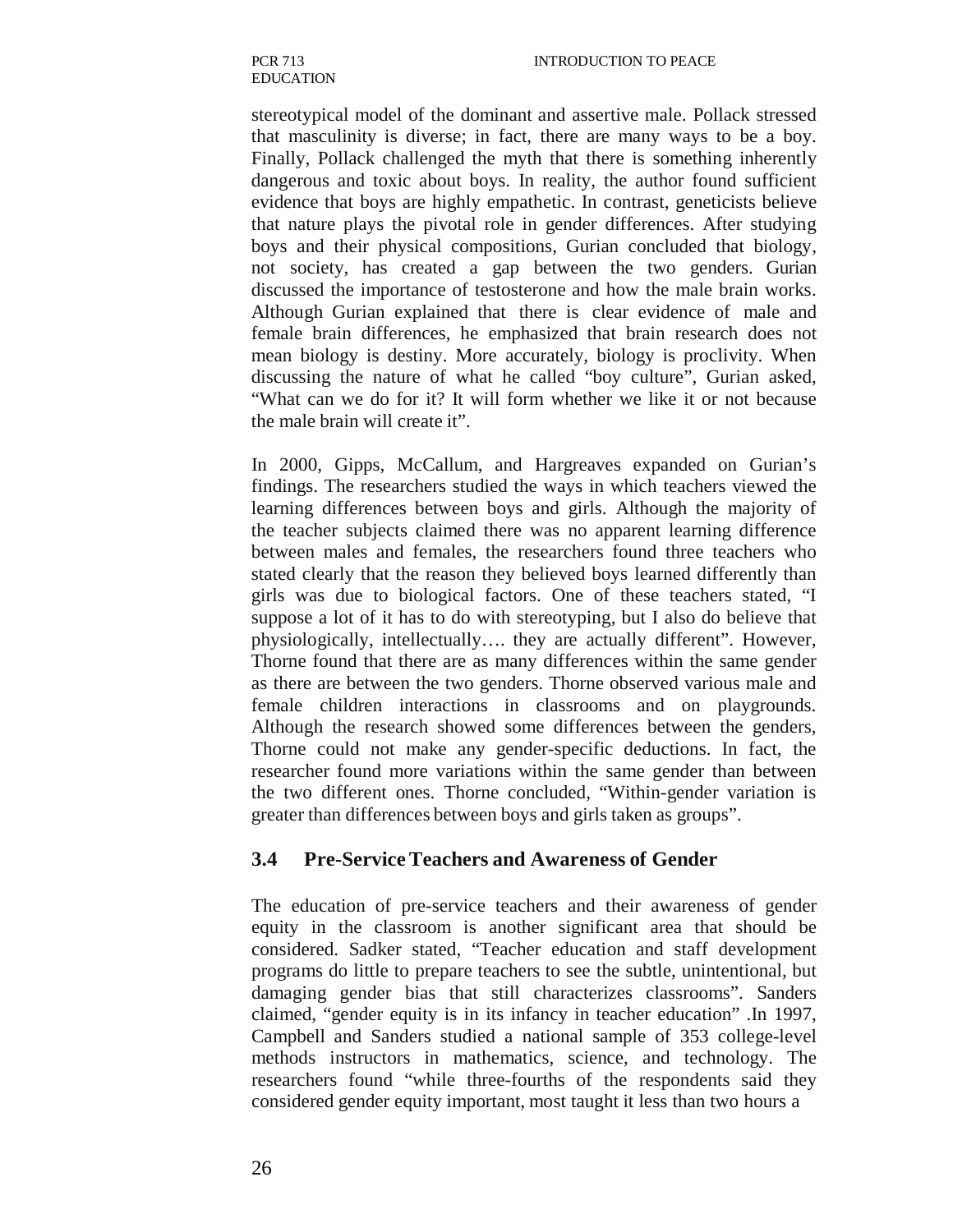semester". Zittleman and Sadker (as cited in Sanders) asserted that most of the gender equity education that pre-service teachers received happened in their teacher education courses. Sanders surmised, "if students don't learn about gender equity in teacher education, they probably won't learn about it at all".

There are efforts being made to incorporate more gender equity instruction into pre-service teacher education programs. Campbell and Sanders, contended that pre-service teacher education does not provide enough attention to gender equity issues. In order to improve this condition, "colleges, schools and departments of education must decide whether they believe that gender equity has a legitimate place in the curriculum of preservice teacher education". The researcher offered several suggestions that could ease this transition. First, Sanders argued that gender equity must become systemic. Additionally, it must be on the agenda of the teacher education profession as well as the college or university that is schooling the pre-service teachers. Finally, teacher educators need a concise program of instruction as well as materials to establish a reliable means of teaching gender equity. Sanders warned, "The silence on the topic must not continue". Gender and the Treatment of Students in Elementary School

There are two main schools of thought in examining how the genders are treated in elementary schools. Some theorists contend that boys and girls are treated unequally. These researchers attribute gender inequity and stereotypes for many of the problems that both girls and boys face in present-day schools. On the other hand, other authors such as Dykes (2000) claim that gender inequity is not to blame for the inadequacies found in schools. In order to explain the problems in today's schools, Dykes criticized the education system as a whole. Several studies have shown that girls and boys are treated differently in schools .In 1992, the AAUW Educational Foundation studied the common assumption that girls and boys are treated equally in our public schools. The foundation found that they are not treated equally. In fact, the study claimed that girls are short-changed in many aspects of the national educational system. Additionally, Gilligan (as cited in Dykes, 2000) claimed that America's girls are in crisis. The researcher argued that girls and boys developed differently, but that girls were not inferior to the boys.

Dykes (2000) believed the notion that girls are short-changed emerged from political propaganda disguised as science. Dykes claimed that the studies conducted by Gilligan and the 1992 AAUW report were not scientific. In fact, Dykes felt much of what the AAUW presented was a myth. I believe that, this is not a boys' crisis or a girls' crisis, but rather an education crisis. The author suggested that policymakers should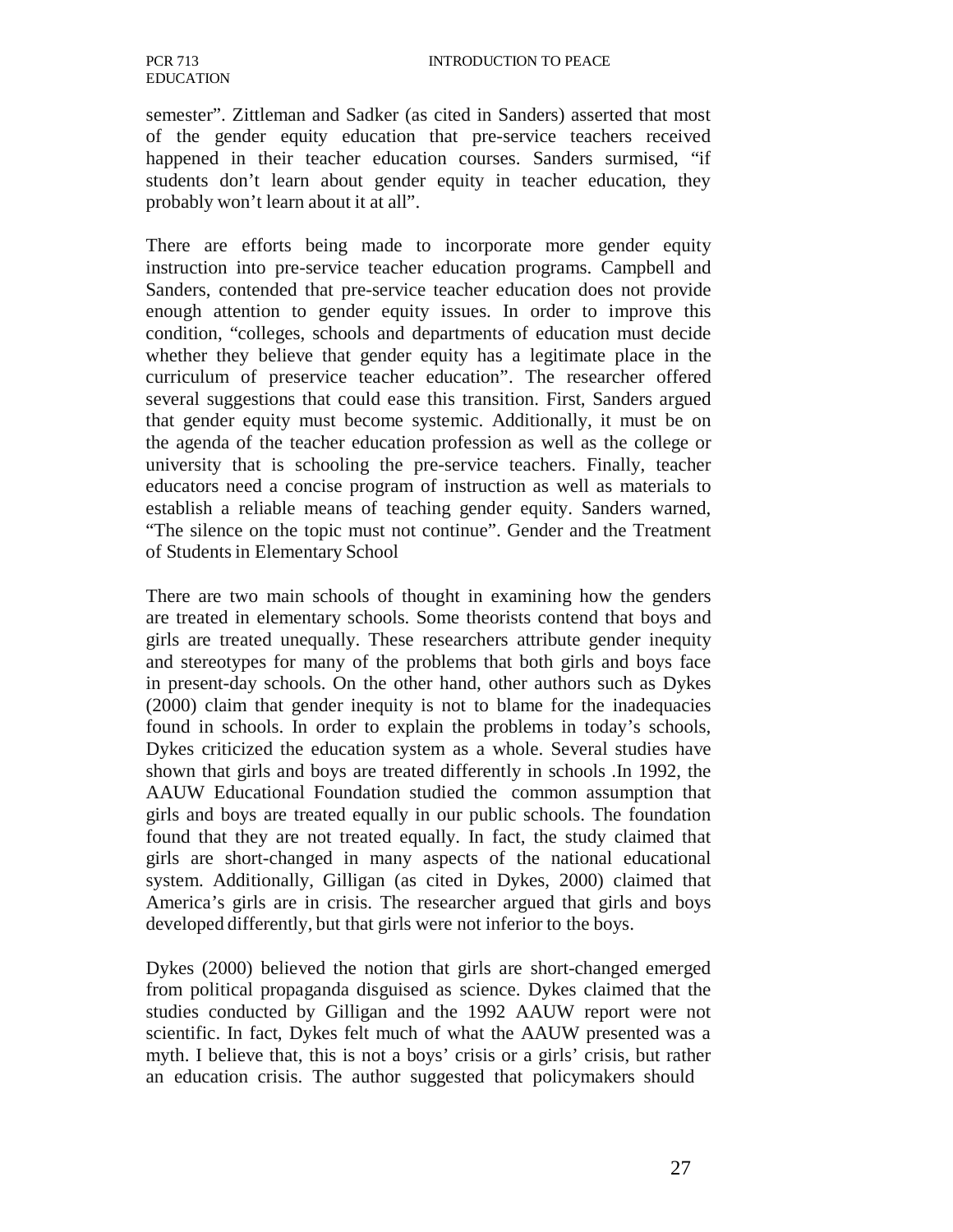redirect their attention from studying gender myths to focusing on true education reforms.

## **3.5 The Hidden Curriculum**

Although most schools have a standard written curriculum, some authors (e. g., Best, 1983; Owens, Smothers, & Love, 2003) suggest that there is also a hidden curriculum within these institutions. In the mid 1970's, Best studied an elementary school located in the Central Atlantic region of the United States of America. At the conclusion of the examination, Best claimed there was more than one curriculum in schools. The author defined the first curriculum as the academic one that presents mathematics, reading, and writing. The second curriculum was classified as a gender-role socialization curriculum, which teaches children the traditional role behavior for the sexes. Owens, Smothers, and Love stated that what teachers say and do not say, their body language, what they do, and who they call upon form a hidden curriculum that is more powerful than any textbook lesson they could present. Best (1983) argued that the power of the teacher as well as the school had much influence over the manner in which the gender-role socialization curriculum was carried out. Gipps, McCallum, and Hargreaves (2000) found that teachers believed girls and boys had learned to act differently because of cultural stereotyping. This presumption can lead teachers to expect certain behaviors from females and males. One of the teachers in the examination pronounced, "If we go on expecting boys to learn differently and expecting them to be more boisterous, then they live up to those expectations"

### **3.6 Boys in the Feminine Elementary School**

Researchers have found that some young boys have trouble adjusting to the elementary school atmosphere. Sadker and Sadker maintained that boys often have difficulty complying with the rules and regulations of the traditional elementary school. "Raised to be active, aggressive, and independent, boys enter schools that seem to want them to be quiet, passive, and conforming". Kindlon and Thompson suggested the reason behind this problem develops from a combination of biology and society. The researchers asserted boys mature at a slower pace than girls. Additionally, "boys are more active and slower to develop impulse control than girls". Although some boys will rise to the top of the class, Sadker and Sadker concluded that the aforementioned issues would cause some boys to land at the bottom.

Furthermore, elementary schools have been characterized as feminine places where girls are largely ignored and rewarded for passive behavior .In 1965, Patricia Sexton asserted, "It is that school is too much a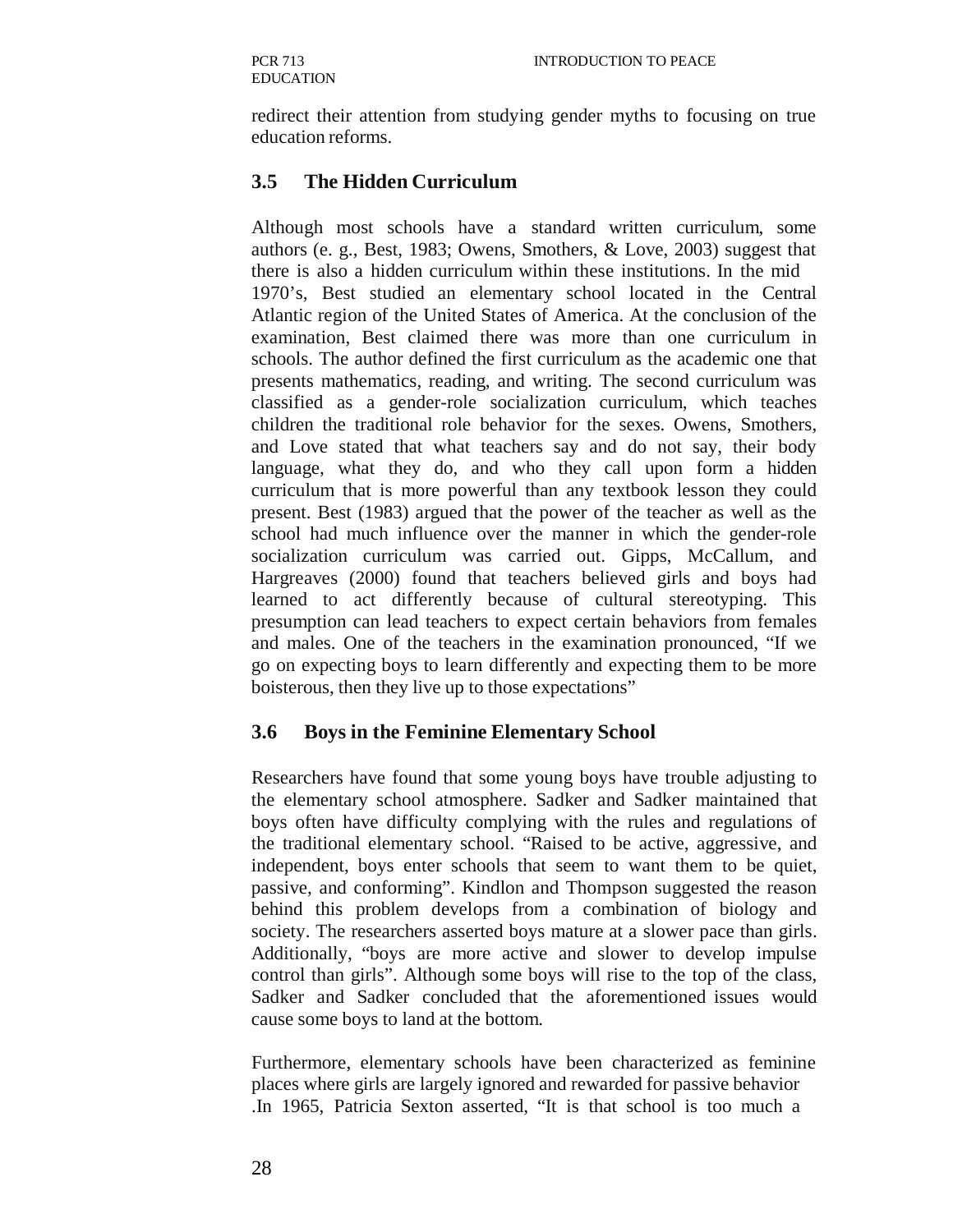woman's world, governed by women's rules and standards. The school code is that of propriety, obedience, decorum, cleanliness, physical, and, too often, mental passivity". Owens, Smothers, and Love claimed that girls are rewarded for conforming to classroom rules by essentially being ignored by their teachers. Likewise, Kindlon and Thompson claimed, "Grade school is largely a feminine environment, populated predominantly by women teachers and authority figures". Additionally, claimed that women who have spent years learning the lessons of silence in elementary classrooms have trouble regaining their voices later in life. Gender and Educational Technology Building on the concept that there are differences in the way the genders respond to educational experiences, several studies have examined the constructs of gender and educational technology (AAUW Educational Foundation, 2000; Dooling, 1999; Rice, 1999). Technology use in schools across the country has increased dramatically over the past several decades. Due to national mandates, computer technology has been improved and made available for most students. Many classrooms are now equipped with computers and Internet access as well as television monitors and additional technologies. These technological improvements have provided many students with opportunities to use and discover computer technology. The AAUW Educational Foundation affirmed, "The question is no longer whether computers will be in the classrooms, but how computers can be used to enhance teaching and learning". Furthermore, the use of computer technology should provide equivalent learning experiences for both genders (AAUW Educational Foundation, 2000). The AAUW Educational Foundation's commission reviewed existing research, talked with researchers, and listened to girls' and teachers' observations about computing. Based on their findings, the commission made several suggestions and recommendations to improve the quality of the computer culture for all learners.

Some theorists (e. g., Honey, Moeller, Brunner, Bennett, Clements, & Hawkins, 1991; Brunner & Bennett, 1998) believe there are cultural and sociological reasons behind gender differences and technology. In essence, technology, gender, and society are interrelated and cannot be separated. Christie (1996) claimed, "Technology does not exist in a vacuum; it exists only in social contexts, and as such, exists in a gendered world". Furthermore, Christie claimed that the vast majority of people assume that there is a gender gap in computer usage, computer competencies, computer attitudes, and computer profession choices.

Christie (1996) considered the connection between gender and technology to be constructed within a culture and not inherently genetic. The researcher studied three groups of elementary school children to see how the children used and viewed technology, and how gender intersected with these experiences. After the researcher introduced the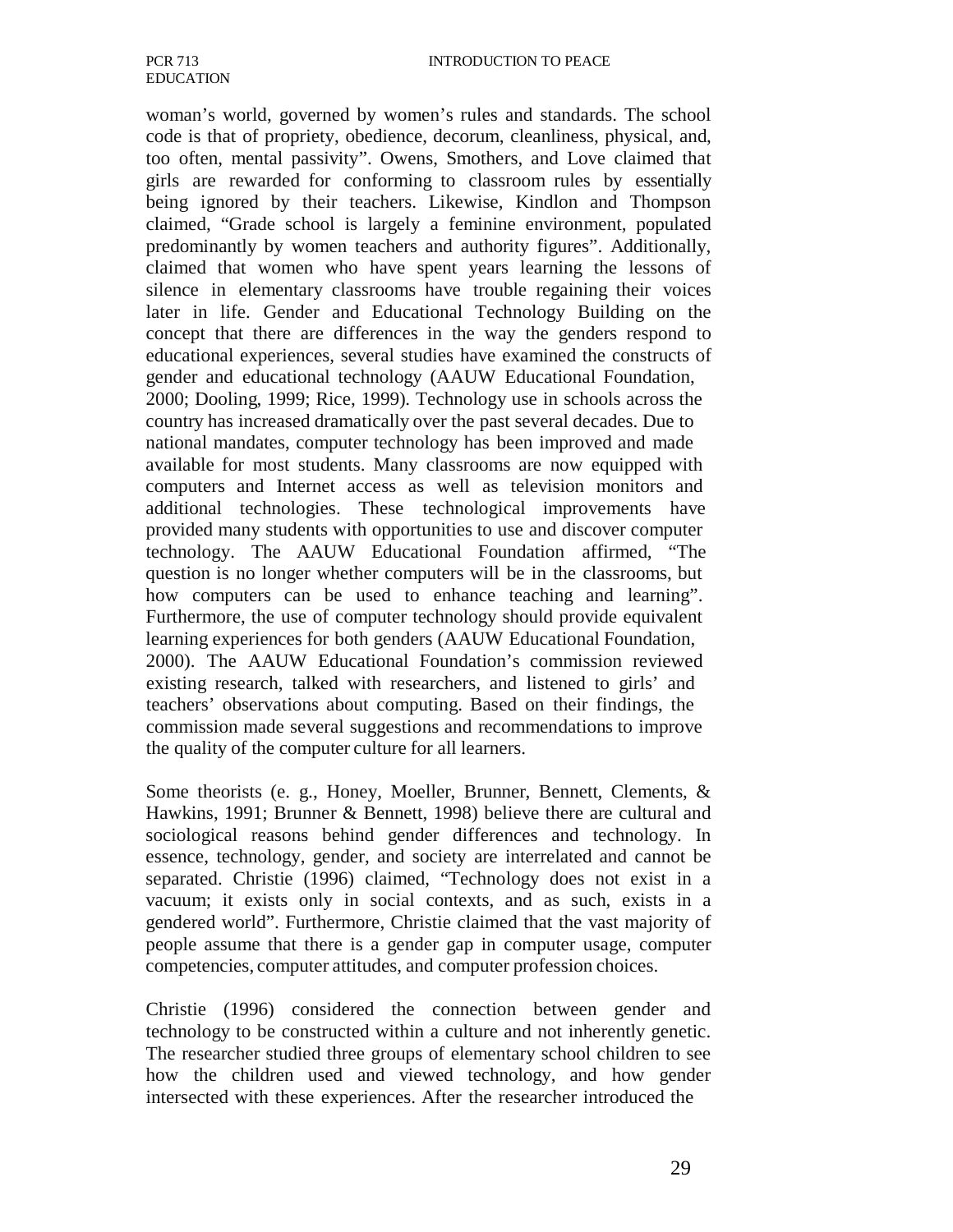subjects to both e-mail and tools for browsing the Internet, the children were responsible for how they spent their time each day using the technology. Christie used interpretive methods called "snapshots" to examine the subjects. They were asked to participate in e-mail interaction, daily journal writing, navigation logs, and newsletter creations. The researcher generated several assertions about the children, gender, and technology. Girls defined computers as tools that foster collaboration, connection, and communication, whereas boys defined computers as fun technologies for finding information and playing games. Girls were centered around people while boys were focused around events and things.

#### **3.7 Perception of Gender and Technology**

Likewise, Honey, Moeller, Brunner, Bennett, Clements, and Hawkins (1991) found that females and males perceive technology in distinct manners. The researchers studied the activity of design as a possible way to support alternative pathways for girls in to the world of technology. The study examined 24 adult technology experts, 41 girl adolescents, and 39 boy adolescents. Honey, Moeller, Brunner, Bennett, Clements, and Hawkins found that "women commonly saw technological instruments as people connectors, communication, and collaboration devices … The men, in contrast, tended to envision technology as extensions of their power over the physical universe". Correspondingly, Brunner and Bennett (1998) asserted that the feminine attitude towards technology focuses on its social function, while the masculine view concentrates on the machine itself. Honey, Moeller, Brunner, Bennett, Clements, and Hawkins concluded that girls view technology as embedded in human interaction whereas boys view technology as extensions of their power.

Even though research shows that females and males differ in the ways they view technology, some scholars (e.g. AAUW Educational Foundation, 2000; Starr, 2000) question the assumption that females are less likely than males to be interested in technology. In the mid-1980's, there was a movement that began doubting the notion that females were less likely to be drawn to computer careers than males (Christie, 1996). Even though statistics show that there are fewer females in computer laboratories and computer-related professions, Turkle asserted that girls are not fearful of technology; they are simply uninspired and alienated by the way the K-12 education system presents computing to them. The AAUW Educational Foundation interprets the females' behavior not as a phobia, but rather as a choice. The AAUW Educational Foundation (2000) argued it is the computer culture that creates girls' disillusionment with technology. The computer culture refers to "the social, psychological, educational, and philosophical meanings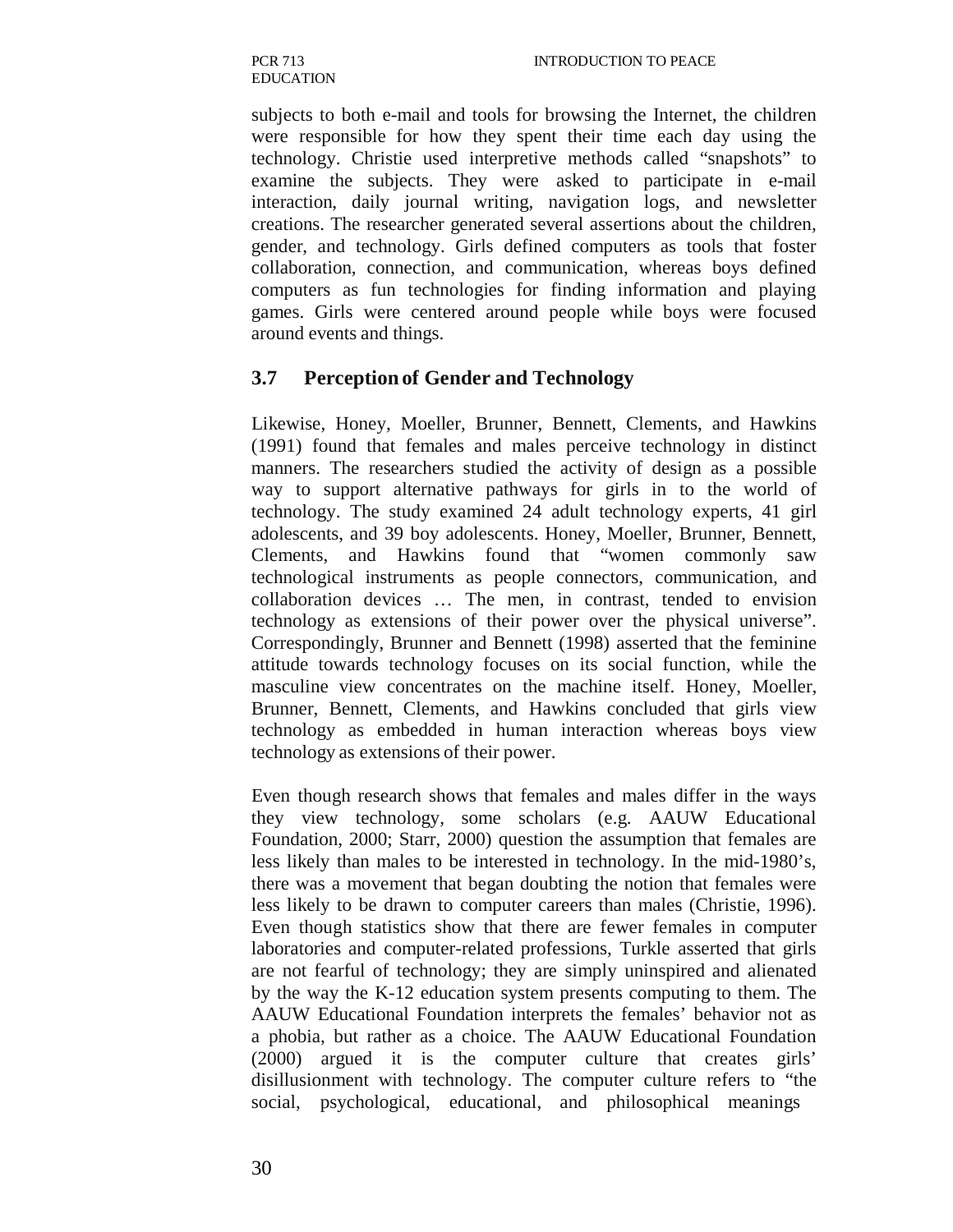associated with information technology" (AAUW Educational Foundation,). McGrath (2004) explained, "The AAUW Report found, not surprisingly, that girls do not like the computer game culture or the narrow and technical focus of computer science". Moreover, girls were more likely to take computer applications courses and generally disapproved of what they viewed as the machine focus that boys possessed.

The AAUW Educational Foundation (2000) contended that women and men have equal capacity in the area of computing, but the women are less interested in getting involved. Females' limited involvement with computers has more to do with their disenchantment with technology rather than their phobias or intellectual deficiencies. Brunner and Bennett (1998) agreed with the AAUW report by explaining that girls are more ambivalent about technology than boys. Furthermore, the AAUW Educational Foundation claimed the girls in their studies expressed "a 'we can, but don't want to' philosophy" Research (e.g., Honey, Moeller, Brunner, Bennett, Clements, & Hawkins, 1991; Dooling, 1999) has shown that there are gender differences in certain computer technology attitudes and beliefs in elementary students. Dooling examined the beliefs that children in grades 4, 5, 6, and 7 hold regarding computer technology and the factors that influence those attitudes. The researcher studied 1427 students, 176 teachers, and 9 administrators in three elementary schools and three middle schools. Dooling found statistically significant gender differences, in favour of males, in self-efficacy and outcome expectancy beliefs regarding computer technology as early as fourth grade.

### **3.8 Social Interactions and Gender Bias**

Dooling (1999) found that both males and females learn a great deal about computer technology through social interactions with experienced adults and peers as well as through school experiences with technology. Moreover, gender stereotypes are often reinforced by parental examples using technology (AAUW Educational Foundation, 2000). Dooling noted that fathers played a large role in the social interactions of these subjects and technology. The AAUW Educational Foundation acknowledged, "girls report that their fathers are more comfortable with computer technology than their mothers". Gender and Technology Behaviors Another factor in gender differences and technology use is related to the children's behaviors in the classroom and at home (e. g., AAUW Educational Foundation, 2000; Christie, 1997). Siann, MacLeod, Glissov, and Durndell (as cited in Christie) claimed these behaviors begin in elementary schools where many boys tend to dominate computer use by crowding girls out. Boys are often more likely to be chosen than girls to assist the teachers with technology in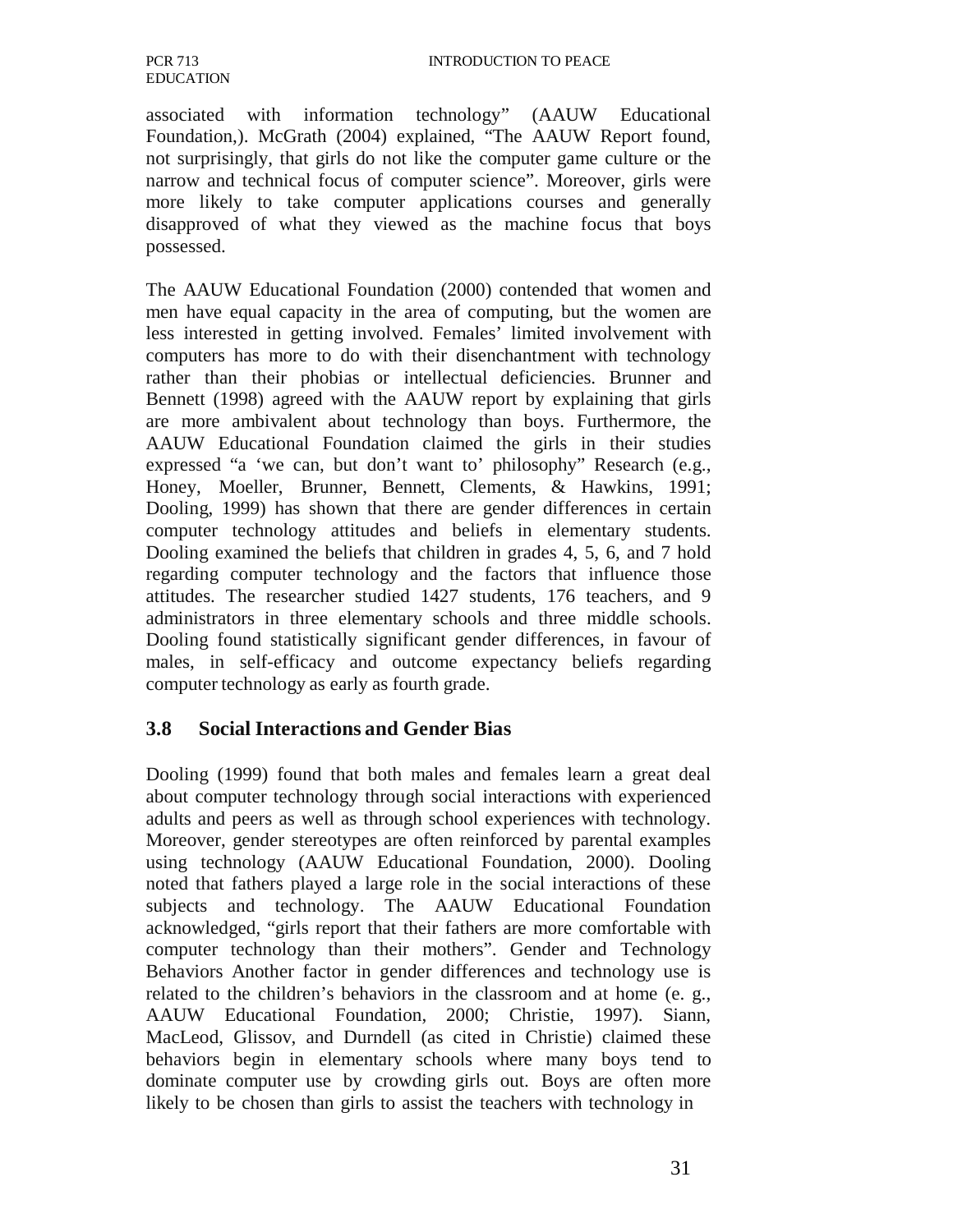the classroom (Sanders, as cited in Christie). Conversely, "girls who behave aggressively in computer-rich settings risk becoming unpopular with boys and girls alike" (AAUW Educational Foundation). Therefore, girls find acting passive is the safest and most rational manner in which to act. Parents' actions and reactions to the different genders can additionally affect the way students view technology (e. g., AAUW Educational Foundation, 2000; Christie, 1997) The AAUW Educational Foundation maintained that "parents of boys are more likely to buy computers for them, place them in the boys' rooms, or enroll them in computer camps than parents of girls". Hess and Miura (as cited in Christie) concurred that boys were more likely than girls to participate in summer computer camps. Furthermore, these external technology experiences may be the reasons why boys come to school with more technological knowledge and thereby dominate the technological domain.

The AAUW Educational Foundation (2000) made several suggestions to neutralize the gender bias related to technology. It suggested introducing technology at an early age to discourage stereotypes. Additionally, families should attempt to place the household computer in a genderneutral area. The AAUW suggested placing the computer in an accessible place, but not in a male child's room or the father's office. The availability of the computer should encourage family-centered activities, rather than viewing the computer as an individual, solitary pursuit.

### **3.9 Software Gender Bias and Selection**

Researchers have also studied the relationships between gender and the selection of software (e. g., AAUW Educational Foundation, 2000; Ferguson-Pabst, Persichitte, Lohr, & Pearman, 2003). The AAUW Educational Foundation contended that most computer games are designed for men by men, have subject matter of interest to boys, and are marketed towards males. Furthermore, many of the characters in today's educational software are males. The AAUW Educational Foundation stated, "A review of popular mathematics programs intended for grades kindergarten through six showed that only 12 percent of the gender-identifiable characters were female, and that these characters played passive traditional roles". The AAUW Educational Foundation suggested focusing on girls as software designers by encouraging them to imagine themselves early in life as producers of software and games, rather than just consumers or users of the software.

On the other hand, Ferguson-Pabst, Persichitte, Lohr, and Pearman (2003) claimed that gender does not affect the software selection process of elementary students. The researchers studied software selection by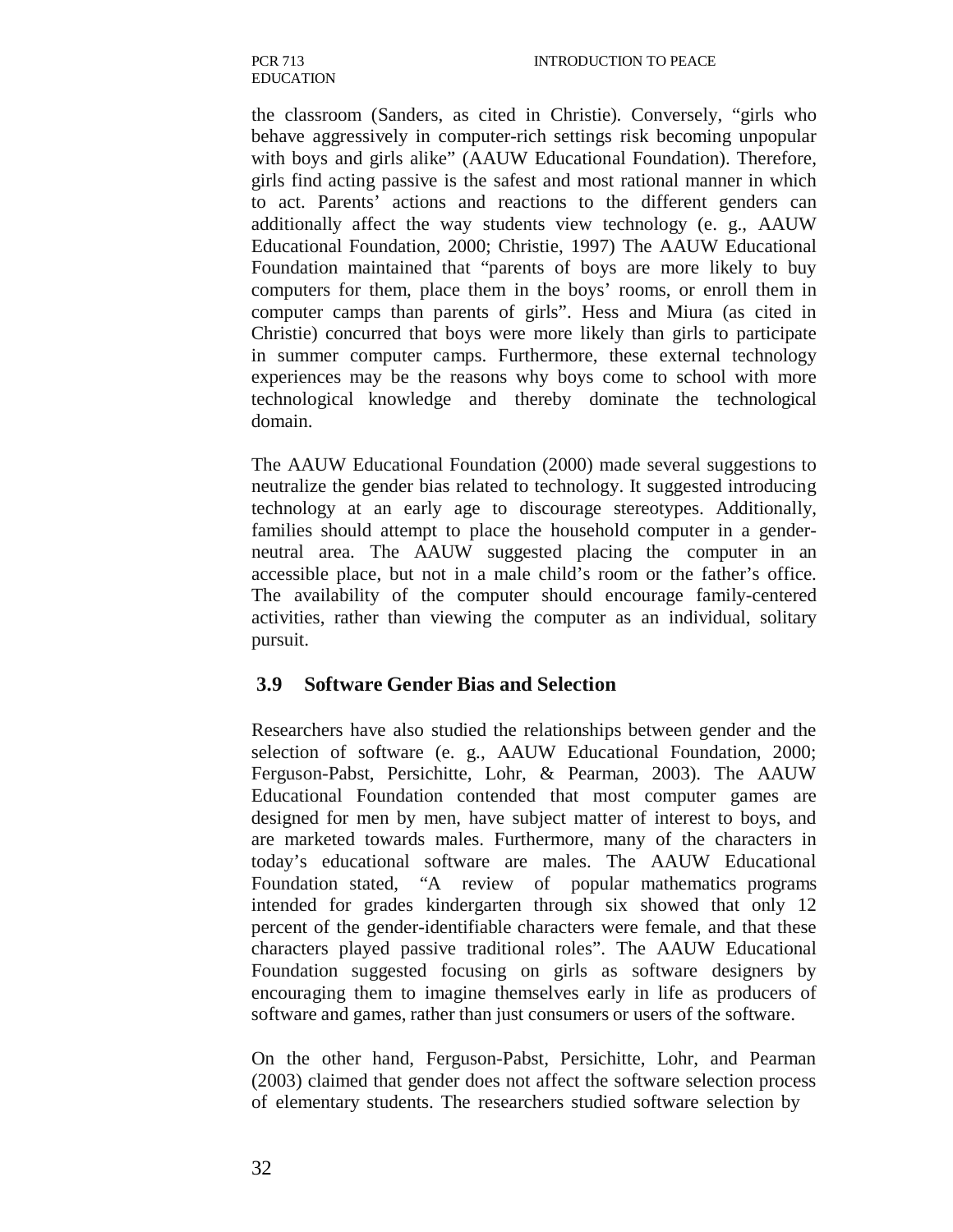gender, grade level, and teacher variables. The researchers examined 202 third, fourth, and fifth grade students in a single elementary school in Colorado. Individual students were presented with four pieces of mathematical software, and allowed to choose their preference. Ferguson-Pabst, Persichitte, Lohr, and Pearman found "few significant differences for gender and grade level selection of software". Additionally, the study revealed that the individual teacher often plays a significant role in student's software choices. Ferguson-Pabst, Persichitte, Lohr, and Pearman suggested conducting further research in the area of teacher attitudes and methods relating to computers, software, and technology.

#### **3.10 Gender and Teacher Training**

Teachers may require more in-service training in order to manage many of these gender issues (Sanders, 2002a, 2002b). In a study conducted in 1993, a team of 22 teachers, administrators, science educators, and faculty members met to discuss the role of technology in the River Grove Elementary School in Lake Oswego, Oregon (Rice, 1995). The study identified many problems such as the lack of teacher confidence in women teachers teaching math, science, and technology. Additionally, Rice recommended several strategies to address gender inequities in the classroom. Four of the teachers who were recently provided with new technology in their classrooms were interviewed. The interviewed teachers revealed a strong desire for inservice resources and resource personnel to support their use of technology in their classrooms. Additionally, the teachers agreed that it would be important to include gender equity issues in the content of the in-service training sessions.

Research has also been conducted regarding teacher education in gender equity and technology (Sanders, 2002a). As was previously discussed, institutions of education must decide whether gender equity has a valid position in the instruction of preservice teacher education programs. Once these institutions acknowledge the need for gender equity education in the preparation of future teachers, there are several points they should follow. Sanders suggested viewing gender equity as universal and not isolated. Also, teachers and teacher educators "need a concise program of instruction and materials to jumpstart their new expertise, and a way must be found to give it to them". Finally, the gender equity issue needs to be on the agenda of more teacher education programs.

#### **3.11 Suggestions for Improvement**

In order to improve the gender inequity, specifically in technology education, researchers (AAUW Educational Foundation, 2000) have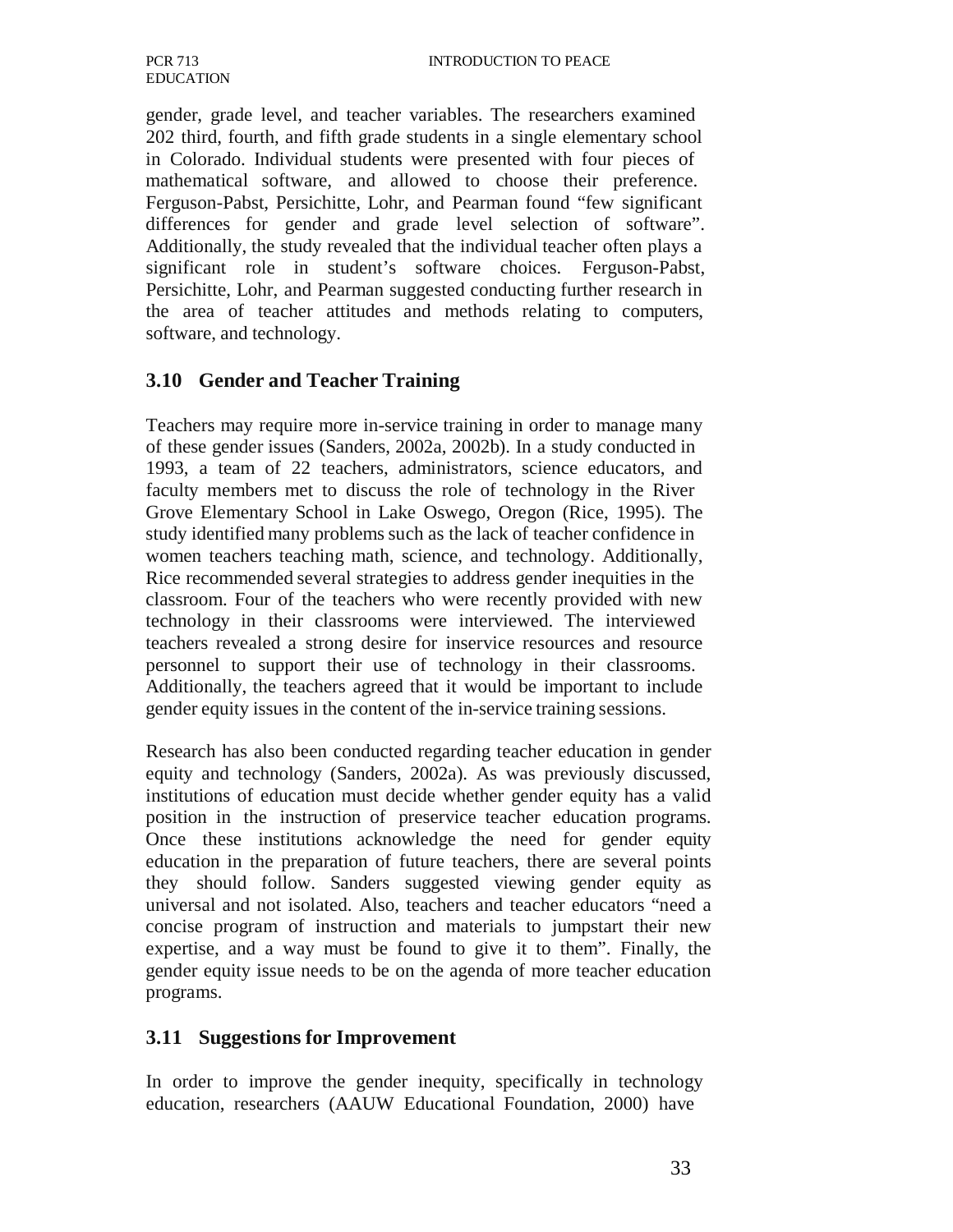also made suggestions. The AAUW Educational Foundation is currently involved in a research agenda that includes a focus on girls' and young women's educational preparation for the technological, informationdriven economy. The AAUW Educational Foundation defined what it would mean to achieve gender equity in the computer culture. It developed two main schools of thought. Some researchers suggested getting "more girls into the 'pipeline' to computer-related careers and to participate in these disciplines and pursuits" (AAUW Educational Foundation,). The other school of thought proposed that the computer culture itself be transformed through the integration of girls and women's insights. The AAUW Educational Foundation considered these two views as complimentary of one another.

## **4.0 CONCLUSION**

In light of the discussion above, it is safe to assume that there are various correlations between the constructs of gender, elementary students, and technology. Although there are certainly conflicting and differing views surrounding the issues of gender and technology, this preliminary review should serve several purposes. First, the findings of this review may prove helpful to educators, administrators and researchers interested in examining technology integration in elementary schools.

### **5.0 SUMMARY**

In this unit on gender and peace education, several informational studies, past findings, and pieces of literature were examined. Furthermore, it was determined that there is no simple answer to how the constructs are related. In fact, there are many interpretations and analyses surrounding the issues. Moreover, the review of the literature provided several ideas and recommendations for future studies related to gender education. Maybe one day the boys and girls in the classroom that Sadker and Sadker (1994) described will be "sitting in the same classroom, reading the same textbook, listening to the same teacher", and receiving similar education.

### **6.0 TUTOR MARKED ASSIGNMENT (TMA)**

What is Gender education all about? Explain the various theories.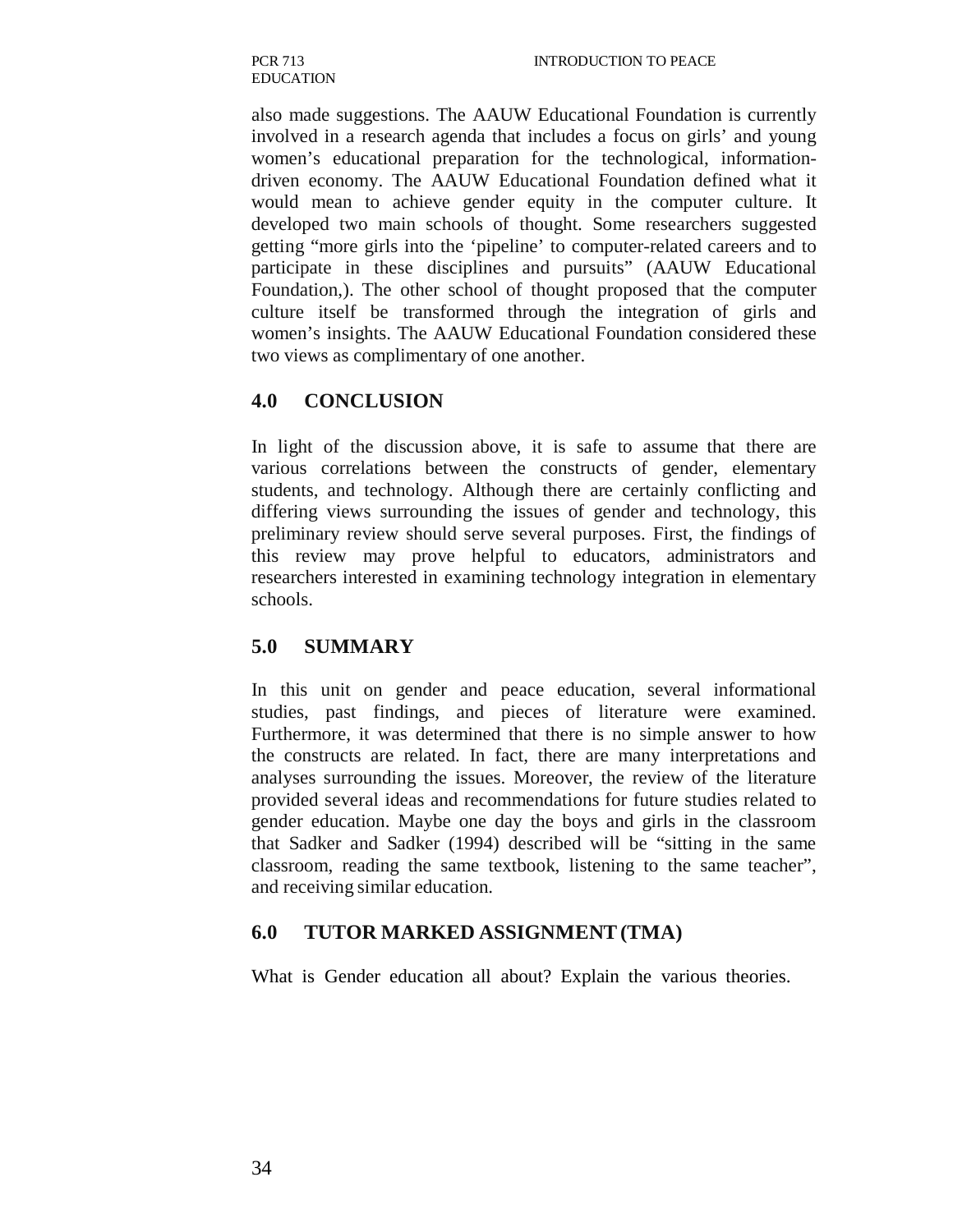#### **7.0 REFERENCES/FURTHER READINGS**

- American Association of University Women Educational Foundation. (1992). How schools shortchange girls: A study of major findings on girls and education. Washington, D. C.: Author and National Education Association.
- American Association of University Women Educational Foundation. (2000). Tech-savvy: Educating girls in the new computer age. Washington, D. C.: Author. Retrieved March 13, 2004, from http://www.aauw.org/member\_center/publications/TechSavvy/Te chSavvy.pdf
- Best, R. (1983). We've all got scars: What boys and girls learn in elementary school. Bloomington, IN: Indiana University Press. Brunner, C., & Bennett, D. (1998). Technology perceptions by gender. The Education Digest, 63(1), 56-58.
- Campbell, P. B., & Sanders, J. S. (1997). Uninformed but interested: Findings of the national survey on gender equity in preservice education. Journal of Teacher Education, 48(1), 69-75.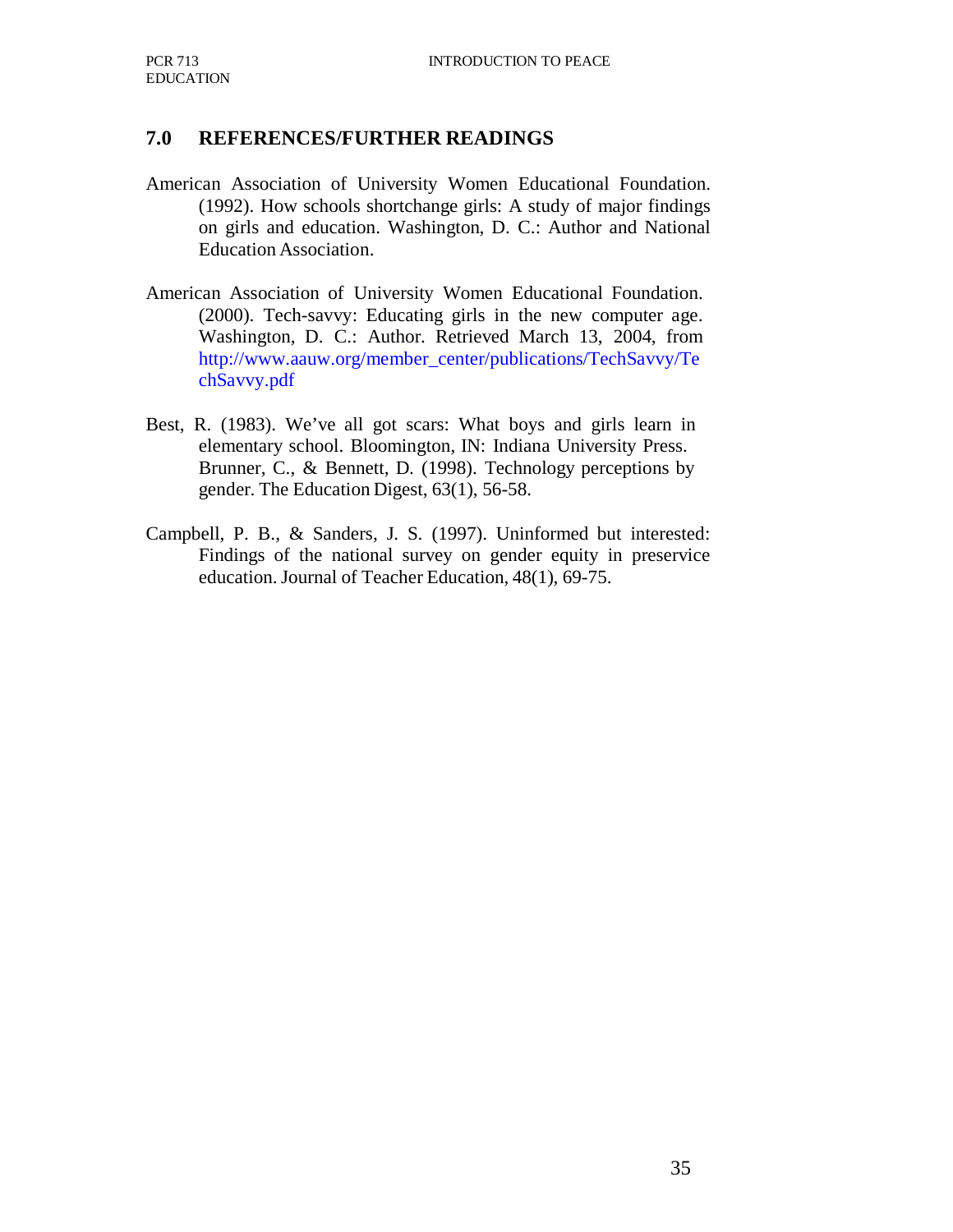## **UNIT 2 ANTI-PREJUDICE EDUCATION**

#### **CONTENTS**

- 1.0 Introduction
- 2.0 Objectives
- 3.0 Main Body
	- 3.1 What is wrong with Racism and Prejudice?
	- 3.2 When Do Children Become Aware Of Ethnic Differences?
	- 3.3 How Do Parents Promote Racism And Prejudice?
	- 3.4 Is Racial And Ethnic History Important?
	- 3.5 How Can Children Combat Racism And Prejudice?
	- 3.6 Examples Of Racism And Prejudice
- 4.0 Conclusion
- 5.0 Summary
- 6.0 Tutor Marked Assignment
- 7.0 References/Further Readings

#### **1.0 INTRODUCTION**

Both racism and prejudice refer to an unfavorable attitude, feeling or behavior based on myths and stereotypes. Prejudice, however, is a broader terms than racism. People can be prejudiced against other people because of gender, age, religion or other such factor. For instance, heterosexuals are sometimes prejudiced against homosexuals because of differing sexual attitudes and behaviors.

### **2.0 OBJECTIVES**

At the end of this unit, it is expected that you should be able to

- i) Explain the concept of anti-prejudice education;
- ii) Identify its similarities with racism;
- iii) Highlight the signs of prejudice; and
- iv) Discuss the roles of parents and the society.

### **3.0 MAIN BODY**

#### **3.1 What is wrong with Racism and Prejudice?**

Racism and prejudice impede human potential. Young victims of racism and prejudice are more likely to have low self-esteem, poor selfconcept, and limited aspirations and, accordingly, are less likely to be successful in school, work or play. Conversely, in our increasingly racially and ethnically diverse society, children with racist attitudes may find themselves at a social, educational and political disadvantage. In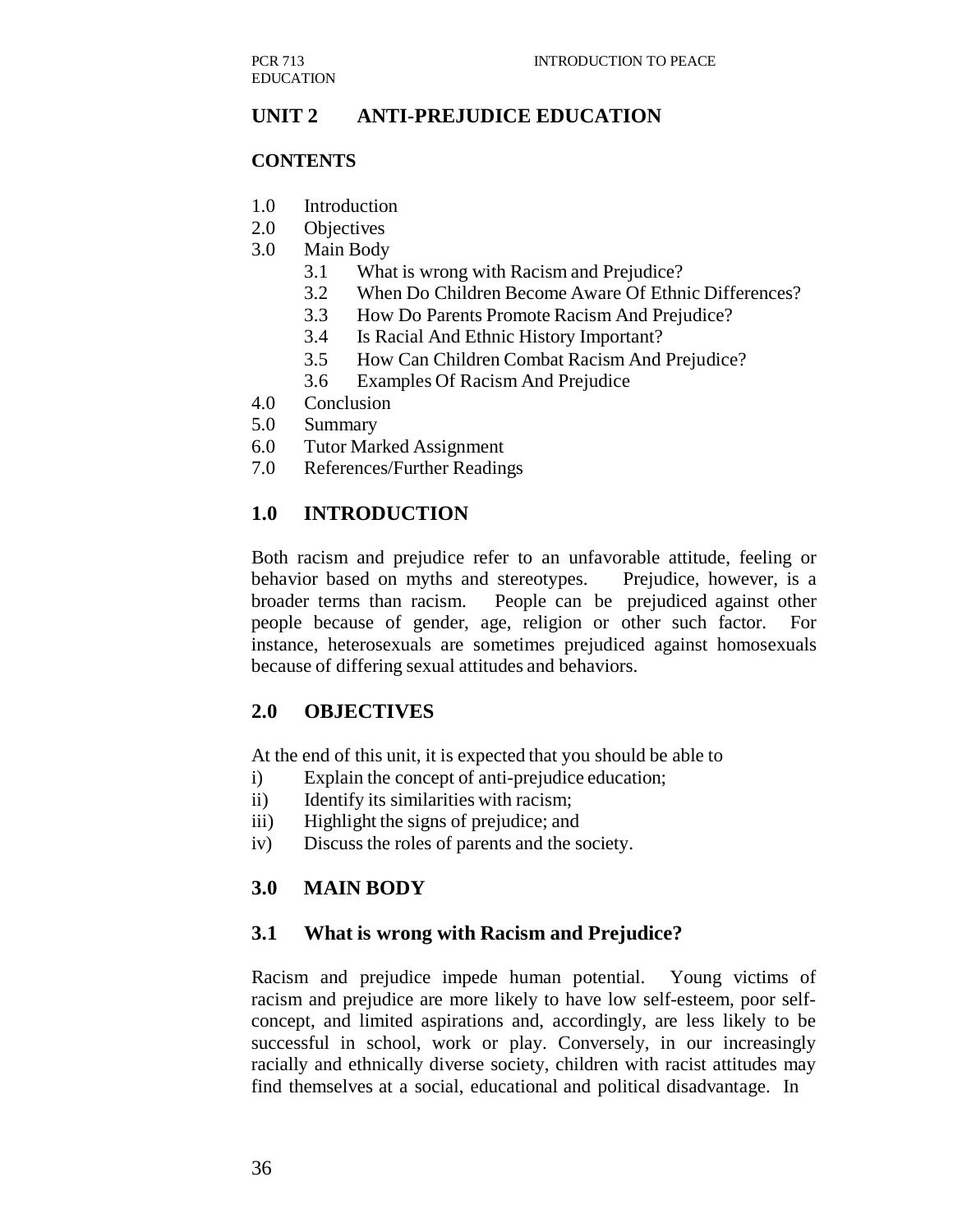essence, racism and prejudice threaten the development of both the victim and the perpetrator.

Racism and prejudice are expressed in many ways, some directly and others indirectly. The following are just a few examples of racist expressions and prejudiced actions: 1) not wanting to attend a school where the majority of students belong to another racial or ethnic group; 2) excluding or inciting hostility against members of other racial or ethnic groups; 3) making general statements about a racial or ethnic group based on an experience with one member of that group; and 4) referring to another child by a negative racial slur like "Nigger," "Wop," "Kike" or "Spic."

#### **3.2 When do Children Become aware of Ethnic Differences?**

Basic social attitudes develop in early childhood. In fact, children can differentiate between people at a very early age. Once children can differentiate between people, they can be taught (intentionally or unintentionally) to respond positively or negatively based on those differences. For example, research shows that children as young as two can identify people by whether they are black or white. Research also shows that white children as young as four generally hold negative attitudes toward other racial groups, and that black children as young as three harbor negative views about white people.

Children who are victims of racism and prejudice may react in any one of the following ways: 1) accept the stereotype and develop a sense of inferiority, 2) act-out the stereotype, 3) reject his or her ethnic inferiority or 4) develop hatred or resentment toward the perpetrator.

Prejudice and racism give perpetrating children a false sense of security and superiority. Their inflated sense of self-esteem may eliminate any guilt that would be normally associated with the negative attitudes, feelings and behaviors. An otherwise normal child who is racially prejudiced can be a real threat to another child whom he or she perceives as racially inferior.

#### **3.3 How Do Parents Promote Racism And Prejudice?**

Children tend to follow their parents' instructions. Studies show that in some cases parents directly instruct their children concerning racist and prejudiced attitudes. For example, one study showed that almost 50% of white families in the sample told their children not to play with African-American youngsters. Furthermore, racial prejudice can be communicated indirectly or directly, intentionally or unintentionally, by doing such things as associating black with "bad" or white with "good."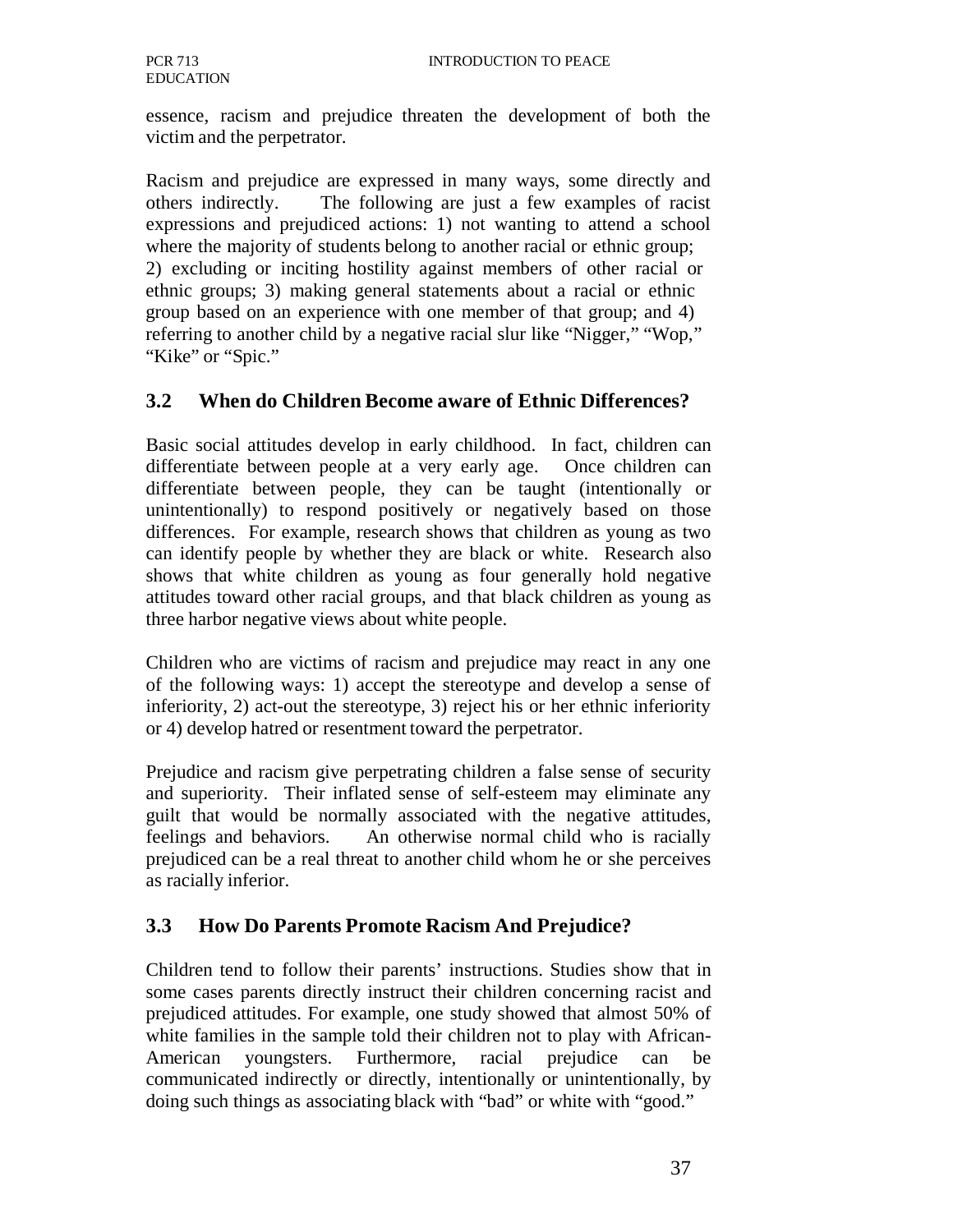Studies show that such associations strengthen negative attitudes toward African-Americans.

Again, some other studies also indicate a strong relationship between adolescents' racial attitudes and the attitudes of their friends. This finding is important because as children grow older, the influence of their friends grows in strength and significance. For example, a group of teenagers who pressure another child not to associate with an Asian-American student because he is "yellow," "slant-eyed" or "too smart" is promoting racial prejudice.

Television plays a major role in forming the racial attitudes of children. Programs that uphold stereotypes (such as Hispanics portrayed as servants, prostitutes, drug dealers or gang members) promote prejudiced attitudes and behaviors. On the other hand, programs that go against stereotypes (such as African-Americans portraying doctors, lawyers or teachers) can help counter them.

Books that ignore people of colour or non-Western cultures suggest their lack of worth. Such books also deprive non-white children of role models. For example, books that do not include examples of African-Americans, Asian Americans or Hispanics in socially desirable roles suggest that these ethnic groups are not valued in society.

#### **3.4 Is Racial And Ethnic History Important?**

All racial and ethnic groups have rich histories. Research shows that knowing the struggles, triumphs and accomplishments of their ethnic group can have a positive impact on children in all areas of life. History can give children a frame of reference and role models to emulate. History can inspire dreams, stimulate pride in oneself and one's heritage and provide the foundation for excelling.

Racism and prejudice damage how children feel about themselves and other members of their group, including family members. Children who accept that they are inferior have poor self-esteem, a personal characteristic extremely important for succeeding in school and in life in general.

Unfortunately, nearly all American children are at least a little prejudiced. This is true because most children are exposed to prejudiced thinking and behaviors from parents, peers, the media and other sources. Until the individuals and institutions responsible for educating our children provide the public with correct information and positive images regarding racial and ethnic groups, children will continue to be exposed to and susceptible to racism and prejudice.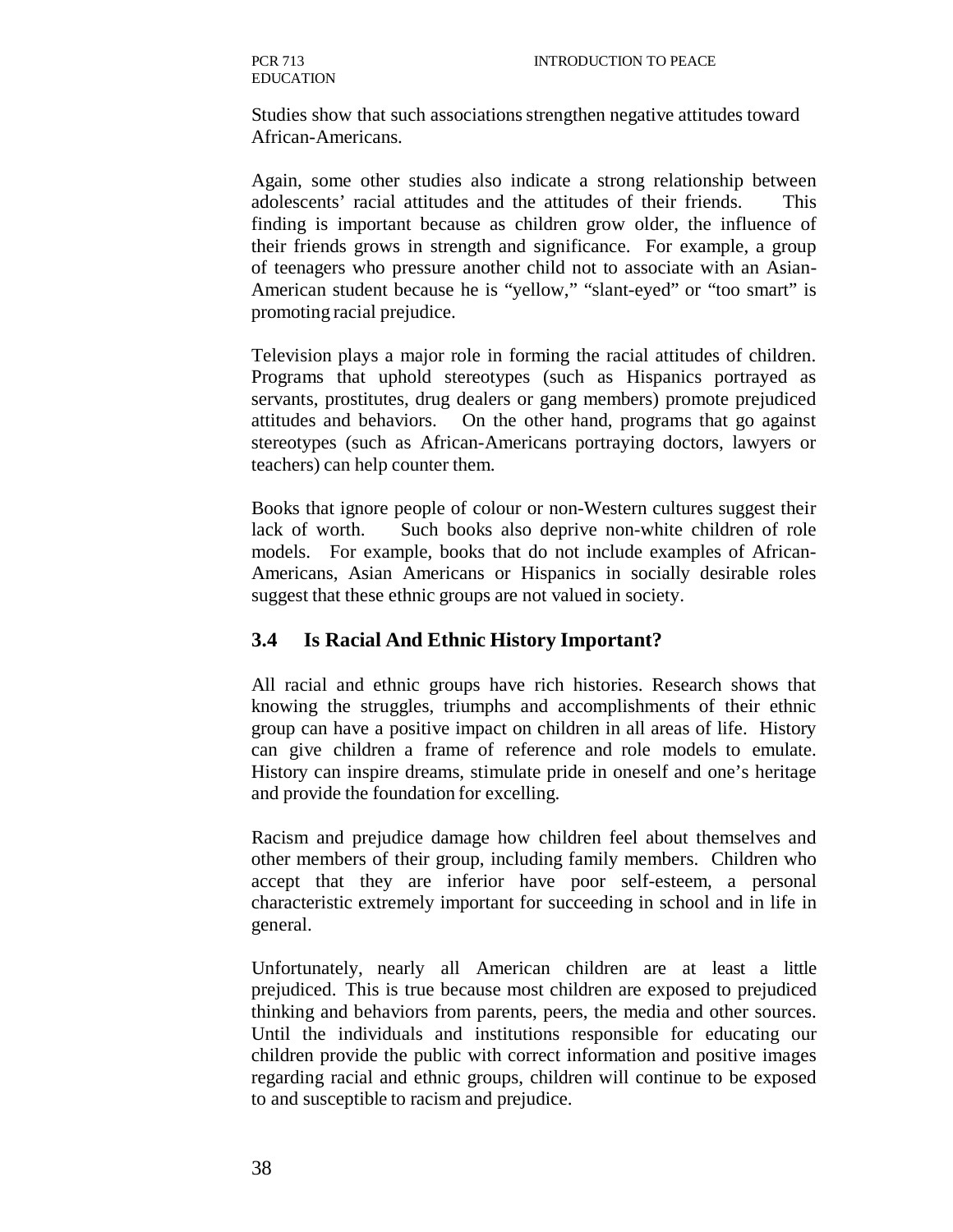### **3.5 How Can Children Combat Racism And Prejudice?**

Whether or not a child develops racist and prejudicial attitudes greatly depends on how he or she is socialized. Children who interact with other children belonging to different racial and ethnic groups, and who are involved in activities that give them accurate information about cultural diversity, tend to develop sensitivity to ethnicity. In turn, these children are able to form their own opinions directly from their personal experiences, rather than have their opinions moulded by myths and stereotypes.

Children are aware of racial differences as early as age three. Furthermore, prejudices developed in childhood tend to carry-over to adulthood, and prejudices carried-over to adulthood are often transferred to the next generation. Therefore, the effects of racism and prejudice can be both immediate and long-term.

*Awareness of Racial Cues* – Between three and four years of age, children become aware of racial differences according to physical characteristics. For example, they see differences in skin, hair and eye colour.

*Attitudes Toward Race and Ethnicity Forming* – Between five and seven years of age, children begin to form attitudes toward racial or ethnic groups. For example, a white child may view African-Americans as "bad" because they are dark-skinned and Japanese-Americans as "soot" because they are light-skinned.

Attitudes Toward Race and Ethnicty Becoming Fixed – From age eight onward, attitudes toward racial and ethnic groups become increasingly more consolidated. For example, an African-American child who has been repeatedly called a "Nigger" by white youths or barred from their activities may begin to view white people as racists.

*Negative Developmental Outcomes* – The child develops a negative attitude toward certain racial and ethnic groups. He or she avoids interacting with members of these groups and becomes a racist/prejudiced adult. If not corrected, these attitudes remain fixed into adulthood and are difficult to change.

*Attitudes toward Race and Ethnicty Transfer to the next Generation* – Childhood attitudes regarding racism and prejudice that are carried-over into adulthood are easily transferred to the next generation. Racist and prejudiced mothers and father tend to influence their child's attitudes about race and ethnicity by perpetuating the exaggerated myths and stereotypes they accepted from childhood onward. This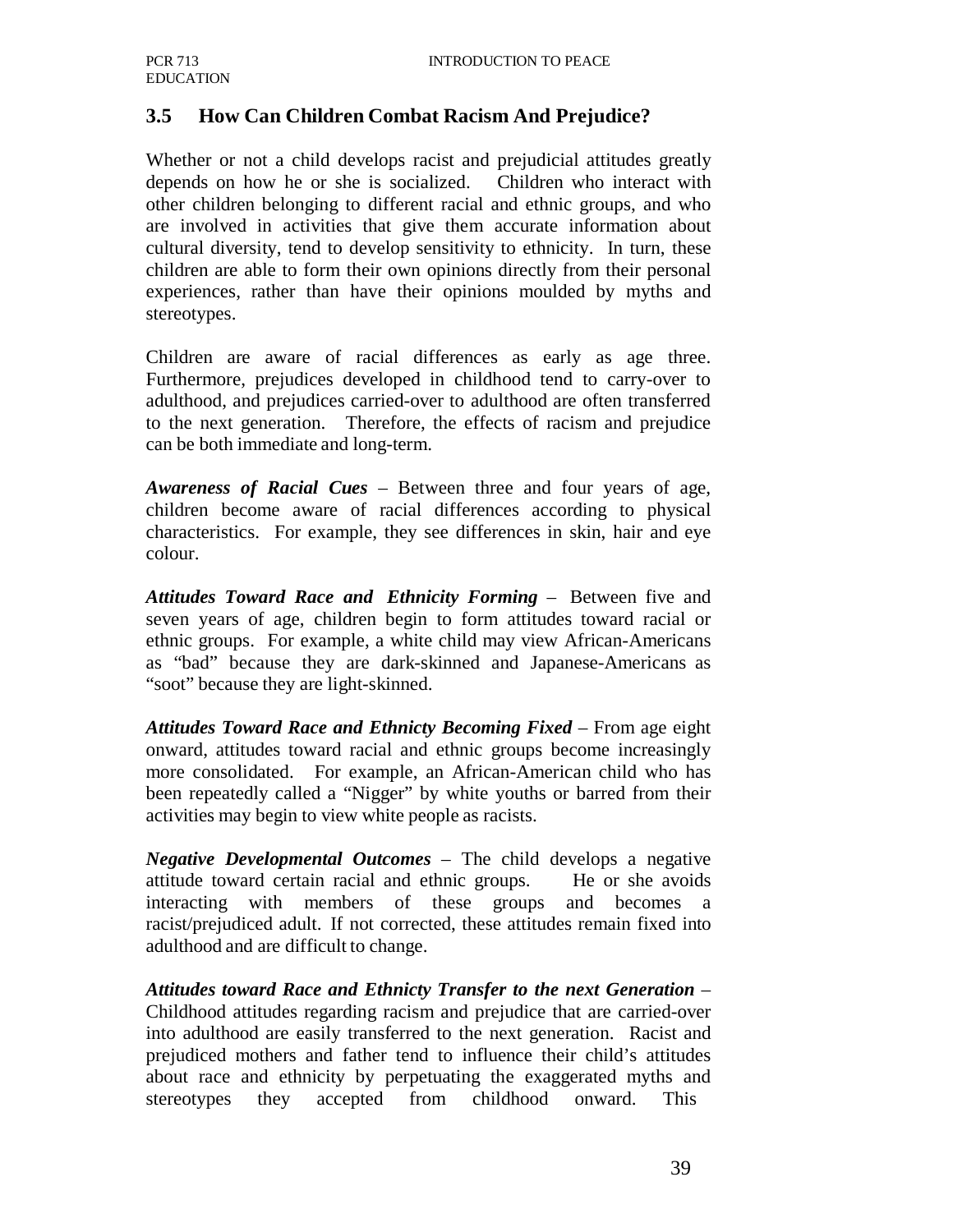intergenerational cycle of racism and prejudice negatively affects the victim and the perpetrator by limiting their understanding of each other and their potential to find common ground.

#### **3.6 Examples of Racism and Prejudice**

Racist and prejudiced acts or statements can be quite subtle or unashamedly blatant. An act or statement is judged racist or prejudiced if it is denigrating or undermining, regardless of whether the act or statement is subtle, unconscious or unintentional. While it is nearly impossible to detail all the different ways in which racism and prejudice may be revealed, the following list includes some typical examples.

- i. Purposely avoiding or ignoring a person of another race or ethnic group
- ii. Using code words like "busing," "inner-city" or "welfare mothers" to camouflage one's attitudes and feelings about certain groups
- iii. Opposing zoning permits for housing in one's community that will be occupied by minority groups
- iv. Referring to ethnic groups as "them" or "you people"
- v. Believing that all people in a particular ethnic group are naturally gifted as athletes, dancers, comedians, doctors, accountants, etc
- vi. Talking down to people who belong to certain ethnic groups because of a perception that they lack communication skills
- vii. Questioning or doubting the abilities, integrity or motives of another solely because of that person's race or ethnicity
- viii. Discounting or ignoring ideas or contributions solely because their source is an individual of another race or ethnicity
- ix. Organizing group social events in such a way as to specifically exclude group members who are racially or ethnically different from the majority
- x. Judging other racial groups more harshly than one's own for the same act
- xi. "Red-lining" practices" employed by banking, insurance or realty companies to enforce geographical separation of racial or ethnic groups
- xii. Withholding or rendering inferior goods or services based solely on the recipient's race or ethnicity
- xiii. Devaluing good and services that are provided by another based solely on the person's race or ethnicity
- xiv. A salesperson serving a person of one race or ethnic group first despite the fact that a person of another race or ethnic group had been waiting longer
- xv. Making statements like "Your people are good at…"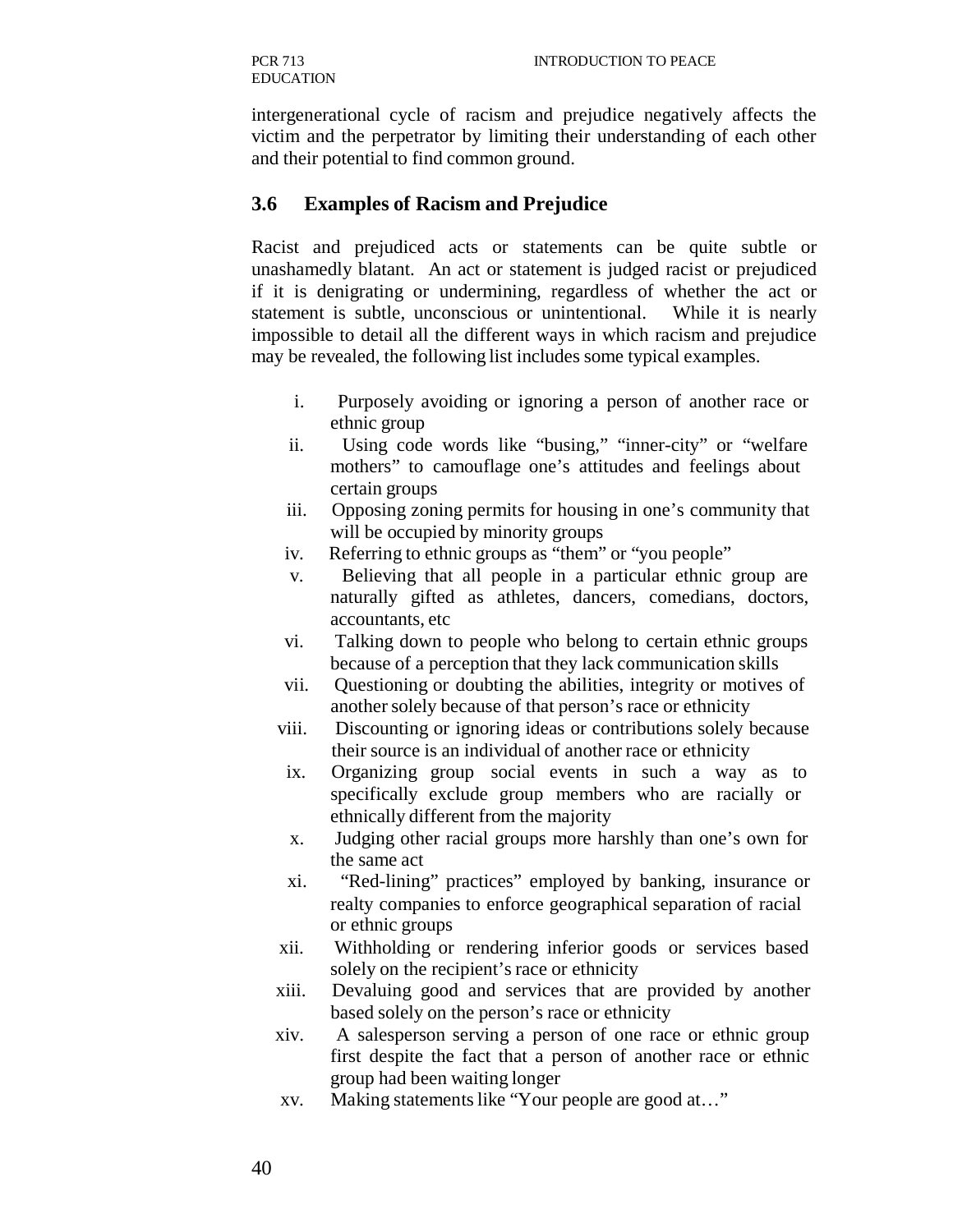- xvi. Implying that the property owned by certain racial or ethnic groups was acquired through illegal or unethical means
- xvii. Refusing to accept the importance of racial or ethnic traditions
- xviii. Promoting the notion that certain ethnic or racial groups are intellectually or culturally inferior to others
- xix. Denying members of certain racial or ethnic groups admission to clubs and organizations
- xx. Relegating members of certain racial or ethnic groups to menial employment or under-employment
- xxi. Using code words to identify minority job applicants
- xxii. Being unwilling to allow a member of your family to date or be friends with someone based solely on race or ethnicity
- xxiii. Blaming a particular race or ethnic group for social or economic problems
- xxiv. Promoting the concept that property values decline when certain racial or ethnic groups move into a neighborhood
- xxv. Clustering students in schools, classrooms or activities based solely on race or ethnicity
- xxvi. Believing that certain racial or ethnic groups are naturally more aggressive than others are
- xxvii. Devaluing the life and well-being of racial and ethnic group members
- xxviii. Asking racial or ethnic group members to show identification when others are not required to do so
	- xxix. Promoting the idea that all members of a racial or ethnic group look alike
	- xxx. Supporting the belief that one racial or ethnic group is biologically superior to another.

### **4.0 CONCLUSION**

The family is the primary institution responsible for socializing children. Therefore, parents have the important duty of helping their offspring learn to relate to a variety of people. Here are several approaches parents can take that will help their children understand and appreciate racial and cultural diversity.

*Admit Prejudice* – By denying their own prejudice, parents will very likely communicate negative racial attitudes, even if they do not intend to do so. To determine if they are ethnically biased, parents can answer these questions: Do members of a particular ethnic group all look alike to you? Would you be upset if your child attended a school where your ethnic group did not comprise the majority of the student body? Do you make sweeping generalizations about a particular racial or ethnic group? A "yes" answer to any of these questions indicates prejudicial attitudes toward people who are different.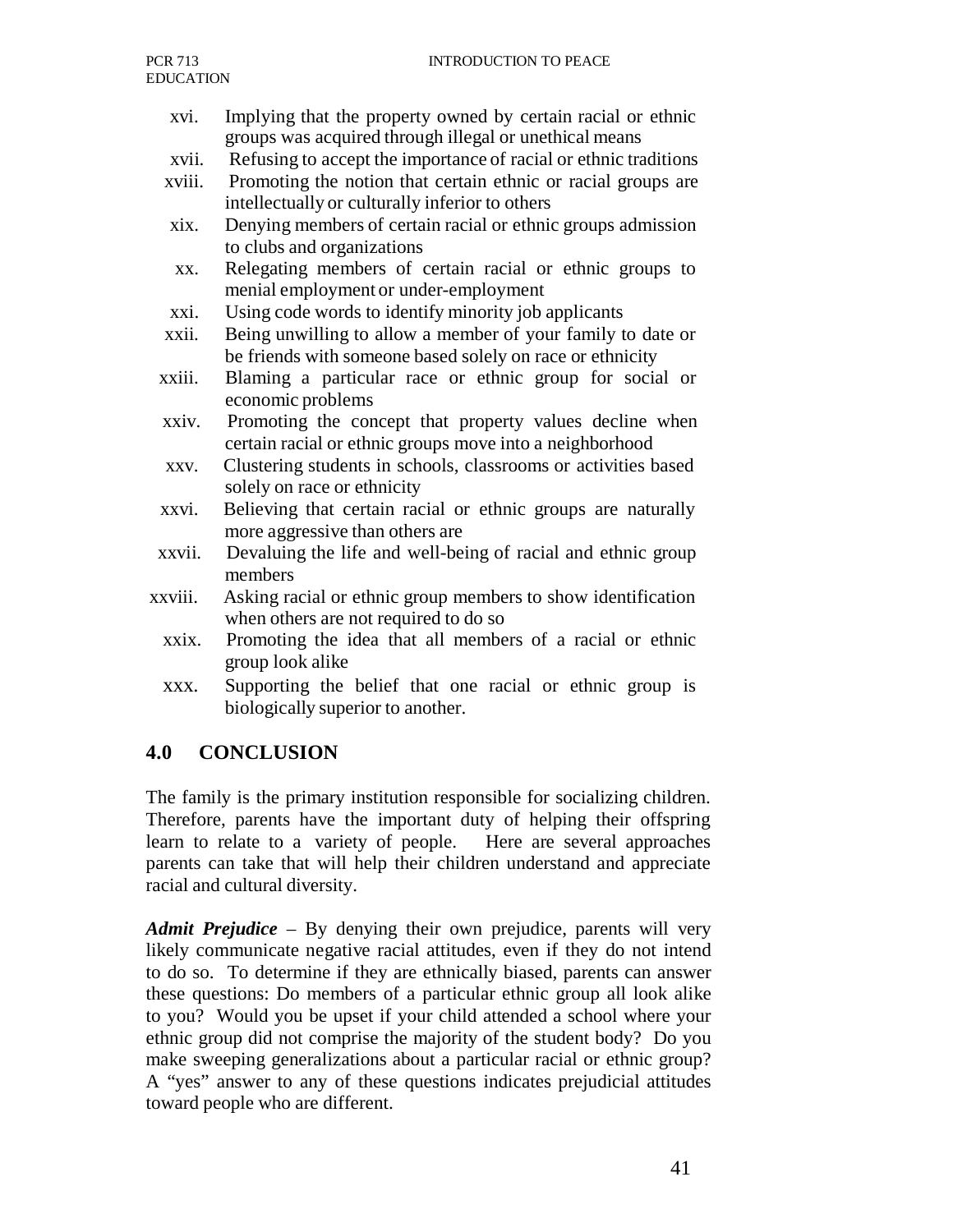*Observe Diversity* – Parents can help their children understand and appreciate cultural diversity by promoting interaction with children from different cultures. If their children's activities are limited to one cultural group, they might get them involved in mixed cultural groups.

*Protest Discriminatory Actions* – Parents should not allow their children to make comments or engage in behaviours that are racist or prejudiced. If one of their children refers to Maria as a "Wop," the parents should immediately state that such language is unacceptable. They should also explain that Maria is Italian-American and that "Wop" is a mean way of referring to someone of Italian heritage.

*Encourage Sensitivity* – Children who can empathize with victims of racism and prejudice are less likely to engage in bigotry. Research shows that children as young as five can identify someone whose feelings have been hurt. Whether a child is five or fifteen, he or she is capable of connecting emotionally with a Chinese youngster who was called a "Chink." In the case of a young child, compare the feelings of a victim of prejudice to a situation that made him or her sad.

*Set An Example* – Parents should avoid making comments that reinforce myths or stereotypes. Rather, they should show their children, both through words and deeds that all people are to be treated with respect and dignity.

### **5.0 SUMMARY**

In this unit we have learned that how educators address ethnic diversity, racism and prejudice helps shape their students' attitudes toward others who are ethnically different. Therefore, teachers should learn how to ensure that their students' learning experiences promote understanding respect for ethnic diversity.

- i. Consider your knowledge of the history and development of various racial and ethnic groups in the United States and the world. To teach students accurately about cultural diversity, racism and prejudice, educators must know the facts.
- ii. Examine textbooks that address ethnic and cultural diversity to ensure they contain information that is accurate and complete. If uncertain about the quality of a text, consult an expert in the field of cultural diversity and children.
- iii. Review textbooks to ensure that they do not reinforce myths and stereotypes.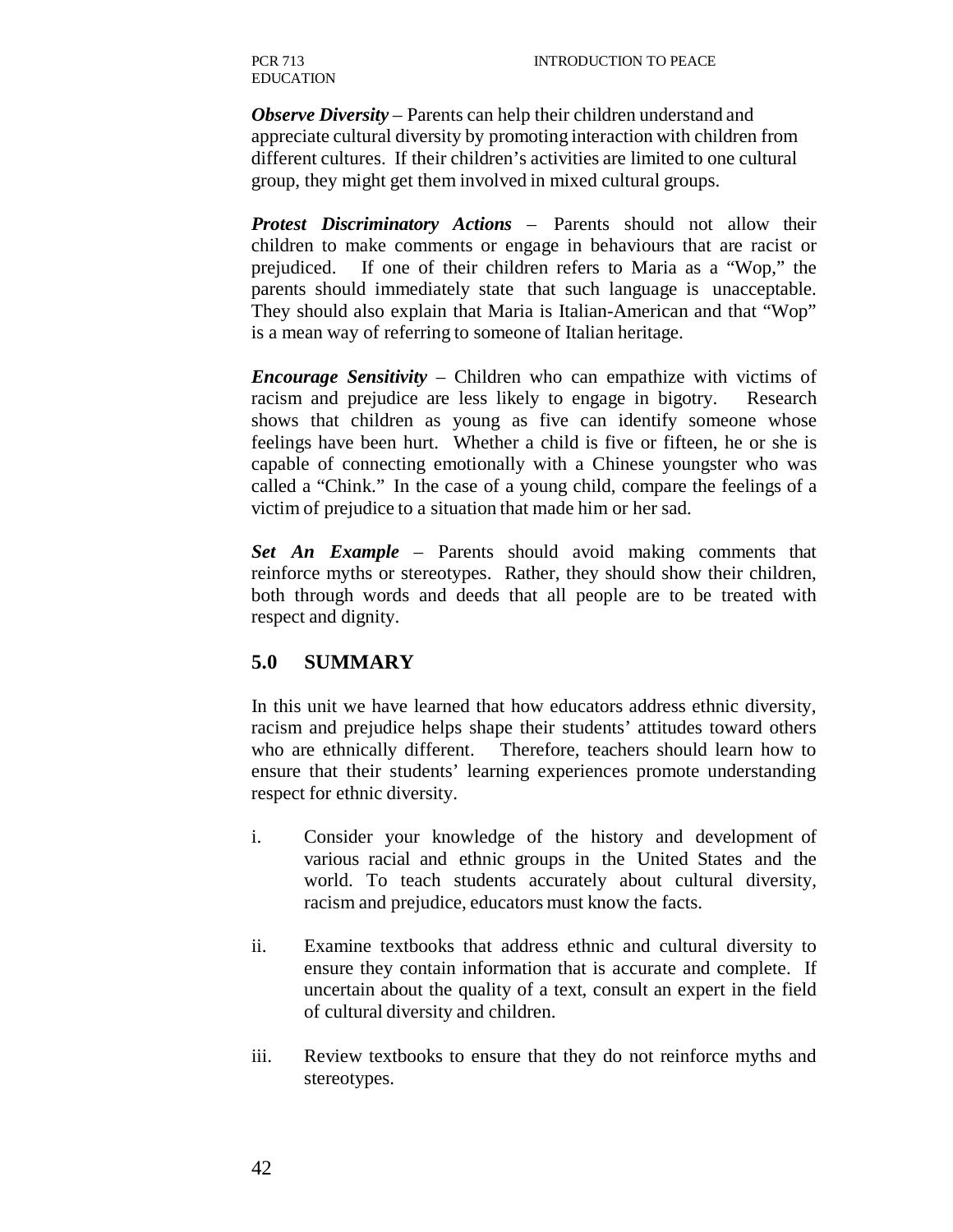- iv. Use textbooks that describe why people have different physical characteristics.
- v. Give assignments that offer students the opportunity to discover information about different ethnic groups. For example, ask them to point out Africa on a map or compare the size of Asia to the United States.
- vi. Give assignments that promote interaction between students who are ethnically different. For example, assign students to project groups so that the groups are ethnically diverse.
- vii. Develop lesson plans that include descriptions and discussions of specific examples of racism and prejudice. For example, a class can focus on Apartheid.
- viii. Take students to museums that depict and describe different cultures.
- ix. Plan lessons that focus on ethnic diversity issues that are specific to your community. For example, if your community has experienced racial tension, lessons should focus on events leading to the conflict, the participants and their roles in the situation. Allow the students to express their ideas about what should happen to resolve the problem(s).
- x. Stimulate classroom discussions by scheduling guest lecturers who are knowledgeable about racism and prejudice. This strategy will give students an opportunity to hear different viewpoints, express their opinions and ask questions.

### **6.0 TUTOR MARKED ASSIGNMENT (TMA)**

What is anti-prejudice education and how can it be corrected in the society?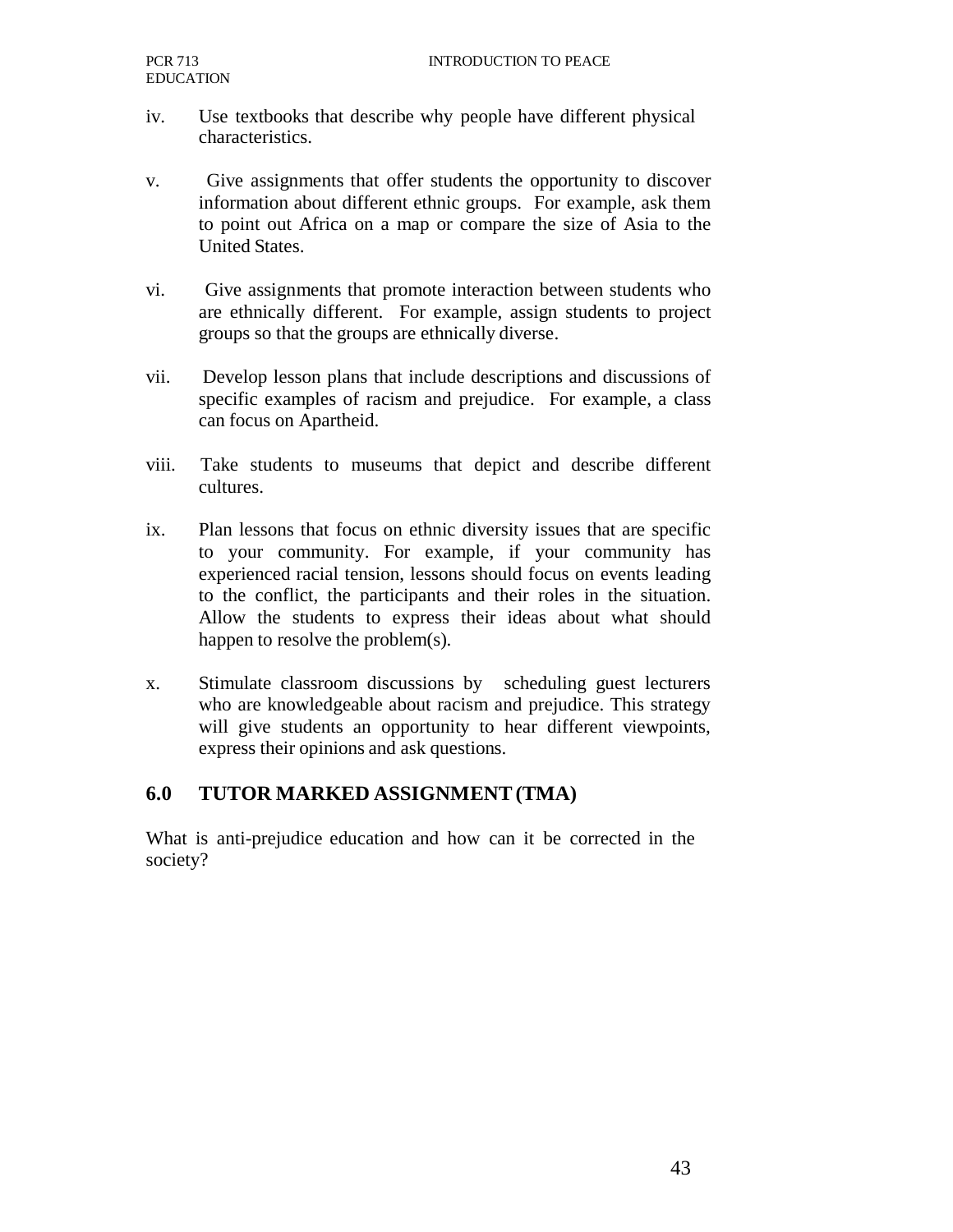### **7.0 REFERENCES/FURTHER READINGS**

John Paul Lederach 1997. Building Peace: Sustainable Reconciliation in Divided Societies, Washington DC, United States Institute of Peace.

Osita Agbu, West Africa's Trouble-Spots and the Imperative for Peace building, Dakar, CODESRIA, 2005 (forthcoming).

P. Terrence Hopmann, 1998. The Negotiation Process and the Resolution of International Conflicts,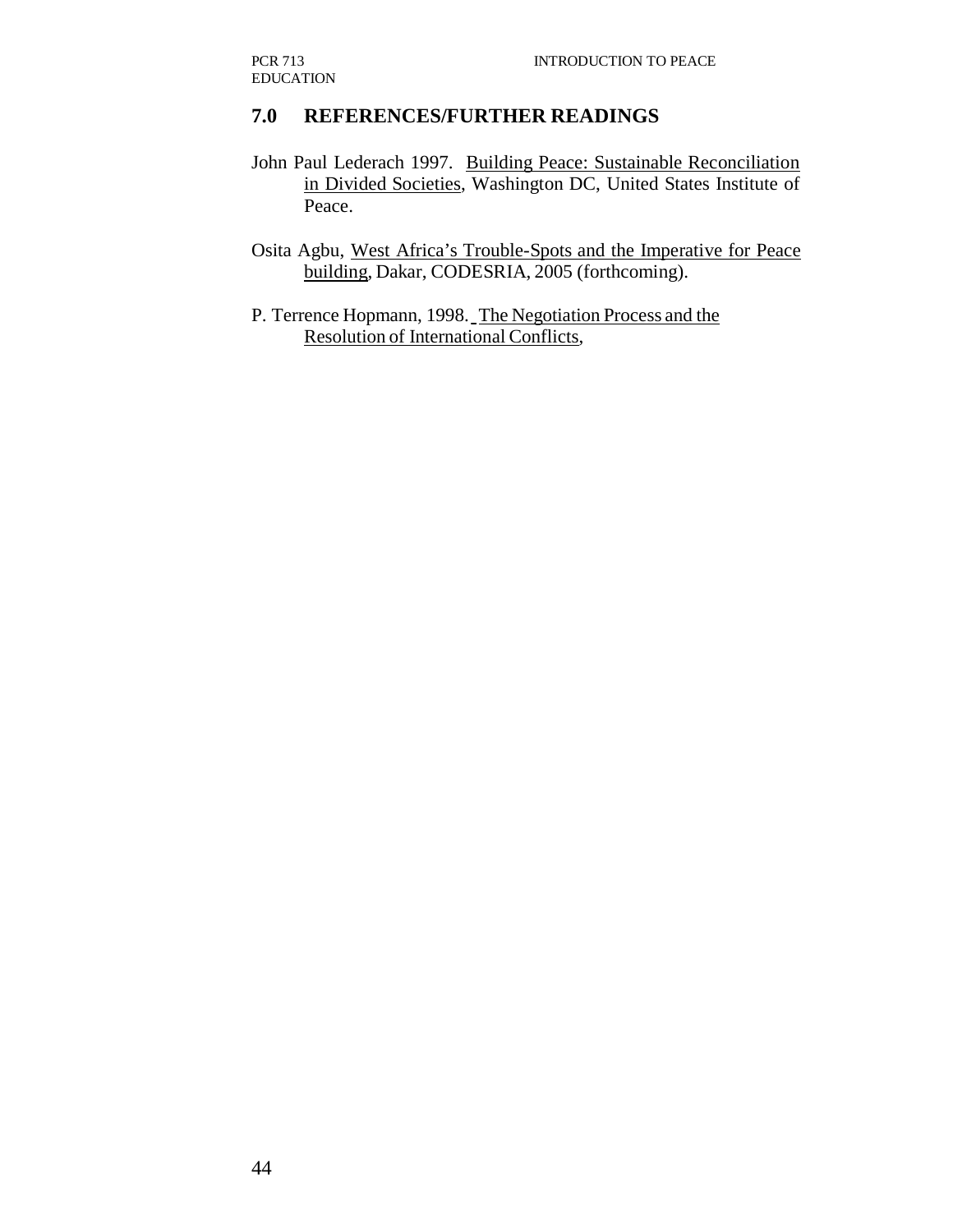# **UNIT 3 LEADERSHIP AND PEACE**

### **CONTENTS**

- 1.0 Introduction
- 2.0 Objectives
- 3.0 Levels of Leadership 3.1 Exercise
- 4.0 Conclusion
- 5.0 Summary
- 6.0 Tutor-Marked Assignment
- 7.0 References

# **1.0 INTRODUCTION**

In this unit, we shall examine leadership and peace education, in the sense that leadership is a key factor in the determination of whether a society is at peace or perpetually in conflict. We shall also examine the levels of leadership. The travails of leaders and the oftentimes-high expectations from leaders as if they have control over all the variables associated with their Constituencies.

# **2.0 OBJECTIVES**

By the end of this unit, you should be able to:

- i) Discuss the three levels of leadership
- ii) Explain power, influence and leadership
- iii) Identify the role of leadership in building peace
- iv) Discuss leadership and the international community

# **3.0 MAIN BODY**

# **3.1 Levels Of Leadership**

There are three levels of leadership in any society or organization, toplevel leadership, middle-range leadership and grassroots leadership.

Top-level leadership includes the key political, religious, and military leaders involved in a conflict. These people are often the highest leaders of the government and opposition movements, and speak for their constituencies. In most cases, they represent a few key actors within the broader conflict setting. This level of leadership has certain characteristics. First, these leaders are highly visible, and receive a lot of media coverage. Their movements, statements, and positions are typically under close scrutiny.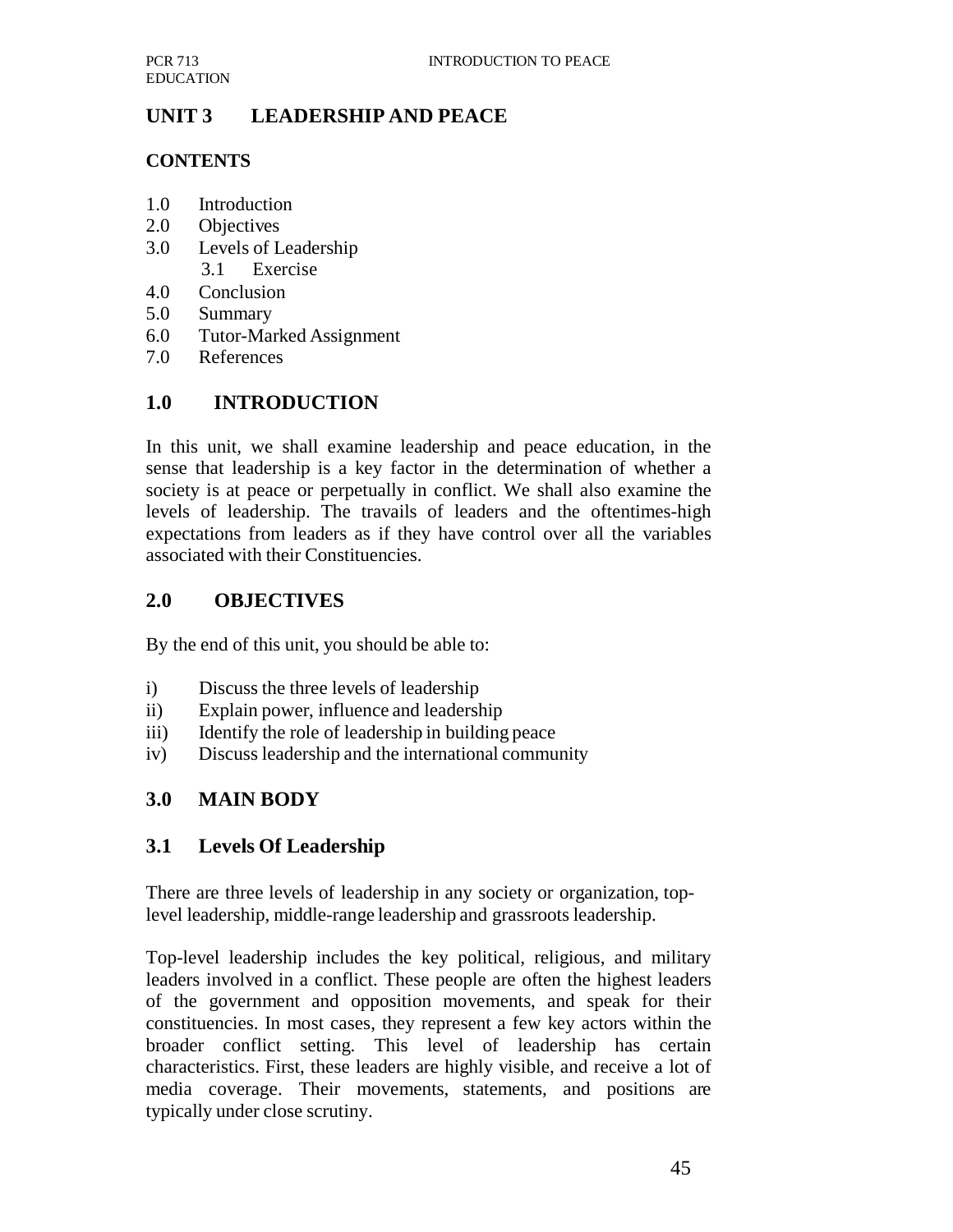In some cases, leaders may even find themselves elevated to celebrity status by intensive press coverage and significant airtime. The high profile and publicity further consolidate a leader's legitimacy, and allow the leader to publicly voice the concerns of his or her constituency. Publicity also enables a leader's statements to carry enormous weight in the framing of issues and the processes of decision-making. Thus, publicity is often integral to securing a position of influence.

However, publicity also limits the effectiveness of elite leadership in various ways. First, by virtue of their visibility, these leaders often become locked into positions on issues related to conflict. They typically feel pressured to maintain a position of strength, with respect to their adversaries as well as their own constituencies. Acceptance of anything less than their publicly stated goals may be seen as a sign of weakness. This fear of losing face may limit their freedom to manoeuvres.

Second, in the public eye, these leaders are often perceived as having almost exclusive power and influence. The international community often perceives them as being in a position to represent and make decisions for their constituencies. However, in many cases, power is far more diffuse. For example, in the wars in Bosnia, Somalia, and Liberia, the degree to which hierarchical power was operational is unclear. When the international community relates to hierarchical leaders as if they have exclusive power, it neglects the possibility that there may be many lower-level leaders who do not fall in line behind the more visible leaders.

There are three levels of leadership in any society or organization, toplevel leadership, middle-range leadership and grassroots leadership.

Top-level leadership includes the key political, religious, and military leaders involved in a conflict. These people are often the highest leaders of the government and opposition movements, and speak for their constituencies. In most cases, they represent a few key actors within the broader conflict setting. This level of leadership has certain characteristics. First, these leaders are highly visible, and receive a lot of media coverage. Their movements, statements, and positions are typically under close scrutiny.

In some cases, leaders may even find themselves elevated to celebrity status by intensive press coverage and significant airtime. The high profile and publicity further consolidate a leader's legitimacy, and allow the leader to publicly voice the concerns of his or her constituency. Publicity also enables a leader's statements to carry enormous weight in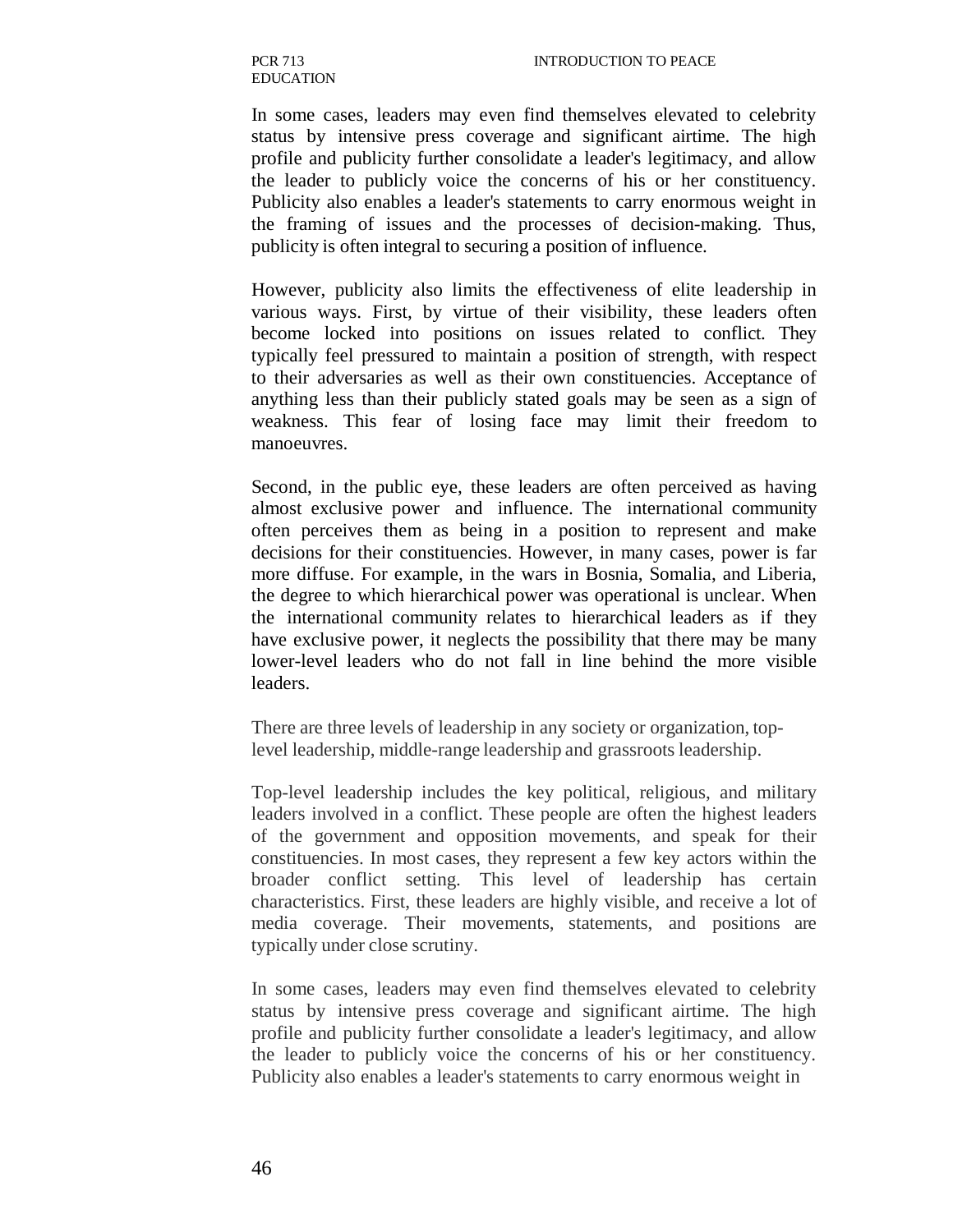the framing of issues and the processes of decision-making. Thus, publicity is often integral to securing a position of influence.

However, publicity also limits the effectiveness of elite leadership in various ways. First, by virtue of their visibility, these leaders often become locked into positions on issues related to the conflict. They typically feel pressured to maintain a position of strength, with respect to their adversaries as well as their own constituencies. Acceptance of anything less than their publicly stated goals may be seen as a sign of weakness. This fear of losing face may limit their freedom to maneuver.

Second, in the public eye, these leaders are often perceived as having almost exclusive power and influence. The international community often perceives them as being in a position to represent and make decisions for their constituencies. However, in many cases, power is far more diffuse. For example, in the wars in Bosnia, Somalia, and Liberia, the degree to which hierarchical power was operational is unclear. [3] When the international community relates to hierarchical leaders as if they have exclusive power, it neglects the possibility that there may be many lower-level leaders who do not fall in line behind the more visible leaders.

#### **Self-Assessment Exercise**

Discuss leadership at the various levels of society. Which problems are faced by leaders at the top level?

### **4.0 CONCLUSION**

Leadership is a very important factor in building peace, especially in our communities. It is equally important in the peace process or during reconciliation talks after conflicts. It is however very important to note that there are different levels of leadership in society and each level has its own contribution to make in the maintenance of peace. Sometimes, there are high expectations from top- level leadership which forces these leaders into uncompromising positions and makes peace elusive in their societies.

For a country like Nigeria, leadership is a key factor in its quest at redeeming itself from self inflicted poverty and underdevelopment in the mist of plenty. Though important at the top level, this leadership is also to be encouraged at the middle level and grassroots levels. A synergy of efforts at all these levels will make peace more attainable and development a *fait accompli*.

### **5.0 SUMMARY**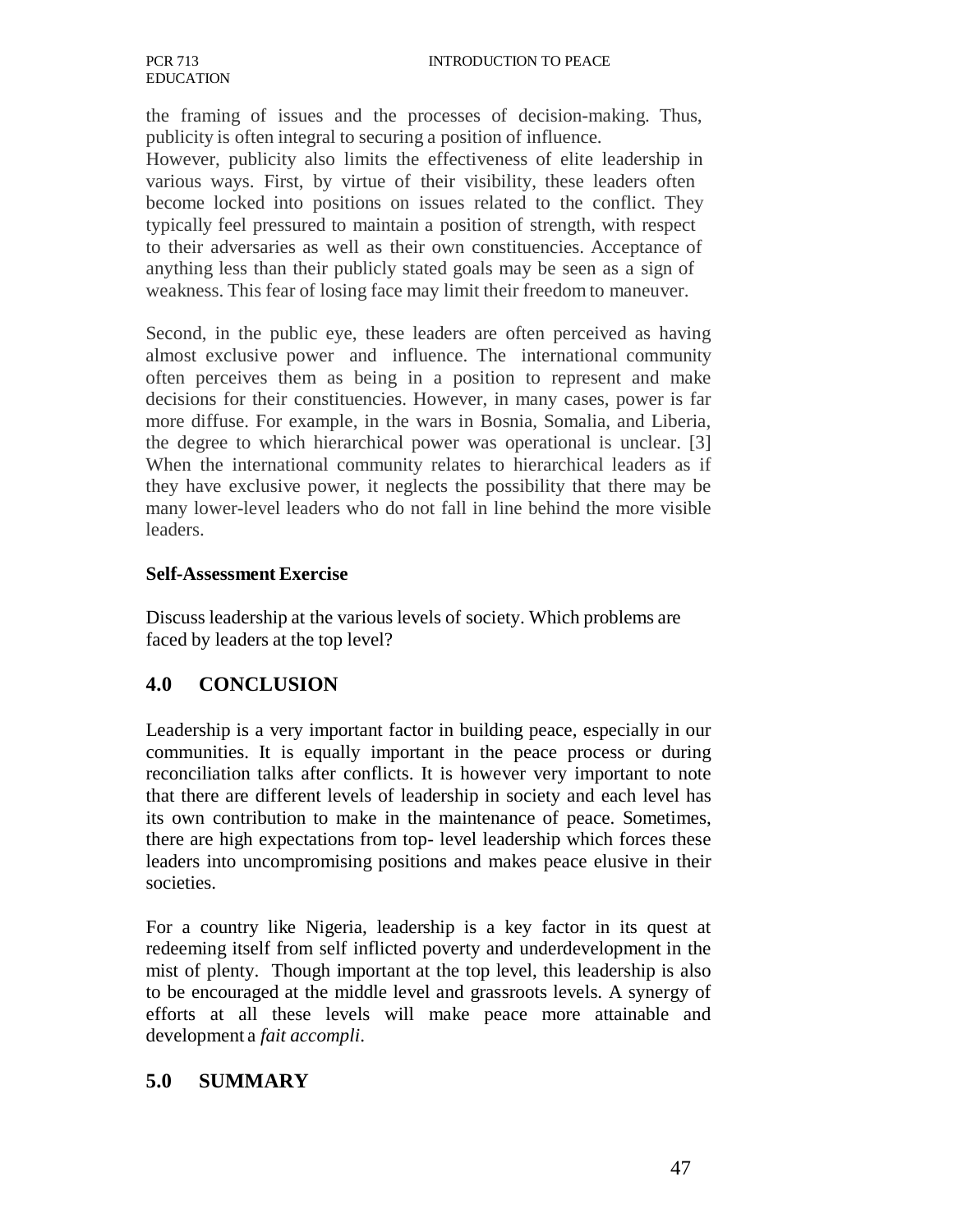We have discussed the issues of leadership and peace in this unit. We examined the three levels of leadership, power and leadership and leadership and the expectations both from the society and the international community.

#### **6.0 TUTOR-MARKED ASSIGNMENT (TMA)**

What is Leadership? Discuss leadership in relation to enhancing peace in society.

#### **7.0 REFERENCES/FURTHER READINGS**

- "Principled Leadership as Positive Leadership in Nigerian Educational Institutions: A Case Study of Student-Lecturer Interaction at the University of Lagos", Adebayo Olukoshi et.al (eds.) 2004, Beyond the State: Nigeria's Search for Positive Leadership, Lagos, CSSR&D.
- ."Crisis of the State and Society in Nigeria1995: A Case of Leadership Failure", Proceedings of the Conference on Nigeria at Cross Roads: Which Way Out*?* Nigerian Anthropological and Sociological Assosciation, 27-28 November.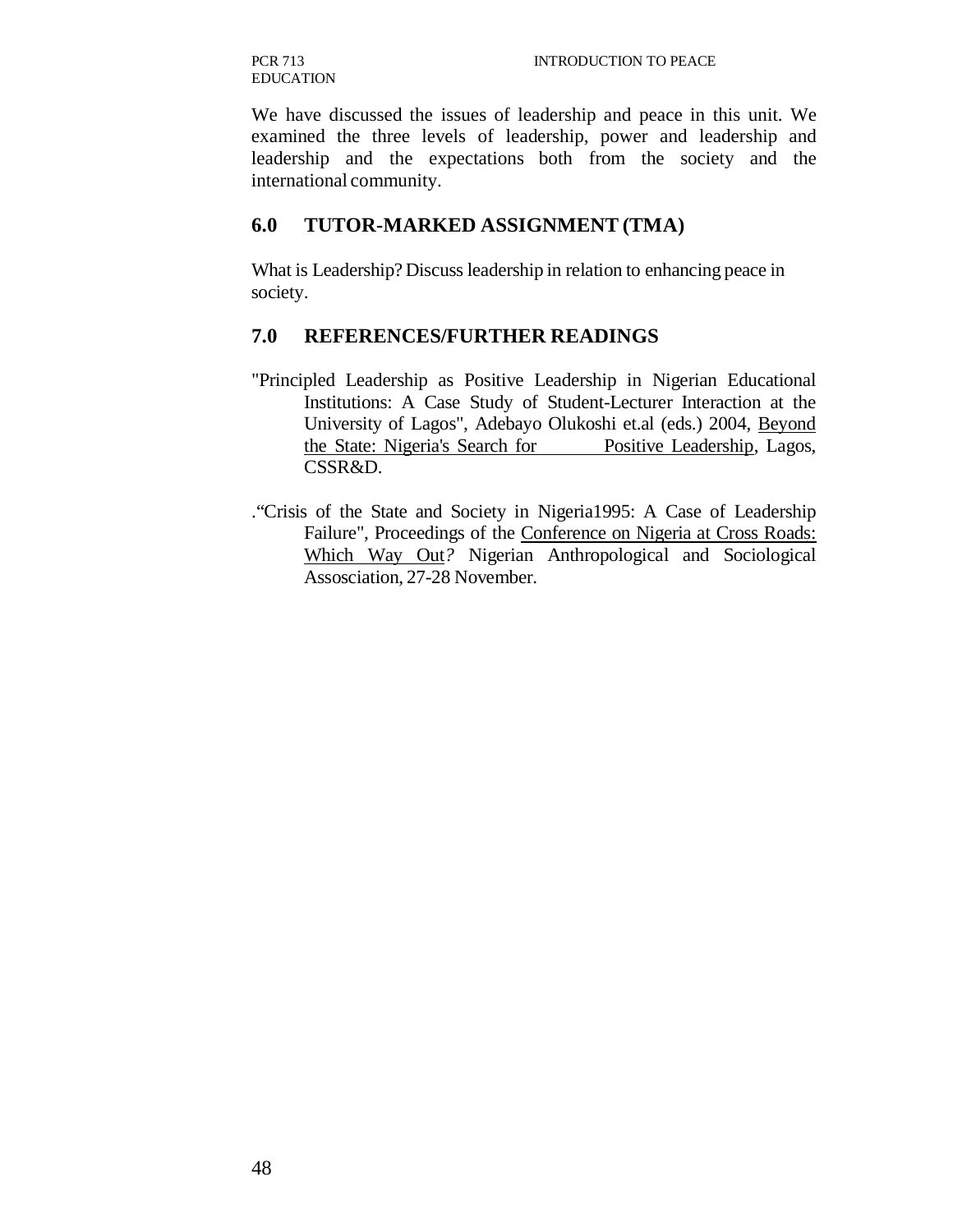## **UNIT 4 CIVIC EDUCATION**

## **CONTENTS**

- 1.0 Introduction
- 2.0 Objectives
- 3.0 Main Body
- 3.1 Aspects of Civic Education that can be integrated into Language Classrooms as Meaningful Content
	- 3.2 Related topics to Civic Education
	- 3.3 Building a Civil Society
	- 3.4 Individual Responsibilities and Citizenship
- 4.0 Conclusion
- 5.0 Summary
- 6.0 Tutor Marked Assignment
- 7.0 References/Further Readings

### **1.0 INTRODUCTION**

Civic Education has been created to provide language teachers with content resources that might otherwise be difficult to obtain. It will provide teachers with resources that they can use to create content-based lessons related to civic education, a topic that has great potential for the language classroom because of its relevance to the daily lives of students around the world. It will highlight themes related to civic education and will equip teachers with relevant background information, interactive and communicative classroom activities, and a list of related resources that will allow them to extend and expand the lesson further, if so desired.

### **2.0 OBJECTIVES**

At the end of this unit, you should be able to:

- i) Explain civic education;
- ii) Explain aspects of civic education; and
- iii) Discuss related topics to civic education.

### **3.0 MAIN BODY**

**3.1 Aspects Of Civic Education That Can Be Integrated Into Language Classrooms As Meaningful Content**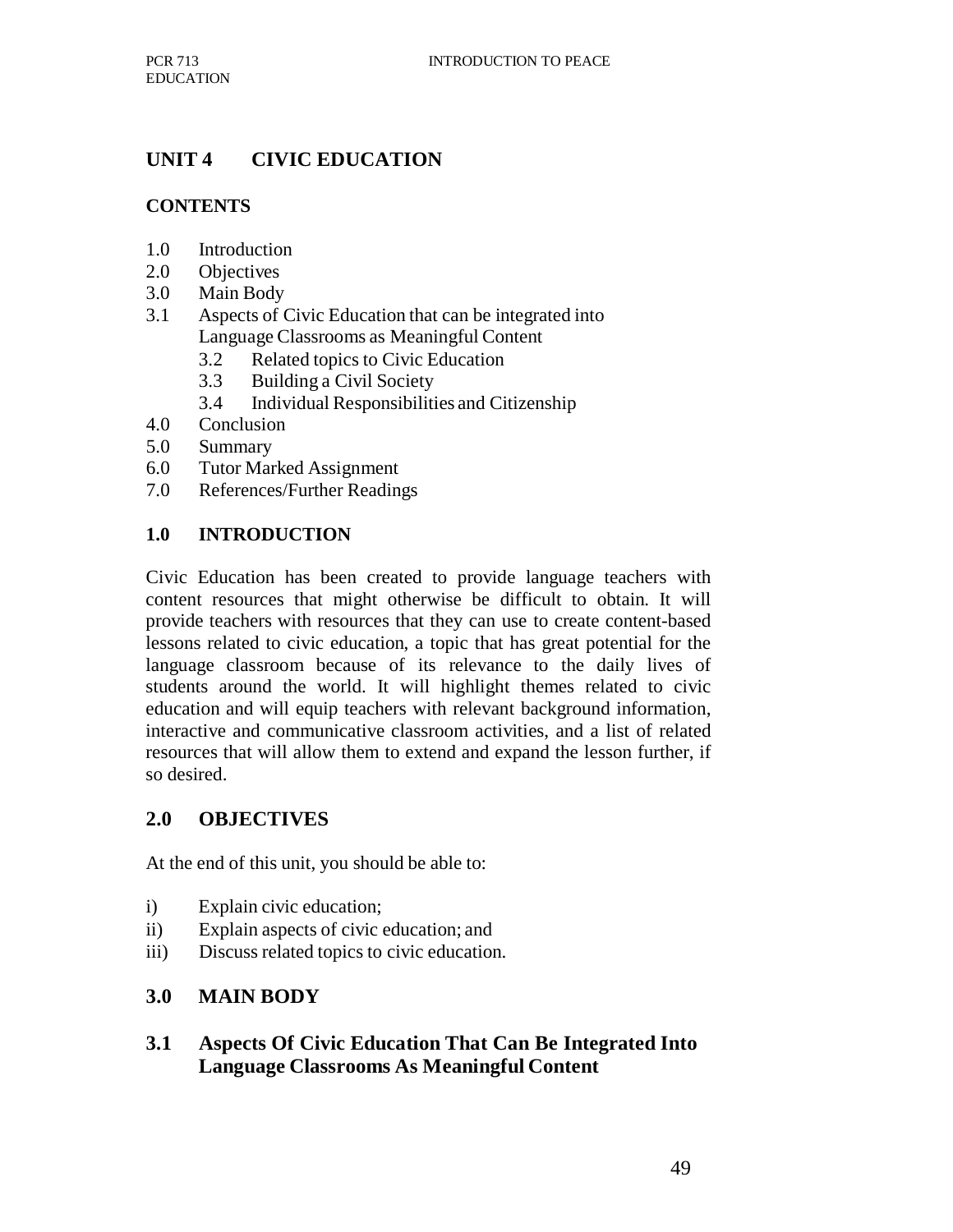In a field as broad as Civic Education, topic selection is challenging. Because civic education can be interpreted in many different ways, language teachers have many options to choose from for course design and thematic-unit development. Civic education often includes the study of political institutions and their values, commitments, assumptions, and challenges. For example, a content-based unit emphasizing political institutions could explore different styles of government, the diverse responsibilities of government, governments of the past, or governments of the present. In such settings, students could study the government of their own country or the governments of other countries. Or they could compare and contrast different forms of government, all the while developing their language skills.

Civic education can also include "a study of the purpose of government, the nature of law, the way private behavior affects the public order and the political system, and the international context of politics" .In such classrooms, teachers can create lessons that explore why people form governments, how governments are formed, why governments enforce laws, and how different types of laws shape society. Related to these topics are content-based lessons on elections and the role informed (and not-so-informed) citizens play in that process.

Civic education can also focus on geography, symbols associated with different countries and governments (e.g., flags, national anthems, historical sites, buildings, monuments), and more provocative topics such as the nature of propaganda, the role of the press, civil disobedience, public life, diversity, global issues, tolerance, negotiation, war and peace, human rights, and societal dilemmas (e.g., finding a balance between individual beliefs and majority rule, individual rights and public safety, power of the people and power of the government).

In democratic societies, civic education emphasizes civic participation and the skills necessary for informed and responsible citizenship. It also explores the political process with an eye toward understanding how it promotes the rights and responsibilities of the individual and the responsibilities of government. In such settings, civic education seeks to reinforce values such as liberty, equality, justice, and the common good.

#### **3.2 Related topics to Civic Education**

As one can see, language teachers who want to explore topics related to civic education in their classrooms have endless options. The topics that have been traced to Civic Education include the following:

- i. Rights of the individual
- ii. Rules and laws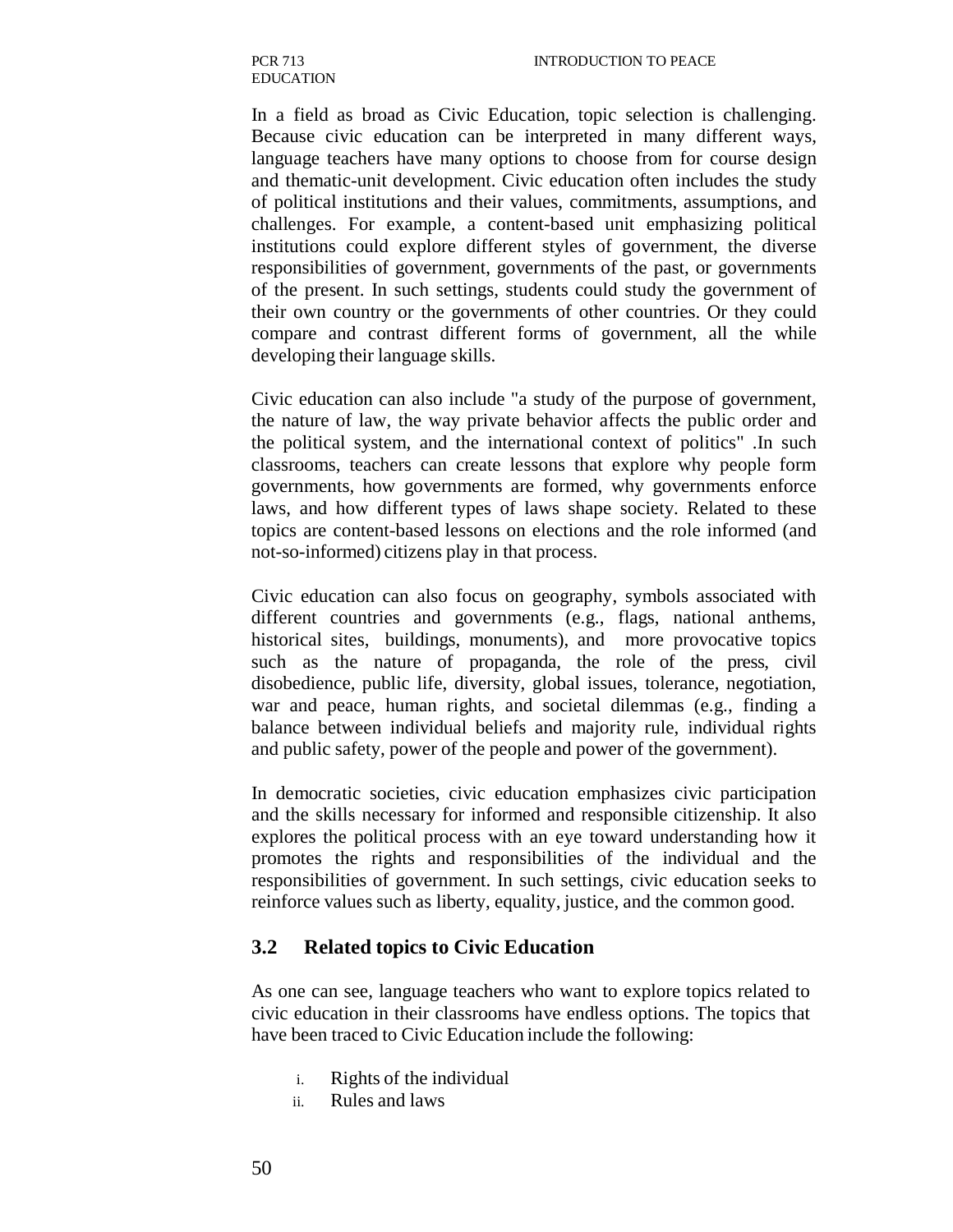- iii. Individual freedoms
- iv. Societal dilemmas
- v. Responsibilities of the individual
- vi. Cultural pluralism
- vii. Responsibilities of the government
- viii. Building a civil society

These particular topics have been singled out because they are provocative, interesting, and relevant to students around the world. The development of lessons around these topics can lead to stimulating classroom interactions, thereby giving students opportunities for meaningful and purposeful communication in English. The resources made available in each upcoming chapter will make it easy for teachers to transform their classrooms into vibrant learning environments where students explore topics of interest and improve their language abilities. The versatility of the lesson plans will give teachers the flexibility to use the resources in any number of ways: to create short end-of-the-week content-based activities, to craft special-topic lessons, or to develop more extended thematic units. In whatever ways teachers decide to use these on-line resources, we can be sure that the end result will be students who are more knowledgeable citizens of the world and who are more skilled in their English language abilities.

#### **3.3 Building a Civil Society**

Building a civil society is a complex task. It requires that individuals, groups of individuals, and governmental institutions make a commitment to tolerance, respect, a willingness to listen and consider new perspectives, openness, honesty, compassion, self-control, understanding, cultural sensitivity, compromise, and participation with the common good of society in mind.

Civil societies are difficult to nurture because there are so many forces that can tear them down. Some of these negative factors include ethnocentrism, xenophobia, prejudice, discrimination, racism, intolerance, hostility, and attitudes of superiority, alienation, and stereotypes. In this chapter, we'll focus on the importance of breaking down stereotypes as one way to build civil societies.

Stereotypes are defined in a number of ways. Consider these definitions of a stereotype:

- 1. A simplified and fixed image of all members of a culture or group (based on race, religion, ethnicity, age, gender, national origins)
- 2. Generalizations about people that are based on limited, sometimes inaccurate, information (from such sources as television, cartoons or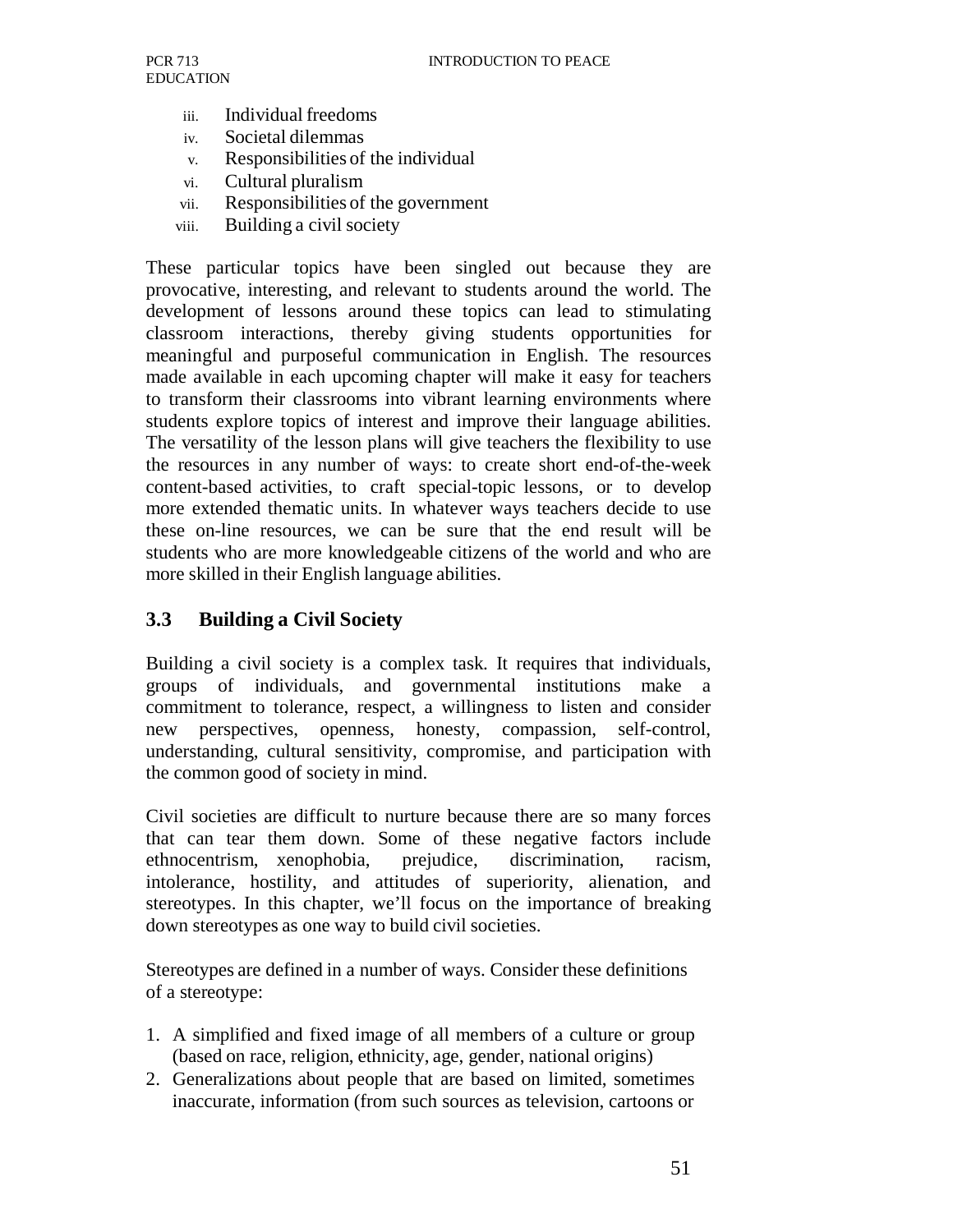comic books, minimal contact with one or more members of the group, second-hand information)

- 3. Initial predictions about strangers based on incomplete information about their culture, race, religion, or ethnicity
- 4. A single statement or attitude about a group of people that does not recognize the complex, multidimensional nature of human beings
- 5. Broad categories about people that fail to differentiate among individuals, peoples, and societies
- 6. Identification of easily observable characteristics of groups of people

Stereotypes can be either positive or negative, but they are all unfair and misleading. In general, stereotypes reduce individuals to a rigid, inflexible image; they do not account for the fact that human beings are complex and multidimensional, with unique attributes. Stereotypes suggest that people or groups of people are the same, when, in fact, they are quite different. Stereotypes about human beings tend to dehumanize people, placing all members of a group into one, simple category.

Although generalizations, the basis for stereotyping, represent a natural part of the learning process, when they are directed at human beings, they can be dangerous and harmful. When we stereotype people, we prejudge them; we assume that all people in a group have the same traits. This form of blind categorization leads to false assumptions about people and causes misunderstandings, hostility, abusive behaviors, conflicts, discrimination, and prejudice.

Civil societies can only thrive when damaging stereotypes are broken down. The difficulty is that stereotypes are sometimes hard to recognize because they are fixed beliefs. Learning to identify stereotypes is one of the first steps we must take to build a civil society. After identifying stereotypes, we can work toward eliminating them from society. When stereotypes are eliminated, it will be easier to acknowledge and appreciate individual differences. When we live in a society that is open to cultural diversity and that values the contributions of all society members--regardless of cultural and ethnic backgrounds, race, life styles, and belief, we will be one step closer to living in a civil society.

#### **3.4 Individual Responsibilities and Citizenship**

In civic education curricula, citizenship and individual responsibilities is an important theme. Discussions about the role of citizen participation at local, state, and national levels usually lead to provocative questions such as these: What does it mean to be a good citizen? What is the importance of being an informed citizen? To what extent should citizens participate in society and politics? Recently, questions about world citizenship and individual responsibilities to ensure a safe and sane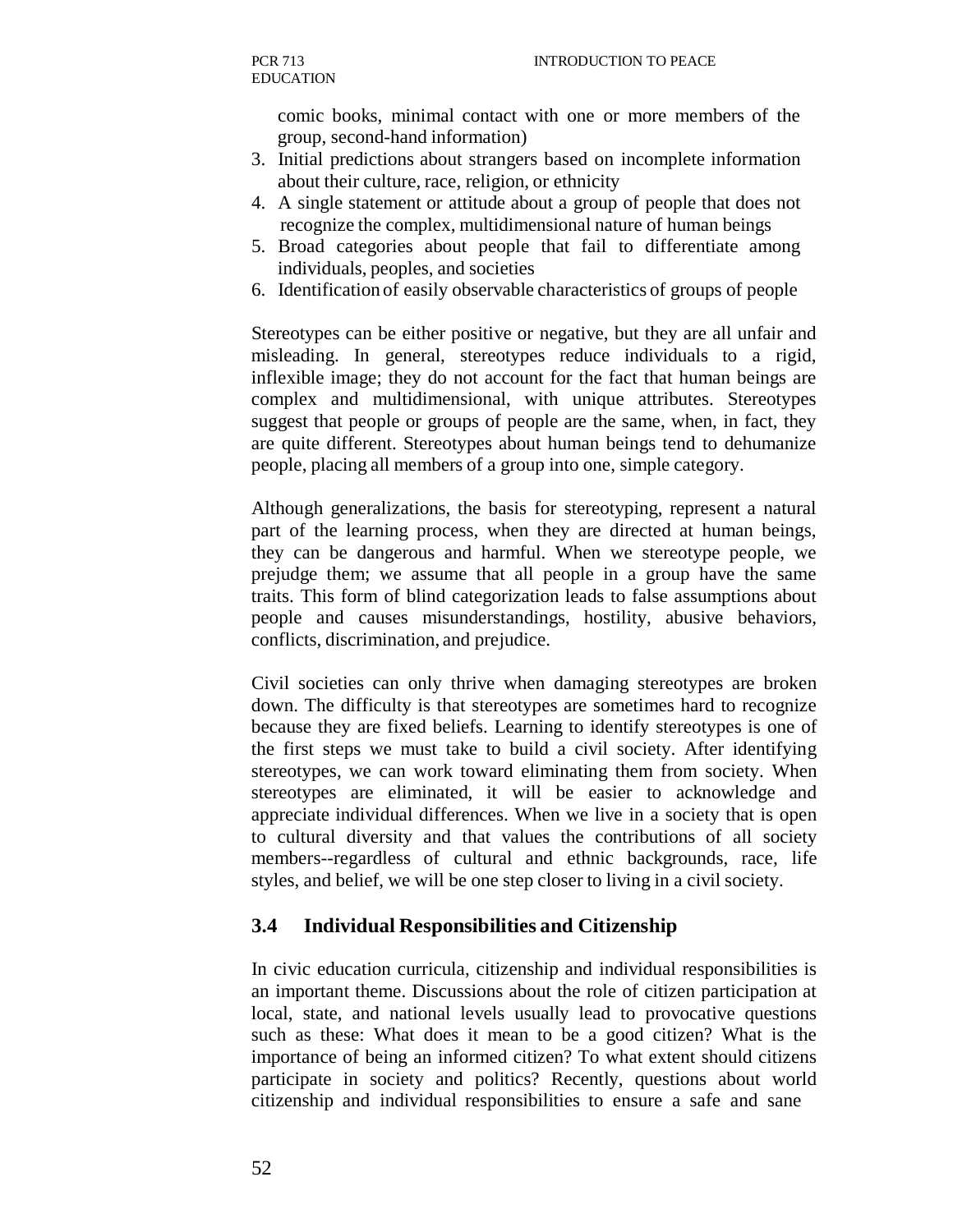world--have been raised. In this lesson, students will explore select aspects of this theme. While discussing citizenship and individual responsibilities, students will learn associated vocabulary and concepts. As a result of this content-based lesson, students will not only improve their language skills, but they will also gain knowledge about this important and timely theme. The lesson outlined here can be used by teachers in a variety of ways: They can use it as a single, stand-alone lesson; they can design a series of connected lessons that explore the theme in more detail; or they can develop a thematic unit that examines the theme from a variety of perspectives over a longer period of time. These lesson plan ideas are meant to serve as a springboard for teachers interested in introducing the theme of citizenship and individual responsibilities to their students.

Discussions of citizenship and the responsibilities that accompany it are common in civic education curricula. An exploration of these topics can take on many dimensions, though it is important for students to understand, early on, that being a citizen is not simply limited to having a passport from the country in which one is born, or being a resident of a particular city, state, or country. Citizenship implies certain rights (e.g., legal, political, social); it also implies responsibilities, including placing the well being, or common good, of society before private and personal interests.

When exploring citizenship and individual responsibilities, classroom teachers can shape lessons to examine a range of perspectives. Some teachers interested in this topic divide responsibilities into two areas: personal and civic. Personal responsibilities include taking care of oneself, accepting responsibility for the consequences of one's actions, taking advantage of opportunities to become educated, and fulfilling responsibilities to one's family, friends, and neighbors. Civic responsibilities, on the other hand, comprise obeying laws, respecting the rights and opinions of others, paying taxes, serving in the military, voting, and being informed and attentive to the needs of one's community and nation. Civic responsibility can also include the obligation to be honest, compassionate, tolerant, fair, trustworthy, respectful, open minded, and open to negotiation and compromise.

#### **4.0 CONCLUSION**

Other discussions of responsible citizenship center around the issue of participation in society at local, state, and national levels. Responsible citizens are often said to be active socially and politically. Social activity might entail joining citizens' groups that are devoted to solving societal problems, such as homelessness, race relations, or neighborhood crime; social activity could also involve volunteering in a local hospital, school,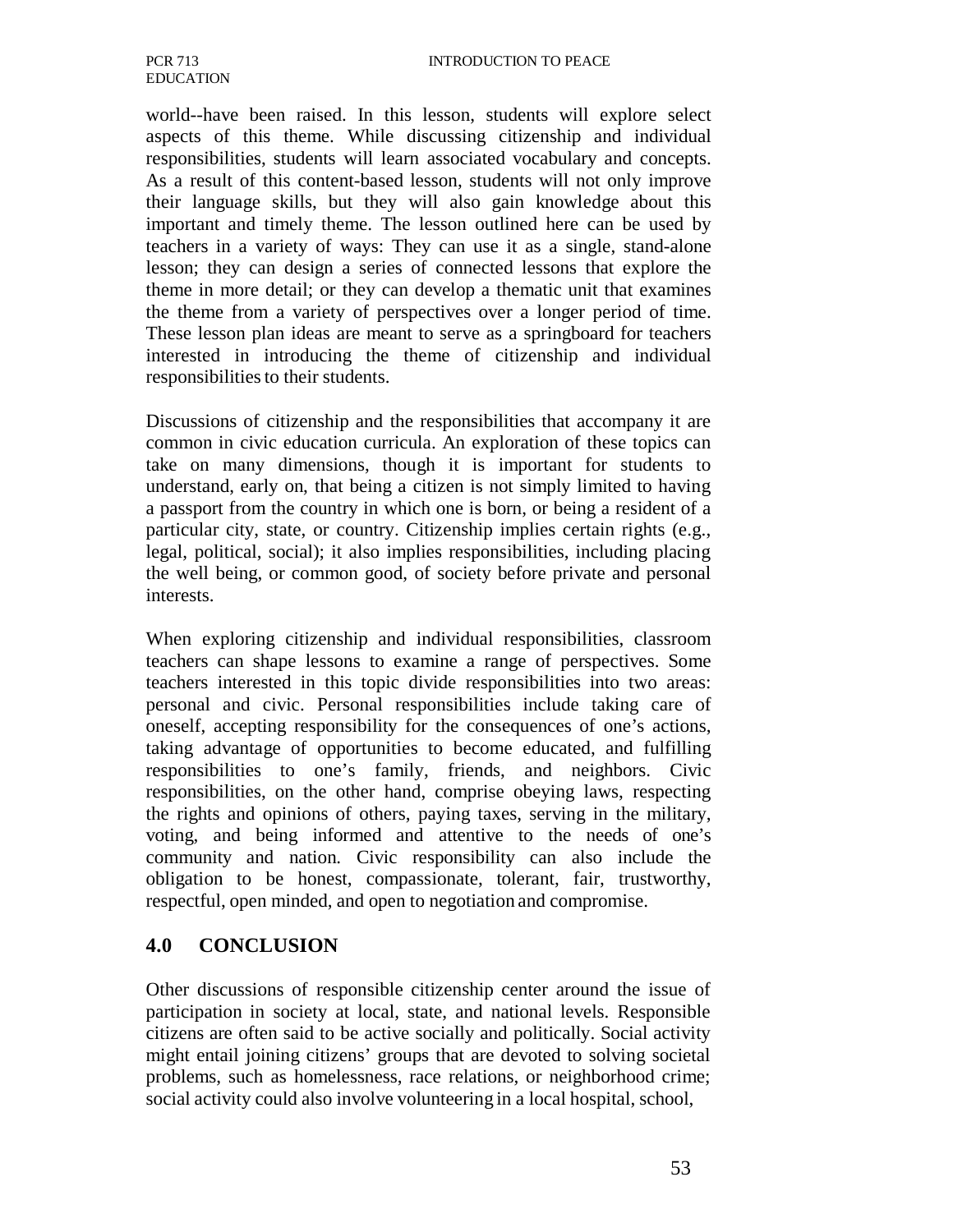homeless shelter, or senior citizens' home. Political activity is quite different from social activity. Students need to understand that political activity usually refers to more than the simple act of voting in periodic elections. It might entail talking about public issues; writing letters to public officials; presenting a problem to a governmental council; staying informed about important issues by reading the newspaper, listening to television news, or attending public meetings; or getting involved in a political campaign.

#### **5.0 SUMMARY**

In this unit, we have examined how recent discussions of responsible citizenship have taken on new dimensions and have been expanded to include the concept of worldwide citizenship. As international travel, communication, and exchanges have become easier and more common, citizens of different countries are becoming more dependent upon one another. This interdependence has given birth to the notion of world citizenship, that is, being a citizen of the world. In general, world citizens are concerned about issues that affect all nations and all people, including overpopulation, the mismanagement of natural resources, and pollution. World citizenship, as a new type of citizenship, requires new sets of individual responsibilities.

#### **6.0 TUTOR MARKED ASSIGNMENT (TMA)**

What is civic education and how do you build a civil society?

### **7.0 REFERENCES/FURTHER READINGS**

- Quigley, C. N., & Bahmueller, C. F. (Eds.). (1991). CIVITAS: A framework for civic education. Calabasas, CA: Center for Civic Education.
- Johnson L. Gunner, Conflicting Concepts of Peace in Contemporary Peace Studies, Sage Professional Paper in International Studies, Vol.4, NO.02-046, Beverly Hills, Ca.: Sage Publications.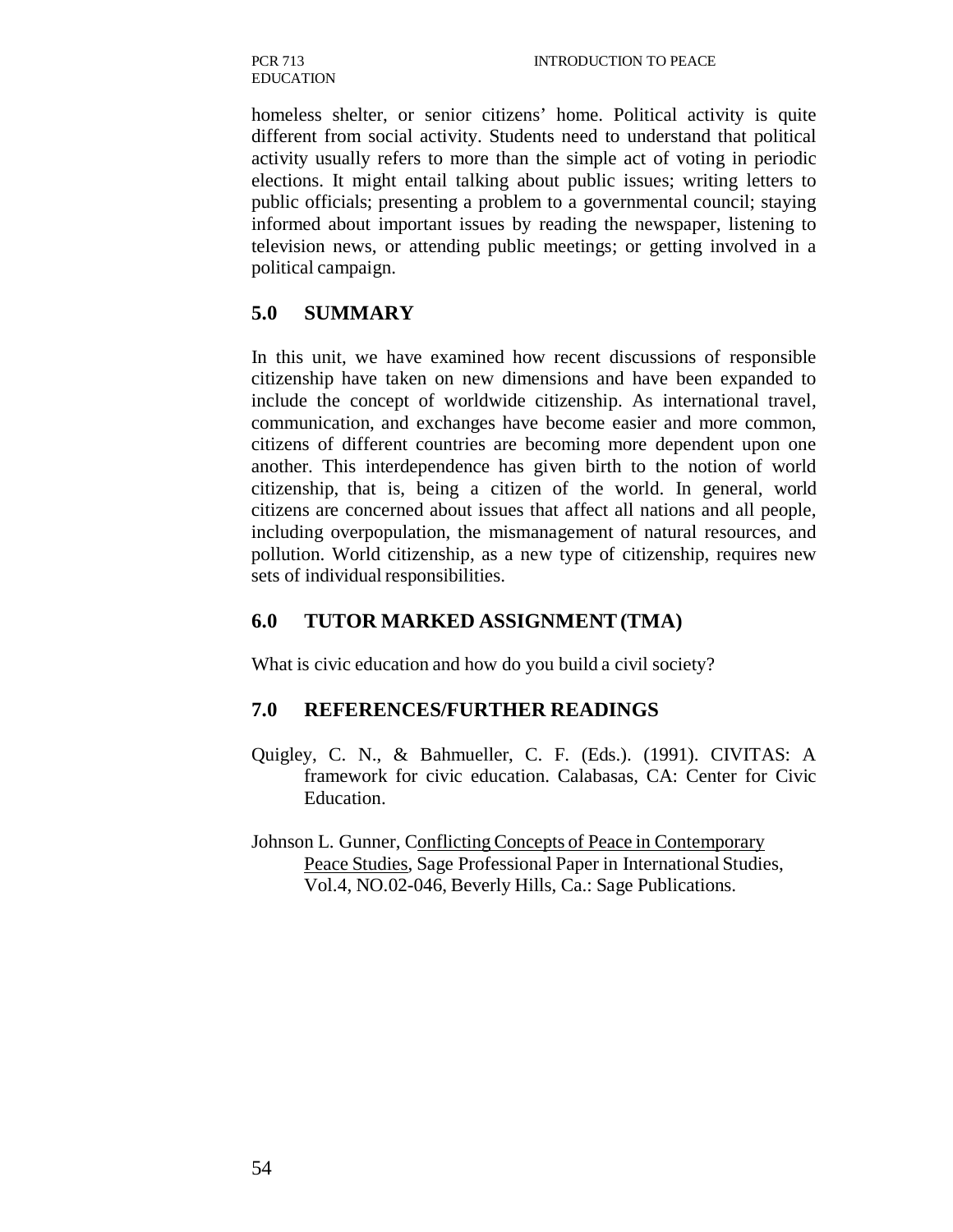## **MODULE 3**

| Unit 1 | Human Rights                        |  |
|--------|-------------------------------------|--|
| Unit 2 | War And Strife In Africa: Issues In |  |
|        | Peace Keeping                       |  |
| Unit 3 | <b>Enforcement Of Peace</b>         |  |
| Unit 4 | The Concept Of Unity                |  |

# **UNIT 1 HUMAN RIGHTS**

#### **CONTENTS**

- 1.0 Introduction
- 2.0 Objectives
- 3.0 Main Body
	- 3.1 The Background
	- 3.2 Political Implementation
	- 3.3 Universal Implementation
	- 3.4 Personal Rights
	- 3.5 Political and Civil Rights
	- 3.6 Social and Economic Rights
	- 3.7 Third Generation Rights
	- 3.8 Human Rights Violation
- 4.0 Conclusion
- 5.0 Summary
- 6.0 Tutor-Marked Assignment
- 7.0 References/Further Readings

## **1.0 INTRODUCTION**

"We are born free and equal in dignity and rights" – this is how article 1 of the Universal Declarations of Human Rights begins. This means that we all possess certain rights that have been with us since our birth; these rights are called human rights. Every person is entitled to these rights purely because they are human and they may not be forfeited. This means that they cannot be taken away, hence human rights. Well somebody like the Tanzanian constitutional lawyer Issa Savinjji believes that human rights are fought for, they are not part of you until you fight for them.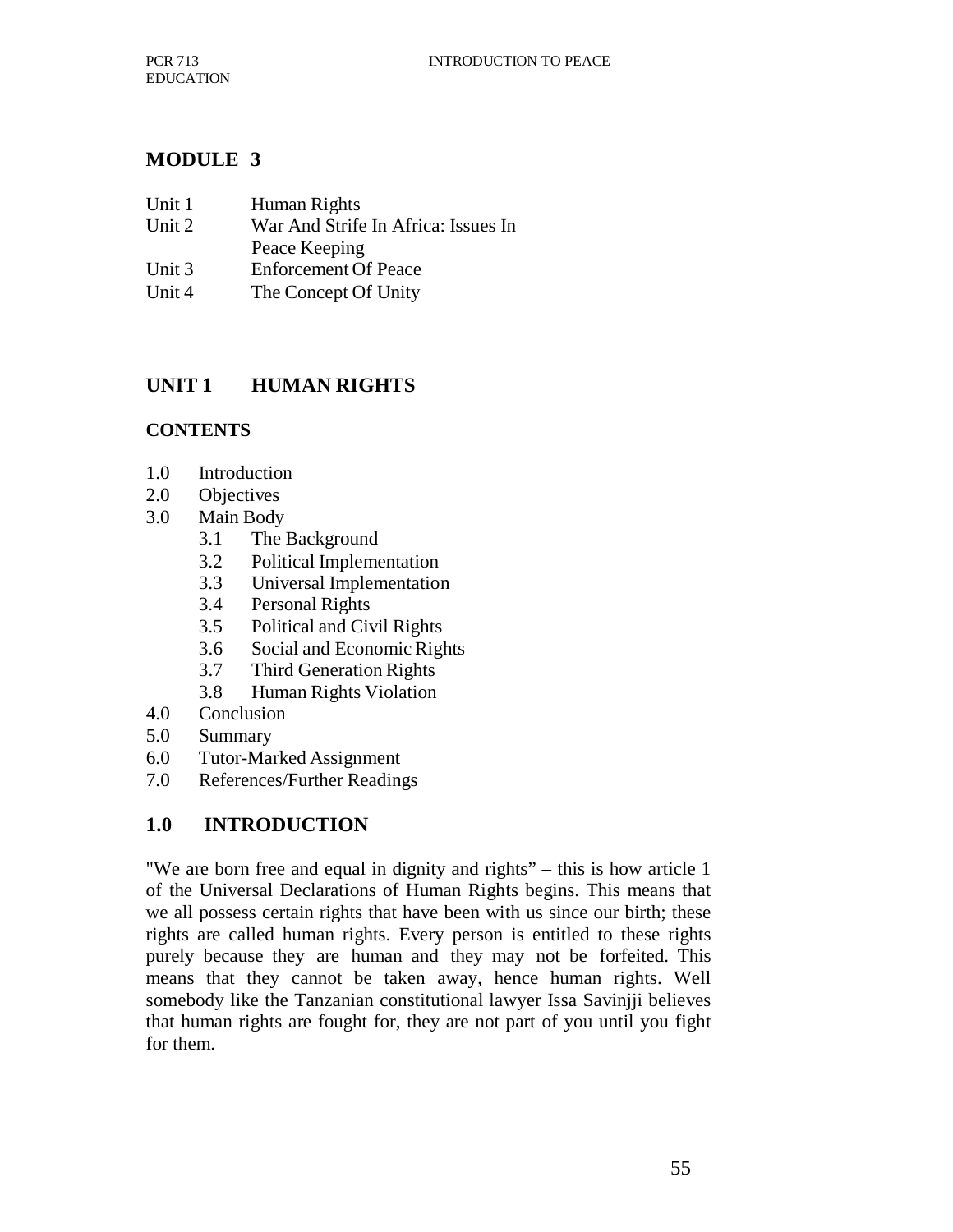#### **2.0 OBJECTIVES**

At the end of this unit, you should be able to:

- (i) Explain the emergence of the notion of human rights;
- (ii) Discuss its development; and
- (iii) Explain the concept and acceptability of unrestricted human rights.

#### **3.0 MAIN BODY**

#### **3.1 THE BACKGROUND**

#### *Step 1:* **The philosophical roots**

The idea of equality among people, as a natural right to which all people are entitled, was already developing in Ancient Greek philosophy over 2000 years ago. This tradition of a natural right was to develop further in early Christianity and in other religions: All people are created equal by God and in the image of God. These two concepts formed the roots behind the idea of human rights. Nevertheless, they had very little to do with political reality. While it is true that they made a universal claim, they represented a philosophical view, whose step-by-step transfer into the world of politics and law would first begin with the coming of the modern age.

John Locke considered life, freedom and property as being the unchanging natural rights of people. The purpose of all states is the protection of these natural human rights. His political philosophy, then, obliges the state to human rights and in doing so he makes an important step from the abstract idea of human rights to their firm implementation in the state. These thoughts were absorbed by those forming state constitutions in England and in the United States and were included in the constitutions of these two nations.

#### *Step 2:* **Political implementation within the framework of nation states**

England played a pioneering role in this development. As early as 1215 in the 'Magna Charta' certain rights were gained from the king, the 'Petition of Rights' in 1628 secured the inviolability of the citizen and the 'Habeas Corpus Act' in 1679 represented the last decisive breakthrough in the firm embodiment of the idea of human rights in national law. The act served to protect the citizen against arrest without cause: Persons held under arrest had to be placed before the court within twenty days.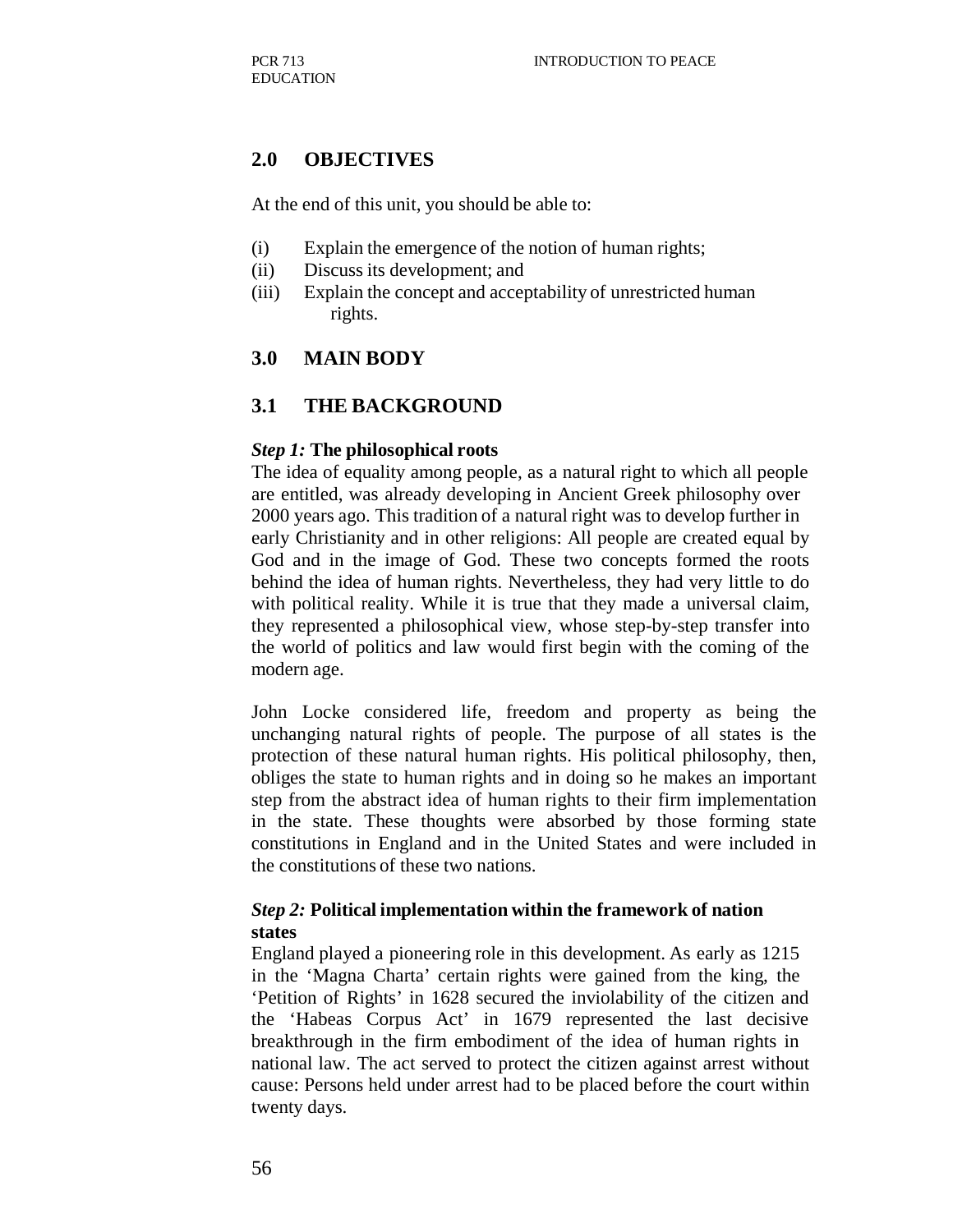These rights also applied to England's colonies, which included the United States of America. Indeed, it was in America during the fight for independence and with direct reference to the thoughts of John Locke that for the first time in history a catalogue of human rights was formulated, the "Virginia Bill of Rights" of 1776. This bill of rights along with the American Declaration of Independence from the same year is two of the most important documents in the history of human rights. Both of these documents are available as material and are worth taking a look at. The Virginia Bill of Rights adopted the following rights as being inalienable human rights and which have since formed the core of human rights:

The right to life, freedom and property The right to assembly and freedom of the press Freedom of movement and the right to petition The right of legal protection The right to vote

The implementation of the human rights' idea in continental Europe was to begin at a turbulent juncture in France. The French Revolution of 1789 with its paroles of "liberté, égalité, fraternité" had an enormous effect. The "Declaration of the Rights of man and citizens" was proclaimed in August 1789 (available on the material pages). It contains an emotional attempt to emphasize the validity of human rights. It concentrates initially, however, on the adoption of human rights in the respective national constitutions as basic rights, something that was achieved in almost all European nations during the course of the  $19<sup>th</sup>$ century. The political and legal implementation of the philosophical idea of human rights had been largely successful by the middle of the  $20<sup>th</sup>$ century.

The following problem, however, now arises: Human rights lay claim to universal validity, yet their binding embodiment in the basic rights meant that they were limited to the extent of national borders. This contradiction led to the initiation of a third offensive, an offensive aimed at universal political and legal implementation of human rights.

#### *Step 3:* **Universal political implementation (United Nations)**

The terrible crimes committed during the Second World War, in particular, led to serious considerations about the establishment of universally valid human rights on a global scale. The awful events of this period were never to be repeated. Every person in the world was to possess basic rights and basic freedoms. Indeed, this was a major factor in the setting up of the United Nations. The uniting of all nations was to create a situation in which human rights were no longer purely a matter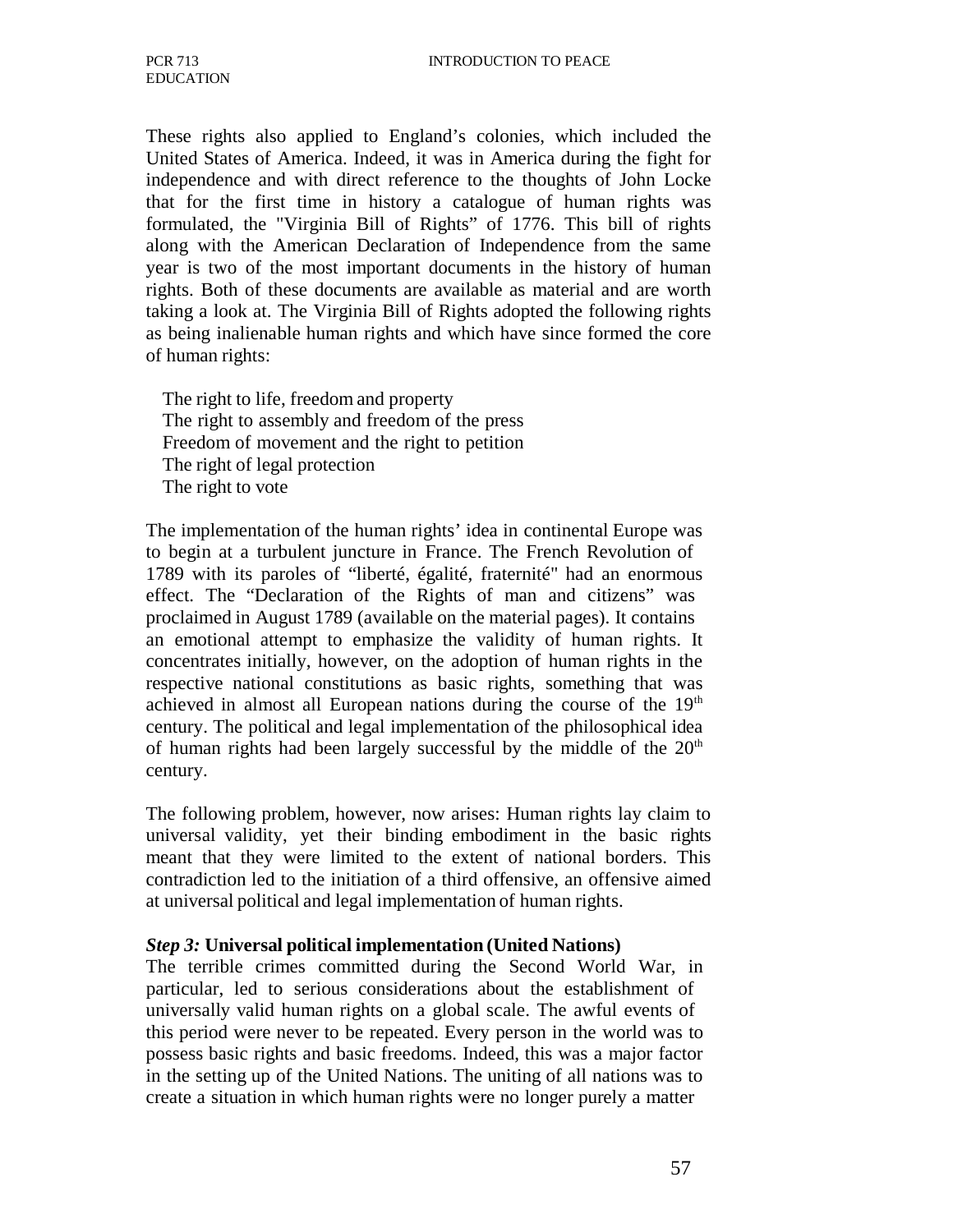for individual nations, but rather a matter for the international community of states. This was put down in writing in an agreement drawn up between nations, the charter of the United Nations, which was signed on 26 June 1945.

The charter states that all member states oblige themselves both collectively and as individual states to work with the organization, in order to achieve the organization's objectives (article 56). The implementation of human rights makes up one of these objectives. Because of this article, each and every member of the United Nations, which today includes almost all of the world's nations, is obliged to respect human rights. In order to make it clear exactly what the human rights are, the United Nations drew up the *'Universal Declaration Of Human Rights*', which was unanimously adopted on 10 December 1948. This declaration presents a list of human rights that in turn can be divided into several groups of rights.

The 'Universal Declaration of Human Rights' is available in its entirety as a document on the material pages. This declaration marks the beginning of attempts at universal political and legal implementation of human rights. Its aim is to eradicate the contradiction between universal claim and the national validity of human rights. The advanced subjects of ethics consider the attempts at defining common universal values - a world ethic- during dialogue between religions and cultures. To this end, the aim is to dispel the doubt voiced by critics as to the universality of human rights, which they see as having arisen in Europe and being influenced by Christianity.

Human rights are innate rights; they are equal for each and every person across the entire globe. Each individual has a right to these rights simply because he/she is human, regardless of his/her nationality, belief, and regardless of sex. Human rights, then, are irrevocable, which means they are always applicable and can be taken away from no one. Their most important function is to protect citizens against encroachment by the state.

Human rights encompass many areas. Therefore, it makes sense to divide these into several groups:

#### *Group 1:* **Personality rights**

The first group is made up of so-called personality rights. Contained among these are rights intended to protect the person against encroachment and rights ensuring that a person's human dignity remains intact. An example of these rights is the right to life, which forms the basis of all other rights, and the right to personal growth. A good example of the impact that personality rights have had on our lives is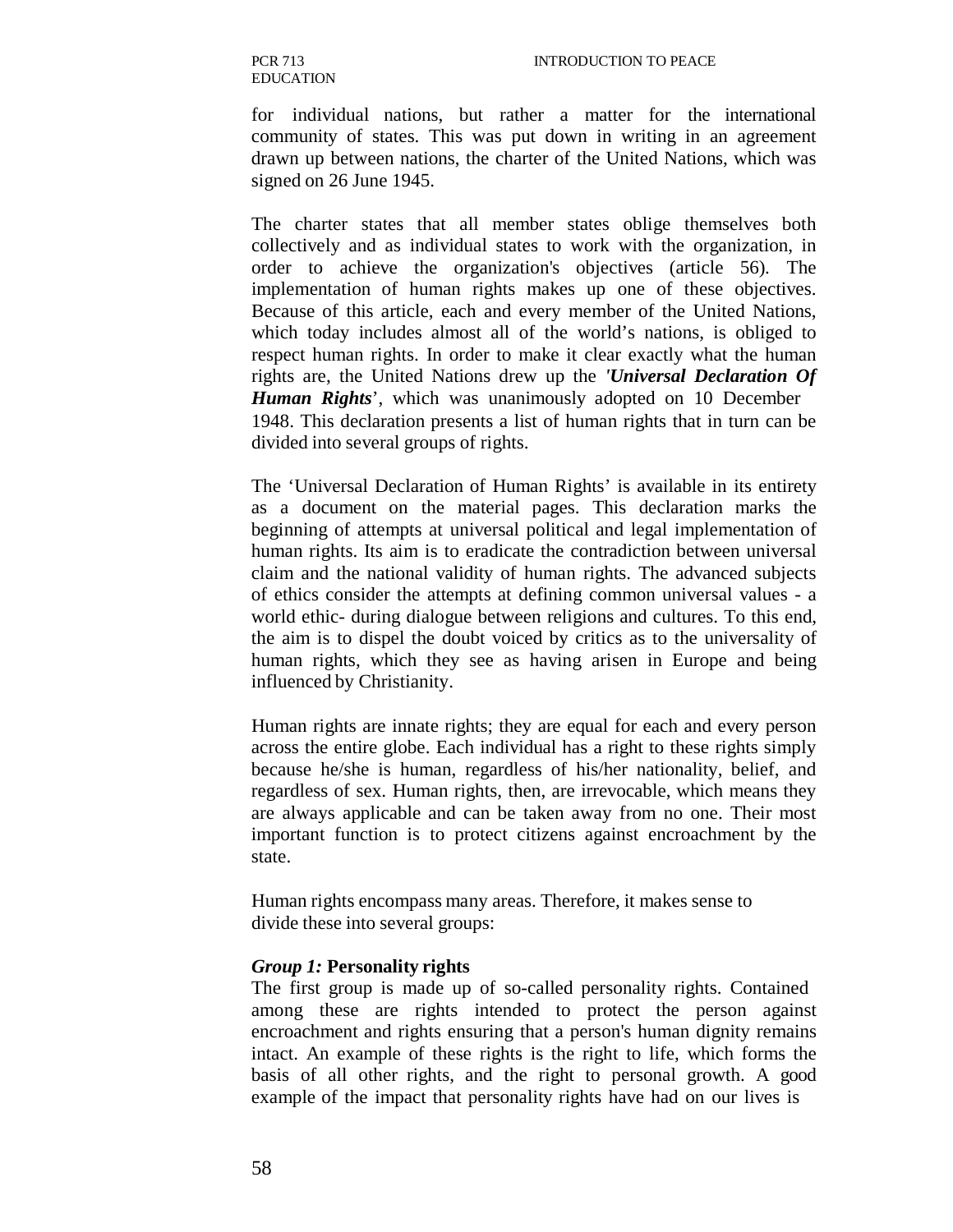provided by corporal punishment; even in this century and in democratic countries, it was still allowed to physically punish people for their crimes. Indeed, only a few decades ago it was still perfectly normal for a teacher physically to punish his/her pupils! Personality rights are firmly at the centre of human rights and they can be found in all human rights documents and lists.

#### *Group 2:* **Political and civil rights**

Political and civil rights, alongside personality rights, form a second group of rights. Their aim is to ensure that every person is free to take part in his/her community's political life, without fear of unwarranted punishment. Freedom of speech and freedom of the press play an important role in this, since these rights reflect the attitude and satisfaction of the people with their government. When these attitudes can no longer be presented in an uncensored way, the government loses its claim to democratically represent the interests of its people.

#### *Group 3:* **Social and economic rights**

Social and economic rights form a further group. One of their main tasks is to ensure that, at a minimum, every person has access to the absolute essentials and that survival is guaranteed. Moreover, these rights also grant every person the right to an education. If we accept that more befits human life than simply to survive, then it is essential to create for each individual a foundation on which achievement and improvement is possible.

#### *Group 4:* **Third Generation Rights**

So-called third generation rights were introduced fairly recently to complement the other human rights. They take into account the nonrigid nature of human rights and the fact that they are developing and changing constantly. They also reflect the rise of new problems endangering the right to life; an argument which would suggest that new rights should also be included in the list of human rights.

In addition to development rights, which are intended to reduce the gap between rich and poor, environmental rights make up an important section of third generation rights. Their task is to ensure that people's natural environment is not over damaged or completely destroyed. Since the World Environment Summit in Rio de Janeiro in 1992, human rights including the right to an intact environment - especially for the coming generation - have become increasingly important. Rather than human rights being fixed and immovable, we can see that they are flexible enough to keep up with new challenges such as global environmental problems and to react to them.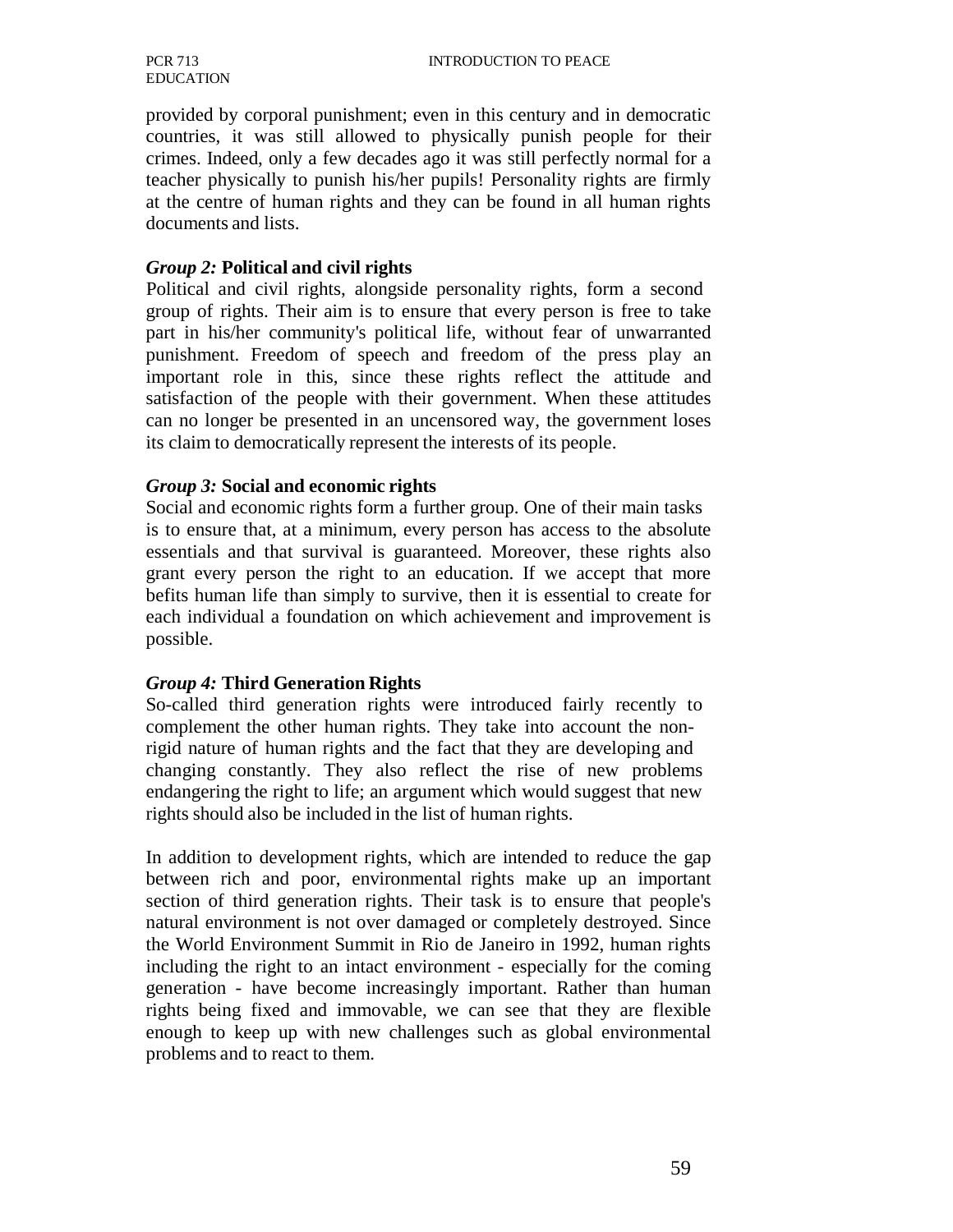#### **3.2 Who enforces our Human Rights?**

In an ideal world, all people and all states would keep to the basic rules, human rights. Experience shows, regrettably, that this is not the case. Appeals for countries and states to uphold human rights are, on their own, not enough. It is for this reason that - like football - a referee is needed that is supported by assistants to monitor human rights within politics. Who carries out this function?

**The referee** is the **United Nations** (UN), an assembly of almost all the world's nations that was founded in 1945. This global organization was set up following the atrocities of the Second World War for exactly this purpose, for the purpose of peace and upholding of human rights.

As we have already learnt, the rules for peace and human rights were made under the charge of the UN. In 1948, the nations belonging to the organization adopted the "Universal Declaration of Human Rights, which have been continually built upon ever since. All in all, it is generally agreed that the United Nations makes a good referee. Of course, the UN cannot prevent fouls or violations against human rights being committed. It can, however, try in the best way possible to do something about it. Its greatest difficulty is the fact that it is not dealing with footballers but with sovereign states. And it is for this reason that the UN is faced with a very difficult task in enforcing the rules.

In trying to carry out its work, the UN has to deal with the same problems as the football referee. With every decision taken, the UN becomes unpopular with at least one of the parties involved and more often than not ends up being booed by all sides and used as a scapegoat.

Now we know who has the difficult task of refereeing, we now turn our attention to the people and organizations that support the UN. Some of the most prominent of these institutions are:

- i. Human Rights Watch
- ii. Amnesty International
- iii. OneWorld.net

These organizations, **INGO**s (**I**nternational **N**on-**G**overnmental **O**rganizations) support a network of human rights activists across the world and publish reports on violations.

#### **3.3 Human Rights Violation**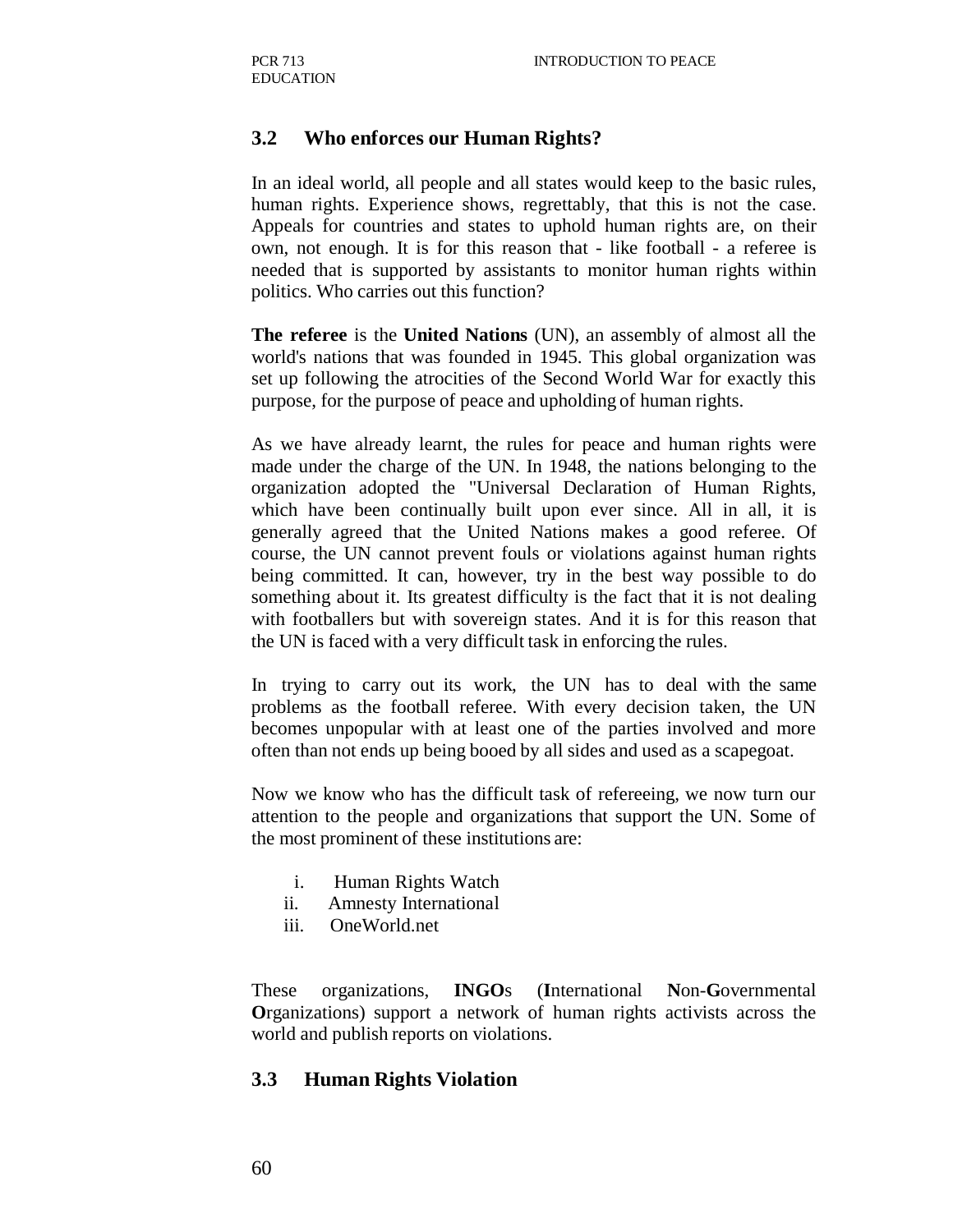"The term 'human rights violation' is nothing other than a euphemism for the worst kind of crime that a state can commit against its citizens. Human rights violations, are they carried out on behalf of the state, with the approval of the state, or while being tolerated by the state, form crimes endangering the internal and external peace of any state system to the highest degree. It is for this reason that peace and conflict are human rights related issues.

If so many human rights violations are known about, doesn't this represent a failure on behalf of the institutions responsible for their monitoring? Aren't human rights, in reality, merely a nice idea?

In defence of the institutions responsible, it first has to be said that without these organizations many more violations would be committed and the majority of these would go undetected. Indeed, it is only because of the work carried out by the UN and NGOs working alongside it, that we know anything at all about the violations taking place. And this is an essential first step in reducing the number of violations.

### **4.0 CONCLUSION**

Of course, there remains a great deal to be done with regards to Human Rights. We are only at the beginning of a process leading to effective worldwide protection of human rights. Nonetheless, if we bear in mind all that has been achieved since the end of the Second World War - a relatively short period of time - we have every reason to be optimistic about the future. Human rights now represent much more than a nice thought and a great deal is being done to ensure that ever more people enjoy their benefits.

#### **5.0 SUMMARY**

To turn this into reality, however, it is of key importance that we all work towards this aim. Each and every one of us has the responsibility to respect the human rights and dignity of all others, in order to prevent human rights violations occurring in the first place. Everyone can make a contribution, in their own environment or perhaps by participating, supporting or actively working in campaigns initiated by the NGOs in our Community.

## **6.0 TUTOR MARKED ASSIGNMENT (TMA)**

What are the rules for peace and human rights and who enforces human rights?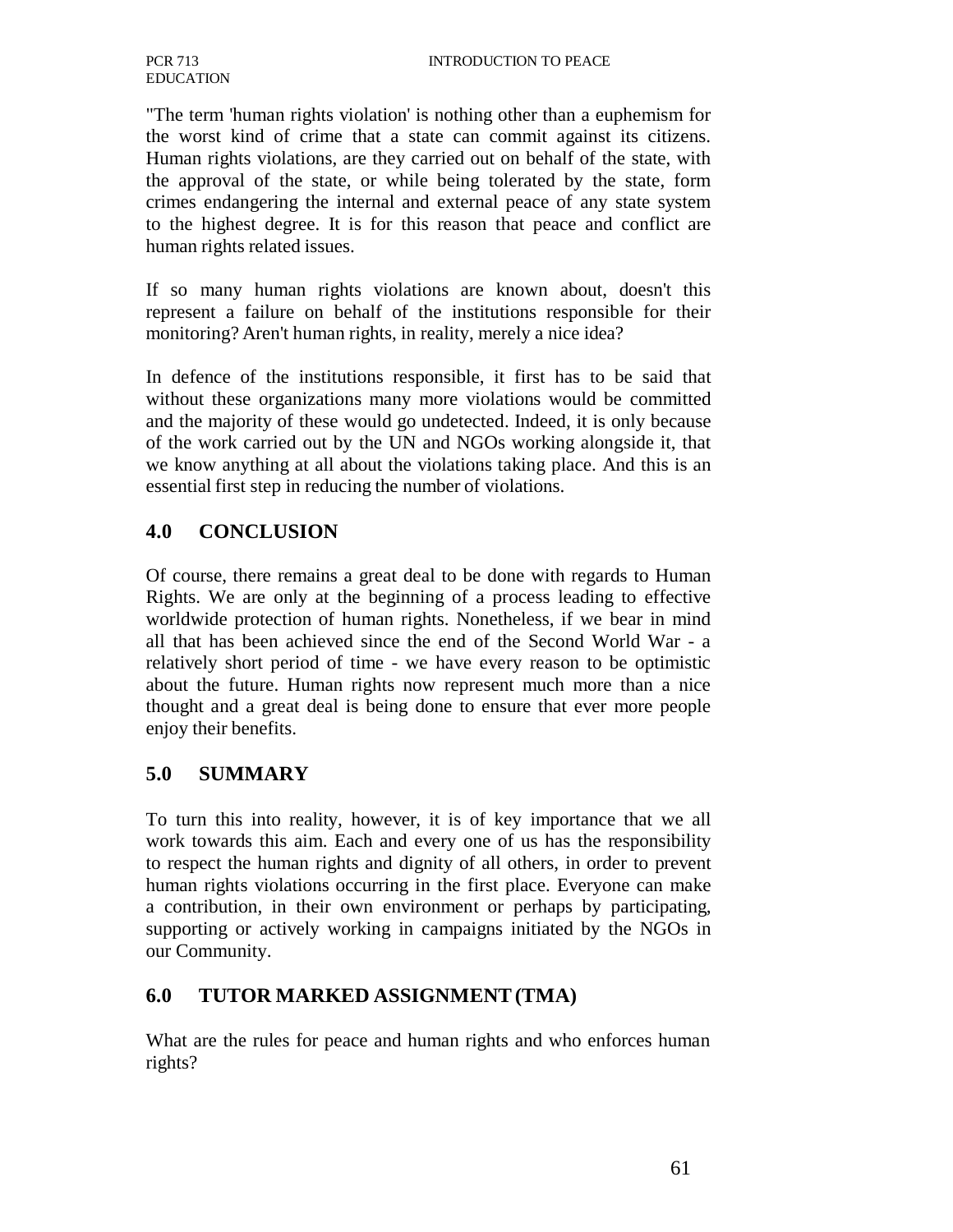#### **7.0 REFERENCES/FURTHER READINGS**

- Comfort Ero, Waheguru Pal Singh Sidhu, and Augustine Toure, 2001: *Towards a* Pax West Africana: *Building Peace in a Troubled Sub-region*, International Peace Academy Conference Report (Abuja, Nigeria, IPA).
- Luc van de Goor and Martina Huber, eds., *Mainstreaming Conflict Prevention: Concept and Practice*, CPN Yearbook 2000/01, (Berlin: Stiftung Wissenschaft und Politik/Conflict Prevention Network, .Monde Muyangwa and Margaret A. Vogt, November 2000 *An Assessment of the OAU Mechanism for Conflict Prevention, Management, and Resolution, 1993-2000* (New York: International Peace Academy).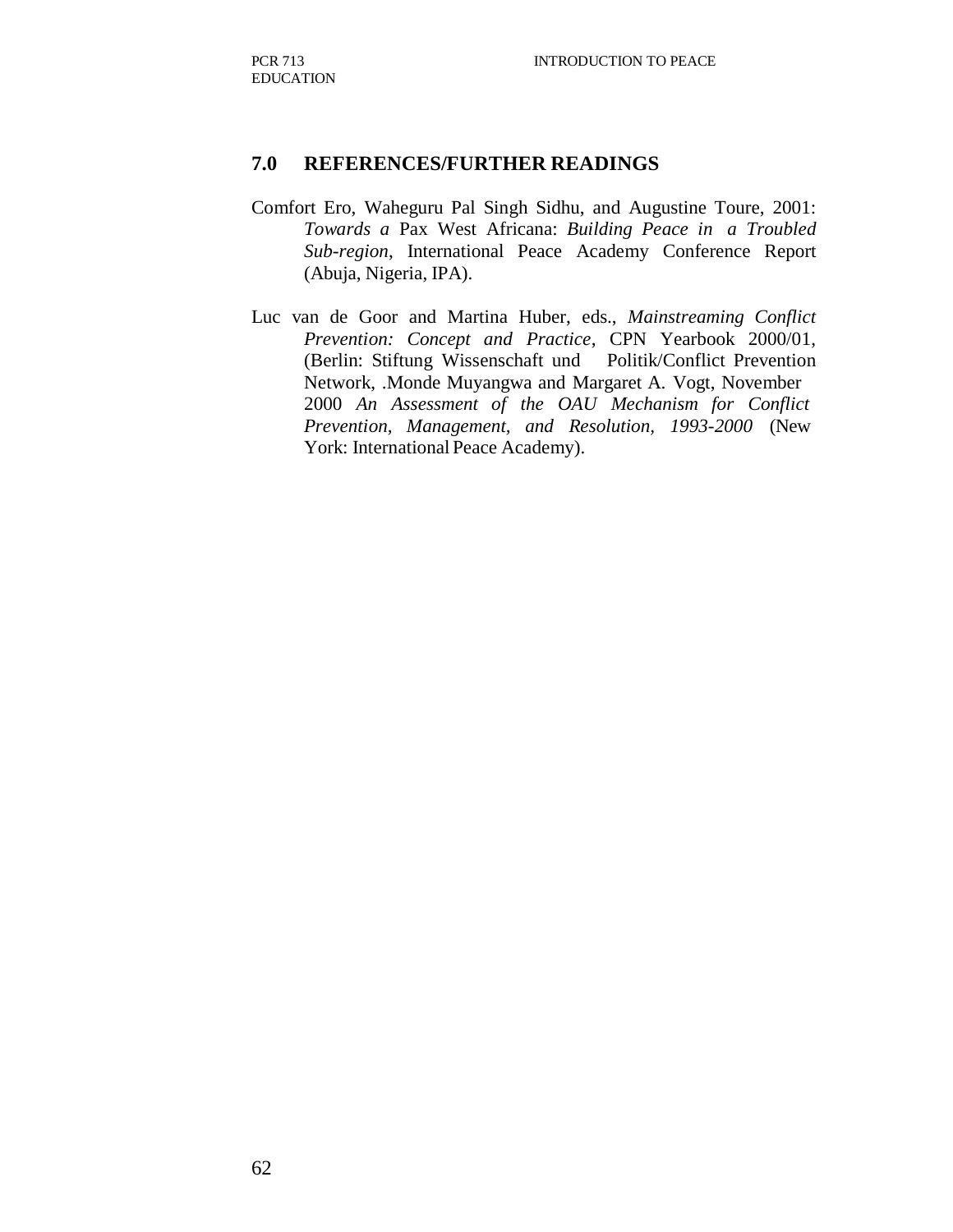## **UNIT 2 WAR AND STRIFE IN AFRICA: ISSUES IN PEACE KEEPING**

## **CONTENTS**

- 1.0 Introduction
- 2.0 Objectives
- 3.0 Main Body
	- 3.1 The Costs of War
	- 3.2 Nature of Conflict and Means of Peacemaking
	- 3.3 Techniques of Managing International Conflicts
- 4.0 Conclusion
- 5.0 Summary
- 6.0 Tutor Marked Assignment
- 7.0 References/Further Readings

### **1.0 INTRODUCTION**

War and peace have come to dominate the experience of man in the world in which we live today. Humans pour so much time and resources into defence and the procurement of arms for the destruction of fellow humans and the environment. The world has never been able to record any decade in history, which has been war-free. It must thus be mentioned that even after the establishment of International Organizations such as the United Nations, the African Union (A.U), etc., the conflicts or crises spots have continued to increase on the world map. Nations have gone to war to increase their wealth or power, but whatever the inclination or policy, their ultimate manifestation is the conditions of war, its hazards and hostilities that are created by man against man. In this unit, we focus on the issues concerning peacekeeping and the resultant effects.

#### **2.0 OBJECTIVES**

- i) By the end of this unit, you should be able to:
- ii) Discuss war and strife in Africa
- iii) Highlight issues concerning peacekeeping
- iv) Discuss refugee problems in Africa
- v) Discuss the UN and peacekeeping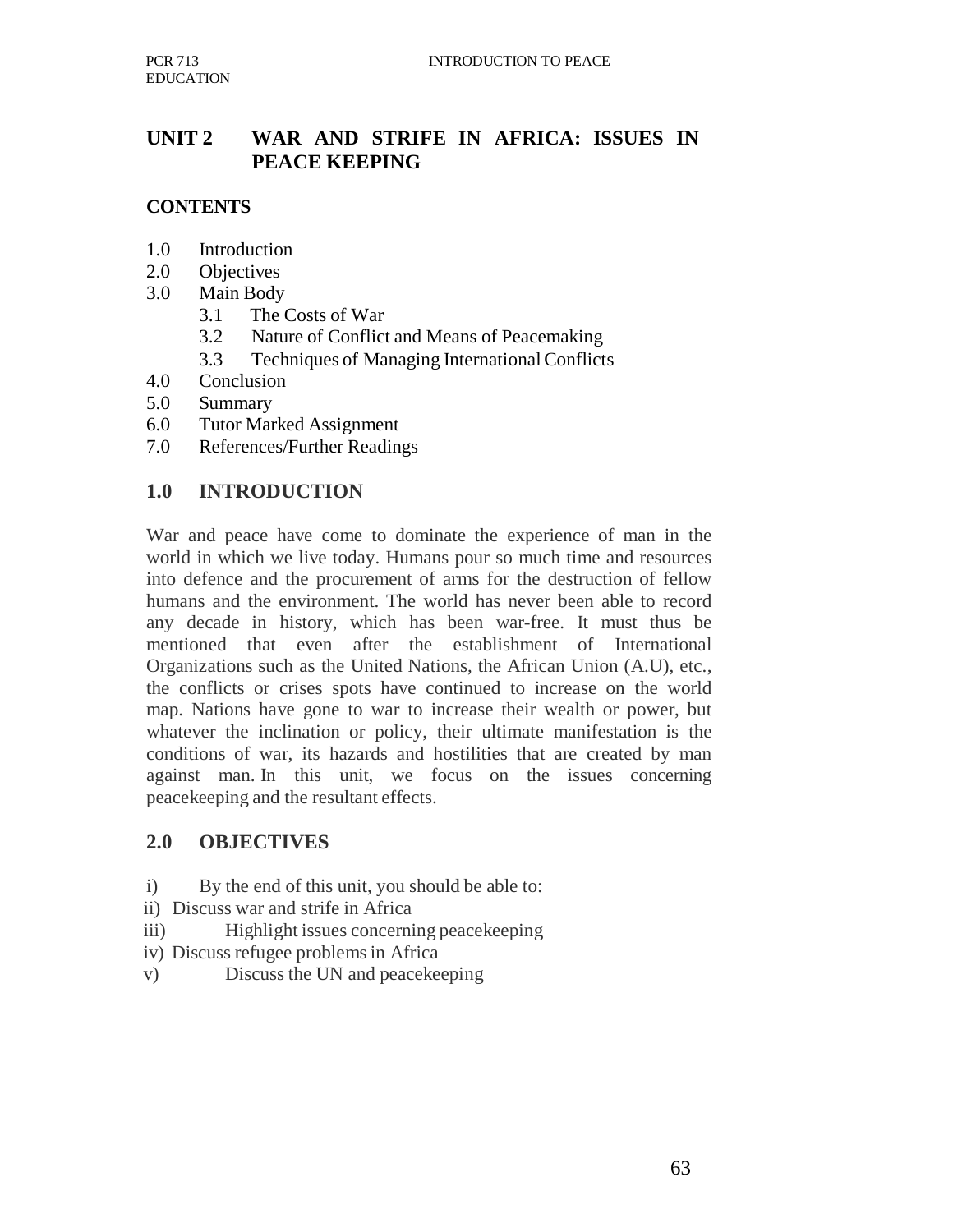## **3.0 MAIN BODY**

#### **3.1 The Costs of War**

It is a fact that the cost of war exceeds by far the benefits that might accrue from the struggle not only in the human and material resources which are expended in the process, but also in the socio-economic as well as the post-war environment hazards. It is in this light that nations tend to preserve or to restore peace whenever this is breached by war. A reason for which the U.N.O was set up with the ultimate functions of preserving world peace, to facilitate and increase the relationship and interaction amongst nation states. Whenever and wherever any party strains relationships, it usually calls for some concern from the whole world. This is because small-scale wars or conflicts have in the past showed that they have a high tendency of escalating into confrontation among superpowers, which in itself would lead to a mutual nuclear annihilation e.g. the Vietnam War. It was the widespread interest in peace which culminated in the efforts by nations to create the United nations in 1945, which includes its package, the practice of peacekeeping sought for after the leagues' failure to prevent the World War 11.

The controversy surrounding United Nations activities in the achievement of its primary function, which is the maintenance of world peace, is clouded by dispositions, which is in itself surrounded by complex, and emotional historical problems of the  $20<sup>th</sup>$  century. Some students and scholars of the disciplines are of the view that the United nations has failed in its primary objective, and have again gone further to describe it as ineffective irresolute body which creates a forum where diplomats go and let out abuses on each other. While a few hold this view, there are others who hold entirely different view. They on the other hand say that there is nothing wrong with the United Nations, but its members, Kurt Waldheim former Secretary General of United Nations as being microsm of the world, and he is of the view that the United Nations has done its best to preserve peace despite the obstacles, which have continued to emerge.

Following the wake of events and trend of activities in the International system as well as the role played by the United nations in its primary role of maintaining peace, there has arisen such rigorous controversy regarding the efficacy of the world Body in carrying out its primary functions which is preservation of peace. The performance of the United Nations organization, in the preservation of world peace has no doubt turned out to be a subject of discursion, which is clouded by a historical and emotional phenomenon. While some are of the view that the United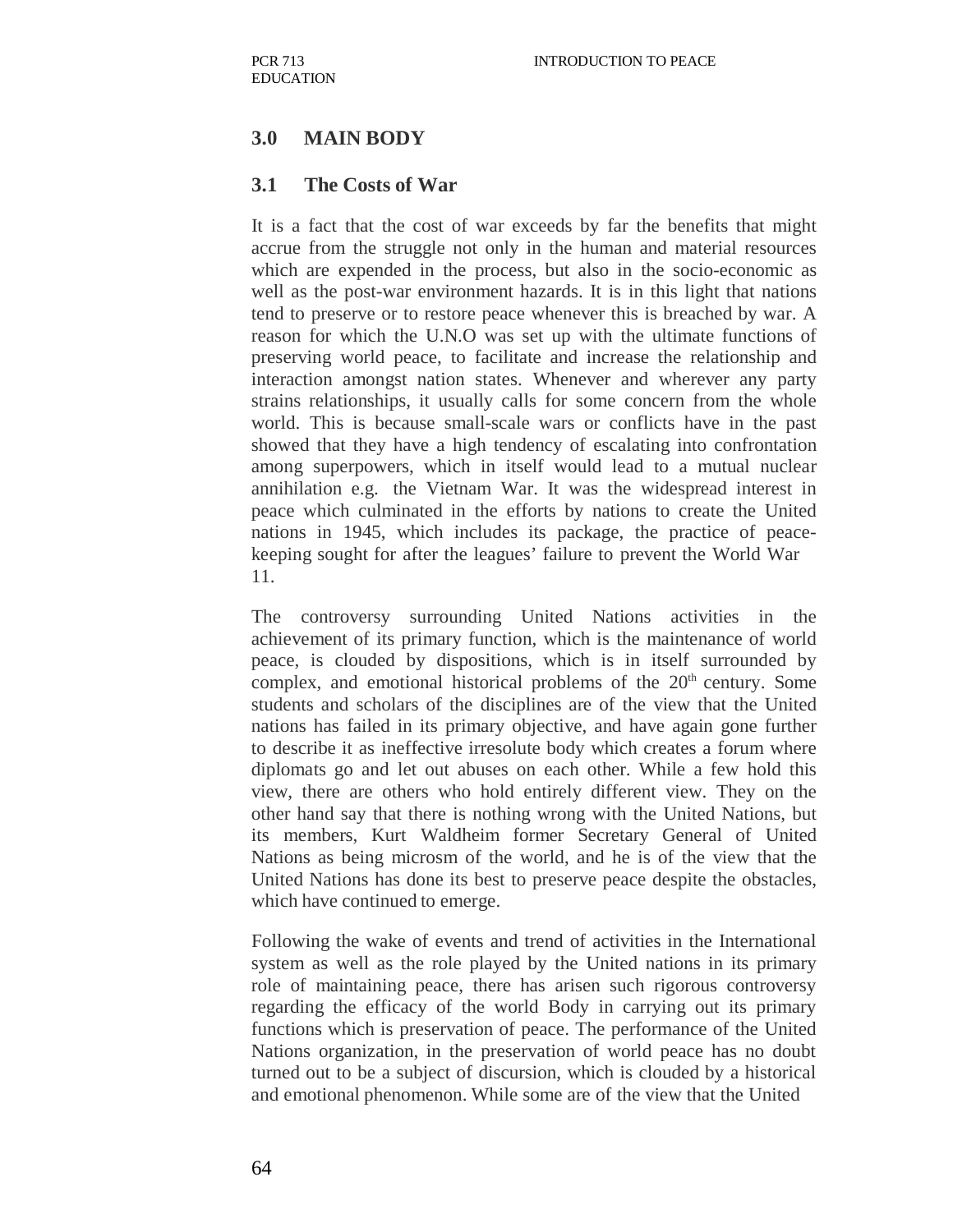#### INTRODUCTION TO PEACE

Nations has failed in its primary assignment, others have their reservations and they hold an opposing view as regards the efficacy of the International Organization. This dissension is however not restricted to scholars or people in the discipline, rather it spread amongst people of all walks of life.

However, those who are of the view that the United Nations has failed, and has such outlived its usefulness believe that:

"It has fallen in its central role of keeping the world peace and…it seems a little more than a debating chamber…where hot-headed diplomats angrily abuse each and nothing effective ever gets done"?

This idea was further buttressed by the words of German Scholar, Rudiger Jucte, who is of the Institute of Peace Research and Security Policy, at the University Hamburg. He noted as follows, "Conflicts and crises, dominated the agenda of the United Nations and the capacity of the Security Council and the General Assembly, the overall results were well known: the United Nation's record in maintaining peace and security presents itself as a history of predominant failures; and a few outstanding roles that the organization could play were indeed exceptions to the rule rather than evidence of its functions as a reliable instrument to safeguard the elements of rudimentary peace"

Some have however gone further to suggest that there is need for a complete overhaul and a re-organization of the system if it is to be of any significance to the contemporary International system. Daniel Frei (1973) while writing on the rationales and implications of crises research mentioned that: "It is certainly no exaggeration to the hypothesis that since 1945, there has never been less than three crises spots simultaneously active somewhere on the map and they are all prone to the risk of eruption and escalation into confrontation through the involvement of the major powers"

Due to the fact that the international system has become a highly sensitive network of political and socio-economic interdependence any local crises inevitable has its effect on the entire system. So much so that a confrontation amongst or within a nation (local crises) could lead to a threat of mutual annihilation. The United Nations has often been found engaging in the regulation of conflict between international actors in disagreement but the organization was powerless. This was evident however in the non-reaction of the United Nations Organization towards their anti-Libya policy which resulted in the air raid against Libya, which no doubt was a violation of both the sovereignty and territorial integrity of Libya. In our Opinion, however, the issues surround the efficiency of the United Nations in the attainment of its primary objective that are eluded by emotions and disposition towards the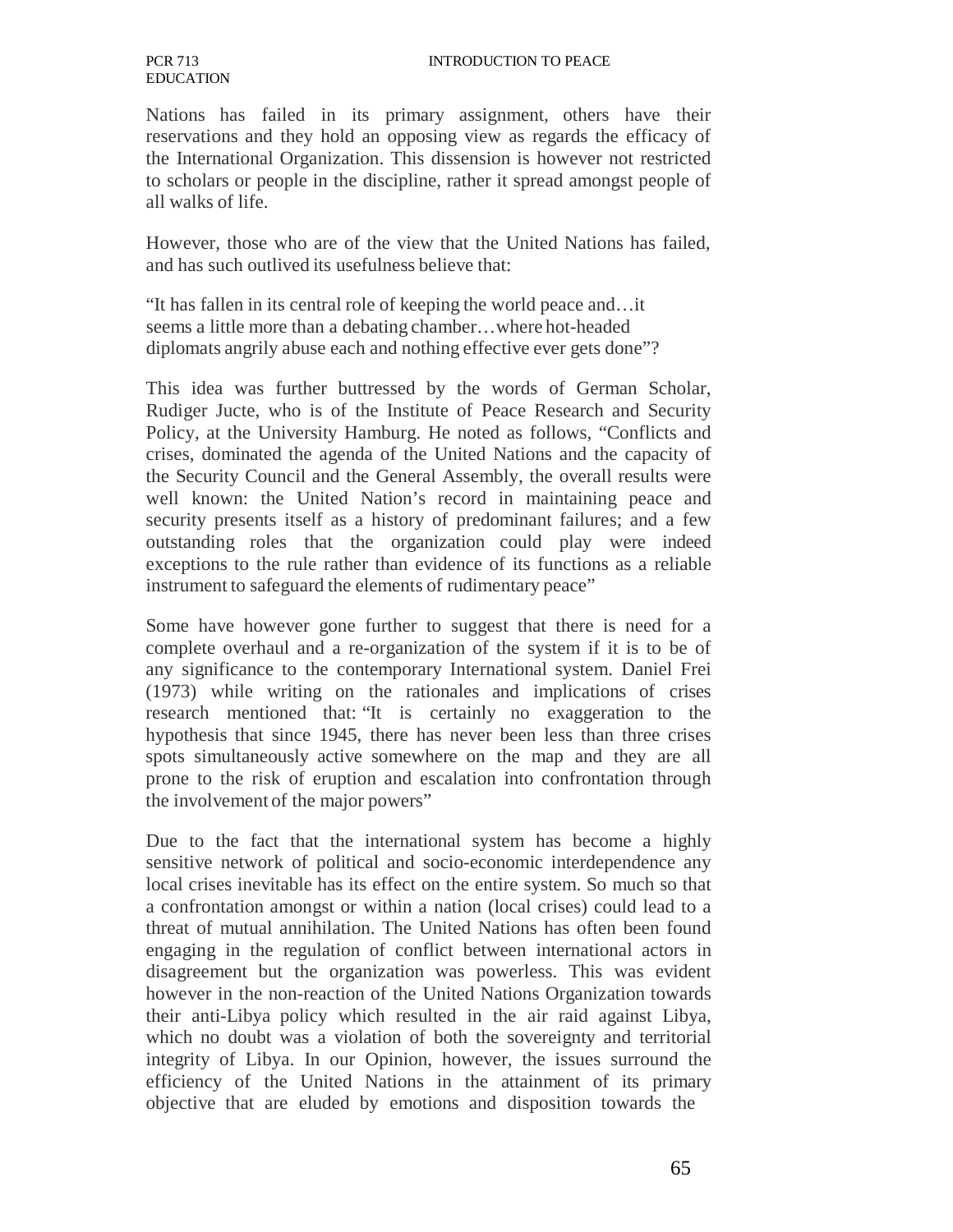organization, such that a general consensus cannot be reached even within the organization itself. Decisions taken would always be reviewed as being biased by one nation or another. Whichever being the case it has often been stated that the veto power of the Security Council and permanent members has presented one of the structural defects of the United Nations Organization. The decision and the activities of the United Nations would always be subjected to scrutiny and criticism, for good or bad.

#### **3.2 The Nature of Conflicts and Means of Peacemaking**

Since the end of the cold War, the world has witnessed some, but not many conflicts between nations. Such conflicts are called international conflicts. More often today, we witness some kind of civil conflict within a nation, called international conflict. Have you ever thought about how to define war and types of war? It is not a pleasant thought. When we think of war – conflict – we think of people shooting each other, of bombs dropping, of tanks firing, of people dying. We become sad, we feel powerless, and we are confused.

What do we know about war? We know war involves the use of violence. We know war means that the political order within a country or between countries has broken down. We know that war means someone or some group could not prevent it. We know that war leave deep scars on any society.

Many experts have tried to find out why conflict occurs. One thing these experts all agree on is that in any conflict there are many causes, perhaps a major cause and several others. All the experts agree that studying conflict is complex. Below, five major causes, or types of conflict are summarized. As you read the case studies, keep these types of conflict in mind so that you can apply them in a particular case.

- 1. Ideological Conflict: Is a clash of basic values related to the role of government in society, how economic resources should be owned and used, who should make decisions for people, how decisions should be made, and who is rewarded and punished in a society. Ideology is a "world view". It is lens through which all things are perceived.
- 2. Territorial and Environmental Conflict: Involves disputes over land, water, control of rivers, the protection and use of natural resources and the environment. Territory very often becomes the place where other types of conflict occur. Or, perhaps control of land, water, or other natural resources becomes the heart of conflict.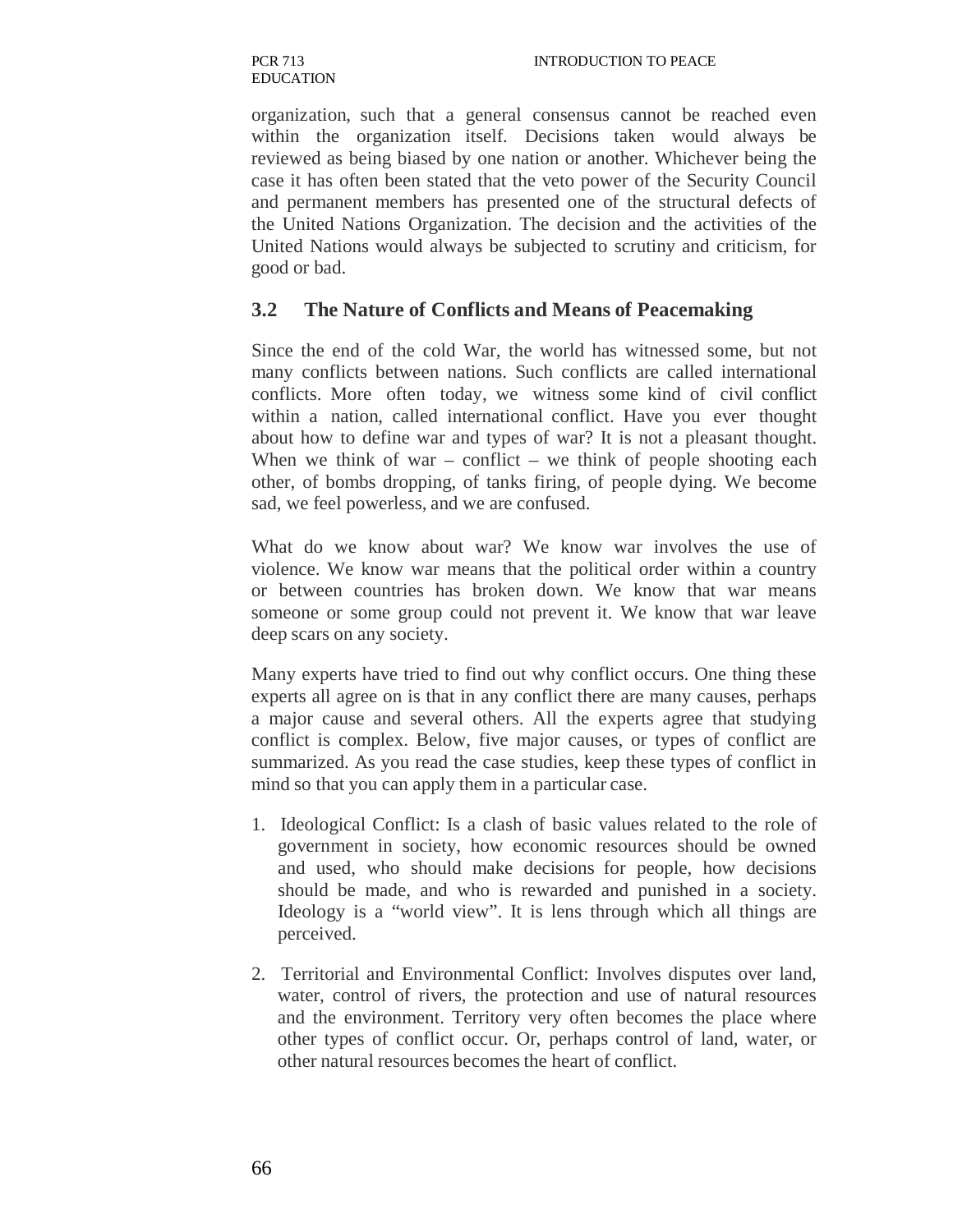- 3. Identity Conflict: Occurs over the questions, which we are? Or alternatively who am I? Individuals and groups of people want to feel secure where they live and how. They do not want to fear for their lives or subject to discrimination. Tribal, religious, ethnic, linguistic, and nationality conflicts fall into this category. As with most conflict, identity becomes a question of values, norms, and tradition. These beliefs become so central to people that they fear, mistrust, and hate others who are not the same.
- 4. Racial Conflict: Is a type of identity conflict, instead of values and beliefs that become issues, it is the colour of one's skin or the origin of the group from which they came. Perceived differences based on outside appearance, which is often skin colour- often result in one group been considered inferior by a group that considers itself superior.
- 5. Governance and Authority: Conflicts result from the use or misuse of power. Simply stated, the conflicted arises over who makes decisions for a group of people. With decision-making power come the associated decisions related to economic matters, territory, and matter of justice. Often conflict arises because those in authority favour or punish groups of people based on race or religion.

## **3.3 Techniques of Managing International Conflicts**

Managing Conflict: Karen A. Mingst, Professor of Political Science at the University of Kentucky, has provided an overview of means of managing conflict. In a paper published with support of the United States Institute of Peace, Professor Mingst offers and analysis of ways conflict is managed. Excerpts from the paper follow:

Low-level conflicts, especially conflicts that arise from miscommunication, may be managed through traditional and routine diplomacy… First, when diplomatic recognition is exchanged, states promise to resolve disputes and conflicts through peaceful and diplomatic means. Second, many diplomatic practices are codified into international law. Diplomacy may, then, provide a means through which communication between disputing parties occurs; it may or may not lead to resolving conflict.

International conflict may also be managed through balance of powersilent and sometimes not so silent diplomacy. A balance of power approach is predicated on the belief that power may counter power. Conflict is managed, kept under control, by putting the power of state against the power of another. Equality or balance of power assures that no other nation or group will become dominant.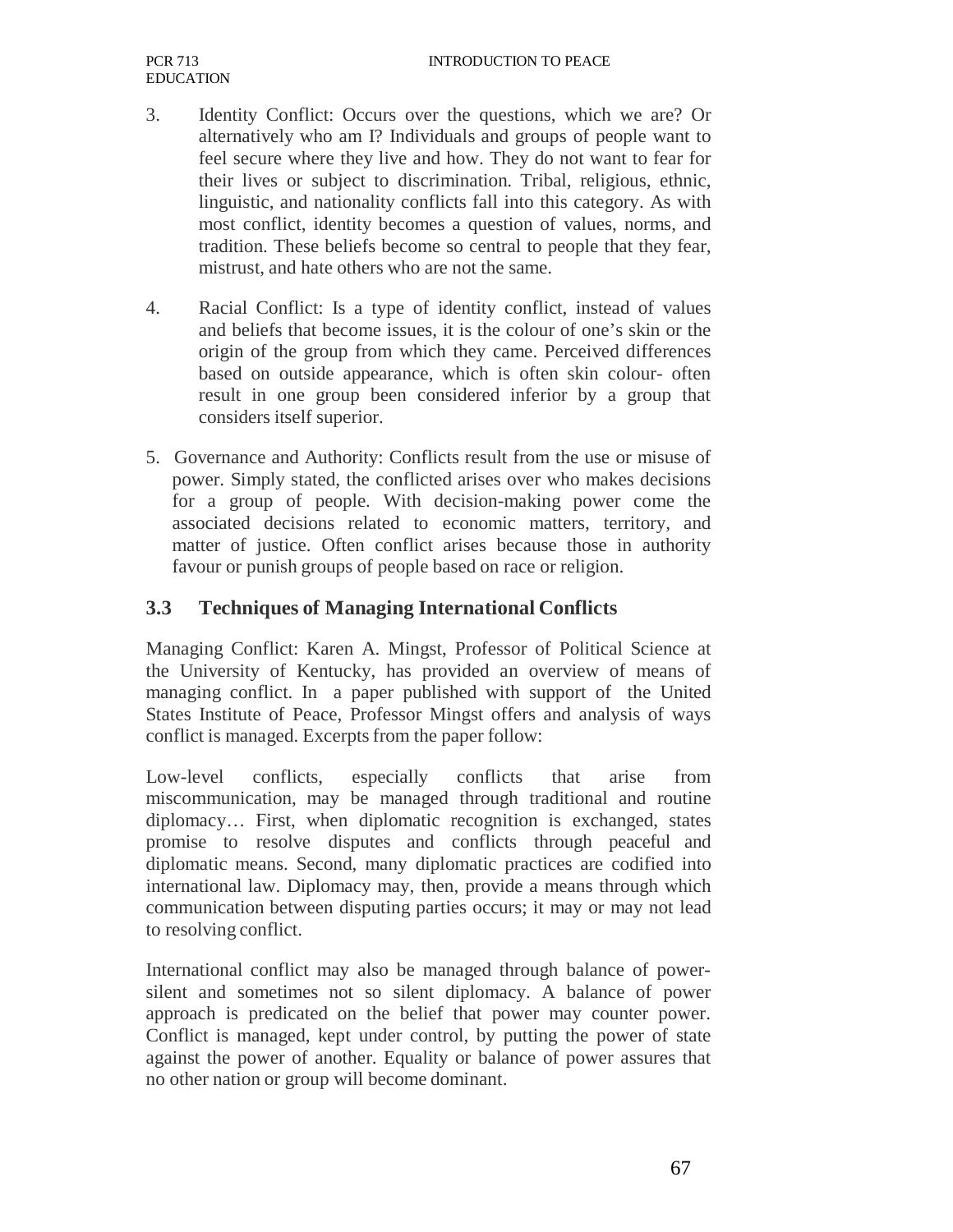Balance of power may become institutionalized into security alliances. Such alliances are the oldest and perhaps the most familiar to conflict management. Like-minded states, states having similar security interests, or states whose enemies are the same join together. Security alliances serve both an international and external role in managing conflict. States promise to resolve internal disputes and to speak with a unit voice against the outsides; alliances structure conflict directed toward external actors.

Security alliance may evolve into international organizations – organizations established by member states to fulfil a number of different tasks. Modern international organizations, the most prominent being the League of Nations and the United Nations, are largely products of warfare in the  $19<sup>th</sup>$  and  $20<sup>th</sup>$  century.

International peacekeeping: The United Nations was established at the war's end (World War 11), designed by the victors including the United States, to eliminate war and its causes. The United Nations Charter obligates all members to settle disputes by peaceful means, to refrain from the threat or use of force, and to cooperate with UN sponsored actions:

- 1. UN peacekeepers serve as observers traditionally the least controversial of their activities. This has included supervising armistices and maintaining ceasefires, or more recently verifying troop withdrawals, observing elections, or coordinating the voluntary surrender of weapons.
- 2. UN forces may be interposed between two states engaged in conflict or disengage warring factions and observe first hand the violations of ceasefires. Separation of forces is a technique of conflict managers.
- 3. UN peacekeepers may act defensively to maintain law and order in a country, should central government authority be eroded. Usually UN civilian police assist local police in performing these functions.
- 4. Peacekeepers may use limited force defensively. Use of force has always been controversial: How much is limited force? Is force really used defensively? These controversies are being re-opened with the end of the Cold War and the accelerated demand for peacekeepers pitted against elements having great destructive potential.

International Negotiation: Paraphrased, negotiation process in which parties in conflict make a series of proposals in order to reach an agreement based on their common interest.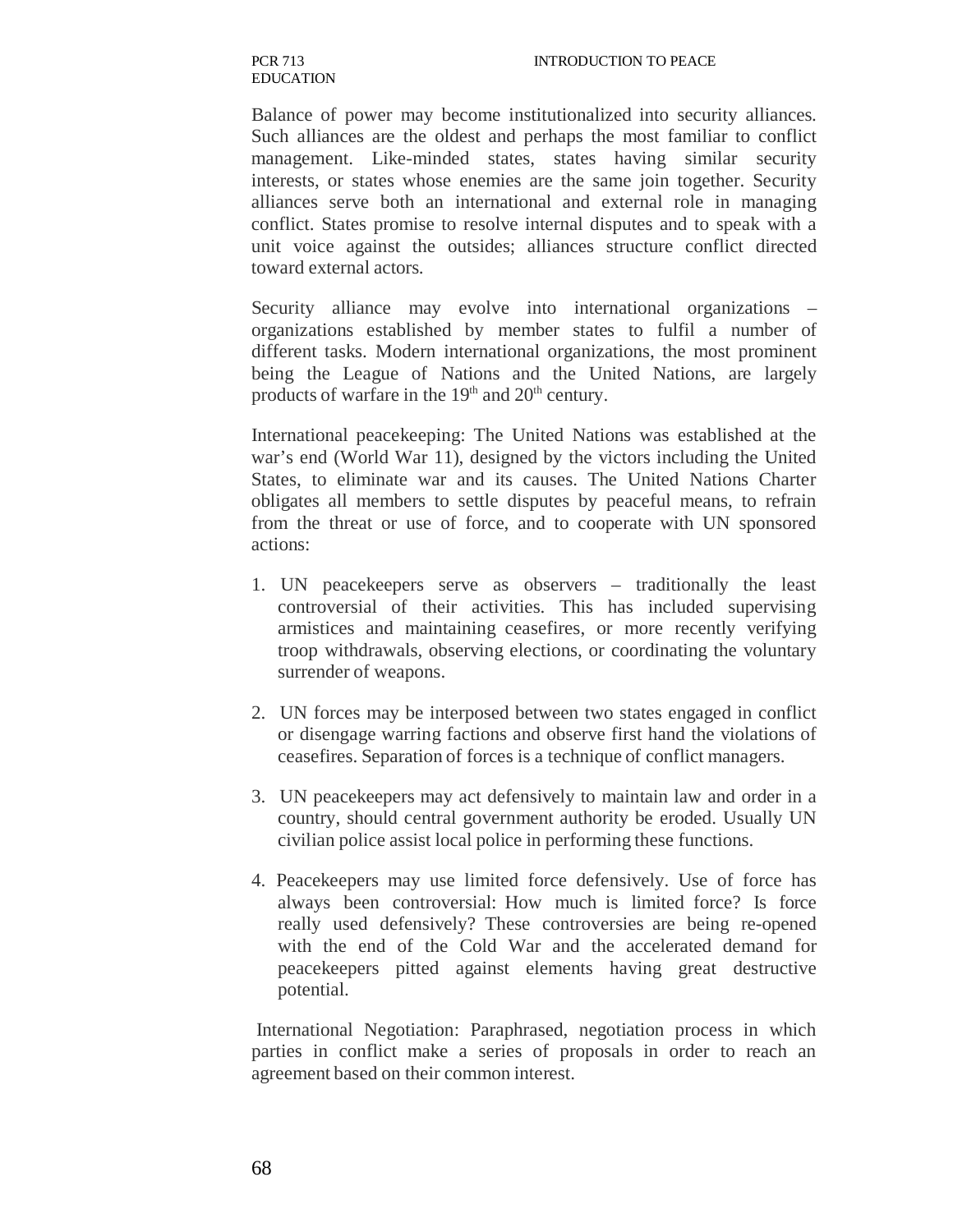#### INTRODUCTION TO PEACE

Negotiations proceed in stages. When the problem is being identified, individuals participating in the negotiations need to be separated from the problem. At the state of presentation of positions, interests need to be articulated, rather than personal positions negotiated. At the stage where options are considered, negotiators should seek options with mutual rather than individual gains. The criteria for option selection need to be objective. The framework, as well as the actions suggested, is appropriate for discussion of negotiations at every level of daily life

Third Party Dispute Resolution: Attempts at conflict management by third parties are very old, dating from the time of the Greeks when city states agreed that if there were disputes, the matter should be " judicially decided" If quarrels broke out, states promised to appeal to other cities which both deemed to be impartial – mediators in fact.

Disputants generally make a cost-benefit calculation – the gains versus the risked and constraints (of a settlement). Although stronger parties are more reluctant to seek third-party intervention for fear that their power will be neutralized, either weak or strong parties may find it in their interest to avail themselves of third party instrumentalities. Likewise, third parties have their own motivations, ranging from a sense of public responsibility to a desire for prestige and honour.

Track-Two Diplomacy: Track-two diplomacy involves both individuals and organizations from outside the government. Such individuals and groups from disputing countries interact in ways to facilitate conflict resolution.

In track-two diplomacy three processes occur. First, non-government participants from each side meet in informal problem-solving workshops mediated or facilitated by psychologically sensitive third parties. These workshops bring politically influential representatives of parties together to enable participants to see that they have shared problem and to examine the underlying causes of the conflict.

Second, a track-two approach involves influencing opinion, trying to shape the overall political environment. The programme serves to increase communication and understanding between people in conflict.

This, track-two diplomacy involves trying to take concrete actions. Most proposals focus on economic development proposals. However, the key is to find something concrete that parties can believe in for the purposes of building up habits of cooperation and managing conflict. An interesting example has been the role that civilian groups have played in arranging humanitarian ceasefires.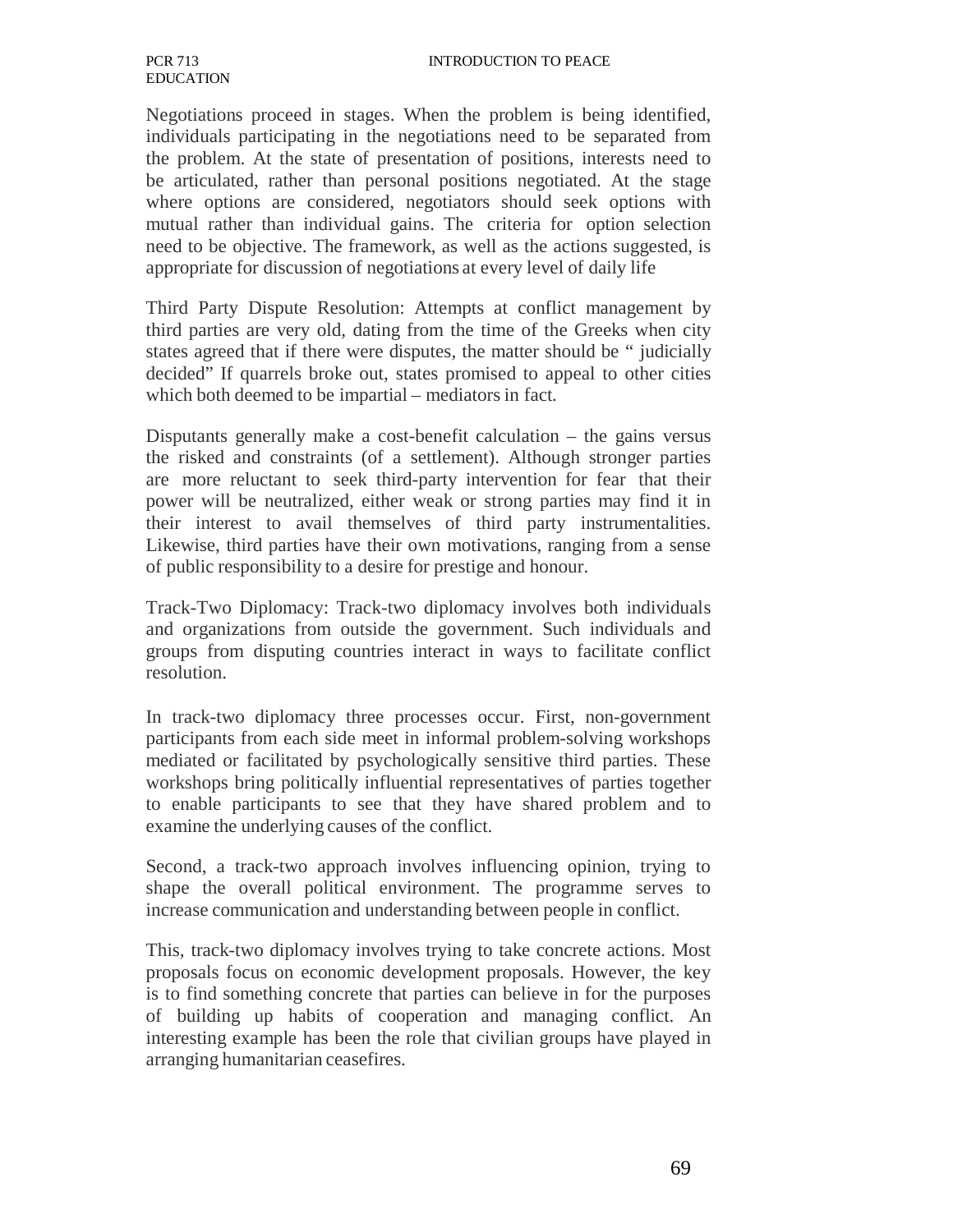As you learn more about the case studies of conflict, think about the best possible means, or combination of means, you might recommend managing the conflict.

#### **4.0 CONCLUSION**

There is little doubt that issues of war and strife constitute important social and political issues that occupy and task the skills of African leaders, diplomats and the international community. Part of the efforts at addressing the issue includes the use of international peacekeeping by the UN. Whether this has been effective or not is still largely debatable. However, the point remains that there are various techniques currently employed for managing conflicts around the world, many of which have been tested in Africa. Some work, some do not work. It is left for us to find out the reasons why many have not worked.

#### **5.0 SUMMARY**

In this unit, we have examined wars and strife and what are usually done to combat and manage them. We examined issues relating to peacekeeping in Africa, conflicts and the means of peacemaking. The various techniques for managing international conflicts were also discussed.

#### **6.0 TUTOR-MARKED ASSIGNMENT**

What are the various techniques for managing Conflicts?

#### **7.0 REFERENCE**S/FURTHER READINGS

Arthur Lee Burns and Hira Heathcoat, 1960. Peacekeeping by the UN, London, Fall Mall Press.

#### **UNIT 3 ENFORCEMENT OF PEACE**

#### **CONTENT**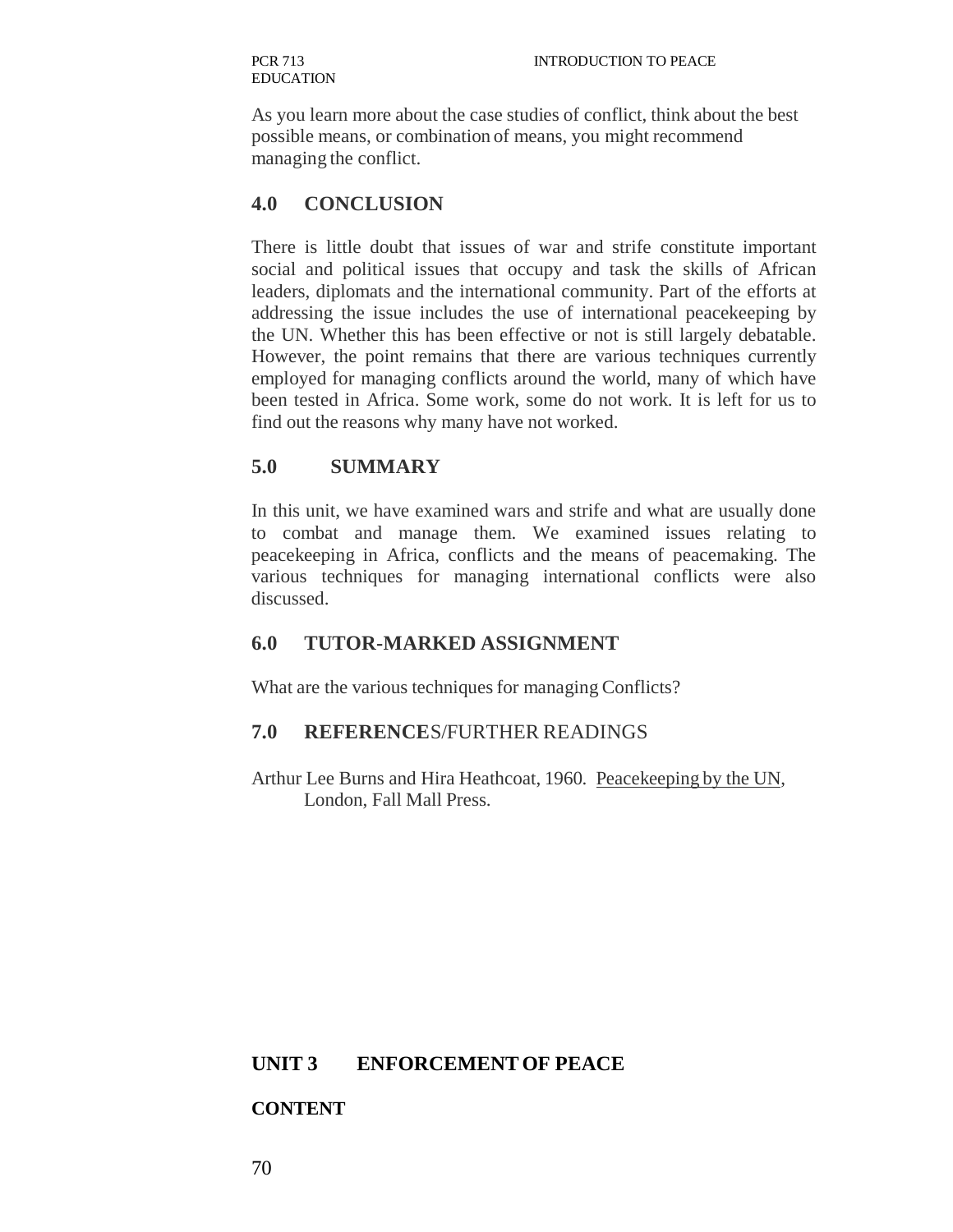- 1.0 Introduction
- 2.0 Objectives
- 3.0 Main Body
	- 3.1 Peace Enforcement
	- 3.2 Family as a unit of peace enforcement
	- 3.3 School as an enforcement unit
	- 3.4 Society as an enforcement unit
	- 3.5 Government as a peace enforcement unit
	- 3.6 The police
	- 3.7 International Community and Peace Enforcement
- 4.0 Conclusion
- 5.0 Summary
- 6.0 Tutor Marked Assignment
- 7.0 References/Further Readings

# **1.0 INTRODUCTION**

You have witnessed where peace continued to elude a particular family, people or nation. It is because it is not enforced. In this unit we are going to study how peace can be enforced.

You must have seen how you were compelled to apologise to somebody whom you wronged. In the same way, in your life somebody has been forced to apologise or pays some form of compensation to you for offending you. These are done by way of enforcing peace and that is what we are gong to learn in this unit, various ways through which peace can be enforced.

# **2.0 OBJECTIVES**

At the end of this unit you will be able to:

- i) Identify various ways of enforcing peace
- ii) Describe the role of a family, government, society and international community in peace enforcement.

# **3.0 MAIN BODY**

## **3.1 Peace Enforcement**

Since we have known that the alternative to peace is 'war' of different forms, then we do not want such alternative(s). Accordingly, there are various ways of enforcing peace among people, among family, among nations.

## **3.2 Family As A Unit Of Peace Enforcement**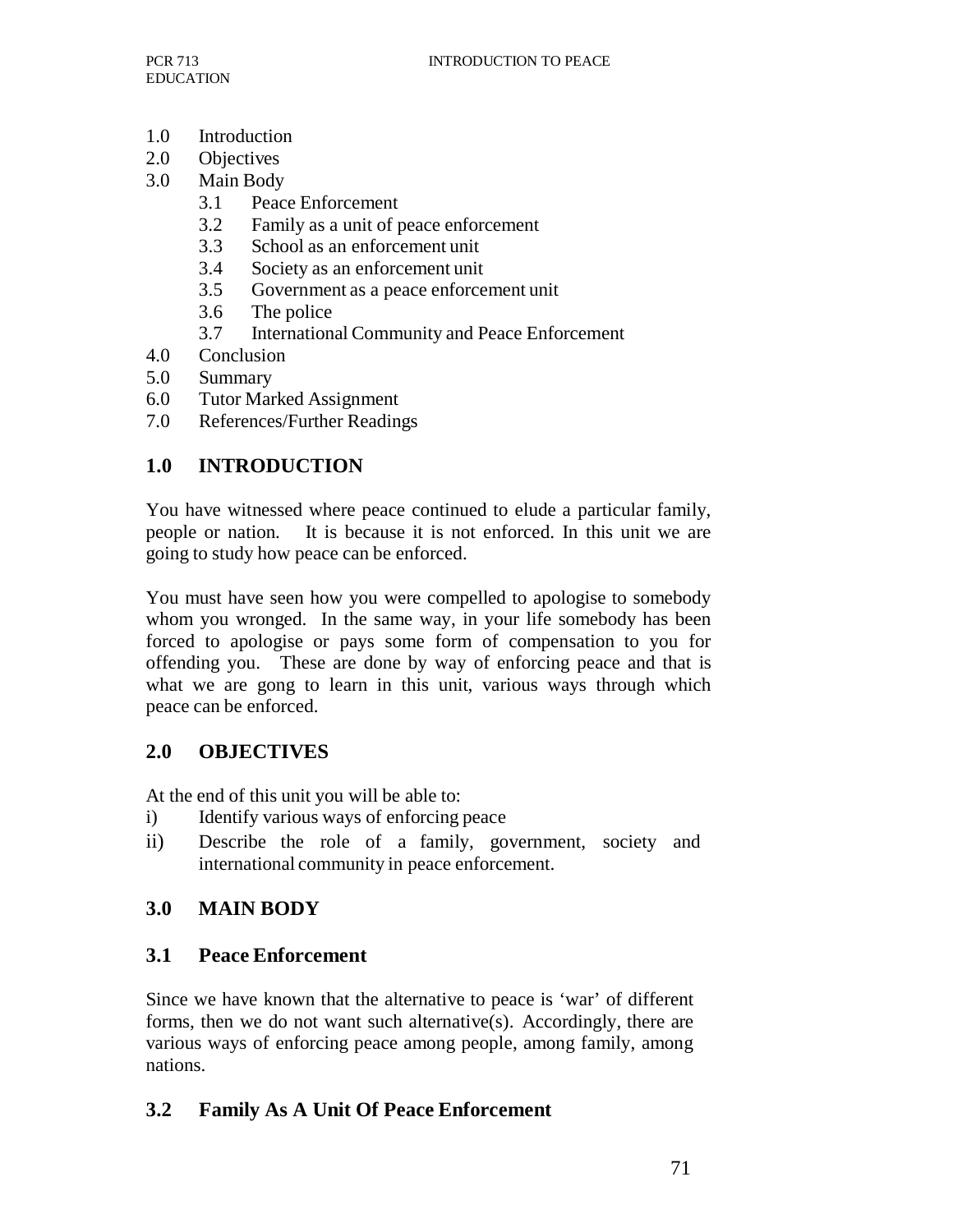Parents in a family become the peace enforcement agency for the children and wards. Disciplined parents would apply various sanctions to maintain peace which some could be very strong but very effective. Not everybody would approve corporal punishment but even the Holy Bible says "spare the rod and spoil the child". Parents use corporal punishment to enforce peace. A child who knows that he will be punished severally by his or her parents for associating with wrong groups will steer clear of such groups. A child who knows that fighting his sister or brother or even with somebody outside the family will attract severe sanction will not do so.

Parents to discourage their children from engaging in wrong activities, though not encouraged, often use sometimes other forms of sanctions such as starvation.

Another form of sanction is isolation. Parents do isolate a child identified as a "problem child". Through this the child feeling that sense of loneliness may begin to rediscover seed by way of self-realisation that what he did was wrong.

#### **3.3 School As Enforcement Unit**

Schools often act as peace enforcement unit for the society. A welldisciplined school will apply appropriate sanctions to erring pupils or students. A child is sent home for committing one wrong act or another. Schools administer corporal punishments sometimes to their erring members. A good and well-administered school will bring about good children with good sense of disciplines and values, which will create peace in the family and the society.

#### **3.4 Society As Enforcement Unit**

Society helps to enforce peace through many methods. A particular community, village or any settlement develops codes of conduct acceptable to its society and its members. Any person who acts contrary to the conducts as the society stipulates stands the chance of being sanctioned. In the primitive societies of the past, some sanctions could include outright killing. Today some erring members of the society are fined and ostracised or given corporal punishment. Sometimes when the offence is grievous, such person(s) is sent to the police for prosecution. Here the society helps to maintain and sustain peace.

#### **3.5 Government As Peace Enforcement Unit**

Government exists to serve the different groups and the general society in many dimensions. Peace enforcement is a very crucial aspect of these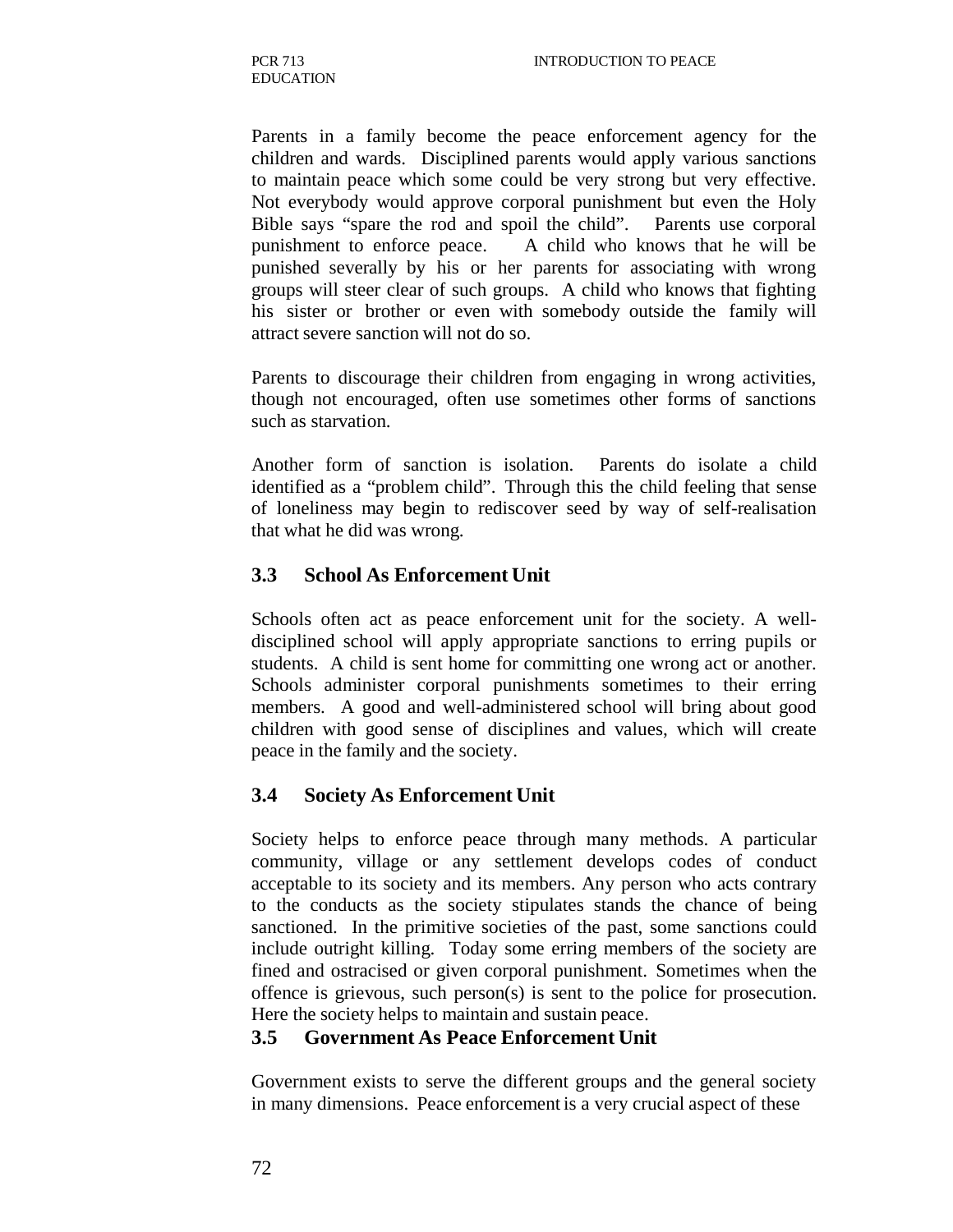expectations. Government in this regard is well structured to effect peace enforcement. Such as the establishment of the police force the court of law or panels.

### **3.6 The Police Force**

The police force is considered to be peace enforcement agent by the Government. A man who disturbed the peace is arrested and tried by Government through instruction of police and the law courts where the action of the offender will be judged in the light of the law of the land. Somebody who breaks the law and customs of the society is tried in the customary law courts. The court and the police function hand in hand to enforce peace.

## **3.7 International Community And Peace Enforcement**

Nations are often engaged each other in conflicts. Even in a country, there could be a complete breakdown of law and other resulting in civil strives, then external bodies would come in. In Nigeria, during the civil war, the OAU played a significant role to bring about peace.

In the Middle East, the United Nations sends peace enforcement military officers to the region. In Sierra Leone Nigeria sent troops to maintain and enforce peace. This is with the understanding of the fact that when one part of the world is troubled the others will feel the pains.

## **4.0 CONCLUSION**

Peace enforcement at all levels of the society is required .The presence of peace gives room for cooperation among the people and the various groups that exist in such society.

Infact, when peace reigns the presence of development would also be felt. Thus, peace enforcement is necessary in every society.

## **5.0 SUMMARY**

In this unit, we have seen how various organisations were formed to promote peace. This is necessary because government cannot see all and there is need for the efforts of government to guarantee peace in the society to be complemented.

## **6.0 TUTOR MARKED ASSIGNMENT (TMA)**

What do you understand by peace enforcement? How do you enforce peace in the society?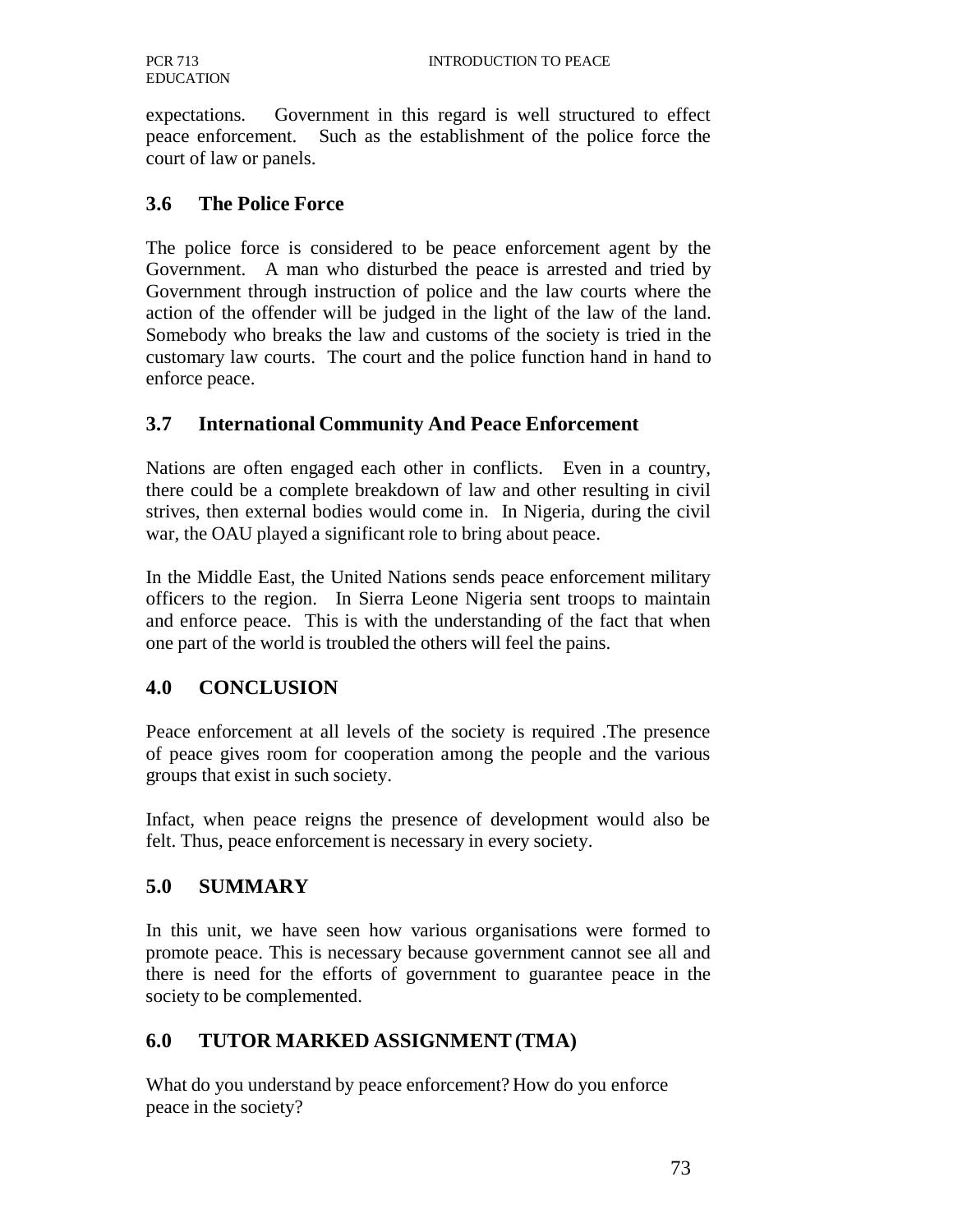#### **7.0 REFERENCES/FURTHER READINGS**

- Ronald J. Fisher, 1977. Interactive Conflict Resolution, New York, Syracuse University Press.
- "Humanitarian intervention and Early warning", the Journal of Conflict Resolution, Journal of Peace Science Society (International), Vol. 49, No.1, February 2005.

### **UNIT 4 THE CONCEPT OF UNITY**

#### **CONTENT**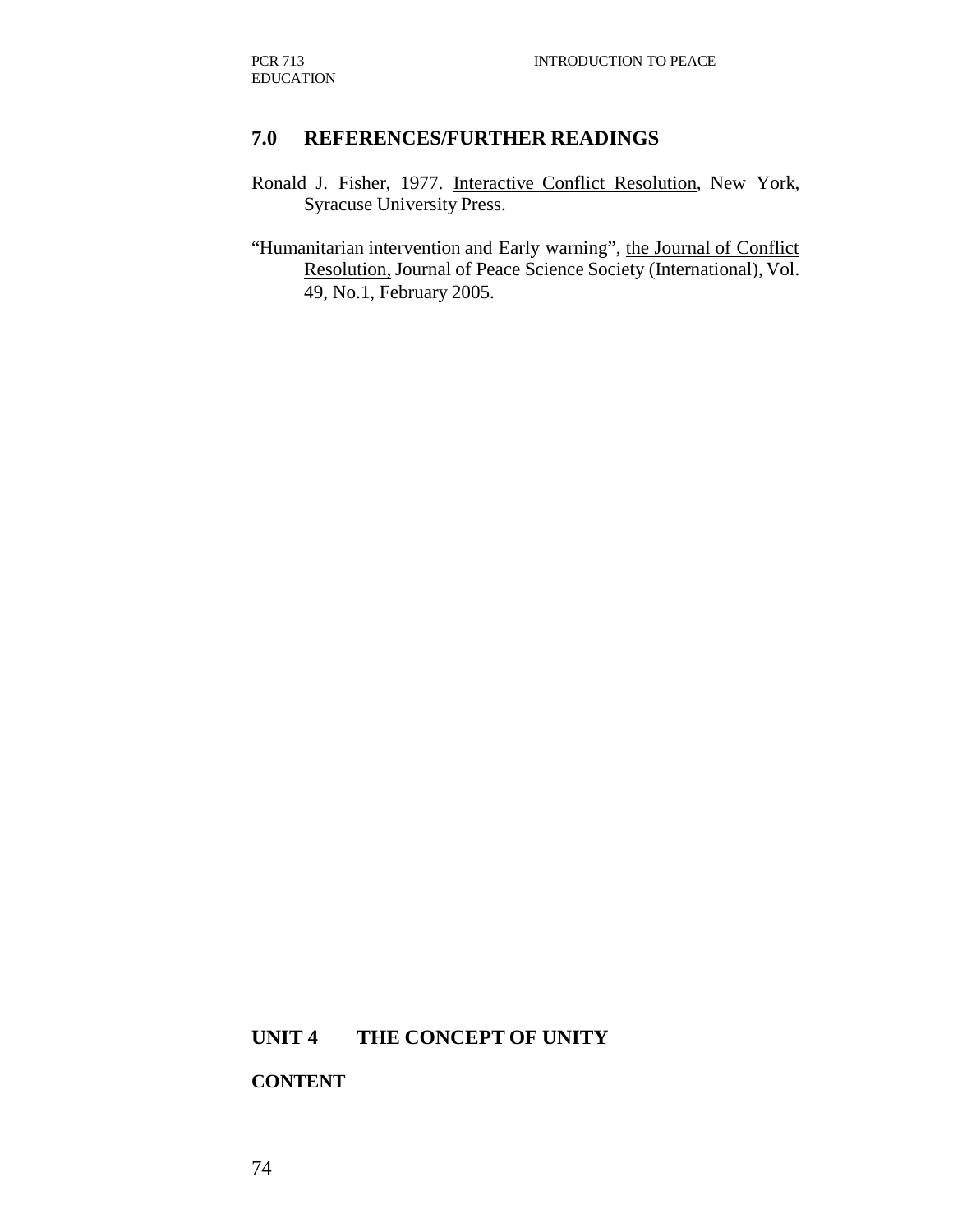- 1.0 Introduction
- 2.0 Objectives
- 3.0 Main Body
	- 3.1 Unity as a concept
		- 3.1.1 What is Unity?
		- 3.1.2 What are the elements of unity?
		- 3.1.3 The Benefits of Unity
		- 3.1.4 National Unity
- 4.0 Conclusion
- 5.0 Summary
- 6.0 Tutor Marked Assignment
- 7.0 References/Further Readings

## **1.0 INTRODUCTION**

One of the greatest problems affecting mankind, causing war is lack of unity. Absence of unity promotes anarchy and war. It also promotes hunger and starvation which is the bye-product of war.

You will notice that a community project in your area was either completed quickly or not completed at all. What did you consider to be the factor? People were tasks to carry out night vigilante to avert armed robbers, but a very few people turned up. What do you think was a key factor? Unity is the bedrock of national progress, peace and development.

## **2.0 OBJECTIVES**

At the end of this unit you will be able to:

- i) Explain vividly the meaning of unity
- ii) Identify the factors that promote unity
- iii) Describe the benefits of unity.

# **3.0 MAIN BODY**

## **3.1 Unity As A Concept**

## **3.1.1 What Is Unity?**

Unity can be considered to be the state of general agreement and focus for a common good. When individuals sink their differences and come together as one, with shared interest and purpose, this constitutes unity, where there is unity there is no discrimination or hate. Individual sees himself or herself as the other.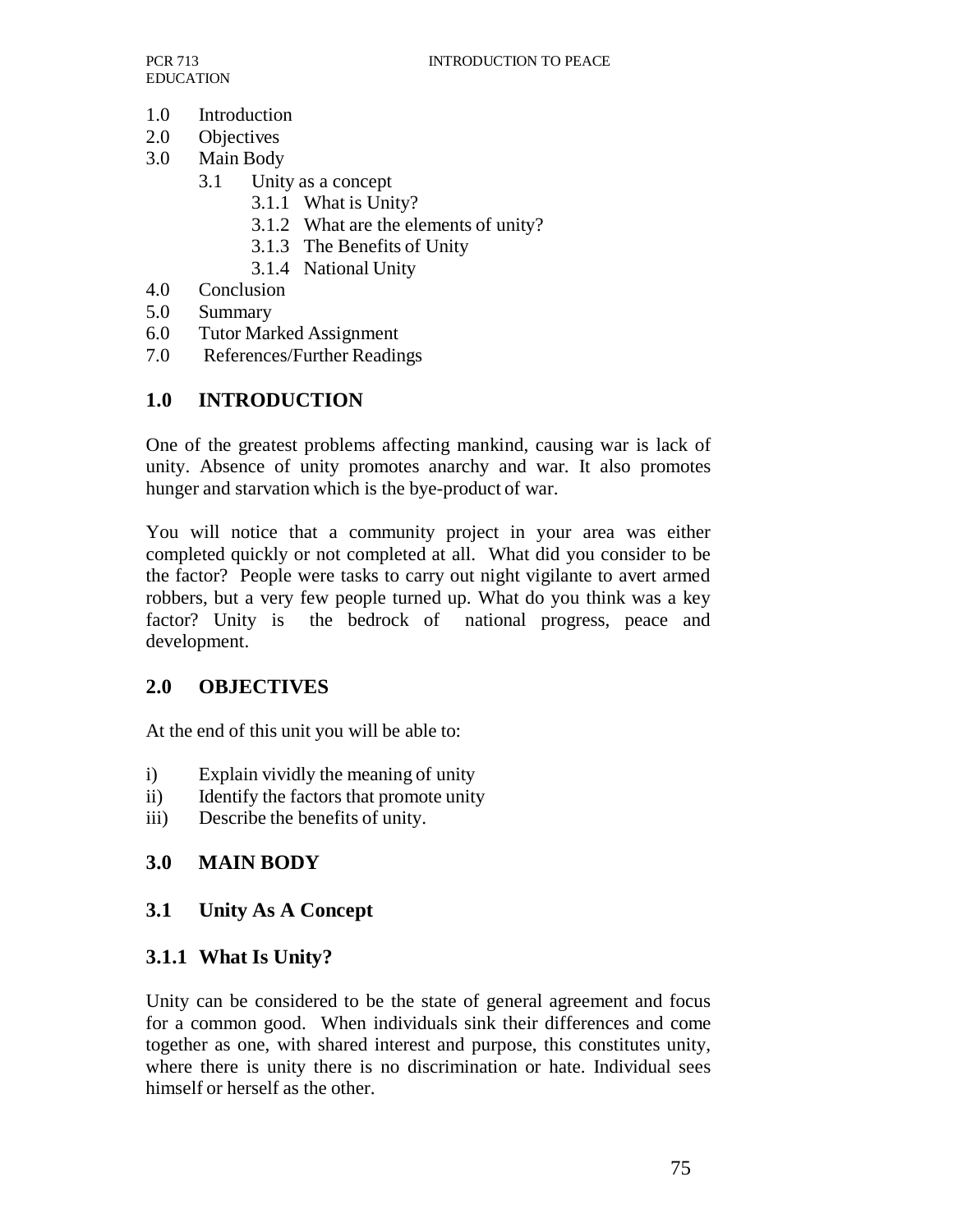### **3.1.2 What are the elements of unity?**

Elements of unity include the following: love, determination, focus and shared vision. Love as an element of unity, is manifested in patience, tolerance and ability to share in ones suffering moments and happiness. Where love exists, an individual will be ready to sacrifice his time to see to the common good of others in the society. Where love exists, there will be absence of infighting and communal feuds. Tolerance would be guaranteed which is an index of patience. Love heals wounds and provides high sense of belonging. It promotes and activates sense of belonging among people to pursue a common goal. An individual who feels he is not loved will find it difficult to support a common cause in a particular group fighting to achieve certain goal.

**Exercise:** Explain the meaning of unity and highlight its elements*.*  Where there is unity, there is determination. People will be ready to take risk with full understanding that he will be appreciated in the end. In a country where unity exists, people will voluntarily enlist in the army to defend their country against external aggression. Such a fellow is ready to lay down his life to defend the common goal of his country.

#### **3.1.3 Benefits Of Unity**

Unity is a very strong force that enables individual or nations to share the burden of life with others without being crushed by it. A combination of forces to pull an object for example is greater than using one force, so is unity. When people come together as one to pursue a common goal, the end will always be a success. Unity promotes love and progress. It reduces stress by allowing people to share their problems and success together.

#### **3.1.4 National Unity**

The unity evolves when there is unity among constituent states forming the nation. When different ethnic nationalities come together with love, understanding and focus, then there is bound to be unity. That is why it becomes necessary that individuals and groups should bear to live together in peace, in other to promote national unity.

Infact, national unity is one of the elements of progress in any nation especially in a heterogeneous society like Nigeria where we have so many ethnic nationalities and over three (300) languages spoken, then there is the great need for national unity if such a nation must continue to exists as a nation-state.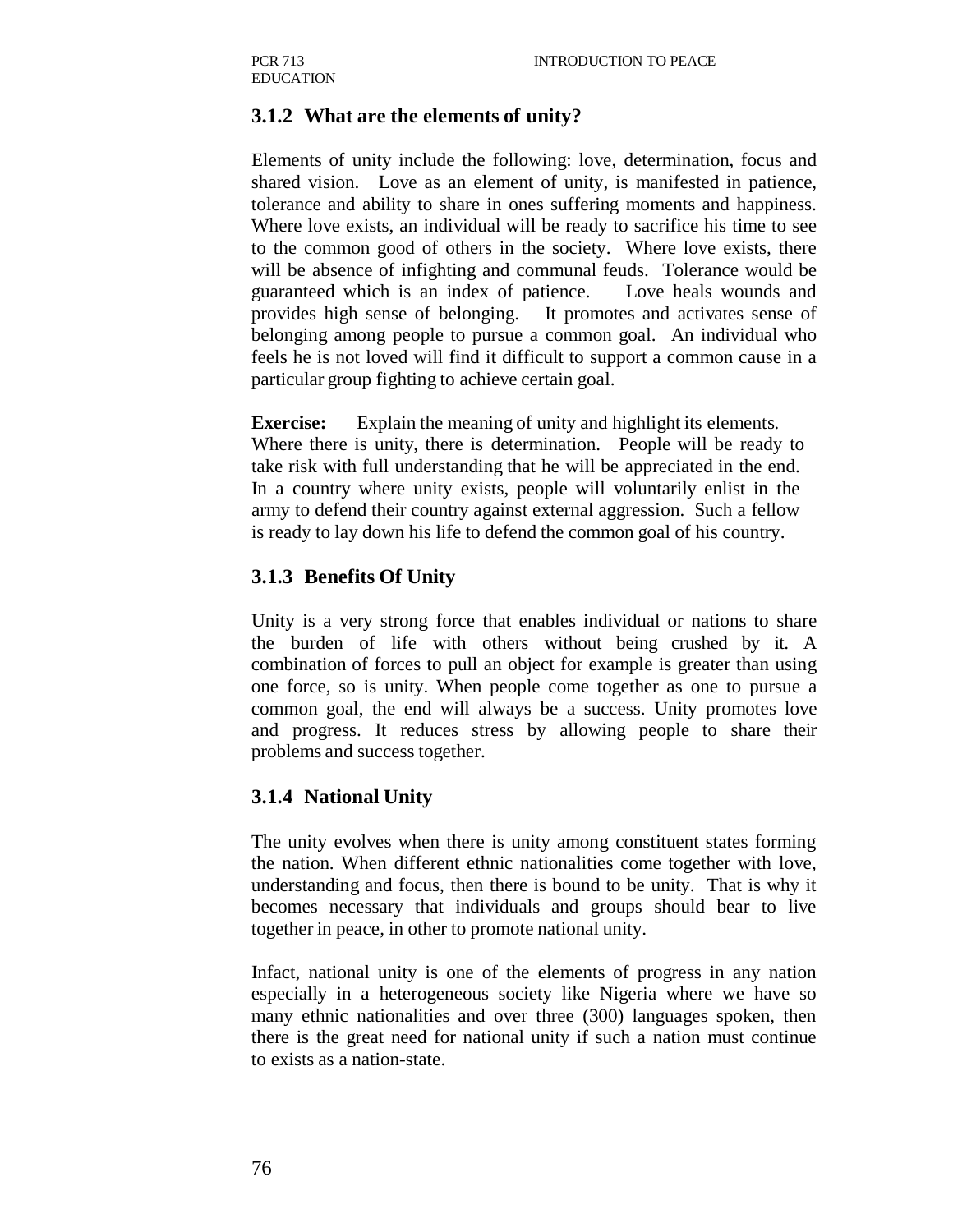Also, when there is understanding among the people irrespective of their background, they will live together in harmony and remain indivisible for life. For example, since the end of apartheid in South Africa in 1990 and their independence in 1994, South African people have been living in peace and harmony. Both the whites and the blacks there have buried their past differences, racial segregation and discrimination and they are all living in unity.

### **4.0 CONCLUSION:**

Unity is one of the key factors that bring about peace in any given society. Without unity, no nation, community or an organisation can stand and there would be no progress. So, unity brings peace and progress.

#### **5.0 SUMMARY:**

In this unit we have been able to show the importance of unity in promoting peace. The concept of peace has also been adequately dealt with. The benefits of unity were not left out as well. "United will stand, divided will fall ".

### **6.0 TUTOR MARKED ASSIGNMENT**

Discuss the benefits of unity.

#### **7.0 REFERENCES/FURTHER READINGS**

- John Paul Lederach 1997. Building Peace: Sustainable Reconciliation in Divided Societies, Washington DC, United States Institute of Peace.
- Osita Agbu, West Africa's Trouble-Spots and the Imperative for Peace building, Dakar, CODESRIA, 2005 (forthcoming).
- P. Terrence Hopmann, 1998. The Negotiation Process and the Resolution of International Conflicts,
- R.A. Akindele and Bassey Ate 2001. Beyond Conflict Resolution, Lagos, Nigerian Institute of International Affairs.

## **MODULE 4**

Unit 1 Peace Education As A Field Of Theory And Practice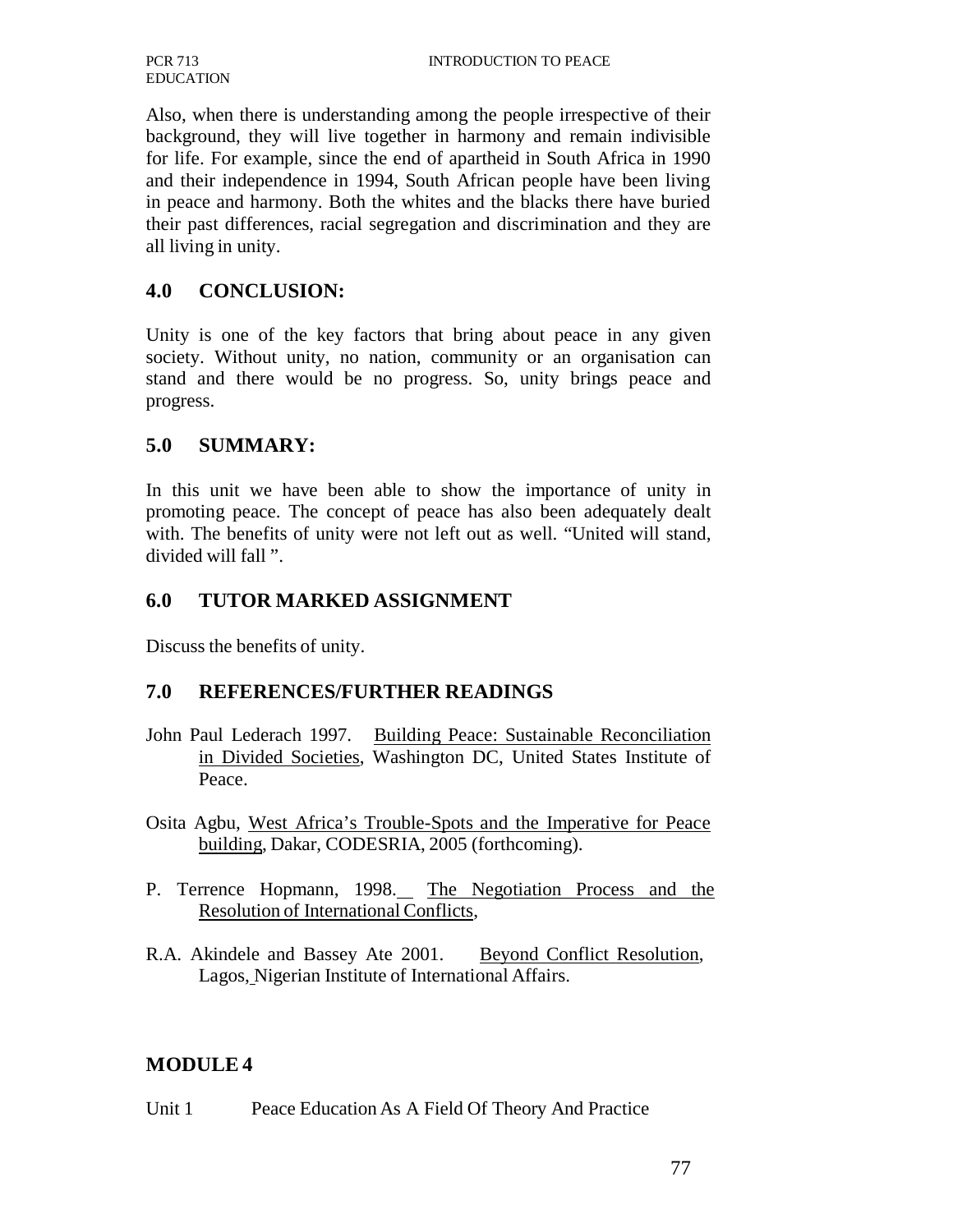| Unit 2<br>The Dimensions Of Peace Education. |  |
|----------------------------------------------|--|
|----------------------------------------------|--|

- Unit 3 Peace Education And Teacher In-Service Training
- Unit 4 Fundamental Intentions Of In-Service Training

## **UNIT 1 PEACE EDUACTION AS A FIELD OF THEORY AND PRACTICE**

#### **CONTENTS**

- 1.0 Introduction
- 2.0 Objectives
- 3.0 Main Body
	- 3.1 Form and context of Peace Education
- 4.0 Conclusion
- 5.0 Summary
- 6.0 Tutor Marked Assignment
- 7.0 References/Further Readings

## **1.0 INTRODUCTION**

In its broad sense, peace education is a field of theory and practice of education related to the idea of promoting knowledge, values, attitudes and skills conducive to peace and non-violence, and to an active commitment to the building of a cooperative and caring democratic society. It is targeted towards the empowerment of an individual and the promotion of social well being through the protection of human dignity of all, the promotion of social justice, equality, civil responsibility and solidarity, and the accepting of a dynamic global perspective, by utilizing the concepts and practices of peaceful conflict-resolution and non-violence. In its narrow sense it is usually focused on specific issues, i.e. the roots of aggression and war, or on the specific conflict-resolution techniques applicable in small groups, i.e. peer-mediation in the classroom.

## **2.0 OBJECTIVES**

At the end of this unit the students are expected to know the following;

- i) Peace education as a field of theory and practice
- ii) How it can build a democratic society?
- iii) Its focus on specific issues

## **3.0 MAIN BODY**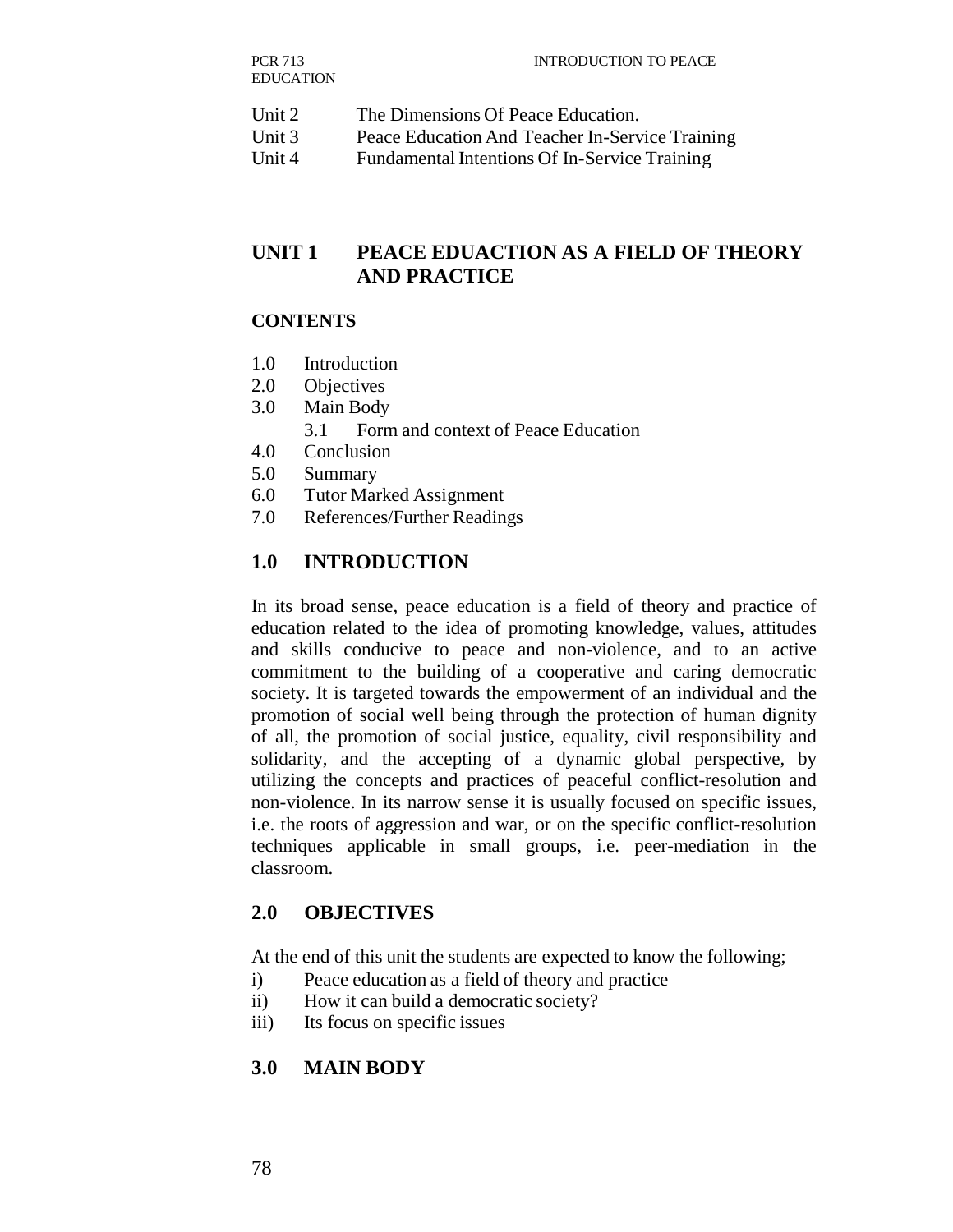### **3.1 Forms And Context Of Peace Education**

There are a variety of forms and contexts in which peace education appears in practice. Most often, it is found as part of non-formal education networks in forms of community programmes, nongovernmental organization initiatives and grassroots actions, especially in societies disturbed by intolerance and violence, torn apart through racial, ethnic or religious hatred, or by being engaged in armed conflicts and wars. In formal education, it is being introduced irregularly, mostly as the result of an individual teacher's initiative at different levels and forms of education, from elementary school to university, including attempts in teacher pre-service and in-service training. It can be found as specific didactic principle applied cross-curricular, as an optional or regular school/university subject, part of social science curricula, an extra-curricular activity and the like, mostly depending on the level of centralization and/or formalization of the system, financial resources, preparation of teachers or trainers, the actual needs of the school and the community, etc. Apart from peace education, it appears under as great number of terms, such as: education for peace and non-violence, peace pedagogy, education for peace and disarmament, disarmament education, education for peaceful conflict-resolution, education for tolerance, education for conflict/violence-prevention, education for constructive conflict-resolution, education for reconciliation, education for promoting friendly relations in the classroom, education for mutual understanding etc. On higher levels, it is sometimes taught as peace studies, peace and conflict studies, world peace studies, disarmament, studies, etc. In addition, peace education is an important, if not the central, dimension of many of these approaches, in particular human rights education, anti-racist, intercultural and global education.

It is usually taken for granted that peace education in general comprises three-dimensional competences. One is linked to the acquisition of concepts or knowledge about peace and non-violent means of conflict resolution (1), as well as about its counterparts – violence and war. It prepares students to understand the nature, causes and function of conflicts, violence and wars in human history and in different cultures, their connection to injustice, oppression, inequality and discrimination on the grounds of race, ethnicity, religion, social background, sexual orientation, ideology or political opinion, etc., as well as their connection to the arms race, uneven development, economic exploitation, territorial claims, ethnocentrism, extremism and all sorts of social segregation and exclusion in national and international contexts. It also tends to inform students of the impediments to peace on the personal, interpersonal and international level as well as of the possibilities for peace building and peace-keeping in relation to the work of intergovernmental organizations, peace movements, grassroots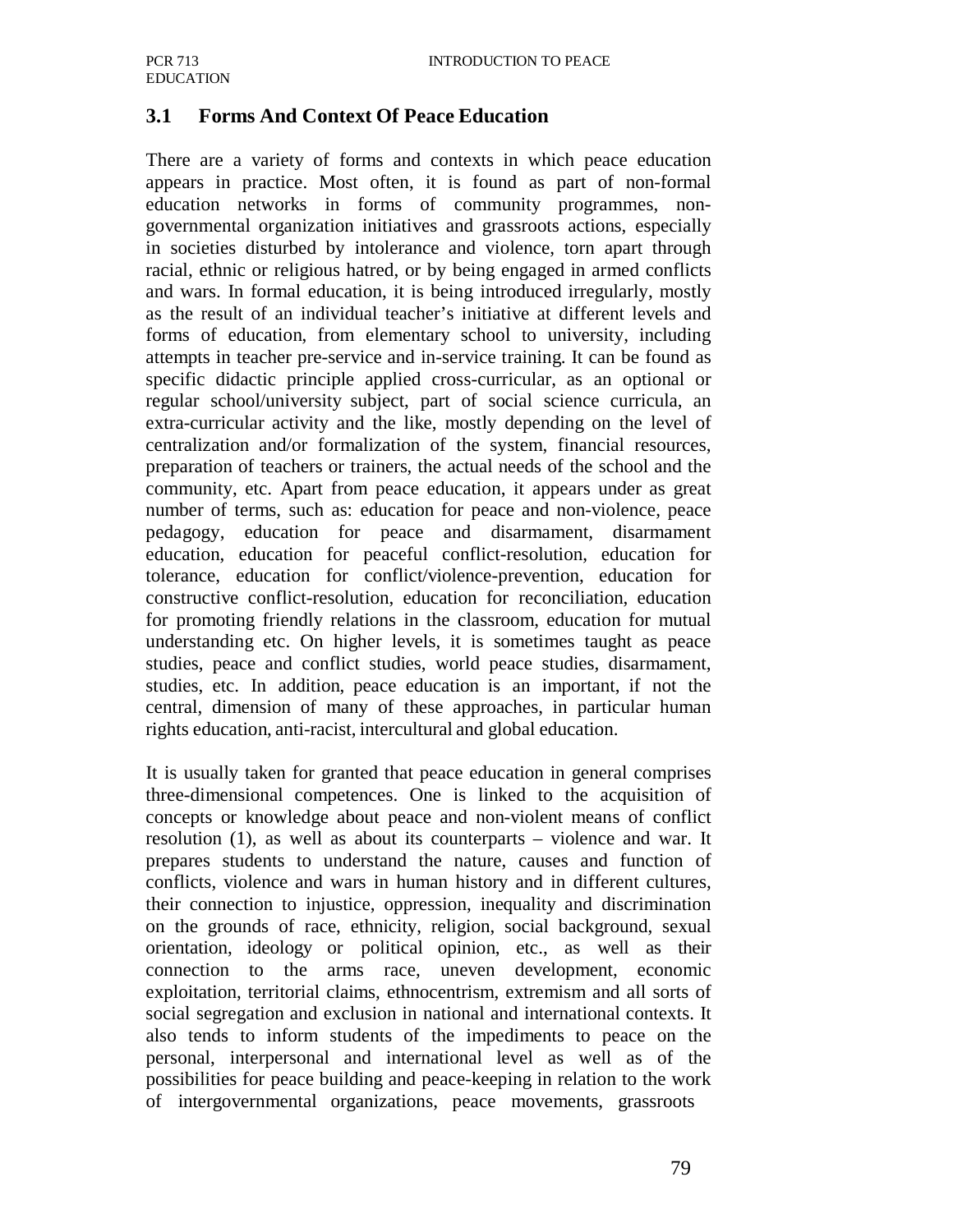initiatives etc. Furthermore, at the level of conceptual understanding, while implying knowledge of procedures, peace education deals with the principles, methods and techniques of constructive responses to human tensions and violence. It also helps students to better understand the ideal of global interdependency in a world of differences, the value of human dignity and the significance of human rights protection, the importance of good government and of the respect for the rule of law, the need for solidarity among the peoples and the importance of individual responsibility and action.

A second dimension of peace education is related to the preparation of students for peace and non-violence (2), It relies on certain types of knowledge but primarily encompasses a number of procedural and constructive skills as necessary tools for the non-violent resolution and transformation of tensions that emerge in interpersonal or inter-group encounters, mostly on small group or local community levels. They are frequently divided into two groups of competences. The first group refers to general skills, such as non-biased observation, active listening, critical thinking, moral reasoning and arguing. The second group encompasses somehow more specific skills of peaceful conflictresolution and transformation, such as participation, interaction, discussion, dialogue, negotiation, mediation, reflection, anticipation, teamwork, and a democratic, facilitative and transformative leadership. On the other hand, skill-oriented education that aims at actively promoting peace and non-violent conflict-resolution must also aim at changing students' attitudes, patterns of behaviour and worldviews, in short – their *habitus.* Without attaining students' personal motivation for change, their commitment to pro-social action and their personal responsibility for the outcomes of their actions, peace educators cannot easily claim that they are engaged in preparing their students for peacebuilding and non-violent conflict-resolution that would influence their future behaviour. The key avenue here is a skill-oriented and teamoriented education based on discourses of peace and non-violence understood as universal, inalienable and indivisible human values. These values give sense to human enrichment and growth and should, therefore, be explained and fought for in the context of everyday constraints and real failures to build a sustainable peace and not as fancy or utopian ideas that have no real potential to change our life.

And, last but not the least, there is the dimension of peace education that refers to an educational climate (3) that enables students to learn from experience, by living in a peaceful and non-violent learning environment. It is the climate best defined in terms of the share of power, reinforcing and responsive relations, a climate of dynamic horizontal diversity. Such an environment is built on the principle of personal dignity, mutual understanding, respect for difference and the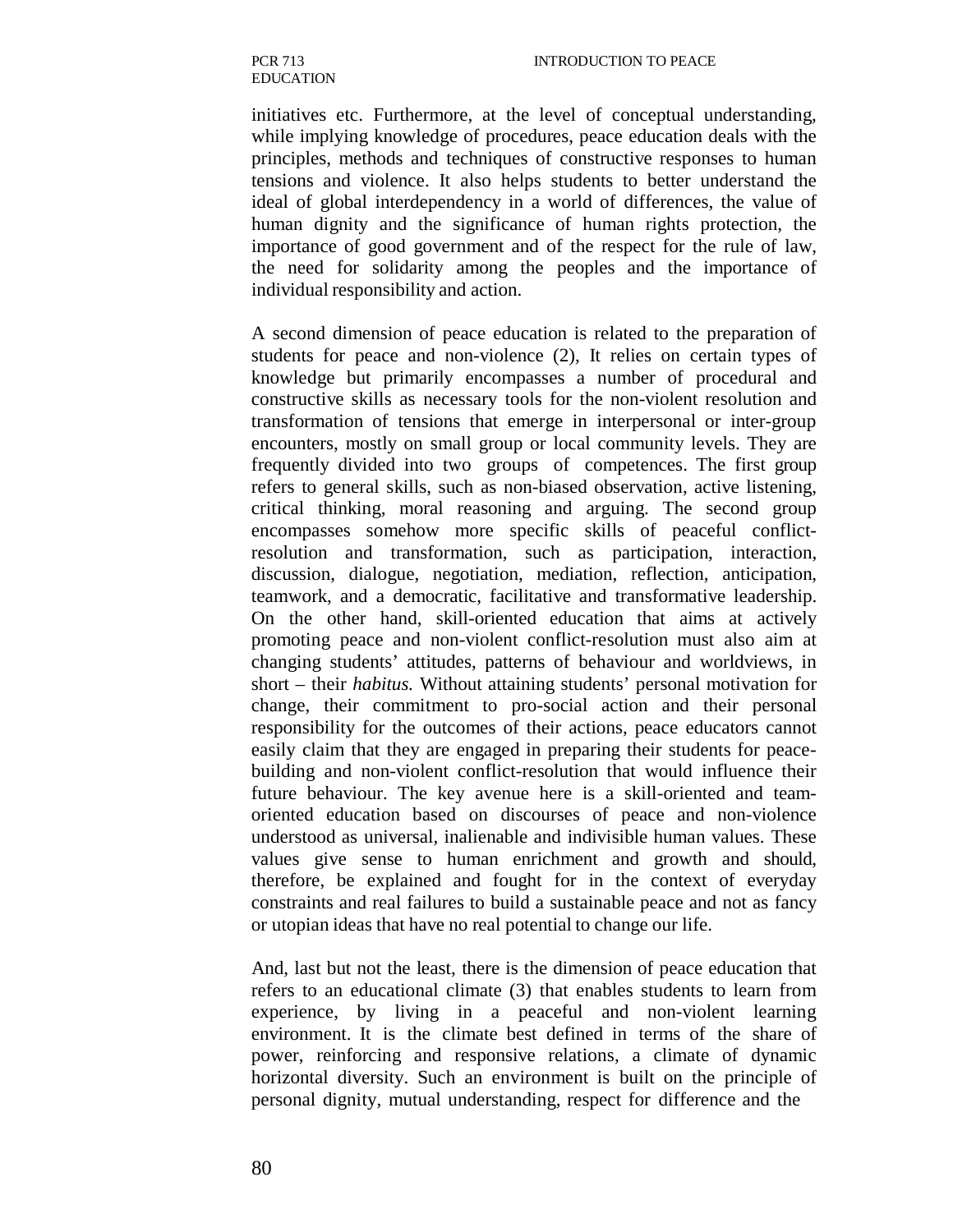recognition of equality of opportunity for all to learn through exchange of knowledge and skills.

### **4.0 CONCLUSION**

It is an environment of inclusion, mutual assistance and solidarity where tasks are shared and fulfilled with responsibility and care, and where conflicts are understood in positive terms – as an opportunity to learn for change. In such an environment, learning and teaching processes are mutually reinforced.

## **5.0 SUMMARY**

Teachers co-organize educational settings and cooperate with their students while they learn through participating and interacting in the group's experiences and resolving conflicts peacefully. In the process, teachers are changed as well as their students, and they let their students know how much they themselves benefit from their students' development.

## **6.0 TUTOR MARKED ASSIGNMENT (TMA)**

How did practice of peace education begin and what does it promote?

## **7.0 REFERENCES/FURTHER READINGS**

- Christie, A. A. (1996). Using email within a classroom based on feminist pedagogy. Retrieved March 6, 2004, from ttp://www.iste.org/jrte/28/5/christie/artivcle/textonly.cfm
- Christie, A. A. (1997). Using email to diffuse gender stereotypes in elementary school children. Retrieved March 5, 2004, from http:// www.west.asu.edu/achristie/TelEd97/gender.htm
- Dooling, J. O. (1999). A study of gender differences in beliefs toward computer technology and factors, which influence these beliefs in grades, 4, 5, 6, and 7. Dissertation Abstracts International, 60(06), 430. (UMI No. 9936826)
- Dykes, L. (2000). Gilligan's island: Gender myths and public policy. The Contrarian, 4(13). Retrieved April 14, 2004, from http://www.pacificresearch.org/pub/con/2000/00-08-11.html
- Ferguson-Pabst, D., Persichette, K., Lohr, L., & Pearman, B. (2003). An analysis of the influence of gender, grade level, and teacher on the selection of mathematics software by intermediate students.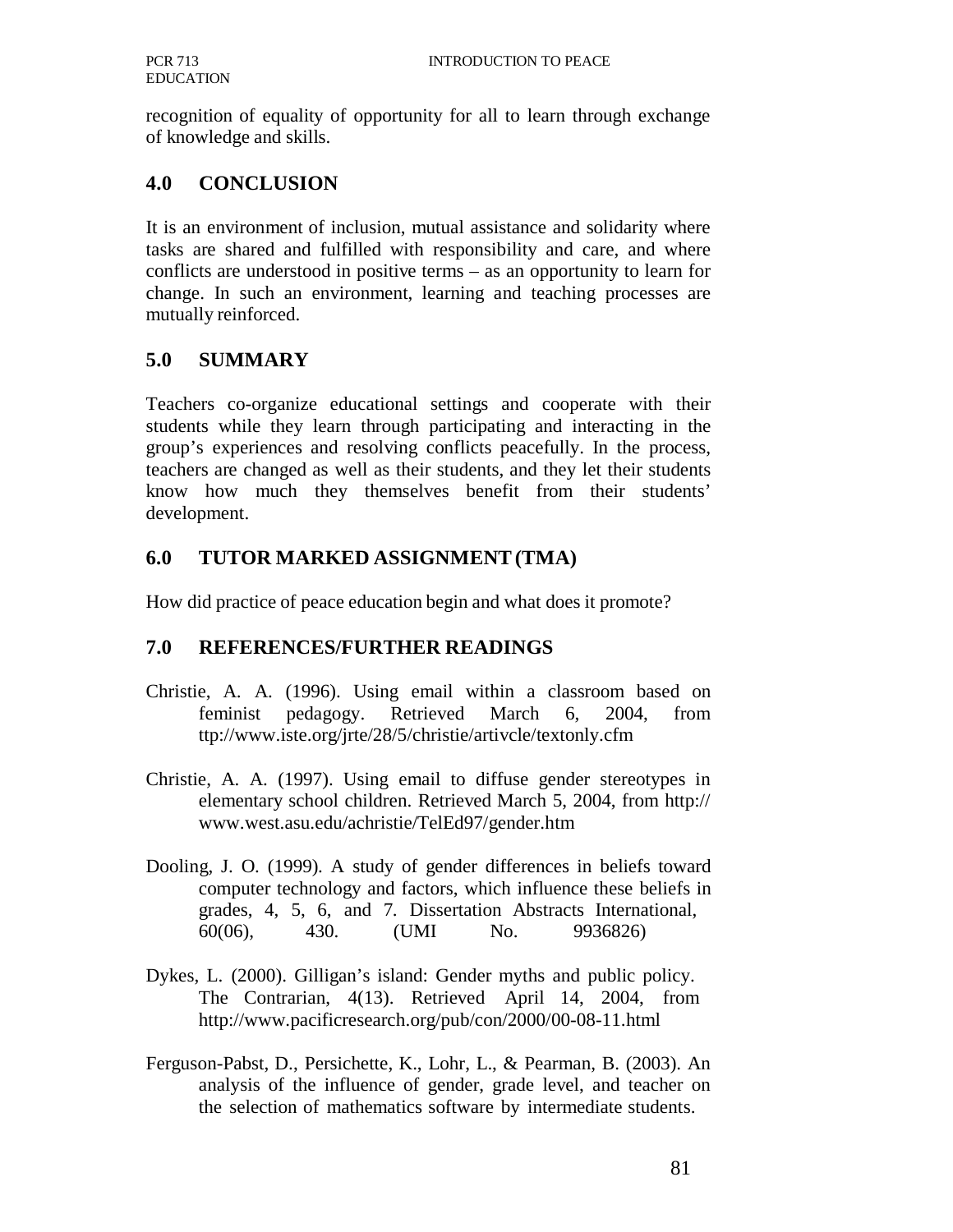Information Technology in Childhood Education, 5-27.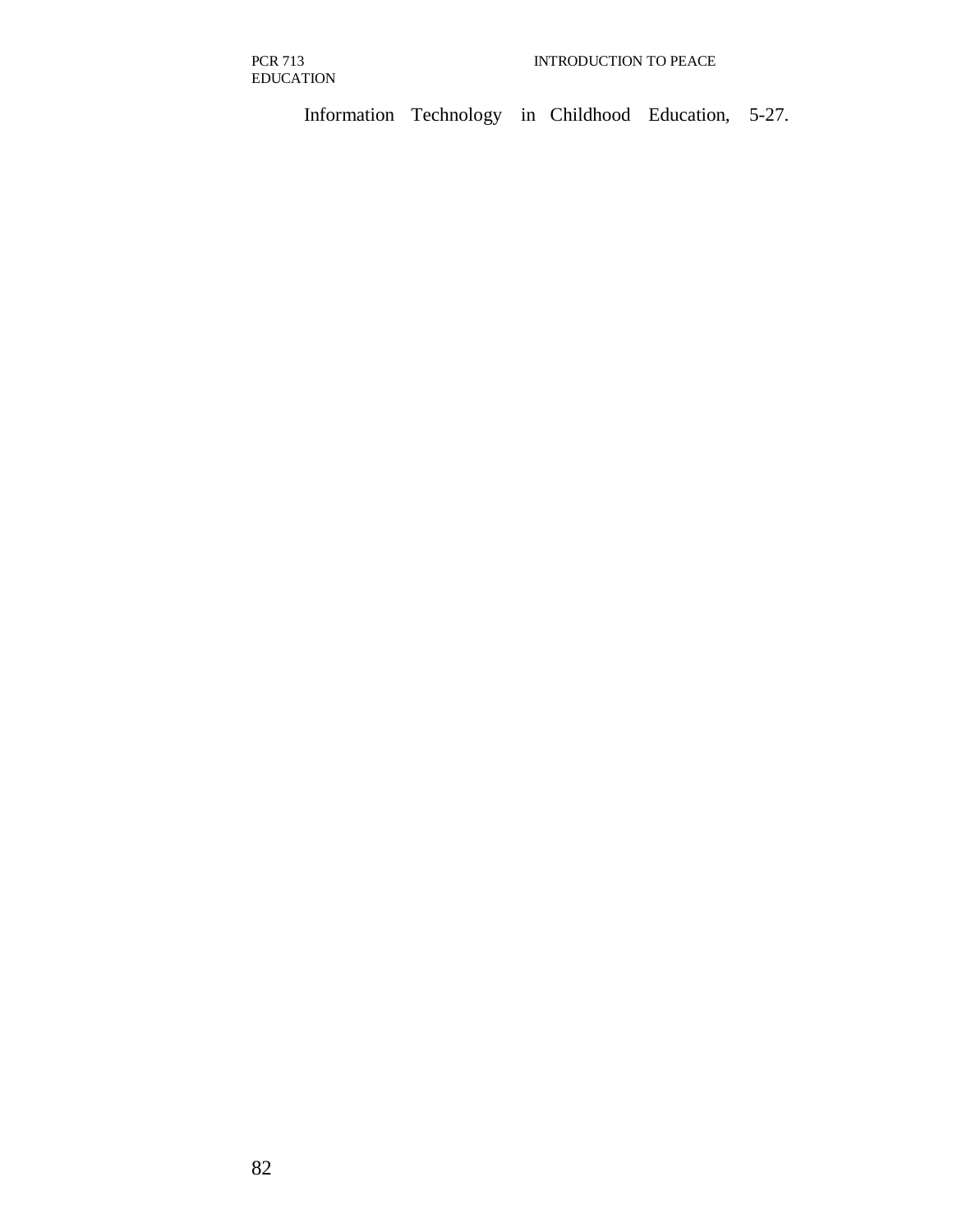## **UNIT 2 THE DIMENSIONS OF PEACE EDUCATION**

#### **CONTENTS**

- 1.0 Introduction
- 2.0 Objectives
- 3.0 Main Body
	- 3.1 Dimension
	- 3.2 A peace Promoting Culture
- 4.0 Conclusion
- 5.0 Summary
- 6.0 Tutor Marked Assignment
- 7.0 References/Further Readings

## **1.0 INTRODUCTION**

In this unit, different approaches to peace education are discussed. This provides deeper insights into the philosophy and the roots of today's peace education programmes. Finally, we argue for a multifaceted and integrated concept leading to a "Culture of Peace."

### **2.0 OBJECTIVES**

At the end of this unit, you should be able to

- i) Describe approaches to peace education
- ii) Explain the philosophy of peace education
- iii) Describe the notion of the culture of peace

## **3.0 MAIN BODY**

#### **3.1 Dimensions**

Peace education programmes differ widely not only by name and, thus, by educational focus, i.e., conflict-resolution, disarmament, social justice, etc, but by the level of inclusion of these three dimensions in promoting their objectives. In this respect, it is possible to divide peace education programmes into three broad groups:

i. *Content-oriented programmes* aim at helping students understand the key concepts and principles of peace and non-violent human relations from local to international community levels. If taught critically, they may be linked to the issues of human rights and freedoms, equality, justice, pluralism, sustainable development and security, although such orientation is rarely found in school practice. A descriptive, non-critical approach to peace and non-violent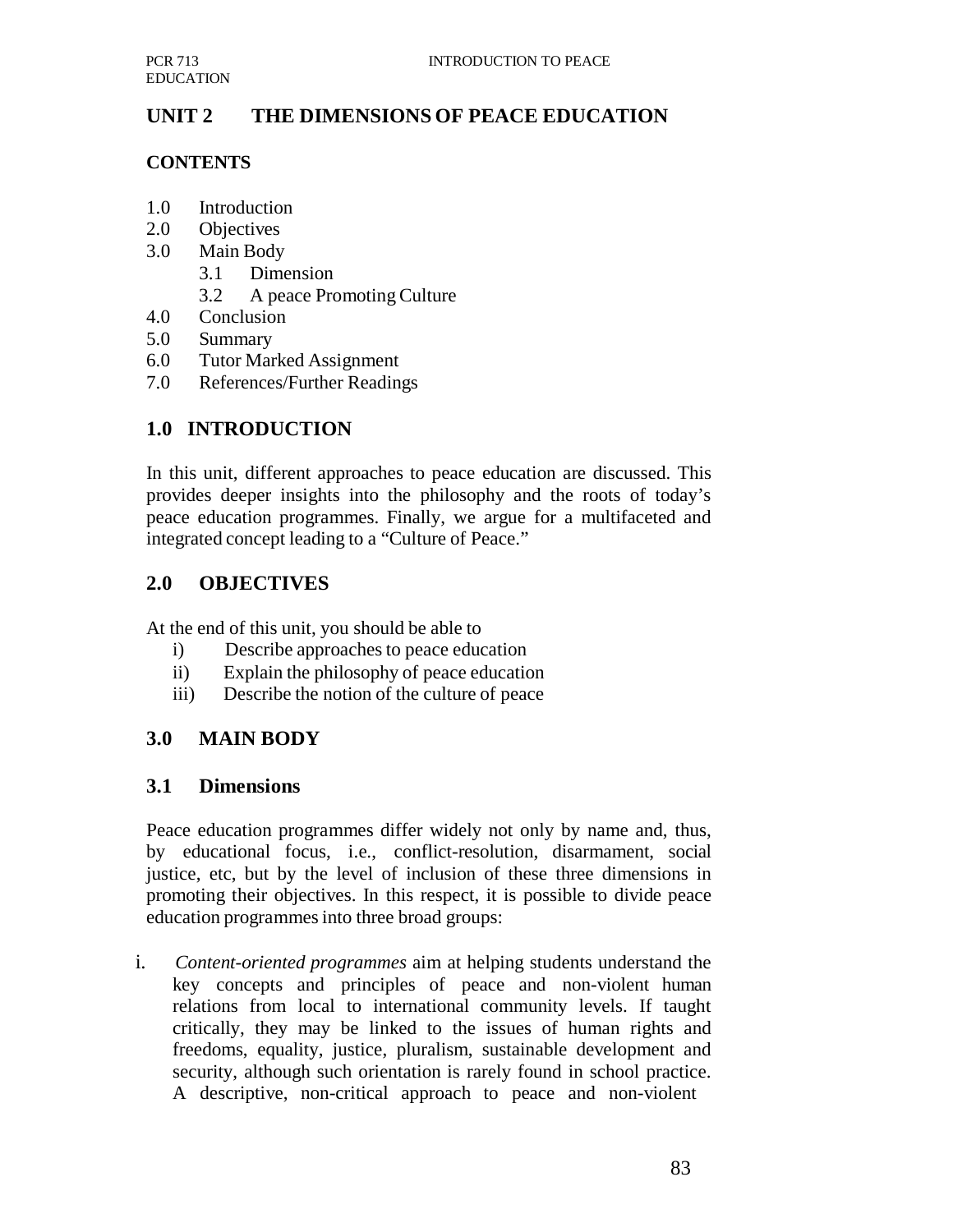> resolution of conflicts is more used in centralized educational systems in which pedagogical authority is based on the notion of "passing knowledge from above" and relies heavily on clear and systemic guidelines, comprehensive teacher instruction and written materials. Nevertheless, we found that the content may be learnt not only in forms of lectures and written assignments but as through debates and discussions in the class or small groups, although such discussions usually have a prescribed format. The efficiency of the programme is often assessed through evaluation of students' knowledge about facts.

- ii. *Student-oriented programmes* aim at helping students learn the strategies of non-violent behaviour and peaceful resolution of conflicts that they may encounter in their everyday life. They are more clinically or case-oriented and often based on psycho-analytic knowledge about techniques for promoting interpersonal communication, self-respect and self-empowerment, assertiveness, pro-social attitudes, mediation and negotiation in pairs, small groups, among peers, etc. They presuppose a certain level of trust between the teacher/trainer and the learner, or between the parties involved in the learning process, such as in peer-mediation, for instance. Evaluation of the programme is usually carried out in terms of observable and long-lasting changes in individual or group behaviour.
- iii. *Community-oriented programmes* focus on knowledge and skills developed through action and participation as well as on the reorganization of the school environment, all of which are seen as the prerequisite for wider social changes. Classrooms and schools are understood as "the communities in context", linked to other communities and the society as a whole, in which different actors play different roles with different interests, objectives and aspirations. Such programmes aim at promoting constructive and mutually reinforcing non-violent relations in the group, classroom or the school, primarily through critical understanding of the obstacles to peace as well as through acquiring skills necessary for combating inequality, discrimination and exclusion. They also promote selfawareness, self-respect and assertive behaviour but go further in combining self-empowerment with the awareness and skills pertinent to the needs of a democratic community of differences based on equality and justice. The focus is, therefore, on active participation, interaction, anticipation and transformation, non-violent conflictresolution, negotiation, mediation, teamwork, facilitation etc. Since community-oriented peace education programmes aim at teaching and learning how to think about and work for peace, they are most often real-problem-oriented and they develop the analytical and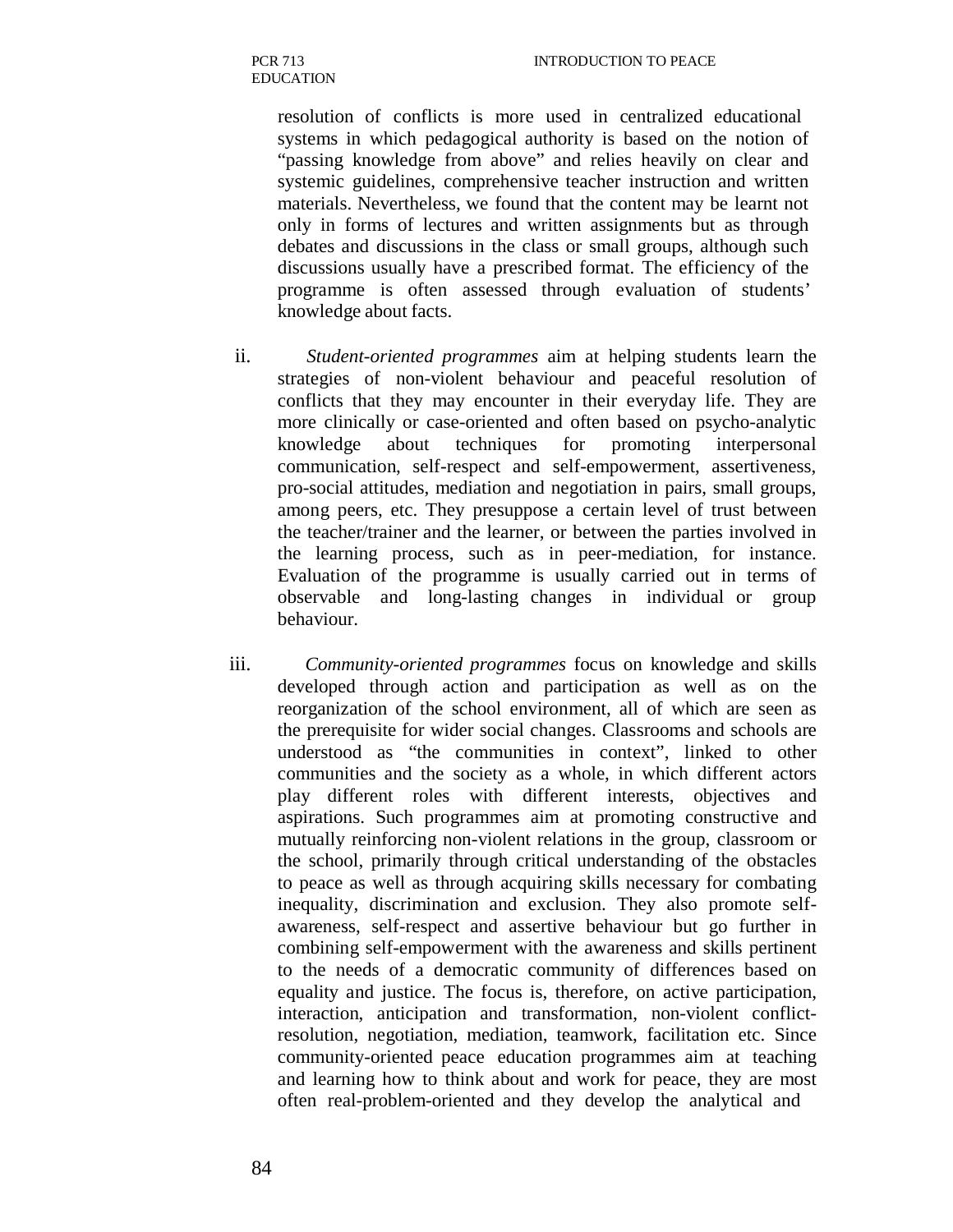critical capacities of students so as to enable them undertake practical steps in peace-building and peace-maintenance.

Peace education that combines all three dimensions mentioned above leads to what some authors call – a *peace-promoting culture*. It is a new way of seeing life with new reference points in addressing human development and the well being of all. It has emerged as the reaction to the culture of war and militarism that successfully justifies oppression, aggression and the production of arms until the level of threat of global destruction was reached in the recent past. The differences between these two types of cultures were well described by one of the pioneers of the field, R. Wahlstrom (1990), in the following chart.

### **3.2 A Peace-Promoting Culture**

#### **FROM TO**

| Cultures of militarism<br>Authoritarian education<br>Military training | Cultures of peace<br>Democratic education<br>Disarmament education |
|------------------------------------------------------------------------|--------------------------------------------------------------------|
| Propagation of prejudiced enemy<br>images                              | Counteracting prejudices                                           |
| Violent actions towards people and<br>nature                           | Non-violent actions towards<br>people and nature                   |
| Militaristic concepts, myths and<br>and images                         | Alternative concepts, myths<br>images                              |
| Neglecting fatherhood                                                  | Promoting fatherhood                                               |
| Supporting sexism                                                      | Supporting equality between<br>men and women                       |
| Obedience, uniformity                                                  | Supporting self-reliance,<br>independence and critical             |
| thinking                                                               |                                                                    |
| Neglecting equality,<br>justice and human rights                       | Respecting equality,<br>justice and human rights                   |
| Racism and nationalism<br>responsibility.                              | Tolerance and global                                               |

Nevertheless, due to the increasing complexity and magnitude of contemporary constraints to peace, a question should be posed on whether peace education has enough potential to contribute efficiently to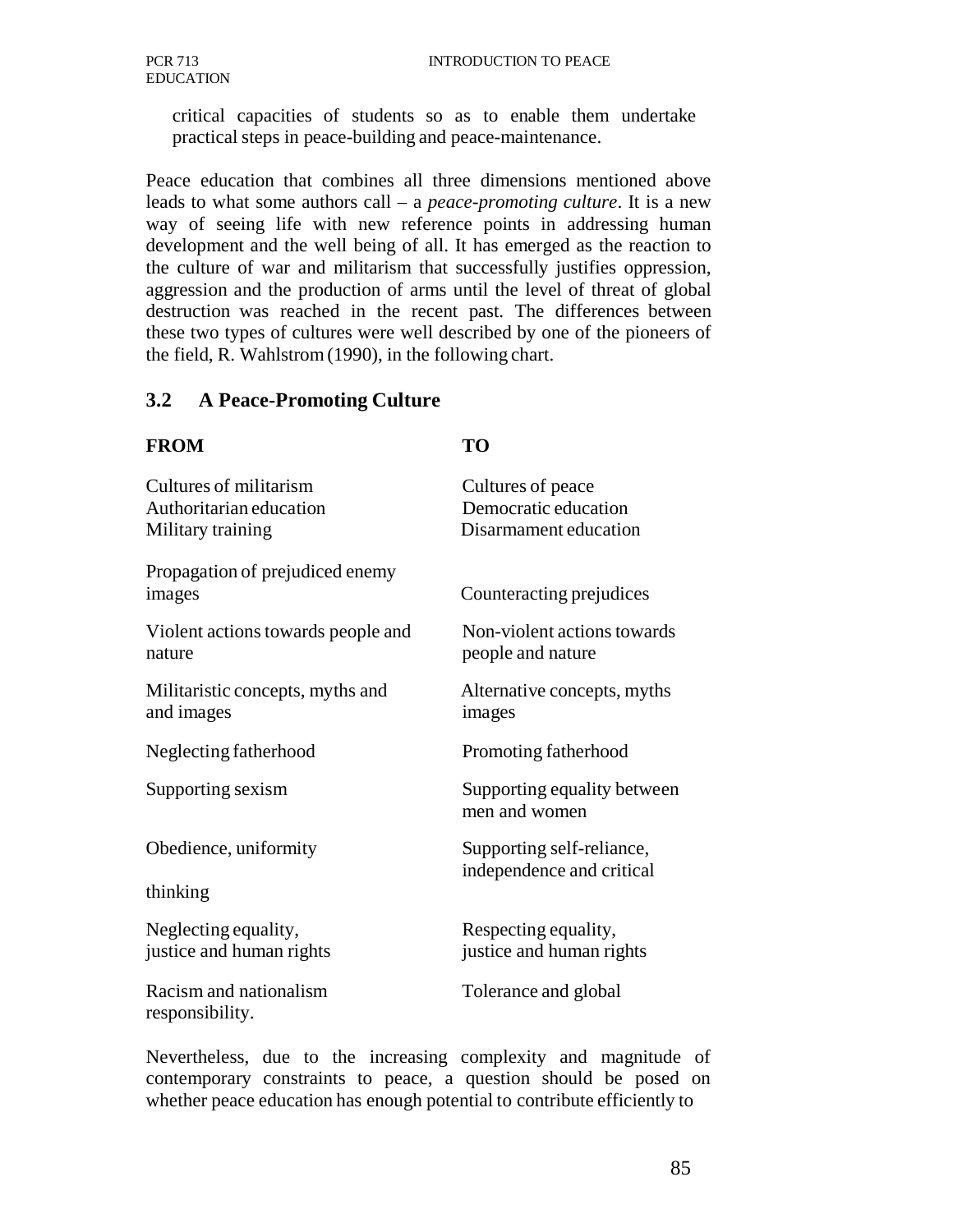developing a new approach to life and new patterns of practice that would, in the immediate future, largely suppress and marginalize, if not totally extinguish, a traditionally prevailing culture of militarism and strengthen a peace-promoting culture. Today's world is not a world neatly divided between the two superpowers. Instead of bipolar, mostly political, ideological and economic tensions that led to understanding of global security in terms of a balance of fear, the world is now faced with two new types of threats. One has to do with the regionalisation and/or localization of tensions and wars caused not only by political and economic interests but also by differences in lifestyle, ethnicity, nationality and religion. Their global impact is as much the expression of an interdependent world as it is the outcome of the lack of effective post-cold-war international peace-maintaining strategies. Another type of threat with global consequences is of most recent origin. It has to do with what has recently been recognized as the individualization and privatization of tensions and wars.

## **4.0 CONCLUSION**

The vicious terrorist attack on the US has shown that traditional categories of war and enemy may not be valid for the protection of peace and security in the world any more if profound conceptual and strategic changes are not made. The privatization of threat and military operations means that we are now dealing with a powerful and wellorganized but invisible, non-predictable and thus hardly controllable enemy that benefits from, on the one hand, the inequality and injustice in the world and, on the other hand, the internationalization of the economy, finance and trade.

## **5.0 SUMMARY**

Peace education may become a powerful instrument or developing as peace-promoting culture only if certain conditions are fulfilled.

- i. Firstly, it should review its key concepts, approaches and practices in the light of the post-cold-war shifts in the practice of war, threats and instability.
- ii. Secondly, it should focus more on developing critical awareness as the prerequisite for non-violent conflict resolution and transformation.
- iii. Thirdly, it should establish a dynamic balance between the interpersonal, inter-group and international dimensions of non-violent conflict resolution approaches.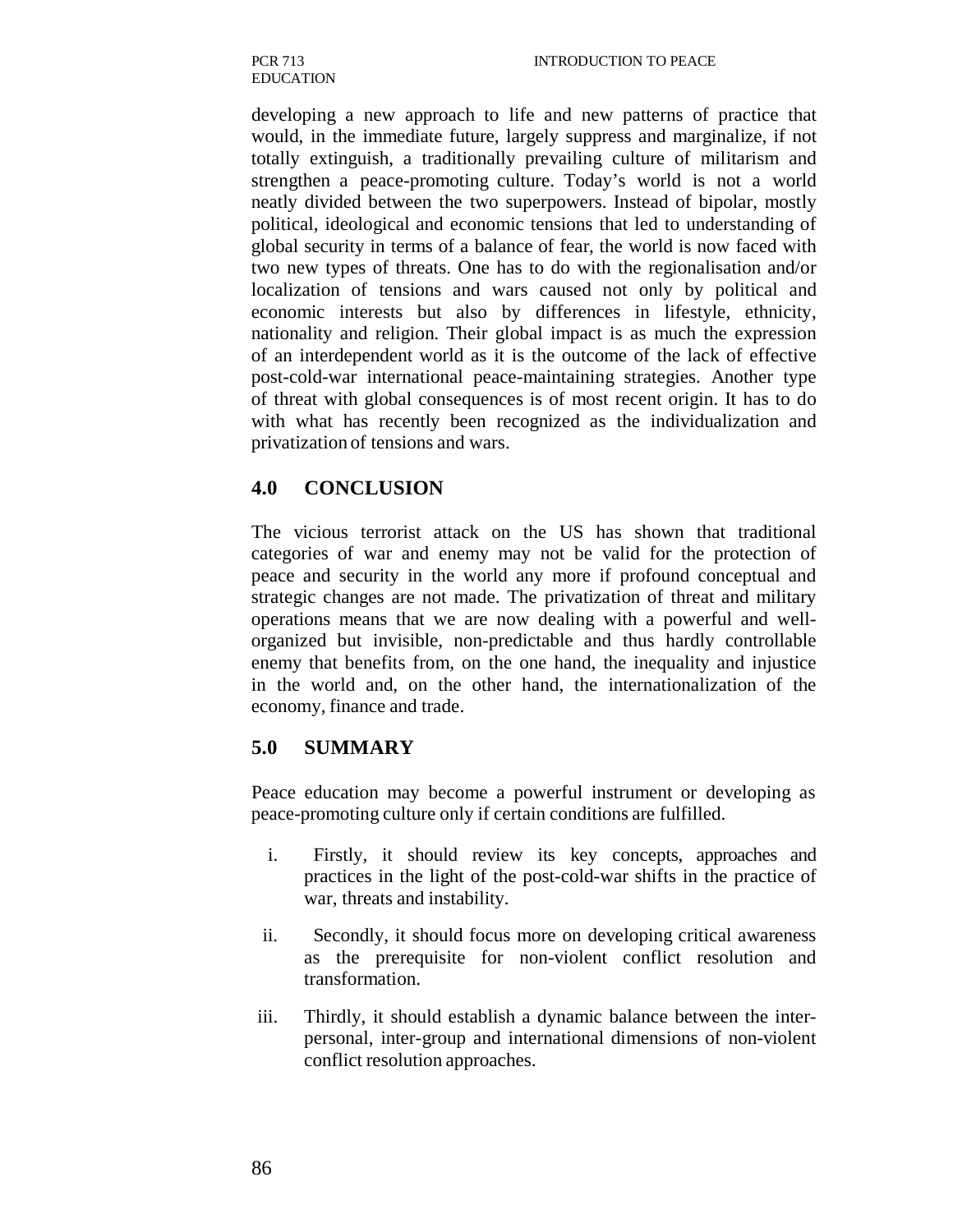iv. And fourthly, it should be redefined as multifaceted and lifelong learning indivisibly related to the issues of human rights, equality, pluralism, democracy and the rule of law that integrates formal and non-formal educational concepts and practices in a culturally sensitive and inclusive global perspective.

### **6.0 TUTOR MARKED ASSIGNMENT (TMA)**

List and discuss the various dimensions of peace education.

#### **7.0 REFERENCES/FURTHER READINGS**

- Christie, A. A. (1996). Using email within a classroom based on feminist pedagogy. Retrieved March 6, 2004, from http://www.iste.org/jrte/28/5/christie/artivcle/textonly.cfm
- Christie, A. A. (1997). Using email to diffuse gender stereotypes in elementary school children. Retrieved March 5, 2004. http://www.west.asu.edu/achristie/TelEd97/gender.htm
- Dooling, J. O. (1999). A study of gender differences in beliefs toward computer technology and factors, which influence these beliefs in grades, 4, 5, 6, and 7. Dissertation Abstracts International, 60(06), 430. (UMI No. 9936826)
- Dykes, L. (2000). Gilligan's island: Gender myths and public policy. The Contrarian, 4(13). Retrieved April 14, 2004, from http://www.pacificresearch.org/pub/con/2000/00-08-11.html
- Ferguson-Pabst, D., Persichette, K., Lohr, L., & Pearman, B. (2003). An analysis of the influence of gender, grade level, and teacher on the selection of mathematics software by intermediate students. Information Technology in Childhood Education, 5-27.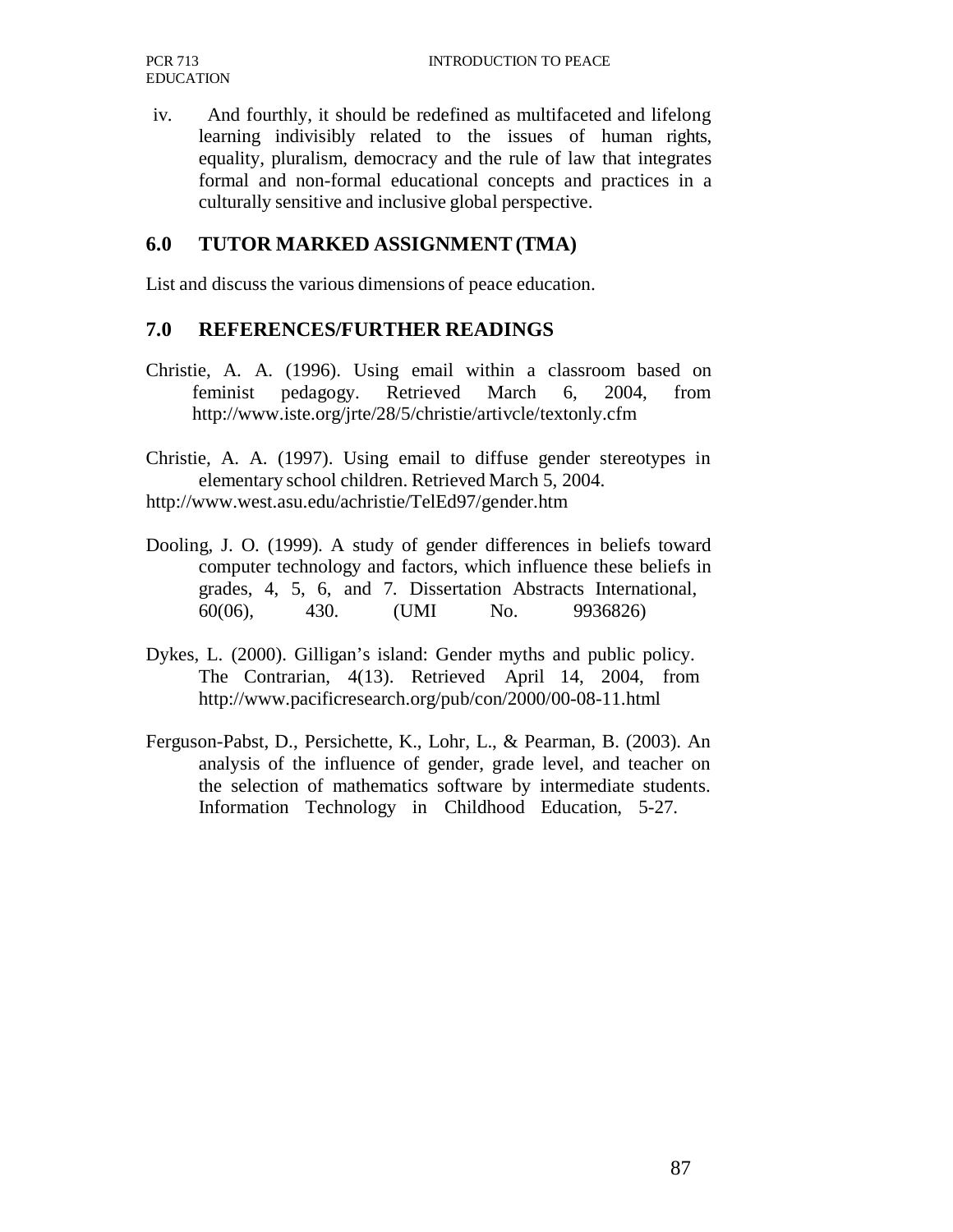### **UNIT 3 PEACE EDUCATION AND TEACHER IN-SERVICE TRAINING**

#### **CONTENTS**

- 1.0 Introduction
- 2.0 Objectives
- 3.0 Main Body
	- 3.1 Training And In-Service Training Of Teachers
	- 3.2 Skills And Habitus Of Teachers
	- 3.3 The Habitus, "A Structured And Structuring Principle"
- 4.0 Conclusion
- 5.0 Summary
- 6.0 Tutor Marked Assignment
- 7.0 References/Further Readings

#### **1.0 INTRODUCTION**

This unit gives an overview of both in-service training philosophy and methods and argues why certain methods and structures are more appropriate for our peace education training than others. The main argument says that the modification of the pedagogical "habitus" towards a culture of peace is necessary in order to develop a holistic and dynamic approach. This approach needs the structure of a longer-term course programme, consisting of different seminars for a constant group of participants.

#### **2.0 OBJECTIVES**

At the end of this unit, you should be able to

- i) Explain the training philosophy of peace education;
- ii) Describe the methods of peace education; and
- iii) Discuss Peace pedagogy.

#### **3.0 MAIN BODY**

#### **3.1 Training And In-Service Training Of Teachers**

#### *The necessity of in-service training*

The training of a prospective teacher is regulated in various ways in the different countries of Europe. Either the model applied is that of specialist training in the teaching subject or a number of teaching subjects followed by specific teacher training (two-phase model), or the two aspects are integrated in a single course of study, with gradations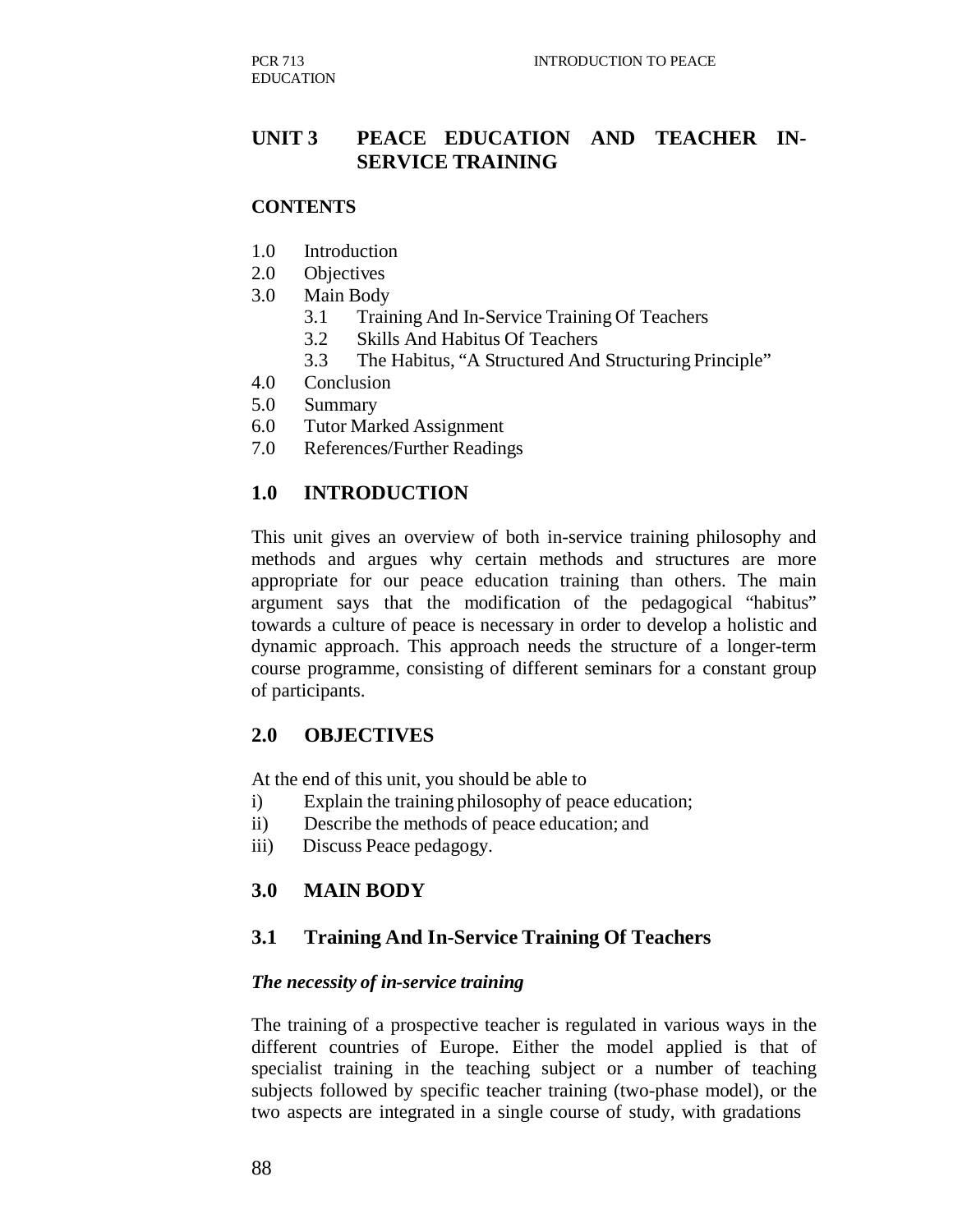depending on whether the focus is on the professional career from the very start or only at a later stage of studies (one-phase model). The intensity of practical teaching training (with stages of observation and independent teaching) within the course of study or following the course of study also varies considerably.

Irrespective of the specific form of teacher training, however, it must be s tasted that academic study alone does not guarantee qualification for the profession. It is always also necessary, particularly in the first years of the career, to provide accompanying in-service training as a supplement to the basic training. This in-service training can deal more specifically and directly with the requirements of the teacher than a course of studies. Above all, however, it encounters a completely different inner attitude, sensitivity and competence on the part of the teacher. It is only in this way that it becomes possible to really absorb new information and methods, and implement them in practice. Here, too, there are very different regulations in Europe, ranging from inservice training on a regional or national level to mainly school-internal programmes, from compulsory seminars to absolutely voluntary activities.

The need for permanent in-service training is without doubt undisputed today. The slogan of *lifetime learning* is an indication that teacher inservice training in parallel with the teacher's career is no longer seen as necessary merely for beginners in the trade, but is becoming more and more important generally for all teachers. The rapid upheavals in the field of the teaching subjects, the changing pedagogical demands, the changing social and educational conditions and not least the new communication technologies, all of these require a new attitude to inservice training. It can no longer be regarded as an option to be chosen or rejected, but must be conceived as a precondition for the professional activity.

For the teaching profession as a social profession in particular, there is in addition the heavy psychological burden that demands a permanent programme of supervision, work-related group therapy (e.g. "Baling groups") and similar institutions. However, at present there is nothing approaching a comprehensive programme.

## **3.2 Skills and habitus of teachers**

The role that the particular society allocates to the school and the specific form of teacher training also determines the teacher's self image and the pedagogical habitus. By habitus we mean, borrowing from Bourdieu (Bourdieu 1980 and 1982, see also Bohn 1991), the matrix of perceptions, actions and thoughts that the actors, in this case the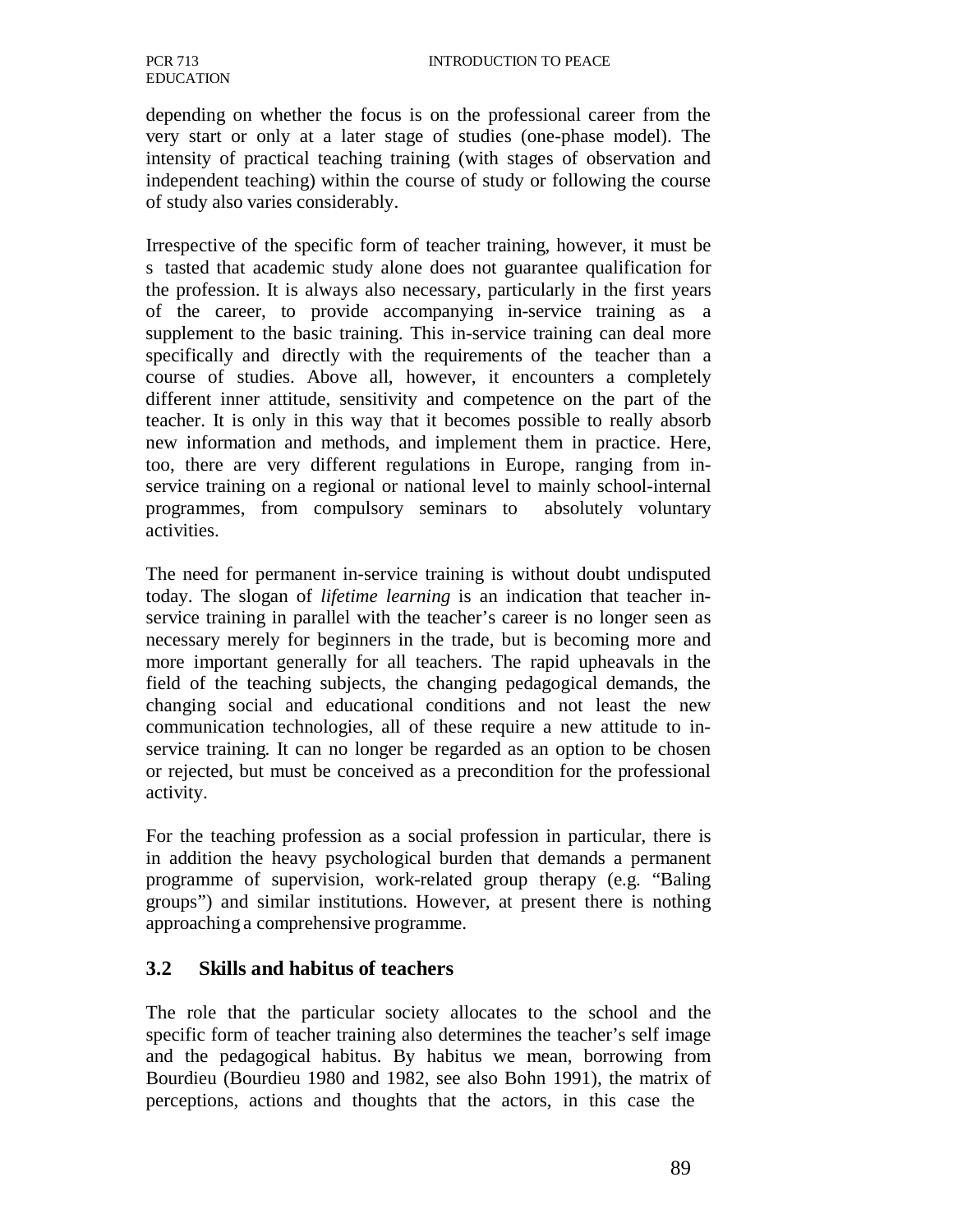teachers, use to delimit a field of action within which they have unconstrained scope for action. This means that the habitus is the internalized basic attitudes that provide orientation even in unforeseen situations never previously encountered. The habitus is thus not restricted to individual (pedagogical) skills, but is rather the underlying general attitude that permits the flexible application of these skills in changing conditions and situations. For the habitus, must not be regarded as a restricted specification of rules but rather as a framework within which the teacher's own style of pedagogical action can develop. However, the framework also represents a limit that is difficult to perceive as such and to surpass. Thus it permits variety within homogeneity. The pedagogical habitus refers on the one hand to the professional field, i.e. the interpretation of what school and education serve generally, and on the other hand to the professional image itself, i.e. what the functions of the teacher are in order to implement the underlying educational objectives (for the application of the habitus concept to education, see Gogolin 1994).

The habitus is implicit, i.e. it is not taught, but acquired in the course of teacher training and in professional life. It becomes, as it were, subcutaneous, communicated together with the specific skills that teachers acquire for their profession. We consider a "peace education habitus" as part of the concept of a "Culture of Peace", promoted by UNESCO.

#### **3.3 The habitus, "a structured and structuring principle"**

#### **Internationalized Basic Attitudes**

- i. Guidelines for perception
- ii. Provide orientation
- iii. Allow flexible application of the skills

But what are the skills that are deliberately further developed and improved through teacher in-service training? Roughly speaking, we define five types of skills that together represent quality criteria for good teachers:

i. *Subject skills:* These skills constitute not just the existing knowledge of the subject, but above all the ability to arrange, weight and select this knowledge; in addition, the ability to further develop, supplement and expand this knowledge, i.e. the handling and efficient use of information. Given the increasing complexity of the modern world, it is important to be aware of the specific social responsibility and the specific contribution of one's own subject to the urgent questions of humanity today.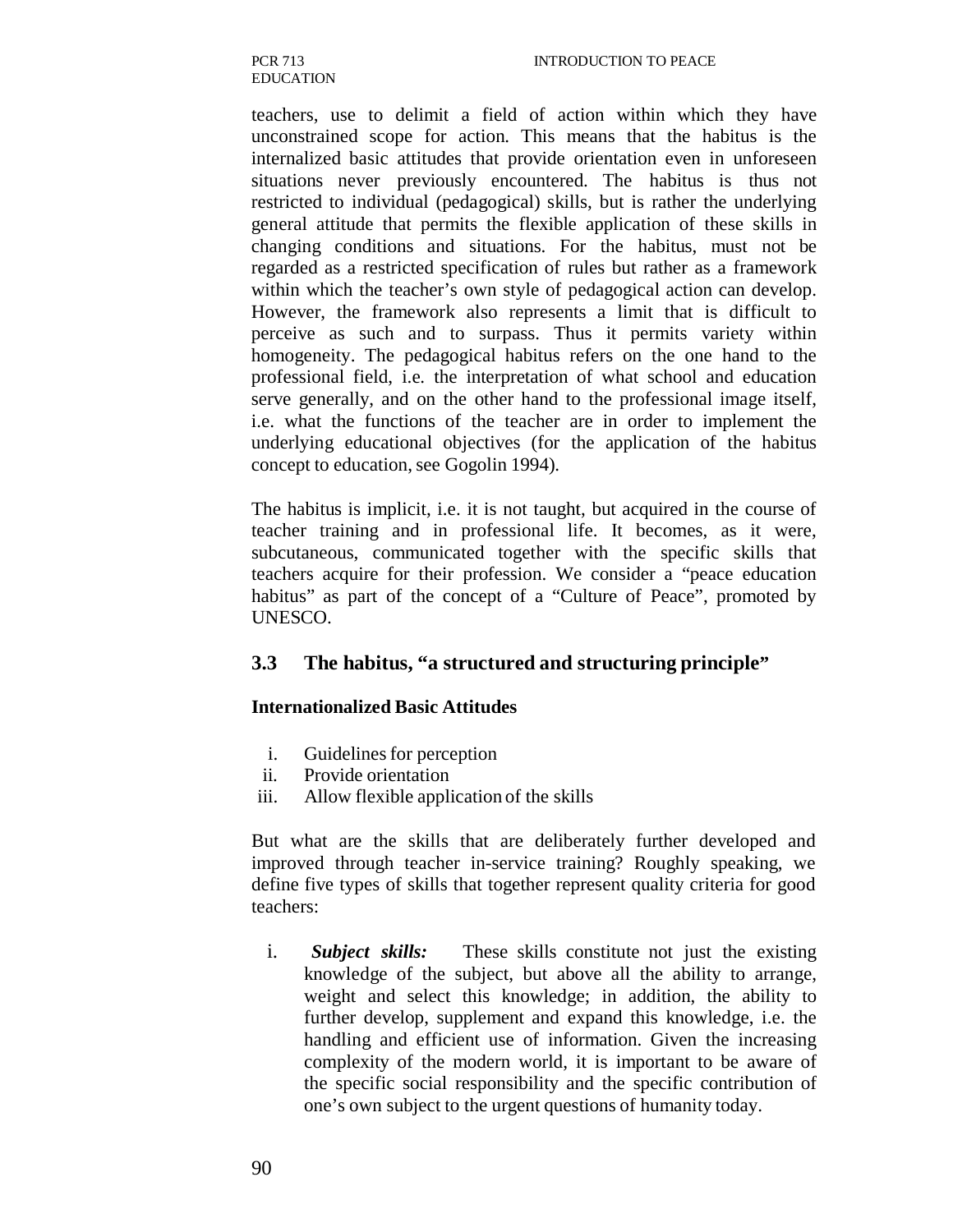- ii. *Pedagogical and didactic skills:* Of course, the first of these skills is the ability to teach subject content or didactic skills as efficiently as possible, and furthermore to plan, implement and evaluate the entire pedagogical process down to the individual teaching unit. In addition, teachers should be able to deal with groups and to meet the needs of every single learner. This again presupposes a certain mastery of the methods as a precondition for the priority to be given to dealing with the learners as people, to observing the learning processes in their didactic and pedagogical dimensions and to approaching the learners flexibility and individually. Finally, this includes the competence of reflecting and evaluating the educational process as a whole.
- iii. *Organizational and management:* A good teacher must also have organizational competences. Not only in order to organize his or her own teaching and work in the classroom, but above all in order to create optimum conditions within the learning institution that is the school and to participate in the school development process.

# **4.0 CONCLUSION**

Pedagogical qualities also include the awareness, empathy and the ability to reflect on one's own social role as a teacher on the basis of one's professional ethos. This includes critical problem-solving skills, negotiation skills, i.e. the ability to identify one's own interests and to defend them together with others – all those skills that the teacher is supposed to develop in his or her students. This quality, however, goes far beyond the representation of one's own direct interests. At heart, it concerns the recognition of the social responsibility of one's own professional activity and action in accordance with such responsibility. While this applies to all professions, it is even more true of social professions like teaching.

# **5.0 SUMMARY**

What every teacher needs today is the ability to reflect the present situation and to contribute actively to social change. *Future education*  has become a necessary element of any education. This requires transformational skills of the teachers and the ability to help their students to develop these skills themselves.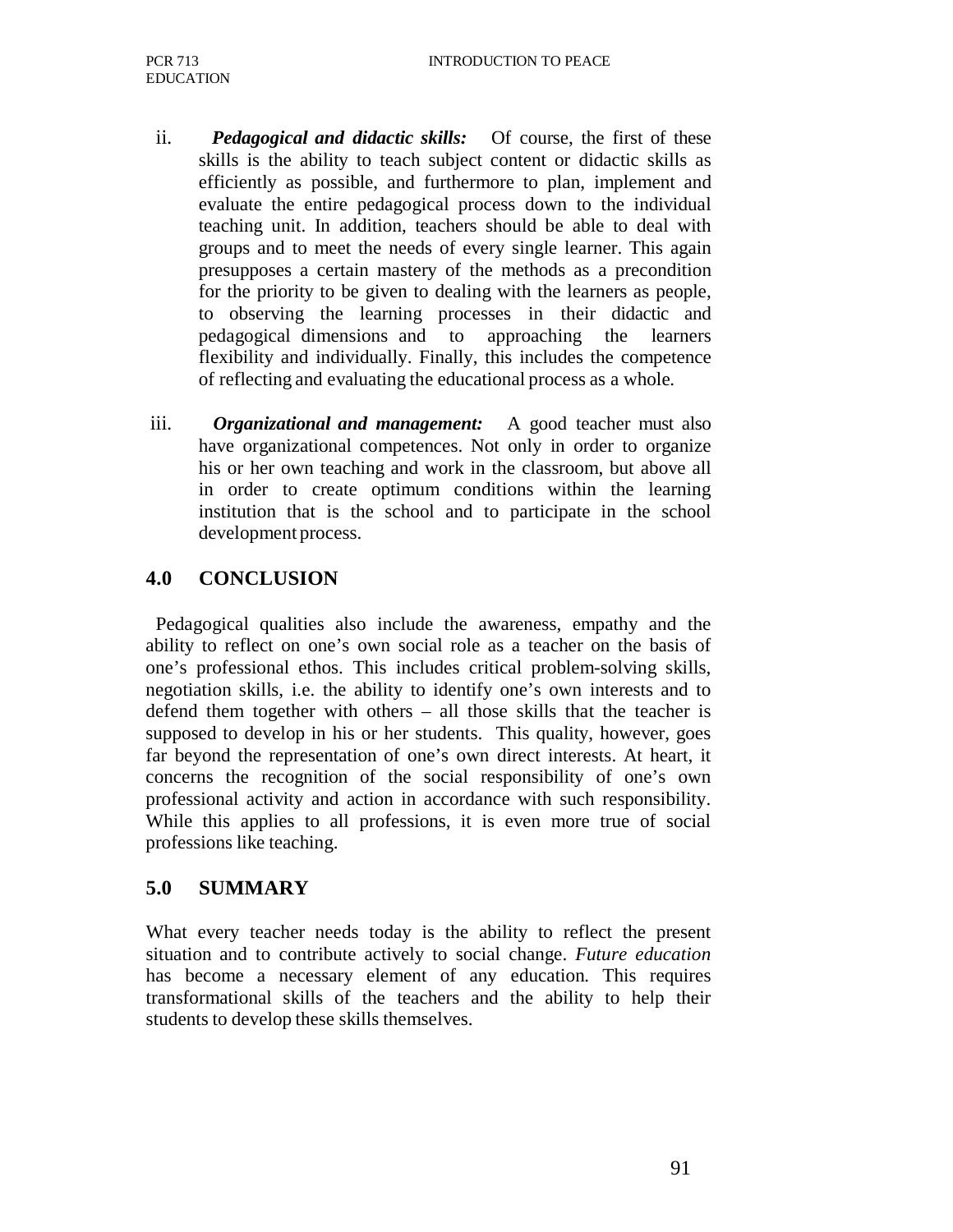#### **6.0 TUTOR MARKED ASSIGNMENT (TMA)**

What are the skills that represent good criteria for good teachers?

#### **7.0 REFERENCES/FURTHER READINGS**

- Christie, A. A. (1997). Using email to diffuse gender stereotypes in elementary school children. Retrieved March 5, 2004, from http:// www.west.asu.edu/achristie/TelEd97/gender.htm
- Dooling, J. O. (1999). A study of gender differences in beliefs toward computer technology and factors which influence these beliefs in grades 4, 5, 6, and 7. Dissertation Abstracts International, 60(06), 430. (UMI No. 9936826)

Dykes, L. (2000). Gilligan's island: Gender myths and public policy.

- The Contrarian, 4(13). Retrieved April 14, 2004, from http://www.pacificresearch.org/pub/con/2000/00-08-11.html
- Ferguson-Pabst, D., Persichette, K., Lohr, L., & Pearman, B. (2003). An analysis of the influence of gender, grade level, and teacher on the selection of mathematics software by intermediate students. Information Technology in Childhood Education, 5-27.
- Gall, J. P., Gall, M. D., & Borg, W. R. (1999). Applying educational research (4th ed.). New York: Longman.
- Galvan, J. L. (1999). Writing literature reviews: A guide for students of the social and behavioral sciences. Los Angeles, CA: Pyrczak.
- Gipps, C., McCallum, B., & Hargreaves, E. (2000). What makes a good primary school teacher: Expert classroom strategies. New York: RoutledgeFalmer.
- Honey, M., Moeller, B., Brunner, C., Bennett, D., Clements, P., & Hawkins, J. (1991). Girls and design: Exploring the questions of technological imagination. In E. Rassen & L. Iura (Eds.), The Jossey-Bass reader on gender in education (p. 329-344). San Francisco: Jossey-Bass.
- Johns Hopkins Medical Institute. (2000). Hopkins research shows nature, not nurture, determines gender. Retrieved April 14, 2004, from http://www.hopkinsmedicine.org/press/2000/MAY/000512.HTM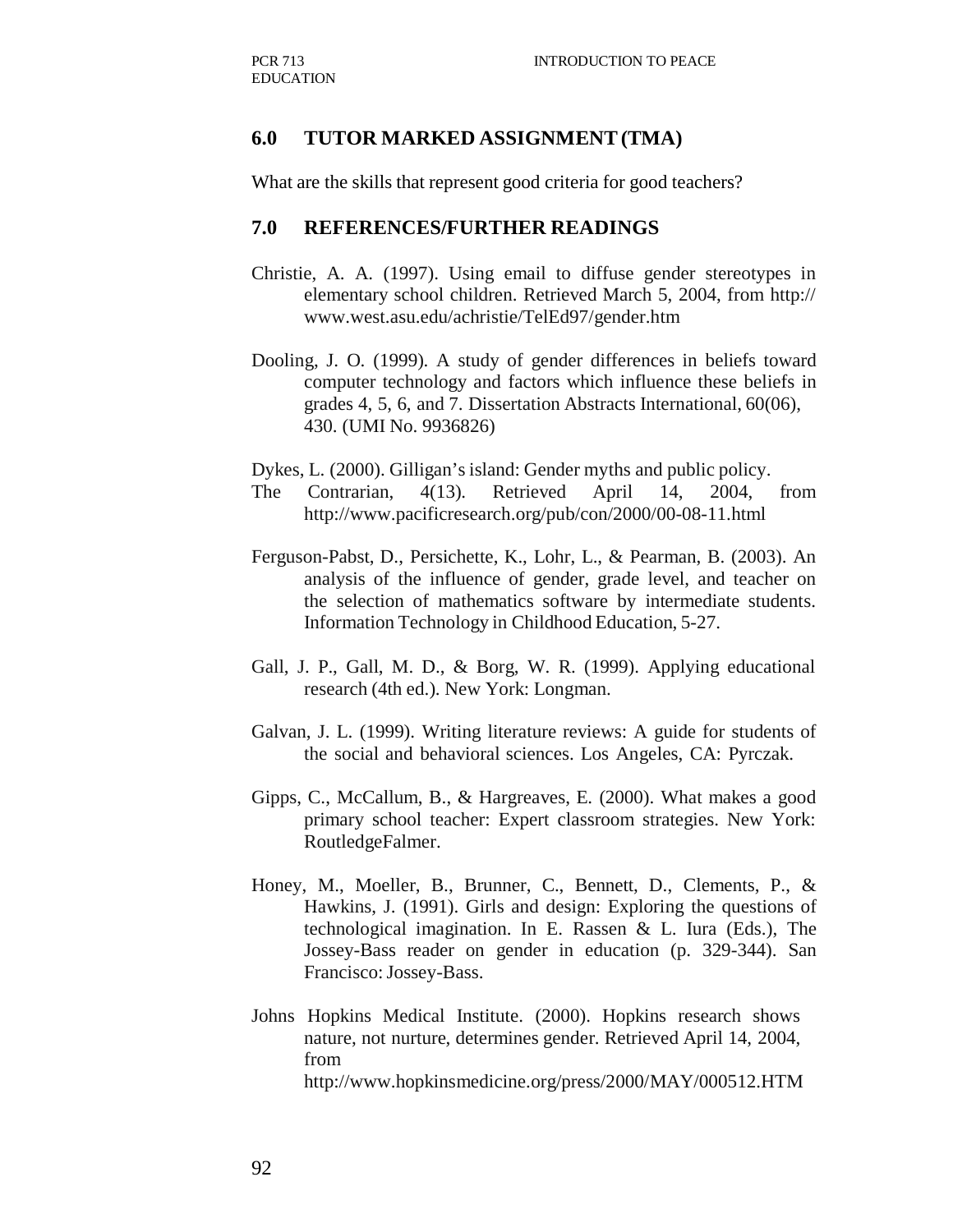- Kindlon, D., & Thompson, M. (1999). Thorns among roses: The struggle of young boys in early education. In E. Rassen & L. Iura (Eds.), The Jossey-Bass reader on gender in education (p. 153-181). San Francisco: Jossey-Bass.
- McGrath, D. (2004). Closing the gender gap: Girls, technology, fluency, and PBL. Learning and Leading with Technology, 31(6), 28-31.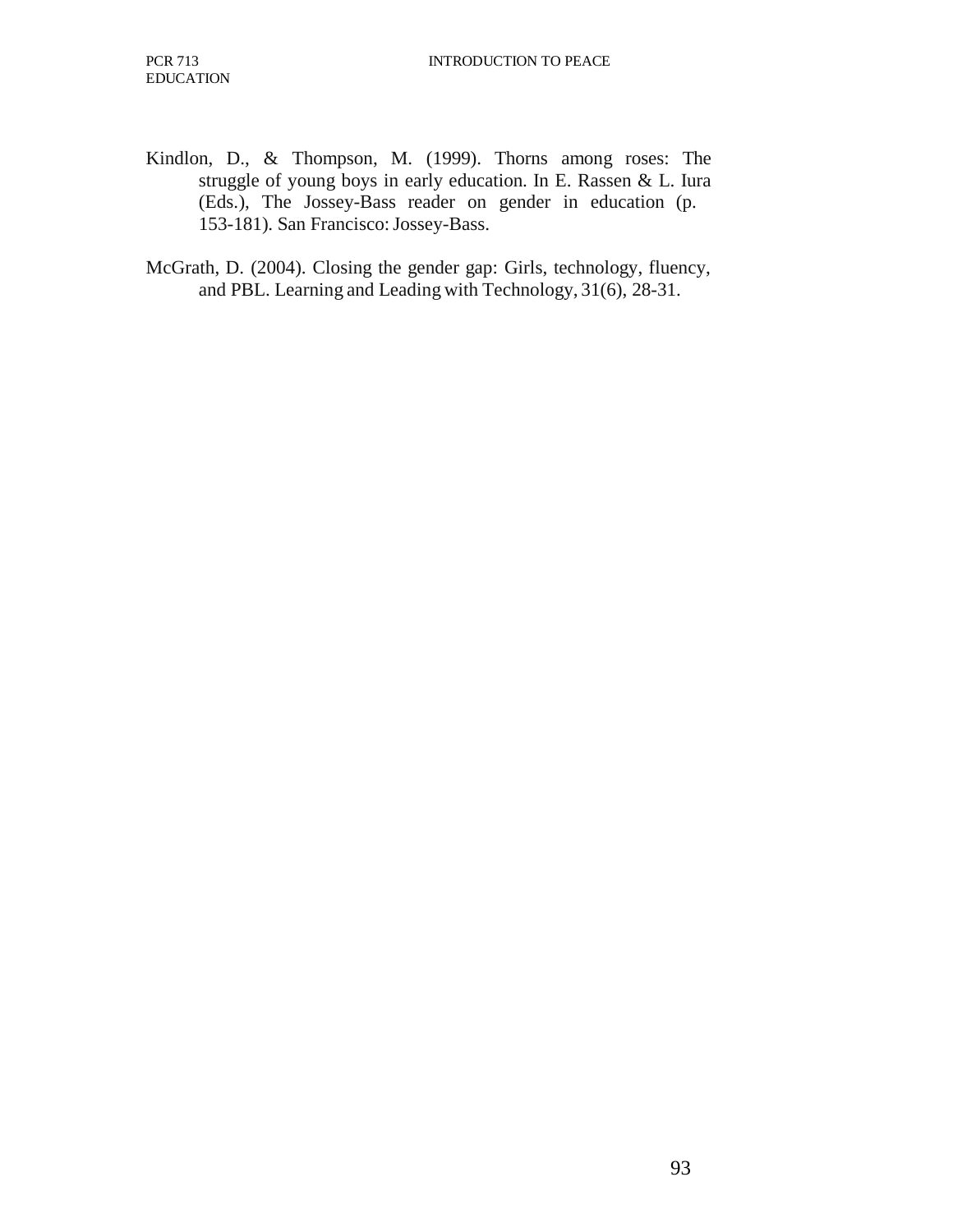## **UNIT 4 FUNDAMENTAL INTENTIONS OF IN-SERVICE TRAINING**

#### **CONTENTS**

- 1.0 Introduction
- 2.0 Objectives
- 3.0 Main Body
	- 3.1 Forms of In-Service Training
	- 3.2 Methods And Structures Of In-Service Training
- 4.0 Conclusion
- 5.0 Summary
- 6.0 Tutor Marked Assignment
- 7.0 References/Further Readings

#### **1.0 INTRODUCTION**

In-service training has the function of furthering all these skills, although it goes without saying that different accents have to be set depending on the specific case.

#### **2.0 OBJECTIVES**

At the end of this unit, the students should be able to understand the following:

- i) Fundamental skills peace education.
- ii) Specific cases
- iii) Methods of in-service training

#### **3.0 MAIN BODY**

#### **3.1 Forms of In-Service Training**

As far as concerns the specific contents, intentions and forms of inservice training, the following distinctions can be made:

*(1) Training as a supplement to or updating of subject knowledge or abilities:* Today, all subjects are concerned. Thus language teachers will not only increase their own linguistic skills but also wish to improve their method for teaching languages; literature teachers will need to examine new texts etc. For teachers of biology or other natural science subjects, it will be necessary to keep up-to-date with scientific progress in their subject, while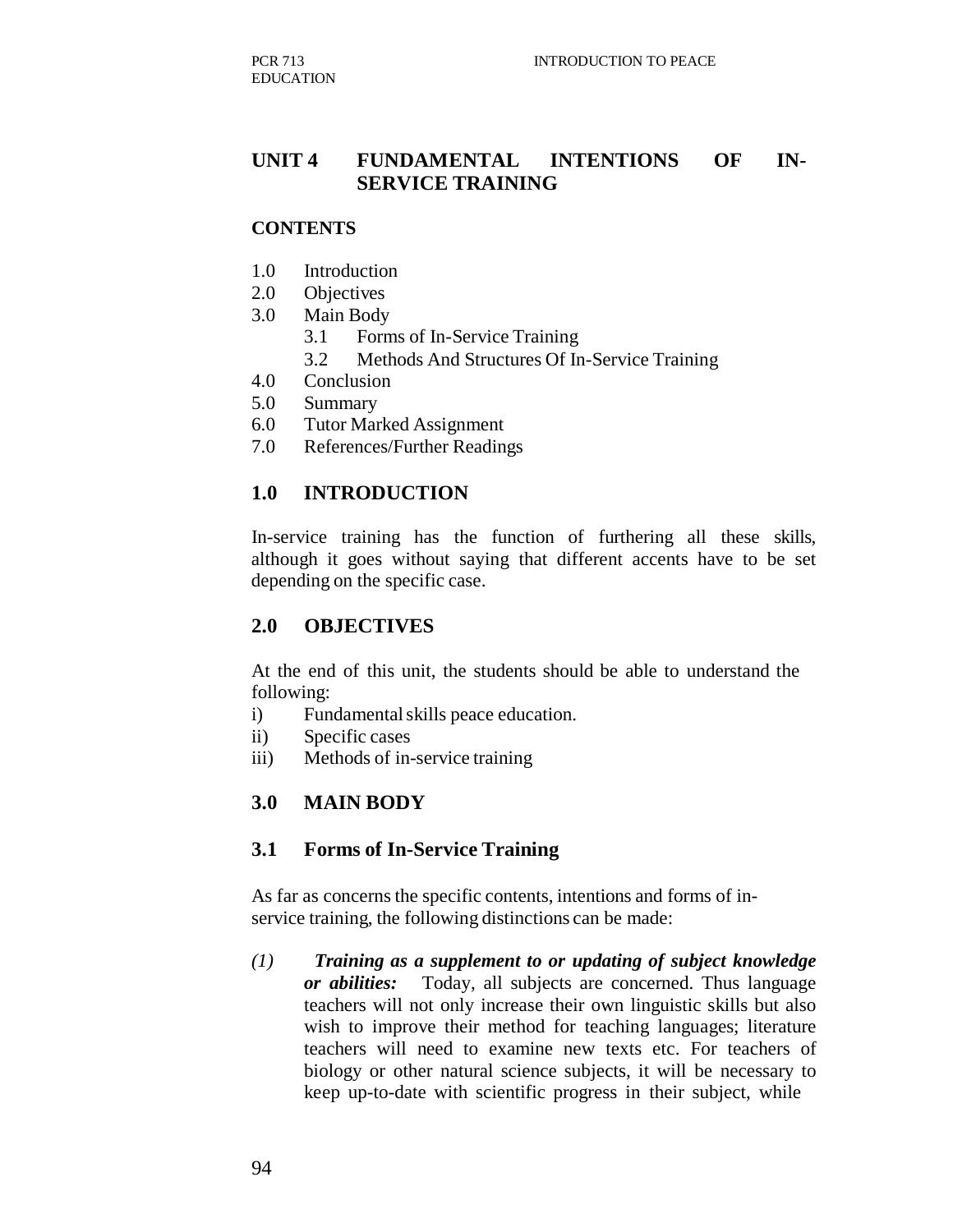historians need to deal with developments in contemporary history. In addition, all will have a particular need for in-service training in the fields that are given little or no attention during their course of studies. In-service training can make good these deficits.

*(2) In-service training as a modification of the professional image, the pedagogical habitus:* In addition, however, there will also be areas of in-service training that confront teachers with new orientations that they previously did not perceive, or perceived only on the margin, as being part of their field of duties. This type of in-service training does not therefore make good gaps in knowledge or methodological skills, but generally modifies the field of duties that concern teachers, bringing a new orientation to the subject or even to the teacher's self-image. It influences the pedagogical habitus.

Such a qualitative change was for instance the result of the 1978 Decree on Political Education in the Austrian school system. For many teachers, the idea that political education was to be communicated as a teaching principle within their own subjects was completely new.

We are experiencing something similar today in many countries of Europe: School development is becoming a function alongside subject teaching, thereby changing the self-image of the teachers in the long term. The introduction of school autonomy is shifting decisions previously made by central authorities to the level of the individual schools. This means not only new functions for the school management and administration, but also for the teachers themselves. In order to be prepared for these new functions, there is a need for a change in the understanding of the role of the teacher.

# **3.2 Methods And Structures of In-Service Training**

The working means and methods in in-service training are determined according to the intentions and emphases to be placed. Roughly speaking, the following three areas can be differentiated as ideal types:

1) *Information focus:* This is the classical form of a seminar, consisting above all of talks and discussions, perhaps also of the study of texts handed out for purposes of preparation or followup work. These seminars are very efficient in the sense that they can communicate a large amount of information to many recipients in a short time. The fact that they restrict themselves to this is, however, at the same time their disadvantage. For the communication of knowledge is often insufficient for the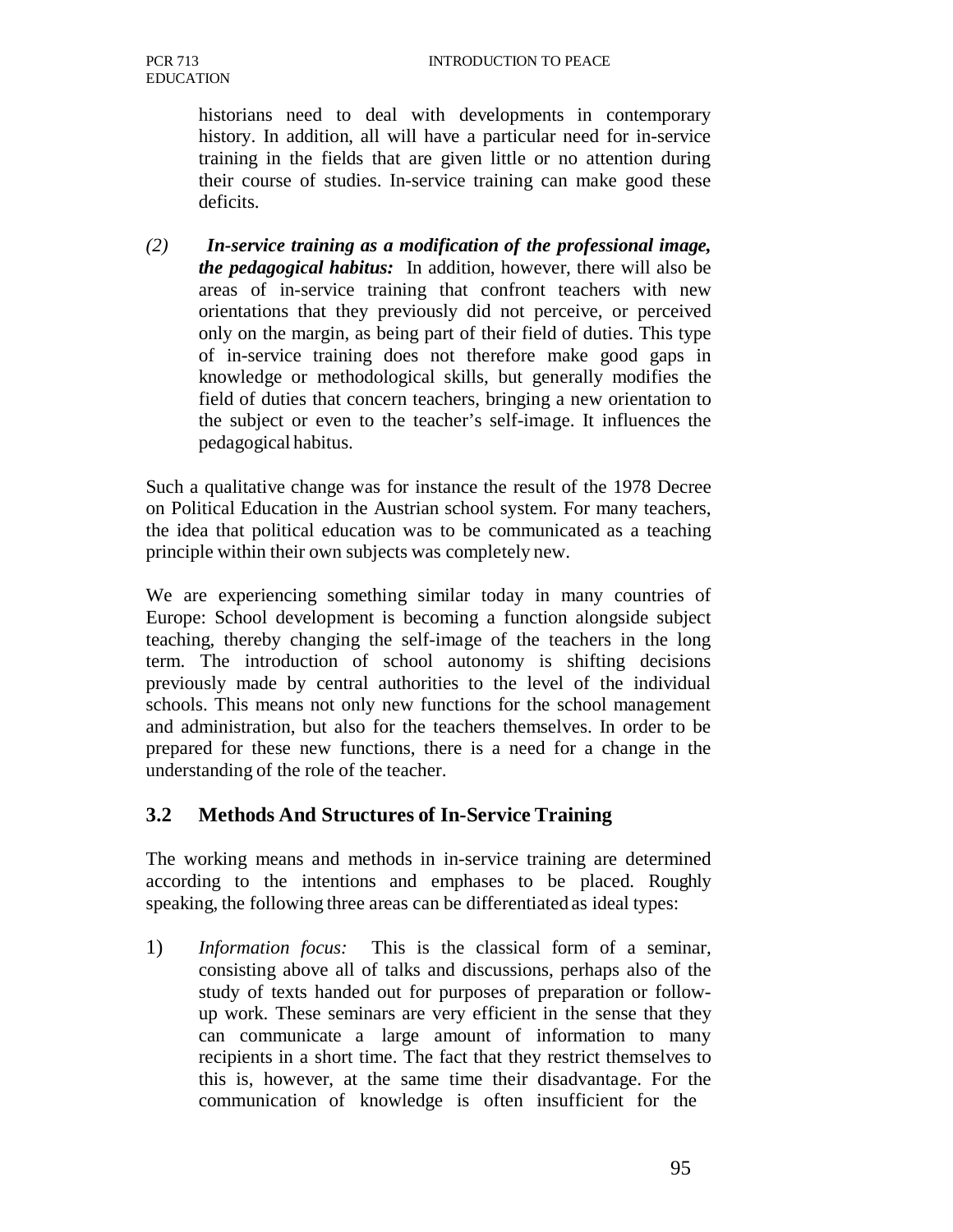implementation of this knowledge in educational practice. Insufficient time is given to the processing of the new information.

- 2) *Methodological orientation:* Seminars that are aimed at disseminating (new) teaching methods differ from the first type of events in that they also reflect the application of the new and provide for special training stages for testing and reflecting on the experiences made. Content input as for Type 1 is also provided for, but is no longer at the focus of attention. It serves to justify and provide theoretical support for the practical training units. The second type of training thus aims more directly at school teaching. For even if the situation of one's own professional practice differs radically from the seminar situation, the practice stages nevertheless permit far more specific preparation for real teaching work. Above all, experienced teachers will not find it difficult to adapt to their own requirements new methods that they have already tested.
- 3) *H*olistic *and dynamic approach. Acting on the habitus*: The holistic approach provides information input as well as methodological seminars, but the aim is much more. The objective is to work on the teachers' fundamental attitudes to a specific topic, on their personal style of teaching, but it may also be a question of creating awareness and going beyond the limits of the given pedagogical habitus. This is a much greater objective than the two other approaches, and also requires different ways of working. The emphasis on peace education requires such a modification of the habitus. That is why we argue for a holistic and dynamic model for peace education programmes. Working on one's own attitude can only be an autonomous self-determined process. It must be based on voluntariness and insight. However, in-service training can (a) provide the framework for this (b) provide inputs to get the process moving.

# **4.0 CONCLUSION**

*(a) Framework:* By this is meant the setting that is needed to permit reflection and an intensive analysis of one's own teaching style and possibly the entire pedagogical habitus. The following items must be mentioned: Distance from everyday professional life, leisure; duration; group climate; structure of the in-service training.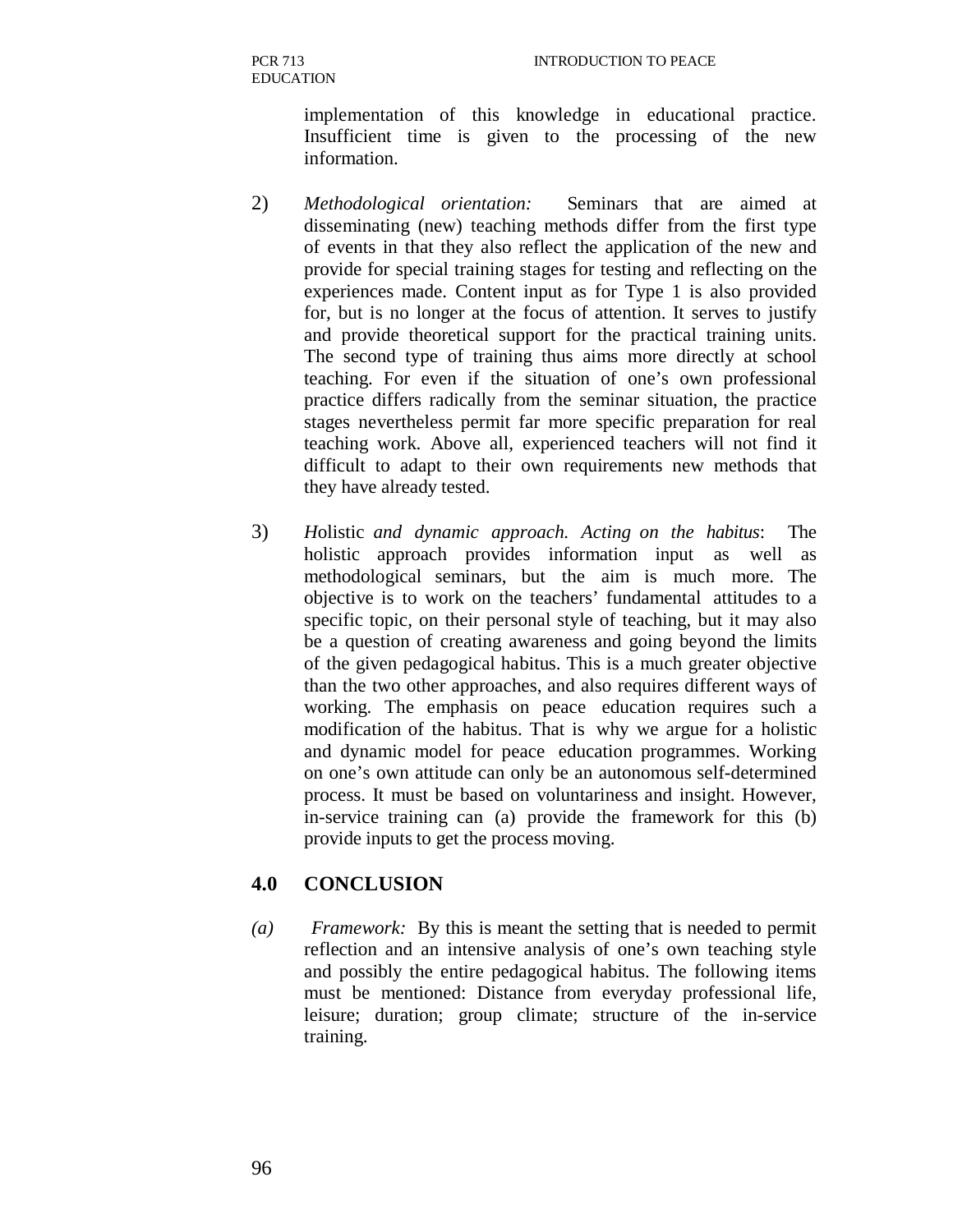- *(b) Input:* In addition to the methods already mentioned (for inservice training Types 1 and 2), we can distinguish three types of input:
	- i. Content stimuli, serving to stimulate reflection on one's previous teaching work from a different point of view. For this, there is a variety of tried and tested methods ranging from writing exercises to role plays, from discussion groups and drawing exercises to drama
	- ii. Methodological assistance for the analysis of teaching experience and for developing new teaching strategies. It is above all pedagogical Action Research (see Elliot 1981 and Altrichter/Posch 1990) that has developed numerous methods in this area, ranging from research diaries to the involvement of "critical friends", to teaching observation etc.
	- iii. Settings that allow teachers to become researchers and to develop pedagogical processes.

# **5.0 SUMMARY**

The following table summarizes the three basic types of in-service training once again:

#### **Three Types of In-service Training**

| <b>Orientation</b><br>form |                                 | Method                                                                                                | <b>Typical organization</b> |
|----------------------------|---------------------------------|-------------------------------------------------------------------------------------------------------|-----------------------------|
| 1)                         | Communication<br>of information | Lecture<br><b>LISTENING</b>                                                                           | (Brief) seminar             |
| 2)                         | Method training                 | Workshop<br><b>TRYING OUT</b>                                                                         | Seminar                     |
| 3)                         | Holistic, habitus<br>course     | Lecture/Workshop                                                                                      | (Longer) seminar,           |
|                            |                                 | <b>LISTENING</b><br><b>TRYING OUT</b><br><b>REFLECTING</b><br><b>RESEARCHING</b><br><b>DEVELOPING</b> |                             |

## **6.0 TUTOR MARKED ASSIGNMENT (TMA)**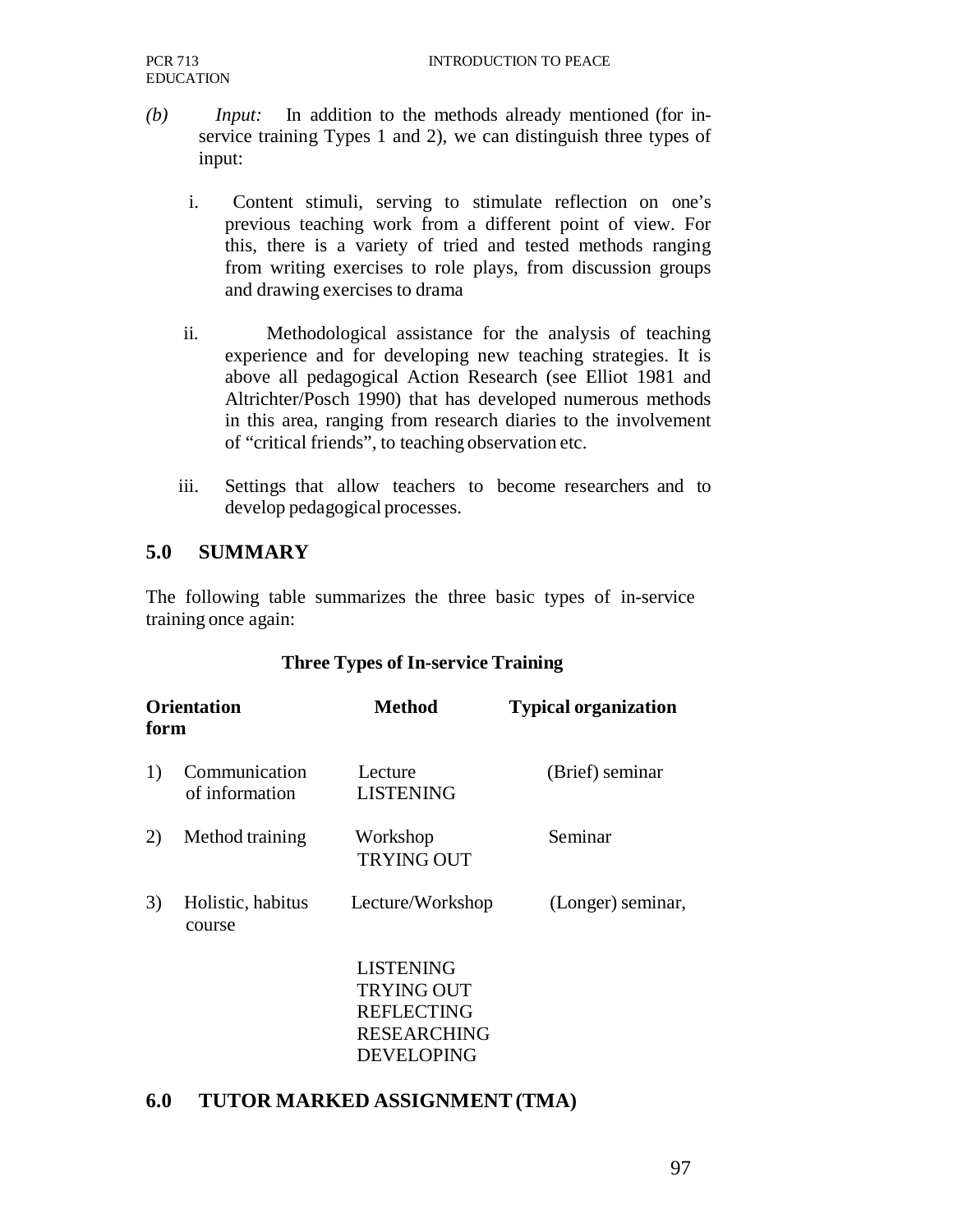Explain the different methods of in-service training.

#### **7.0 REFERENCES/FURTHER READINGS**

Honey, M., Moeller, B., Brunner, C., Bennett, D., Clements, P., & Hawkins, J. (1991). Girls and design: Exploring the questions of technological imagination. In E. Rassen & L. Iura (Eds.), The Jossey-Bass reader on gender in education (p. 329-344). San Francisco: Jossey-Bass.

Johns Hopkins Medical Institute. (2000). Hopkins research shows nature, not nurture, determines gender. Retrieved April 14, 2004, from

http://www.hopkinsmedicine.org/press/2000/MAY/000512.HTM

- Kindlon, D., & Thompson, M. (1999). Thorns among roses: The struggle of young boys in early education. In E. Rassen & L. Iura (Eds.), The Jossey-Bass reader on gender in education (p. 153-181). San Francisco: Jossey-Bass.
- McGrath, D. (2004). Closing the gender gap: Girls, technology, fluency, and PBL. Learning and Leading with Technology, 31(6), 28-31.
- Owens, S. L., Smothers, B. C., & Love, F. E. (2003). Are girls victims of gender bias in our nation's schools? Journal of Instructional Technology, 30(2). Retrieved March 22, 2004, from http://www.questia.com
- Pollack, W. (1998). Real boys: The truth behind the myths. In E. Rassen & L. Iura (Eds.), The Jossey-Bass reader on gender in education (p. 88-100). San Francisco: Jossey-Bass.
- Rice, M. (1995). Issues surrounding the integration of technology into the K-12 classroom: Notes from the field. Interpersonal Computing and Technology: An Electronic Journal for the 21st Century, 3(1), 67-81. Retrieved March 14, 2004, from http://www.helsinki.fi/science/optek//1995/n1/rice.txt
- Sadker, D. (1999). Gender equity: Still knocking at the classroom door. Educational Leadership, 56(7), 22-26.
- Sadker, M., & Sadker, D. (1994a). Failing at fairness: How America's schools cheat girls. New York: Macmillan Publishing.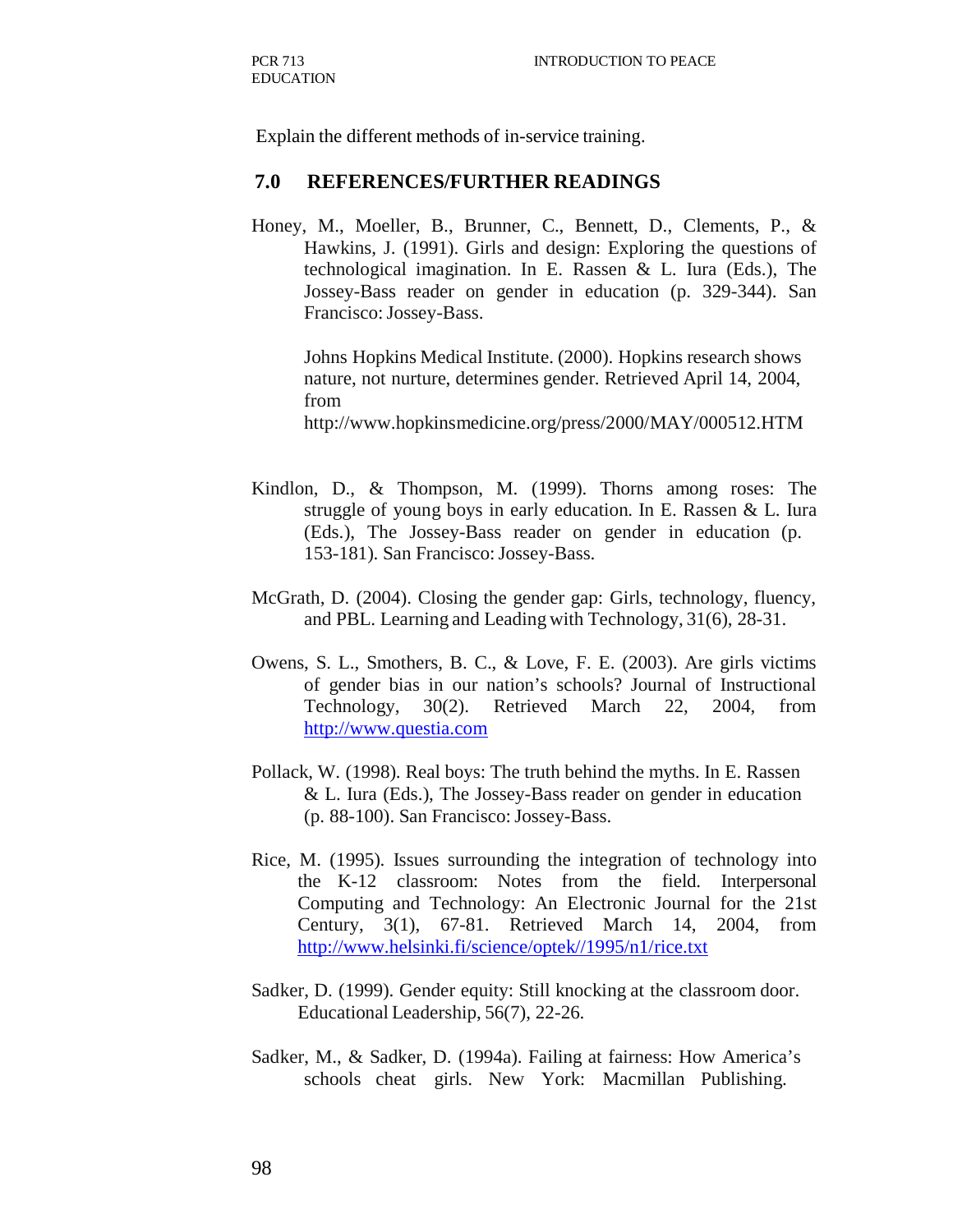- Sadker, D., & Sadker, M. (1994b). The miseducation of boys. In E. Rassen & L. Iura (Eds.), The Jossey-Bass reader on gender in education (p. 182-203). San Francisco: Jossey-Bass.
- Sanders, J. (1997). Teacher education and gender equity (Report No. RR93002015). Washington, D. C.: ERIC Clearinghouse on Teaching and Teacher Education. (ERIC Document Reproduction Service No.
- Sanders, J. (2002a). Fairness at the source. Retrieved April 1, 2004, from http://www.josanders.com/pdf/Fairness\_122702.pdf
- Sanders, J. (2002b). Something is missing from teacher education: Attention to two genders. Phi Delta Kappan, 84(3), 241-244.
- Sanders, J. (2003). Teaching gender equity in teacher education.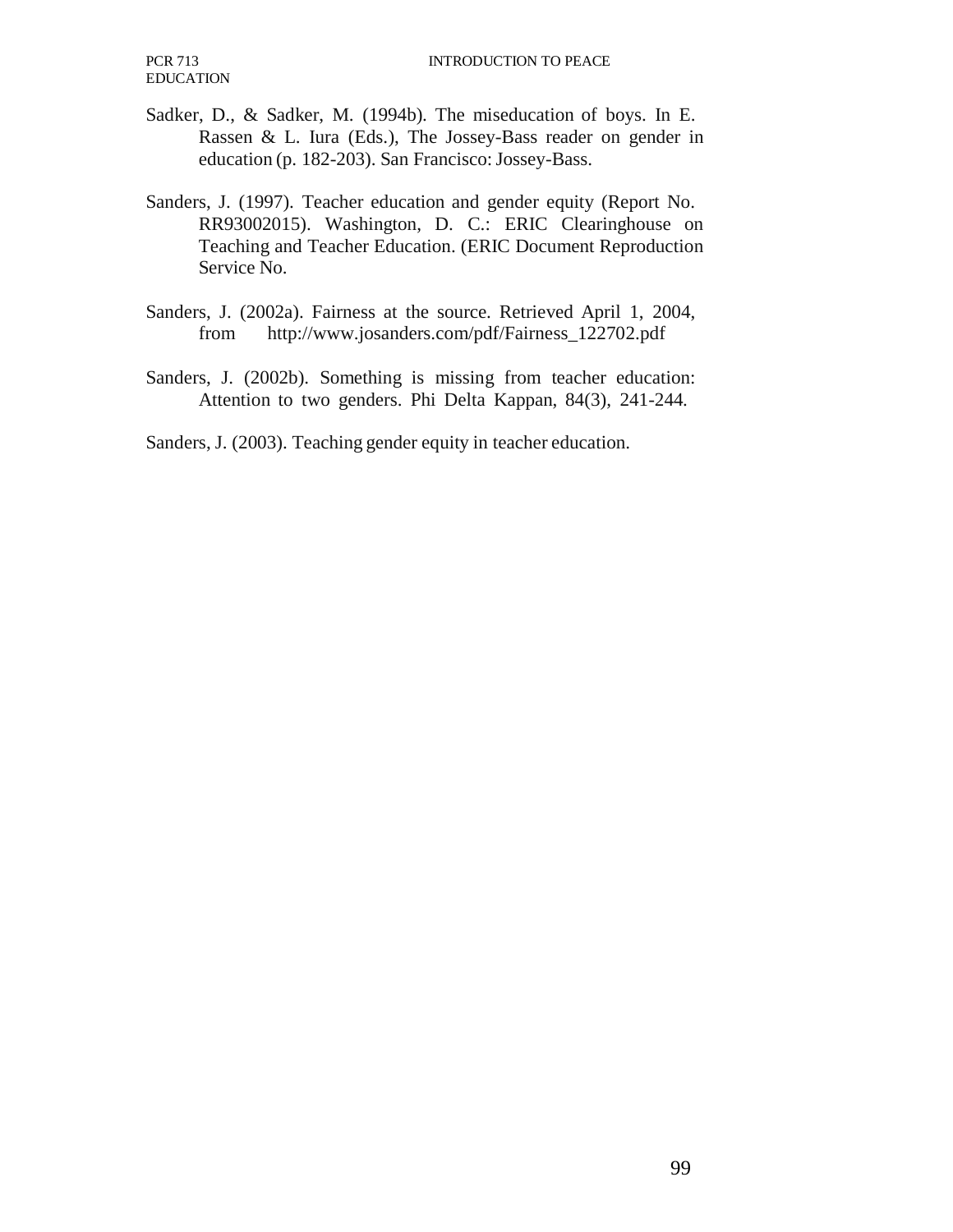#### **MODULE 5**

- Unit 1 Peace Pedagogy In Teacher In-Service Training
- Unit 2 The Peace-Pedagogical Course Programme
- Unit 3 Community Peace building Practices
- Unit 4 Participants In Peace Pedagogy Programmes.

## **UNIT 1 PEACE PEDAGOGY IN TEACHER IN-SERVICE TRAINING**

#### **CONTENTS**

- 1.0 Introduction
- 2.0 Objectives
- 3.0 Main Body
	- 3.1 The Scope Of In-Service Training
	- 3.2 Peace Pedagogy And Pedagogical Habitus
- 4.0 Conclusion
- 5.0 Summary
- 6.0 Tutor Marked Assignment
- 7.0 References/Further Readings

## **1.0 INTRODUCTION**

Peace education is regarded as a general educational objective in many countries, but frequently there are no provisions that specify this objective for all levels of the educational system.

## **2.0 OBJECTIVES**

At the end of this unit, you should be able to

- i) State the general objectives of peace pedagogy
- ii) The scope of in-service training
- iii) Pedagogical habitus
- iv) Peace pedagogical dimensions

# **3.0 MAIN BODY**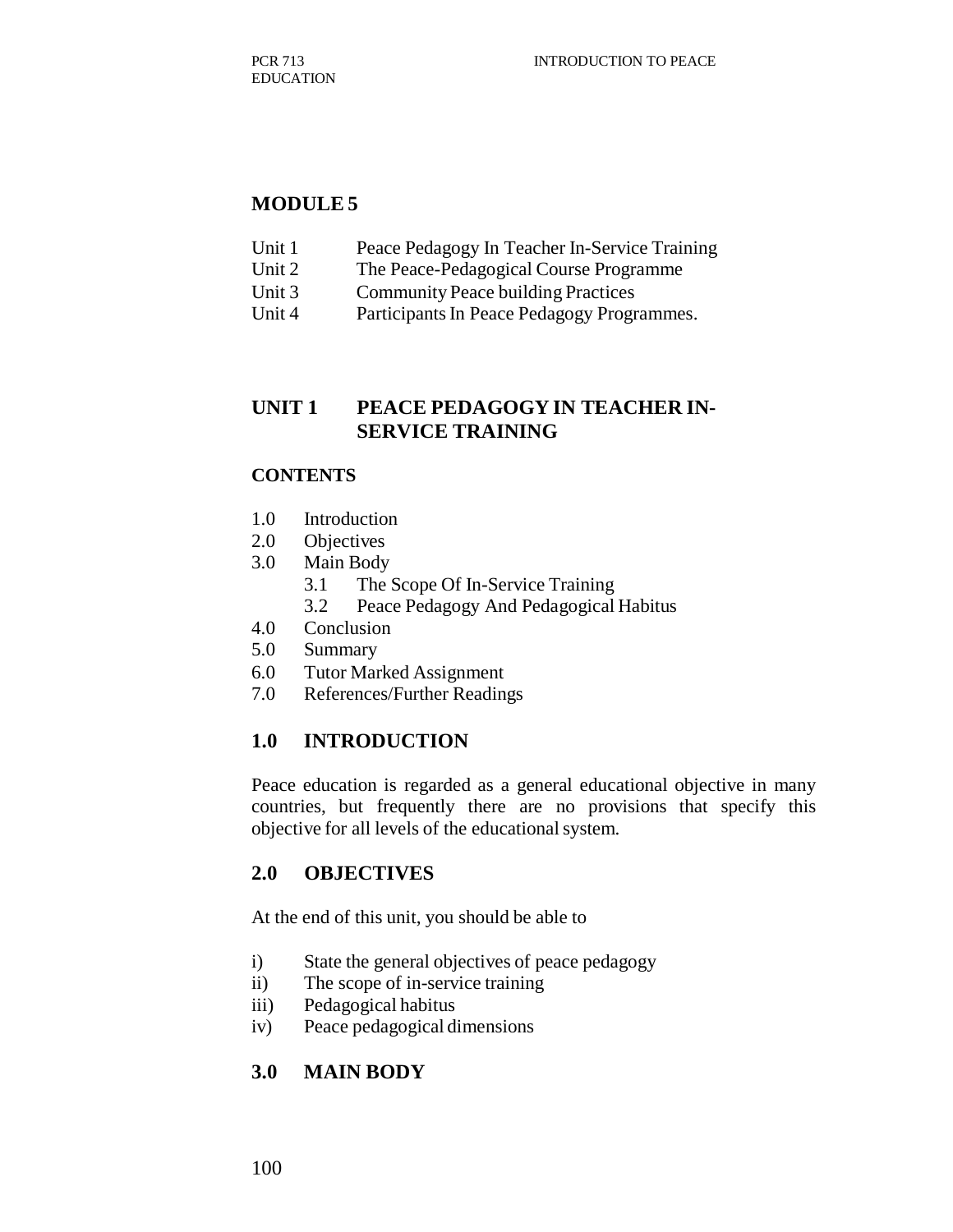# **3.1 The Scope of In-Service Training**

It is only very seldom that peace education is provided as an integral element of teacher training. For this reason alone, therefore, *in-service training is the most important strategy for establishing peace education in school practice*. In-service training is in the medium term the only means of developing peace-pedagogical skills amongst teachers. It is true that it cannot compensate for the lack of a fundamental peacepedagogical training, but it is the first point of departure towards a change in the training system. Teacher in-service training is generally the most efficient way of starting pedagogical innovations, and this for the following reasons:

- i. It is directed at teachers who, unlike students, are already in their profession and therefore know far better what they really need for their teaching. New information, methods and approaches can thus be communicated more efficiently and on a more sustained basis (e.g. training through Internet and e-mails, discussion forums etc.)
- ii. Teacher in-service training immediately reaches the right addresses, namely those who work as teachers and educators. In this way, innovations have a direct influence on teaching practice.
- iii. International teacher in-service training is, unlike initial training, independent of the different national regulations, of mixed curricula and prescribed teaching materials. For European concerns, in-service training is no doubt the only form of propagating a new learning culture rapidly and unbureaucratically despite the very different national standards.

## **3.2 Peace pedagogy and pedagogical habitus**

Peace pedagogy can be made available in all three of the abovementioned in-service training types. Nevertheless, it will prove appropriate to make use above all of the third type, namely the method of affecting the habitus, an approach that integrates the first two areas. For peace education, like any political education, takes place simultaneously in three dimensions: it communicates knowledge, develops skills and changes attitudes.

#### **Three Peace-pedagogical Dimensions**

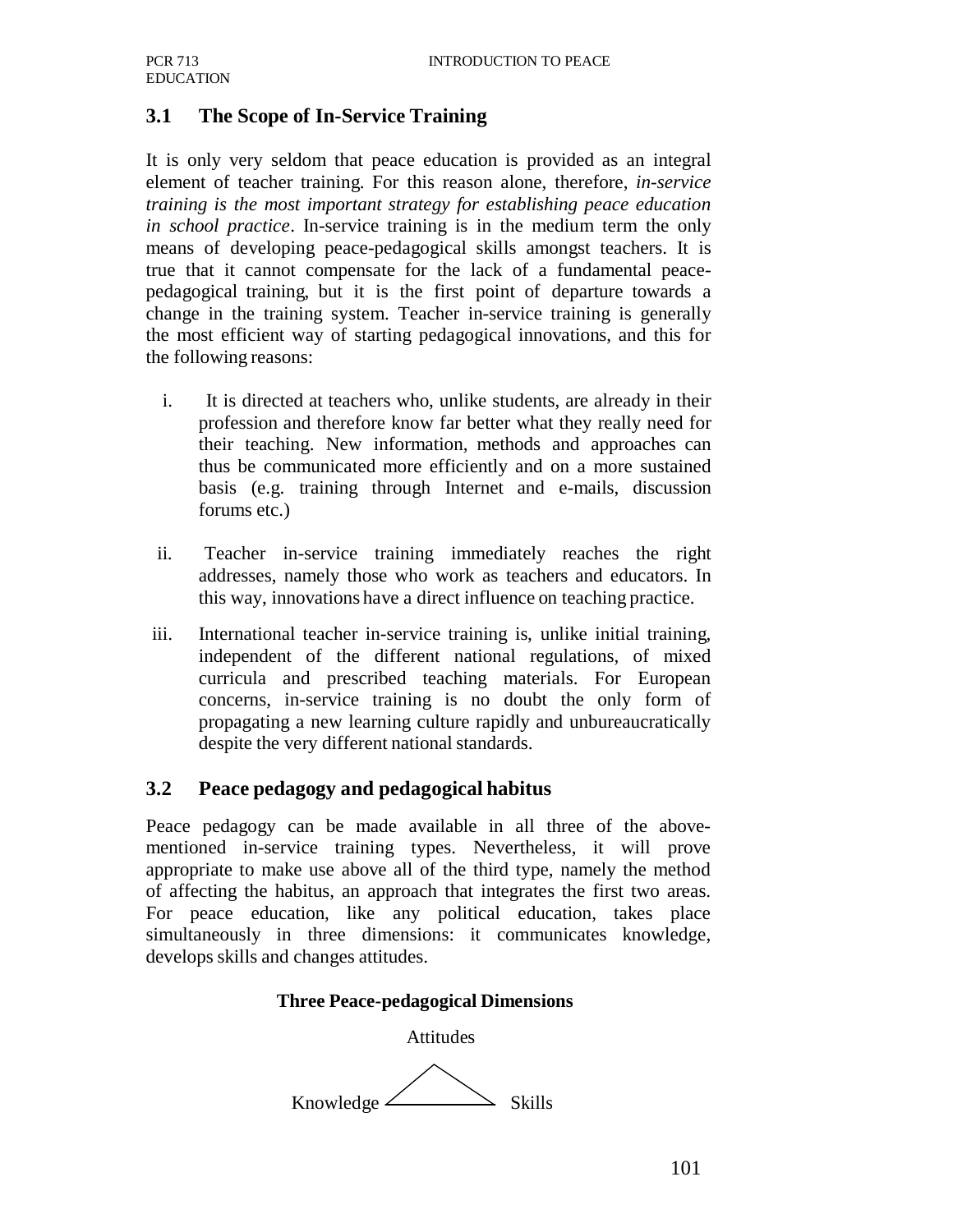The intention is not to understand the interaction between the three dimensions of peace education schematically. The diagram shows that all three dimensions have a reciprocal effect on each other. Thus the approach can begin at any of the three points, of course ideally at all three simultaneously. It is by no means the case that a change should initially be concentrated on adjusting attitudes. For it is very often so that for practitioners new ideas are most convincing if they are shown to be feasible. Methodological aids are therefore mostly the best argument for peace pedagogy. An example: Someone who is initially only familiarized with efficient techniques for conflict solution can use these to find a way towards a peace-pedagogical attitude for the non-violent handling of conflicts. Similarly, new information, for instance knowledge about the achievements of non-violent resistance, can have a stimulating effect and contribute to a change in attitudes. In brief: What counts is to create a balance of these three aspects in a dynamic process.

In addition, it is of course useful to make connections with previous experiences and previous activities. As a rule, teachers accept innovations all the more easily, the more connections they can see to their previous activity. These connections can be of varying kinds:

- i. Resonance in topic areas of their own subject teaching
- ii. Links to educational and teaching activities, such as the work of class teacher
- iii. An answer to existing problems such as conflicts in the school.

Peace-pedagogical in-service training thus exploits familiarity with many of its subject areas and objectives, but at the same time meters out and uses for specific purposes elements of the different, the new, the irritating. Irritation is necessary in order to break up routines and to create receptivity for the new. At the same time, however, it is a question of giving security and assistance inn order to process this irritation and to use it for refocusing one's professional image.

Peace-pedagogical in-service training for teachers must deal with four aspects:

- i. It must be subject-related, and must show how the contents of the particular teaching subject can be given a peace-pedagogical focus.
- ii. At the same time, it must develop skills for *interdisciplinary and project-like* work.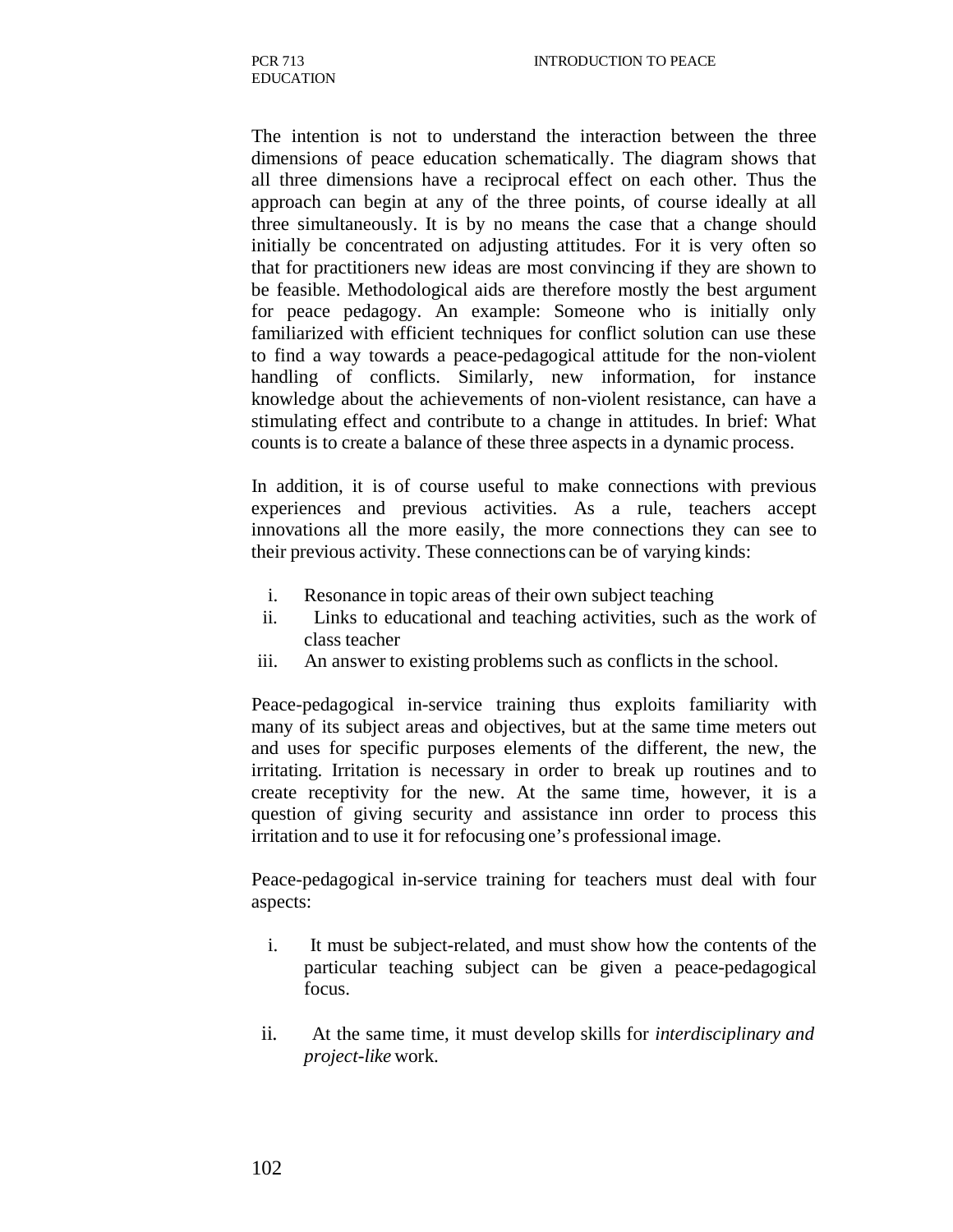- iii. Finally, it must also include the dimension of *school development,* and enable the teachers to change school structures towards a culture of peace.
- iv. It must be student-oriented, i.e. it should focus on students' culture, their way of understanding the world and the individual development.

This type of in-service training will, however, only be successful if at the same time it works on a fourth aspect, that is both a precondition for and the result of involvement with the three already mentioned: Namely *the teacher's own attitude to violence, war and peace.* The Israeli peace pedagogue Ben Chetkow-Yanoov took this realization and developed a further triad of learning objectives:

- i. *Getting to know oneself:* self-understanding with respect to one's own attitudes to violence and peace
- ii. *Getting to know the subject:* knowledge about the factors of war and peace and peace education.

## **4.0 CONCLUSION**

#### **Fundamental (Peace-pedagogical) Learning Objectives for Teachers**

Self-competence



skills

# **5.0 SUMMARY**

In this broad sense, in-service training means that the learners assume responsibility for their own learning process. All this is very difficult to develop in individual seminars. For this reason, the appropriated form is that of a course in which the entire programme is implemented step by step.

# **6.0 TUTOR MARKED ASSIGNMENT (TMA)**

What are the aspects of peace pedagogical in service training?

# **7.0 REFERENCES/FURTHER READINGS**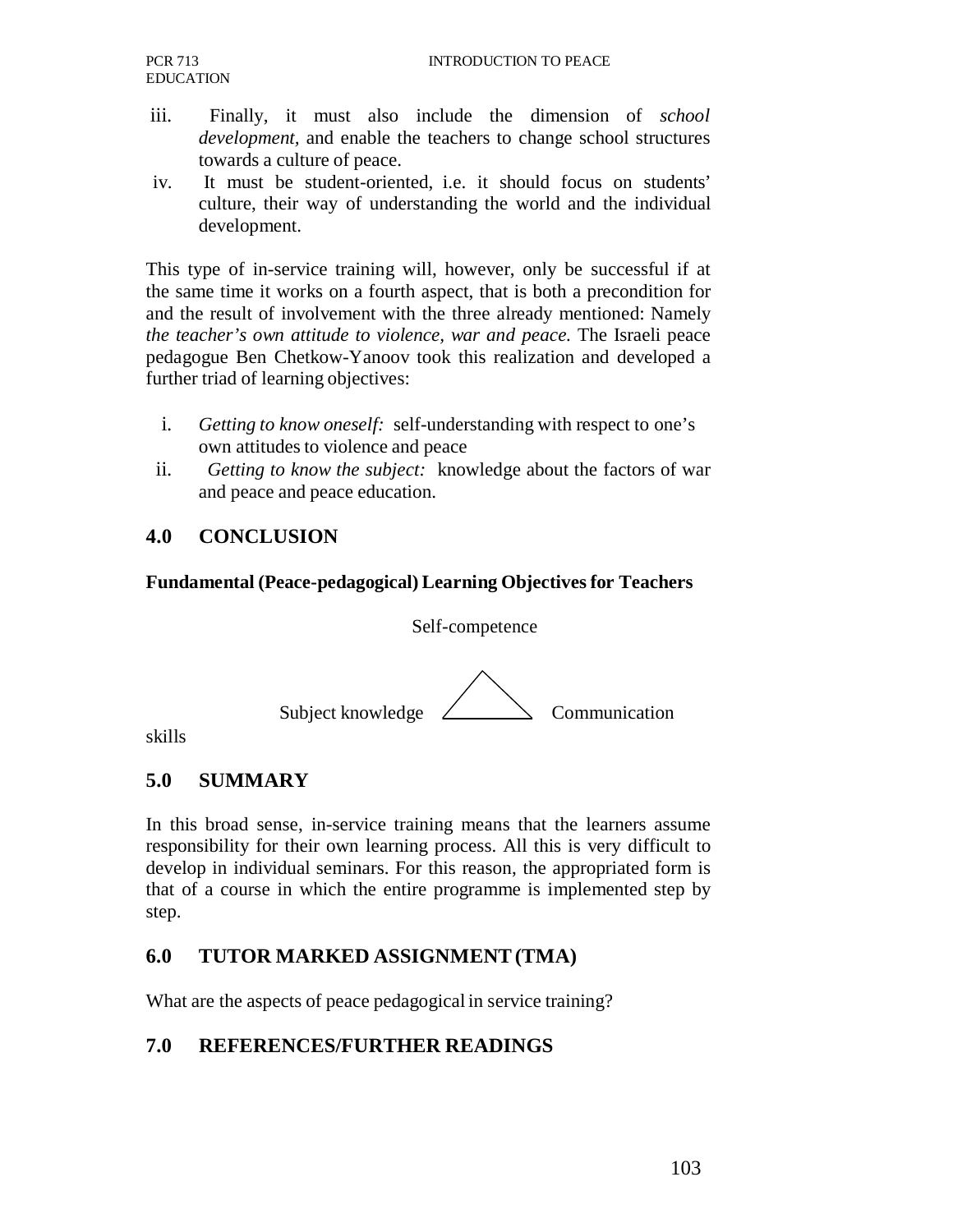PCR 713 EDUCATION

- Christie, A. A. (1996). Using email within a classroom based on feminist pedagogy. Retrieved March 6, 2004, from http://www.iste.org/jrte/28/5/christie/artivcle/textonly.cfm
- Christie, A. A. (1997). Using email to diffuse gender stereotypes in elementary school children. Retrieved March 5, 2004, from http:// www.west.asu.edu/achristie/TelEd97/gender.htm
- Dooling, J. O. (1999). A study of gender differences in beliefs toward computer technology and factors, which influence these beliefs in grades, 4, 5, 6, and 7. Dissertation Abstracts International, 60(06), 430. (UMI No. 9936826)
- Dykes, L. (2000). Gilligan's island: Gender myths and public policy. The Contrarian, 4(13). Retrieved April 14, 2004, from http://www.pacificresearch.org/pub/con/2000/00-08-11.html
- Ferguson-Pabst, D., Persichette, K., Lohr, L., & Pearman, B. (2003). An analysis of the influence of gender, grade level, and teacher on the selection of mathematics software by intermediate students. Information Technology in Childhood Education, 5-27.
- Gall, J. P., Gall, M. D., & Borg, W. R. (1999). Applying educational research (4th ed.). New York: Longman.
- Galvan, J. L. (1999). Writing literature reviews: A guide for students of the social and behavioral sciences. Los Angeles, CA: Pyrczak. Gipps, C., McCallum, B., & Hargreaves, E. (2000). What makes a good primary school teacher: Expert classroom strategies. New York: RoutledgeFalmer.
- Honey, M., Moeller, B., Brunner, C., Bennett, D., Clements, P., & Hawkins, J. (1991). Girls and design: Exploring the questions of technological imagination. In E. Rassen & L. Iura (Eds.), The Jossey-Bass reader on gender in education (p. 329-344). San Francisco: Jossey-Bass.
- Johns Hopkins Medical Institute. (2000). Hopkins research shows nature, not nurture, determines gender. April 14, 2004.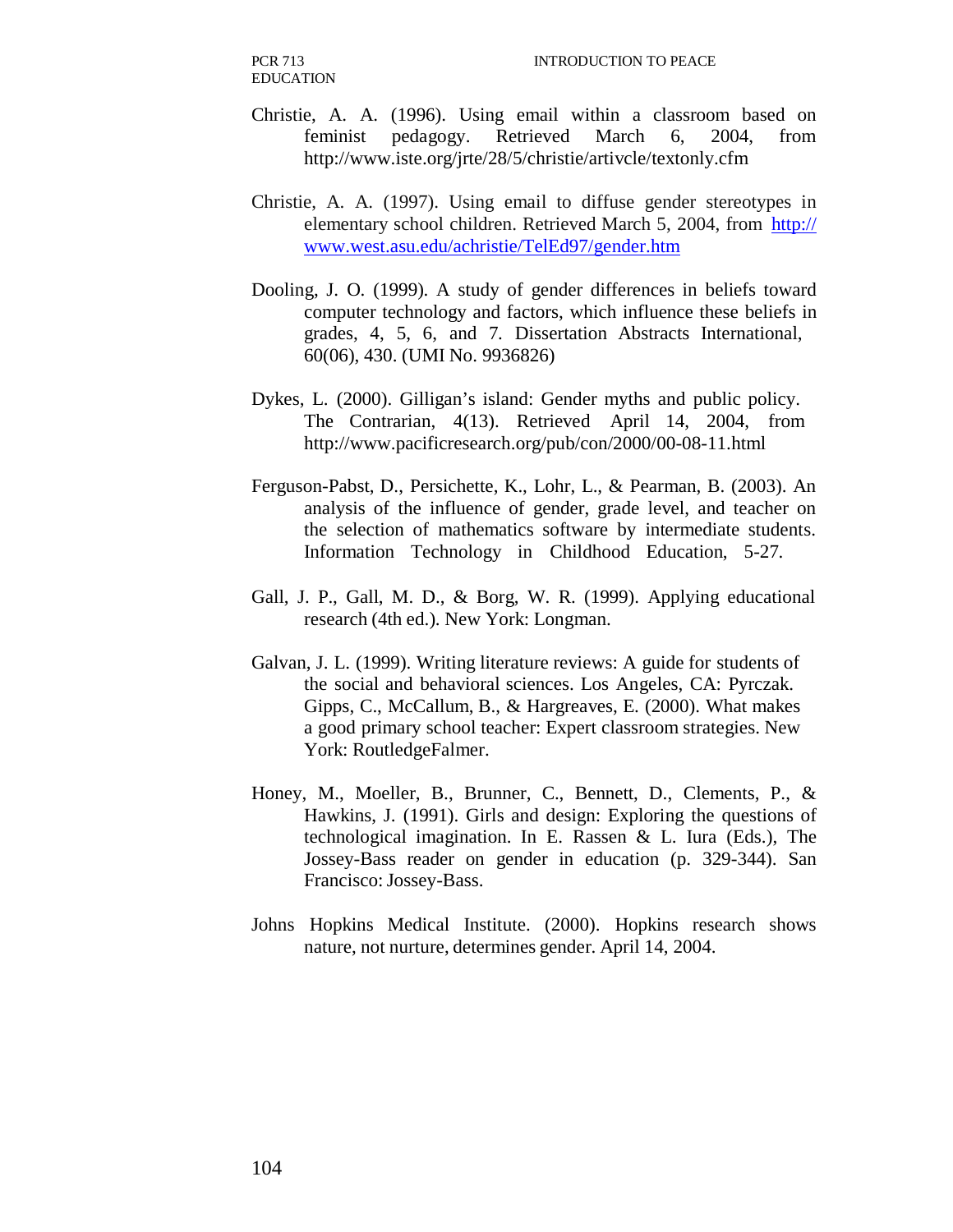## **UNIT 2 THE PEACE-PEDAGOGICAL COURSE PROGRAMME**

## **CONTENTS**

- 1.0 Introduction
- 2.0 Objectives
- 3.0 Main Body
	- 3.1 Objectives Of A European Peace-Pedagogy Course
	- 3.2 Characteristics Of A European Course (An Example)
- 4.0 Conclusion
- 5.0 Summary
- 6.0 Tutor Marked Assignment (TMA)
- 7.0 References/Further Readings

# **1.0 INTRODUCTION**

The general structure of an in-service training course as offered for instance in the Austrian education system as university non-degree course or an MAS political education course of study, or as a course in pedagogy and subject teaching for teachers, consists essentially of four aspects:

- *(1) Seminar:* a number of workshops with the same group of participants that form the core of the course, but which are not taken in isolation.
- *(2) Practice:* practical tasks in teaching that are prepared and followed up in the seminars
- *(3) Communication:* where possible, reciprocal visits to teaching or communication stages in small groups and with the course leader
- (4) *Research report:* narrations from practice, reflected reports on one's own work

#### **2.0 OBJECTIVES**

At the end of this unit, you are expected to have learnt the following:

- i) The basic structure of an in-service training course
- ii) An example of a European pedagogy course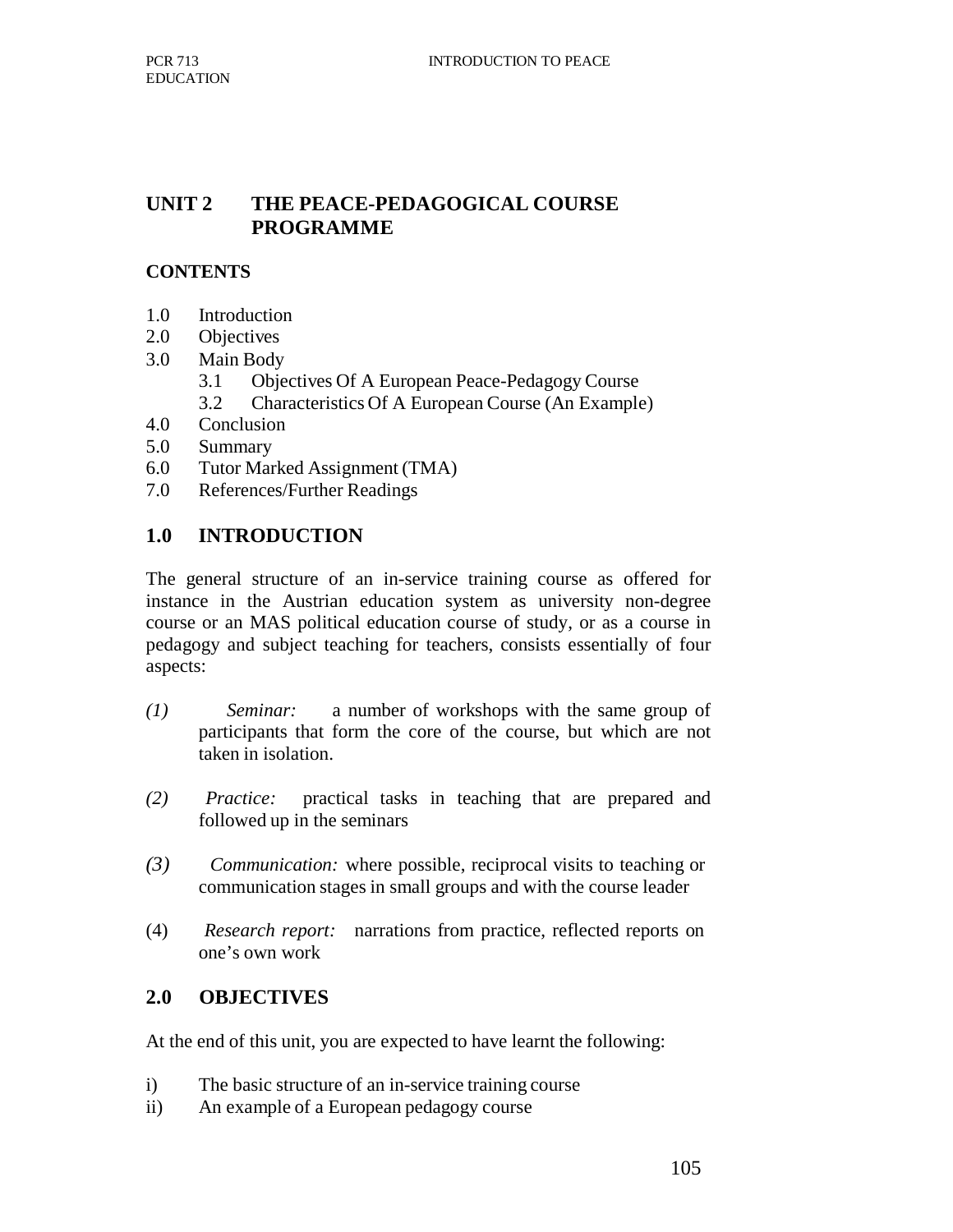iii) Its characteristics are also discussed

## **3.0 MAIN BODY**

#### **3.1 Objectives Of A European Peace-Pedagogy Course**

Speaking generally, the objective of the course is to offer, in modular form, a peace-pedagogical in-service training that, depending on choice and possibilities, ranges from a general introduction to systematic qualification. This comprises (in the maximum version, according to the habitus concept and the holistic and dynamic approach).

- i. A combination of *peace-political* subject knowledge and *peacepedagogical* professional knowledge
- ii. The development of knowledge, skills and attitudes to enable the teacher to *teach peace education independently,* i.e. to apply what is learnt to his or her own situation
- iii. The development of skills in order to enable the teacher to *qualify other teachers* in peace pedagogy (multiplier function).

More details on the selection criteria for the course contents are contained in the introductory justification and the qualifications profile for the course. The specific contents of the seminars and modules are also explained. Here, the aim is first of all merely to present the general characteristics of the proposed courses.

#### **3.2 Characteristics of a European Course (An example)**

This peace-pedagogical course programme at European level has a number of interwoven characteristics that are presented briefly below:

(1) *The participants as the most important learning resource:*  Precisely the aspect last referred to indicates that course-like learning can very frequently trigger amazingly intensive learning processes using relatively limited content input. The secret is that the participants, thanks to their rich and varying experiences, themselves constitute an important source of knowledge and skills. The quality of the course leadership lies in getting this source to flow.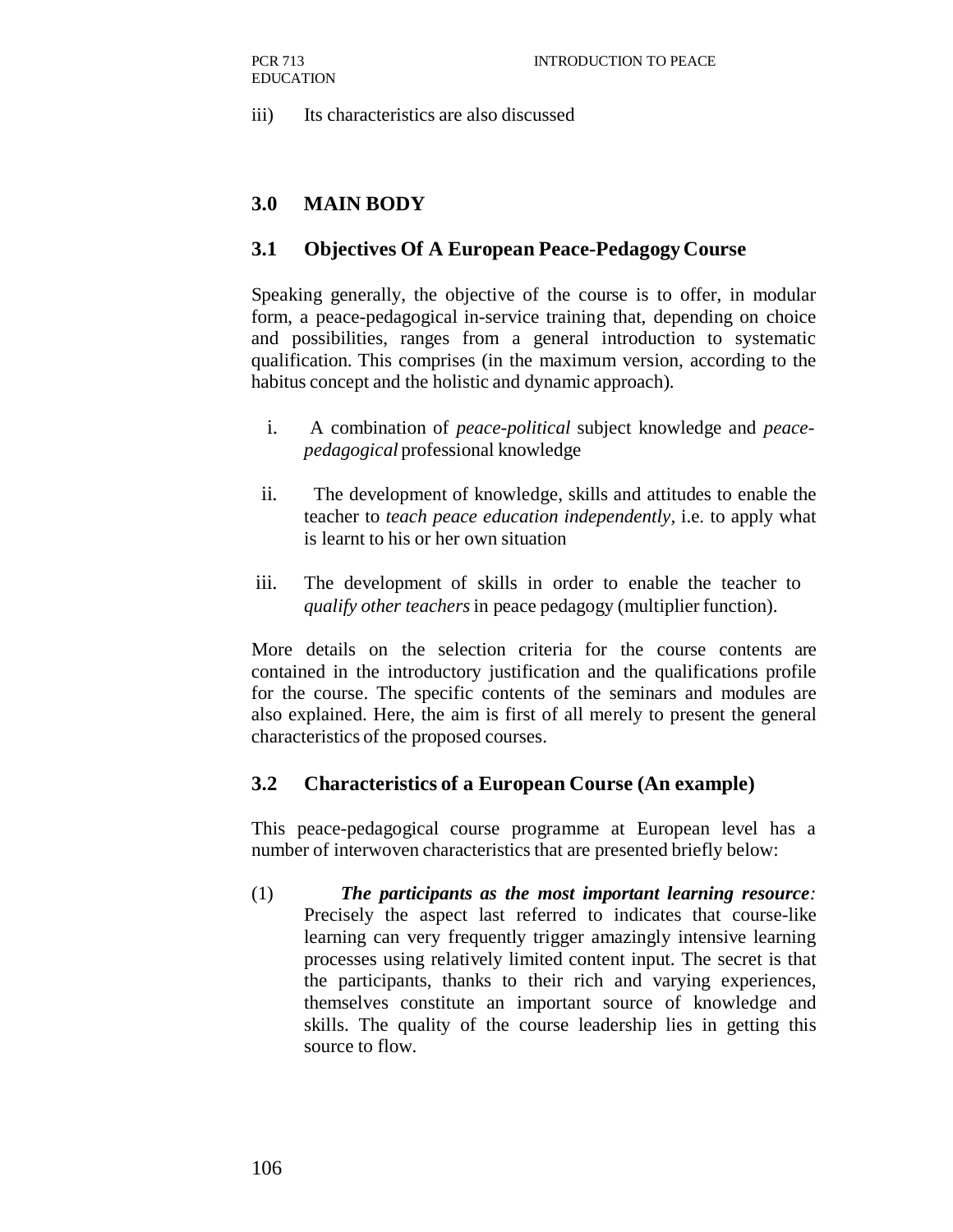- (2) *The learning community:* A group of teachers work together over a longer period of time, forming a learning community whose members support and stimulate each other. Learning is not just an individual process (as with in-service training Type 1) but takes place simultaneously in the group and through the group. In this way, the social skills of the teachers, an essential element of any peace pedagogy, can be increased.
- (3) *The quality of a proper allocation of time:* The time factor itself has a beneficial effect. According to a simplified model, we can distinguish at least three stages that are typical of any formal and organized learning process:
	- i. *Presentation:* confrontation with the new contents, approaches or methods, mostly communicated indirectly or directly through experiments, field studies research and the like.
	- ii. *Appropriation:* comprehension, understanding or learning of the new contents, etc.
	- iii. *Integration:* processing what has been learnt and the ability to integrate it into previous knowledge and to use it accordingly.

This needs time: the opportunity to try out, to think things through, to take different approaches, to discuss with others, to reject, to test new ideas etc. It is obvious that one will only enter into complex learning processes if one knows that one will have sufficient time. Otherwise, the pressures of everyday life ands the requirements of practice are simply too great, and one simply cannot afford changes (and learning is, after all, a permanent change).

(4) *The European dimension*: A particular feature of the proposed course is the cooperation between teachers from the whole of Europe, i.e. from all the countries that are members of the Council of Europe. This learning community of teachers working under very different conditions and embodying very different learning cultures is itself a substantial field for intercultural learning, encounter and the exchange of experience in respect and tolerance. At the same time, however, it is an opportunity for cooperation in which the different positions necessarily come into contact with each other, and where conflict-solving skills are required.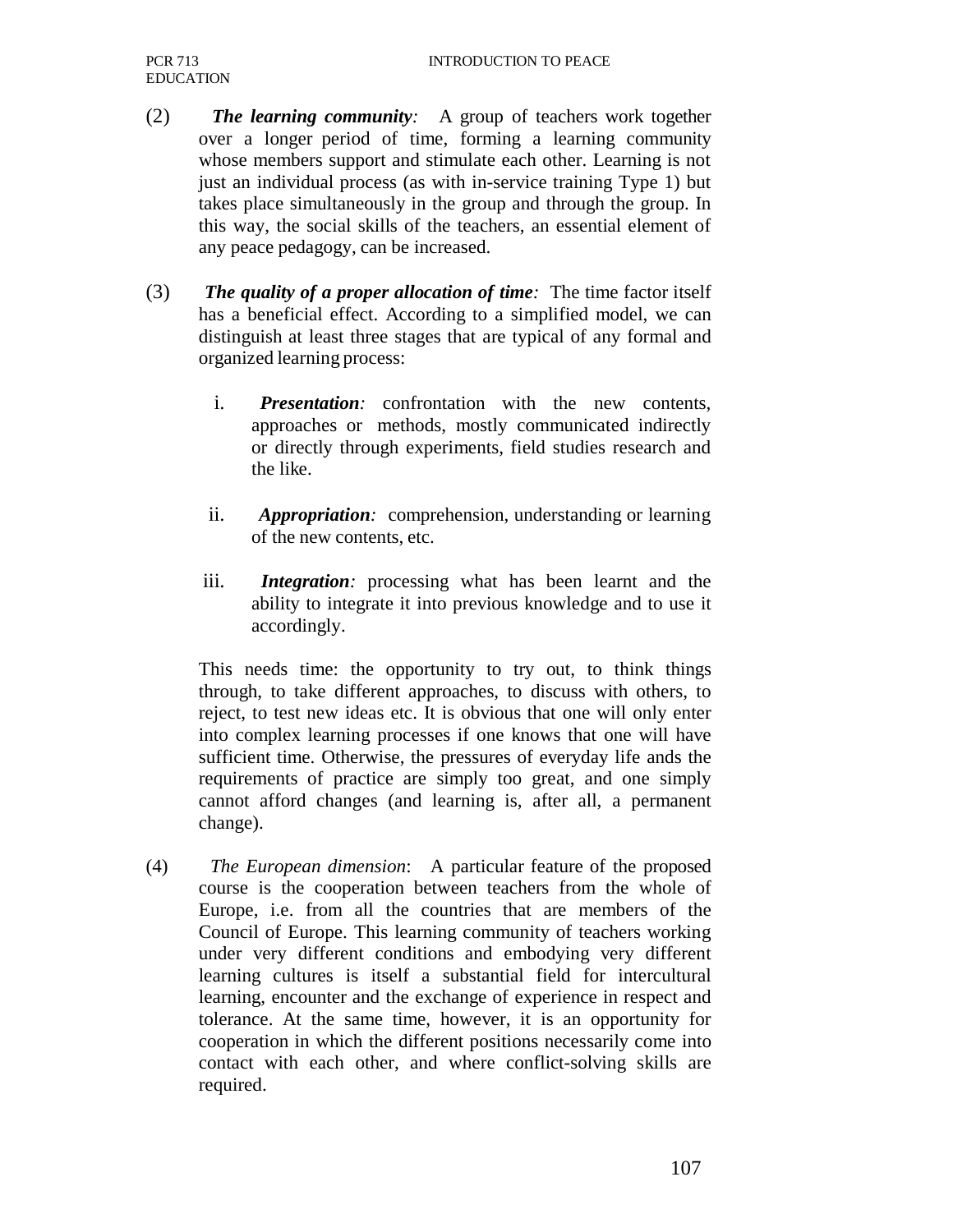- iv. *Focus on one's own practice:* Despite all the necessity of communicating new theoretical insights, the courses nevertheless are intended to make a very specific contribution to the enrichment and implementation of the participants' teaching practice. It is more than merely working on one's own teaching style, namely it is an analysis of the pedagogical habitus usual in one's own country. One focal point will therefore be on peacepedagogy reflection and the restructuring of one's own work, in accordance with the methods of pedagogical Action Research. This is summarized in a few keywords:
- i. Definition of a problem, a research question
- ii. Observation (using objectivising techniques or independent observers)
- iii. Reflection on the results of the observation
- iv. Preparing a strategy
- v. Trying out in practice
- vi. Further reflection

#### **4.0 CONCLUSION**

This relatively complex process requires the continuity of the group and a certain period of time. It offers the opportunity for a peacepedagogical learning gain that does not remain superficial but is integrated in the teachers' habitus.

## **5.0 SUMMARY**

The overall peace-pedagogy concept of the courses as described in this section is once again summarized in the figure below.

#### **The Five Dimensions of the Course Programme**

Philosophy: **Habitus** 

Knowledge: Skills: Peace Issue Teaching **Methods** 

**EURED Peace Education Course Programme**

Intercultural Teaching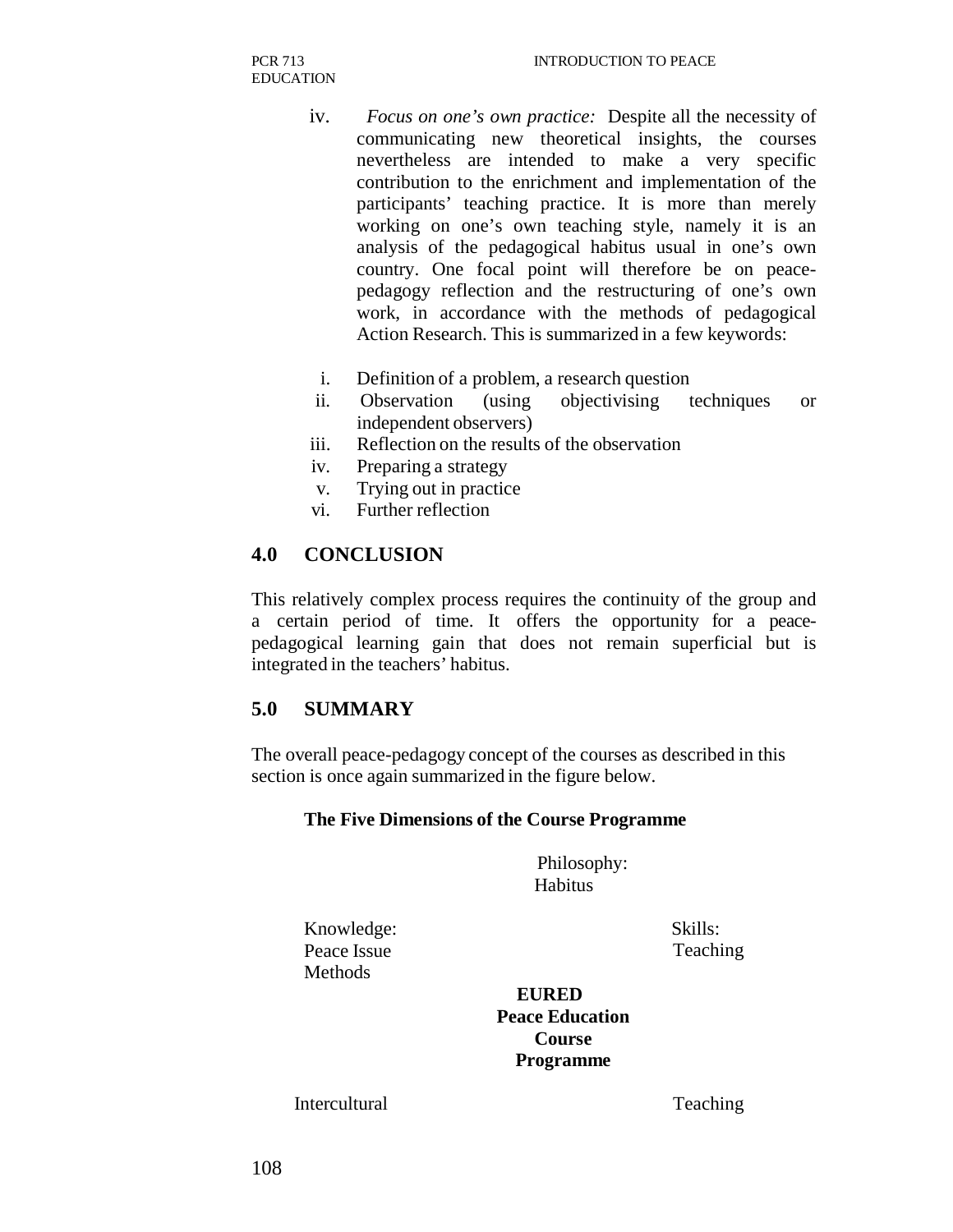Encounter Practice

# **6.0 TUTOR-MARKED ASSIGNMENT (TMA)**

Discuss the characteristics of a European peace pedagogical course.

# **7.0 REFERENCES/FURTHER READINGS**

- Christie, A. A. (1996). Using email within a classroom based on feminist pedagogy. Retrieved March 6, 2004, from http://www.iste.org/jrte/28/5/christie/artivcle/textonly.cfm
- Christie, A. A. (1997). Using email to diffuse gender stereotypes in elementary school children. Retrieved March 5, 2004, from http:// www.west.asu.edu/achristie/TelEd97/gender.htm
- Dooling, J. O. (1999). A study of gender differences in beliefs toward computer technology and factors which influence these beliefs in grades 4, 5, 6, and 7. Dissertation Abstracts International, 60(06), 430. (UMI No. 9936826)
- Dykes, L. (2000). Gilligan's island: Gender myths and public policy. The Contrarian, 4(13). Retrieved April 14, 2004, from http://www.pacificresearch.org/pub/con/2000/00-08-11.html
- Ferguson-Pabst, D., Persichette, K., Lohr, L., & Pearman, B. (2003). An analysis of the influence of gender, grade level, and teacher on the selection of mathematics software by intermediate students. Information Technology in Childhood Education, 5-27.

Gall, J. P., Gall, M. D., & Borg, W. R. (1999).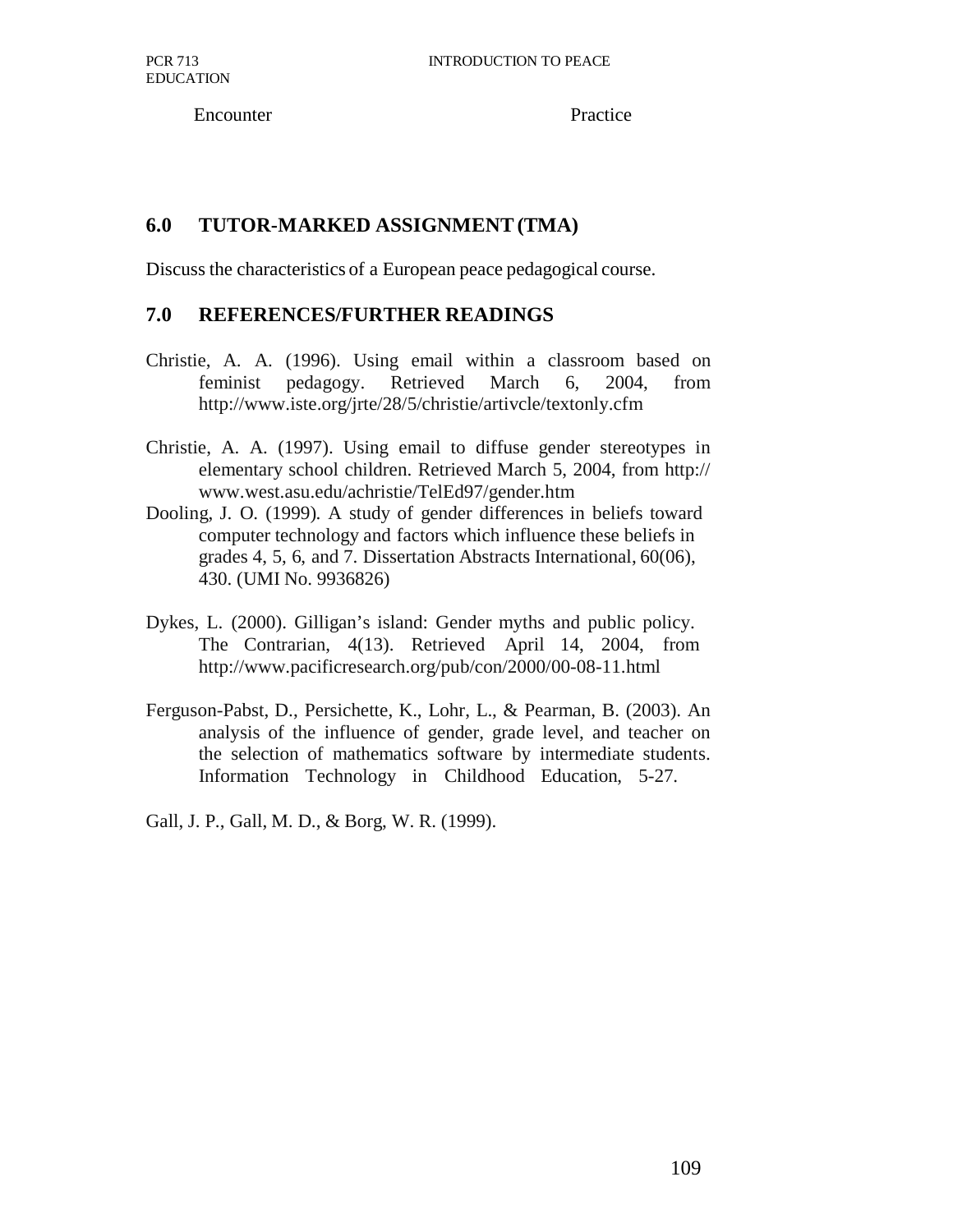# **UNIT 3 THE DESIGN OF THE EURED COURSE: PRACTICAL CONSIDERATIONS**

#### **CONTENTS**

- 1.0 Introduction
- 2.0 Objectives
- 3.0 Main Body
	- 3.1 The Eured Course: Practical Considerations
	- 3.2 Organization
	- 3.3 International Co-Operation
	- 3.4 Organization Structure
	- 3.5 Management
- 4.0 Conclusion
- 5.0 Summary
- 6.0 Tutor Marked Assignment (TMA)
- 7.0 References/Further Readings

#### **1.0 INTRODUCTION**

As shown in the previous unit, the European In-Service Training Course on Peace Education is based on the modification of the pedagogical habitus. The implementation of this objective builds on a holistic concept that regards the dimensions of "information", "personality development and "method competence" as constituent elements for the learning process. They have to be reflected in the pedagogical design of as course.

#### **2.0 OBJECTIVES**

At the end of this unit, you should be able to

- i) Describe the design of EURED course; and
- ii) Explain the practical considerations

## **3.0 MAIN BODY**

#### **3.1 The EURED Course: Practical Considerations**

A number of fundamental considerations on the objectives and basic structure of an international course have already been set out. They indicate possibilities and (directions of) objectives, and specify the

.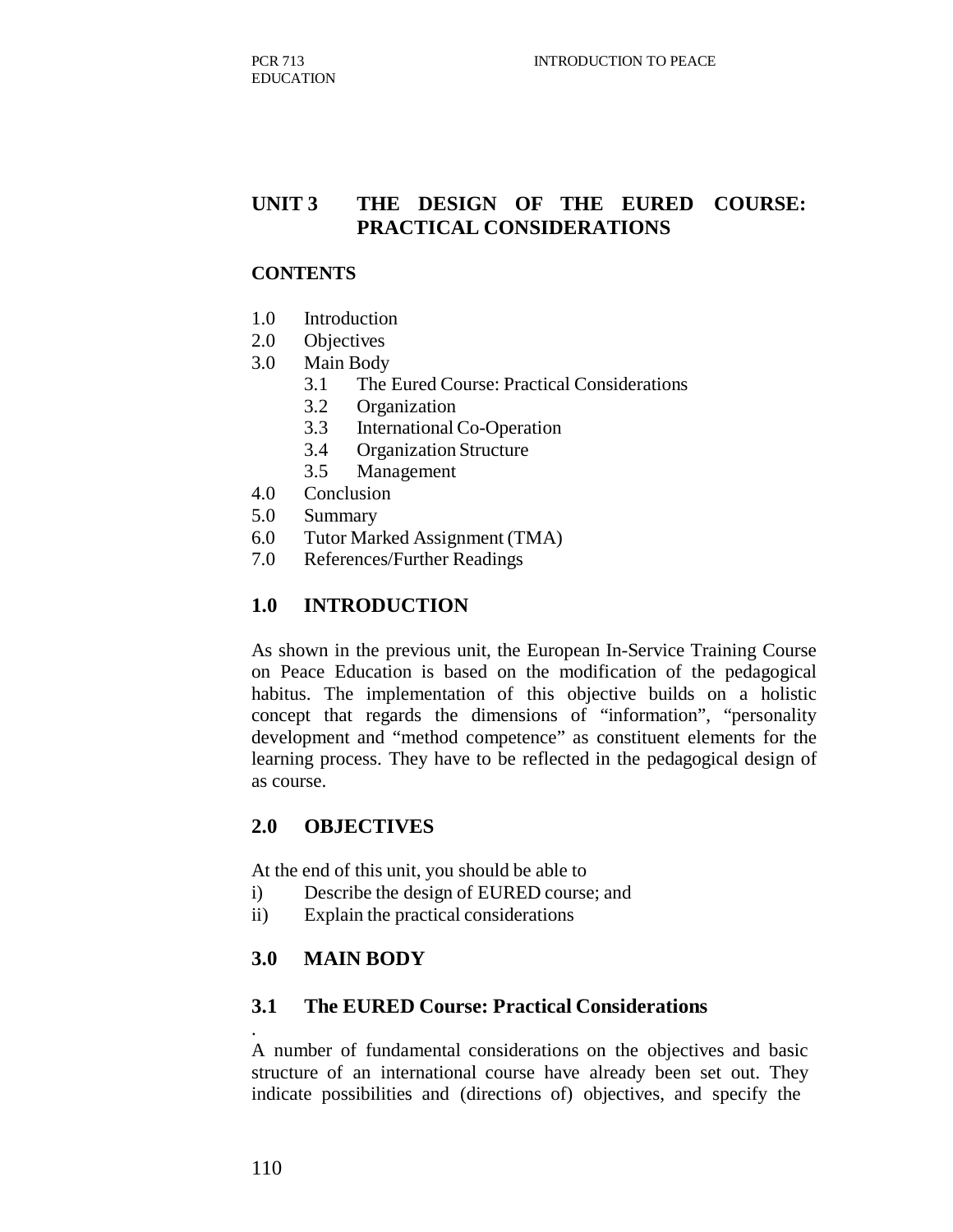organizational characteristics that should be taken into account when preparing the course. This chapter intends to describe in more detail various aspects that should be considered when carrying out international educational projects.

## **3.2 Organization**

The organization of an international in-service training course needs a well thought information policy. Participants come from different educational systems and are used to different frameworks for in-service teacher training: courses are offered at school, at regional or at national level; in some countries it is obligatory to participate, other systems work on a voluntary basis, etc. The number of seminar days for which the employer grants release, the payment of stand-in hours, the assumption of participation and travel costs, the choice of recognized seminar programmes or the benefits for the educator's future career are subject to different regulations from country to country.

In other words, even in one's own country it is difficult for potential participants to obtain a detailed overview of the conditions and possibilities of professional in-service training. On the other hand the continuing deregulation of national state education systems and the now continuous provision of bilateral and multilateral training events at European level have both changed the usual framework conditions and led to new training possibilities.

These few examples illustrate the varied character of the international "culture of in-service training" and indicate a need for organizational clarity and transparency. In this sense, the European Union in the new version of the Socrates 11 Programme, the Council of Europe in its long-established international in-service teacher training programme and the UNESCO seminars (e.g. within the framework of the "Associated Schools Project" – ASP introduced clear announcement criteria and application formalities. The information about seminars must at least include the title, date and place, contents and objectives, the target group, working language(s), costs of participation, accommodation and travel and information on the registration process.

If detailed, easily accessible information is of benefit for the individual seminars, it is vital for a complex international course consisting of a number of seminars, project stages and e-learning elements. Information should not only be made available in printed form, but can also be sent by e-mail and made available via the Internet.

## **3.3 International Co-operation**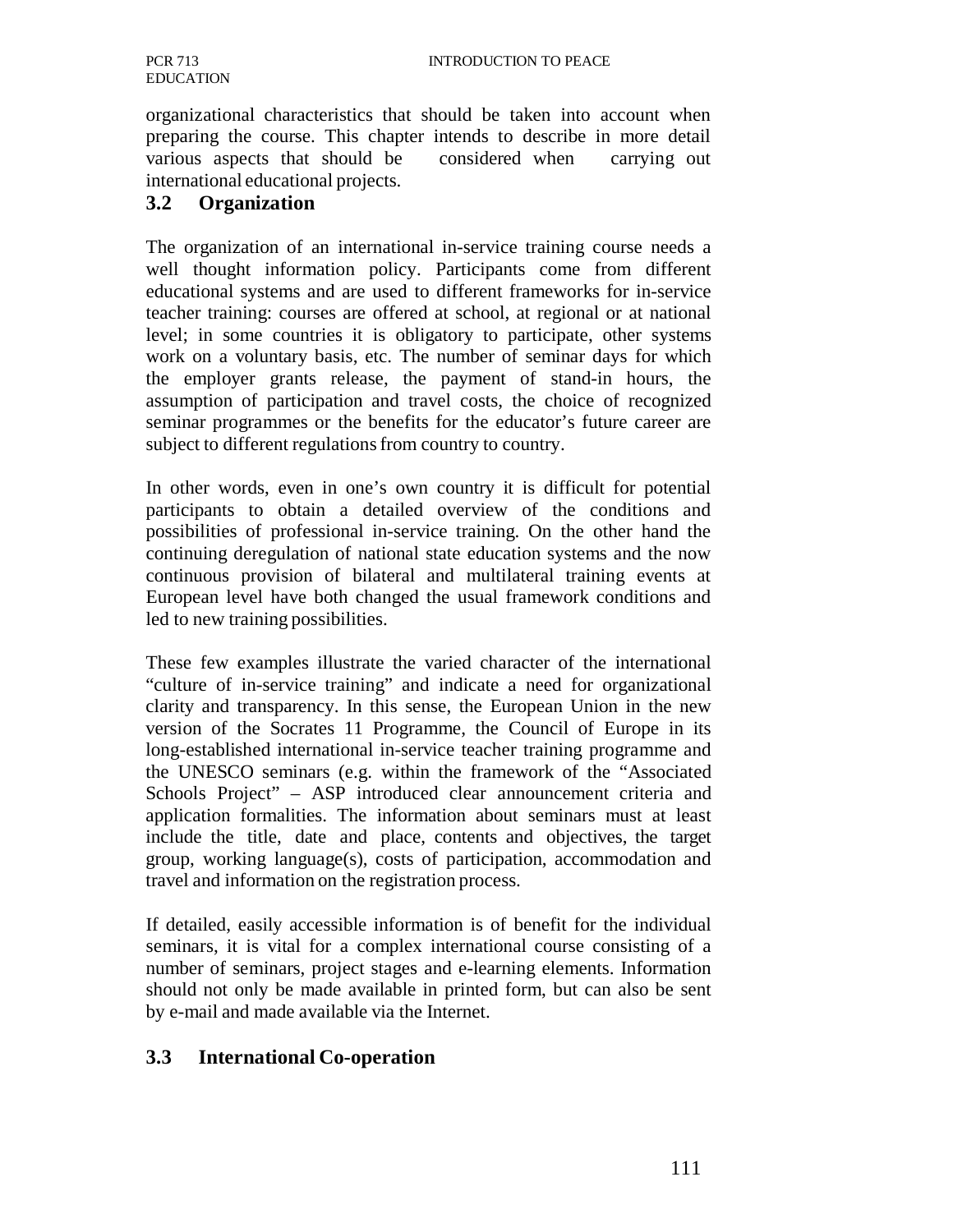The quality of international in-service training events is largely also dependent on a central co-ordination office that is in contact with the national representative bodies. The UNESCO, the European Union and the Council of Europe use facilities in the member states to monitor their training programmes.

The UNESCO cooperates within a network of "National Commission" who informs potential participants and supports their actual participation at international meetings and seminars. The European Union training programmes are supported by "National Agencies", whose roles in the decision-making process vary for the decentralized and centralized activities. The Council of Europe relies on the assistance of "National Liaison Officers" in the ministries of education of the member states. Within the framework of the teacher in-service training programme, they assume responsibility for information in their countries, assess the applications and appoint the participants to the specific courses.

The structure of the EURED Working Group permits a decentralized approach in terms of the information and announcement of the course. In this way, account can be taken of the country-specific conditions. Moreover, this can facilitate access for potential participants and allow the direct implementation of accompanying functions during the project or working stage. It is recommended to set up a central office for international coordination participating centers, trainers, experts and participants.

## **3.4 Organization Structure**

An international course organized in cooperation between different institutions requires a complex organization. The structure is explained in the following diagram.

#### **The Organization Structure**

Resource Group EURED Advisory Board Course **Directors** Representative/s of the organizing institutions EURED representative Central Course Secretariat

**Leadership Team** (4 trainers) 1 representative of the host country (ies) 2-3 trainers from different countries (Balanced according to cultural heritage and gender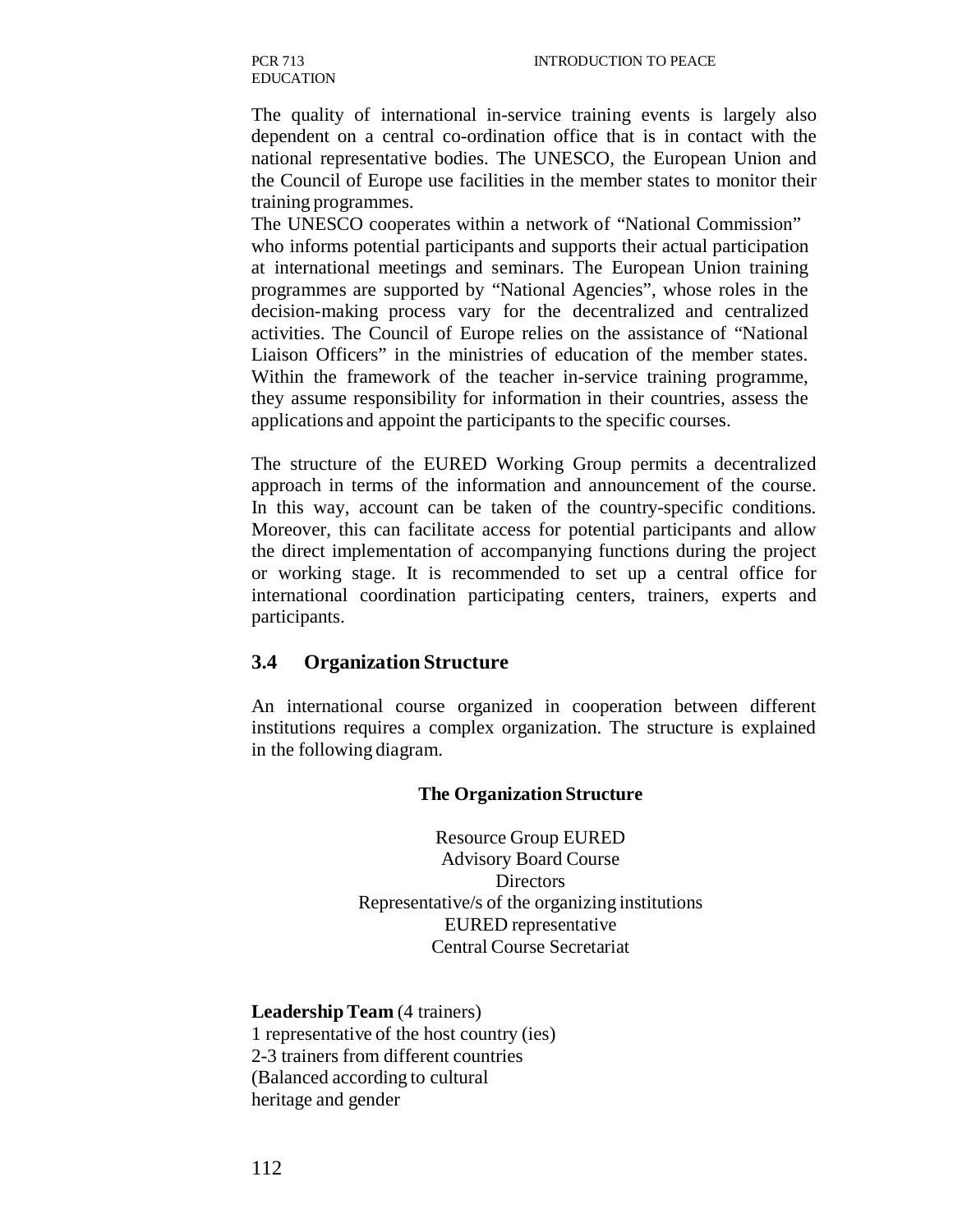#### **Experts**

Lecturers, practitioners, Peace activists, artists etc

The function of the "Resource Group" is to assure the quality of the course by providing consultation to the "Course Directors." They represent the organizational and pedagogical aspects of the course and are responsible for the overall implementation. The "Central Course Secretariat" which administrates the course supports the Directors.

The "Leadership Team" is composed of one trainer from the host country (or if the course takes place in different countries by one representative per country) and two trainers representing different cultural backgrounds. The "Leadership Team" is in charge of the facilitation of the whole course including seminars as well as other pedagogical approaches. This team should be balanced in terms of sexes.

The role of the "Experts" is to give lectures, present practical approaches, report about peace activities or introduce artistic interventions.

## **3.5 Management**

A well-thought-out organization can allow the content management function to focus on pedagogical planning, implementation and evaluation of the course. In practice, it has proven beneficial for the educational process as a whole to take account of a number of aspects.

# **4.0 CONCLUSION**

Like the group of participants, the course leadership team should be of international composition. This means that the variety of "educational cultures" can be exploited as early as the preparatory stage for the course (or the individual seminars). This is not only a question of different pedagogical styles or methods but rather the fundamental interpretation of education for what might be an innovatory method in one cultural circle is regarded in another cultural circle as unacceptable behaviour; while succinctness may be a sign of professionalism in one case, in another case detailed knowledge of the subject is demonstrated by a long lecture. It is thus profitable to reflect on the pedagogical selfevident in a mixed culture leadership team – the differences revealed will be encountered again in the work with the participants. The principle of international cooperation should be retained both for the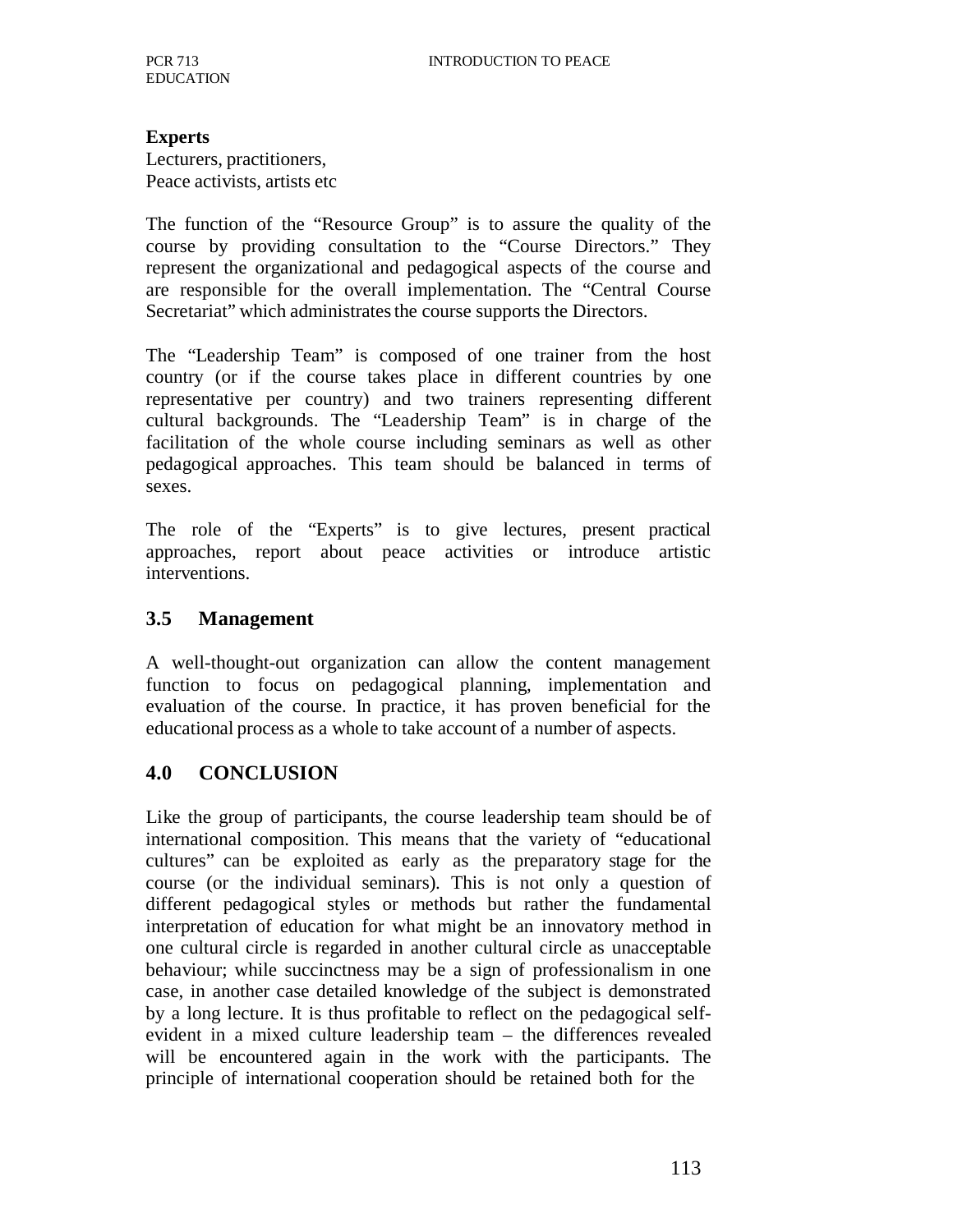concept of the course as a whole and for the planning of the individual seminars and project stages.

## **5.0 SUMMARY**

The function of the leadership team is to control (plan, implement and evaluate) the educational processes, with account being taken both of the content level and of social dynamism and personal development. With this in mind, the members of the leadership team see themselves more as trainers responsible for the curricular and didactic arrangement of the course (or individual elements) and for the mediation, accompaniment and supervision of the training process. It is recommended that use be made of additional experts for stimulus talks that contribute to the differentiation of the subject knowledge.

*Leadership team and pedagogical quality:* Preparatory and reflection meetings that correspond with the specific functions noticeable increase the quality of the training programme. Consequently, they should be self-evident for an international leadership team.

Accompanying documentation by the leadership team is also useful for the purpose of verifying and securing pedagogical quality. The documentation should be available to all the persons involved, organizers and participants alike, and should at least include the project philosophy, seminar reports, basic texts and project instructions.

## **6.0 TUTOR MARKED ASSIGNMENT (TMA)**

Discuss the organizational structure of European education.

## **7.0 REFERENCES/FURTHER READINGS**

- Sadker, D., & Sadker, M.(1994b). The miseducation of boys. In E. Rassen & L. Iura (Eds.), The Jossey-Bass reader on gender in education (p. 182-203). San Francisco: Jossey-Bass.
- Sanders, J. (1997). Teacher education and gender equity (Report No. RR93002015). Washington, D. C.: ERIC Clearinghouse on Teaching and Teacher Education. (ERIC Document Reproduction Service No. ED408277)
- Sanders, J. (2002a). Fairness at the source. Retrieved April 1, 2004, from http://www.josanders.com/pdf/Fairness\_122702.pdf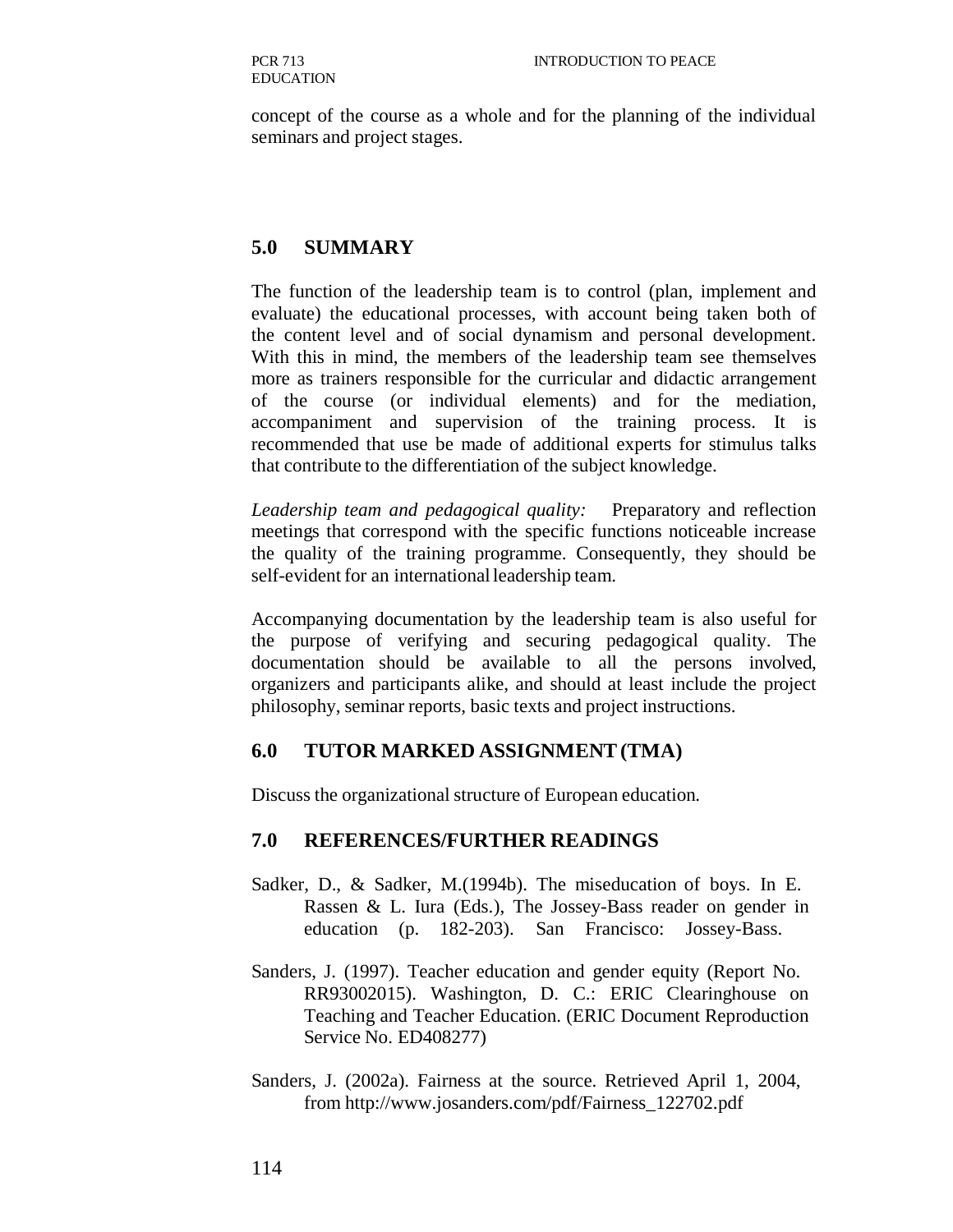- Sanders, J. (2002b). Something is missing from teacher education: Attention to two genders. Phi Delta Kappan, 84(3), 241-244.
- Sanders, J. (2003). Teaching gender equity in teacher education. Education Digest, 68(5), 25-29.
- Sanders, J., & Tescione, S. M. (2002). Gender equity and technology. In J. Koch & B. Irby (Eds.), Defining and redefining gender equity in education (p. 99-115). Greenwich, CT: Information Age Publishing.
- Shapiro, J., Kramer, S., & Hunerberg, C. (1981). Equal their chances: Children's activities for non-sexist learning. Englewood Cliffs, NJ: Prentice Hall.
- Starr, L. (2000). An education world e-interview with Sherry Turkle: Is technology just for boys? Retrieved March 23, 2004, from http:// content.educationworld.com/a\_curr/curr228.shtml
- Sprinthall, N. A., Sprinthall, R. C., & Oja, S. N. (1994). Educational psychology: A developmental approach (6th ed.). New York: McGraw-Hill.
- Thorne, B. (1993). Do boys and girls have different cultures? In E. Rassen & L. Iura (Eds.), The Jossey-Bass reader on gender in education (p. 125-150). San Francisco: Jossey-Bass.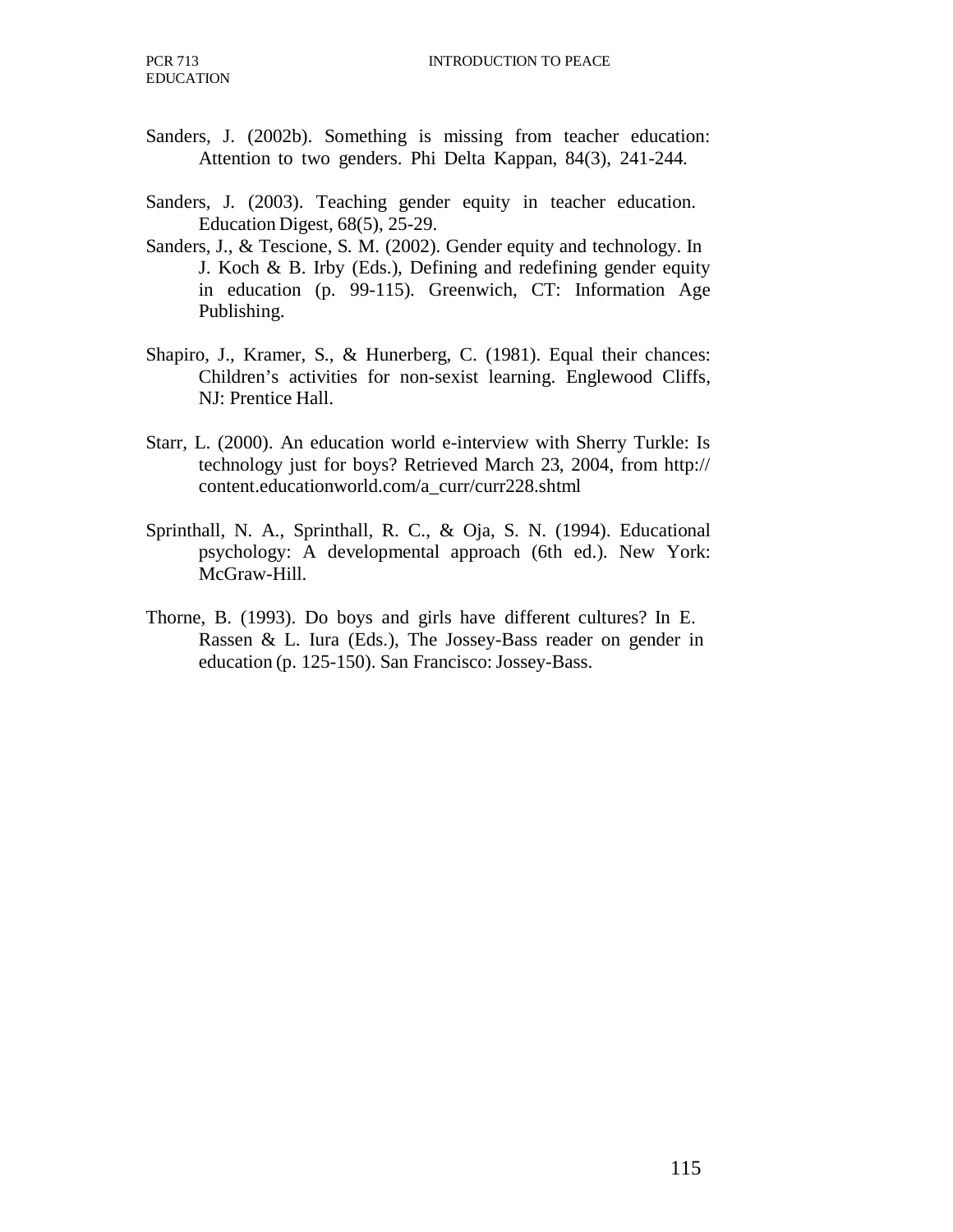# **UNIT 4 PARTICIPANTS IN PEACE PEDAGOGY PROGRAMMES**

#### **CONTENTS**

- 1.0 Introduction
- 2.0 Objectives
- 3.0 Main Body
	- 3.1 How to Enhance Participation In The Pedagogy
	- 3.2 Curriculum
	- 3.3 Communication
- 4.0 Conclusion
- 5.0 Summary
- 6.0 Tutor Marked Assignment (TMA)
- 7.0 References/Further Readings

## **1.0 INTRODUCTION**

The composition of the students is a major contribution to the success of the course, since the individual persons constitute mutual resources and social partners for each other in the learning community. The definition of the target group is of considerable importance, since the selection has a decisive effect on the arrangement of the course.

#### **2.0 OBJECTIVES**

At the end of this unit, you should be able to

- i) Identify the target group
- ii) Describe the selection process
- iii) Discuss the effect of selection on the arrangement of the process

## **3.0 MAIN BODY**

#### **3.1 How to Enhance Participation in the Pedagogy**

The advantages and disadvantages of homogeneous or inhomogeneous participant structures should be taken into account. In any event, the following should be considered: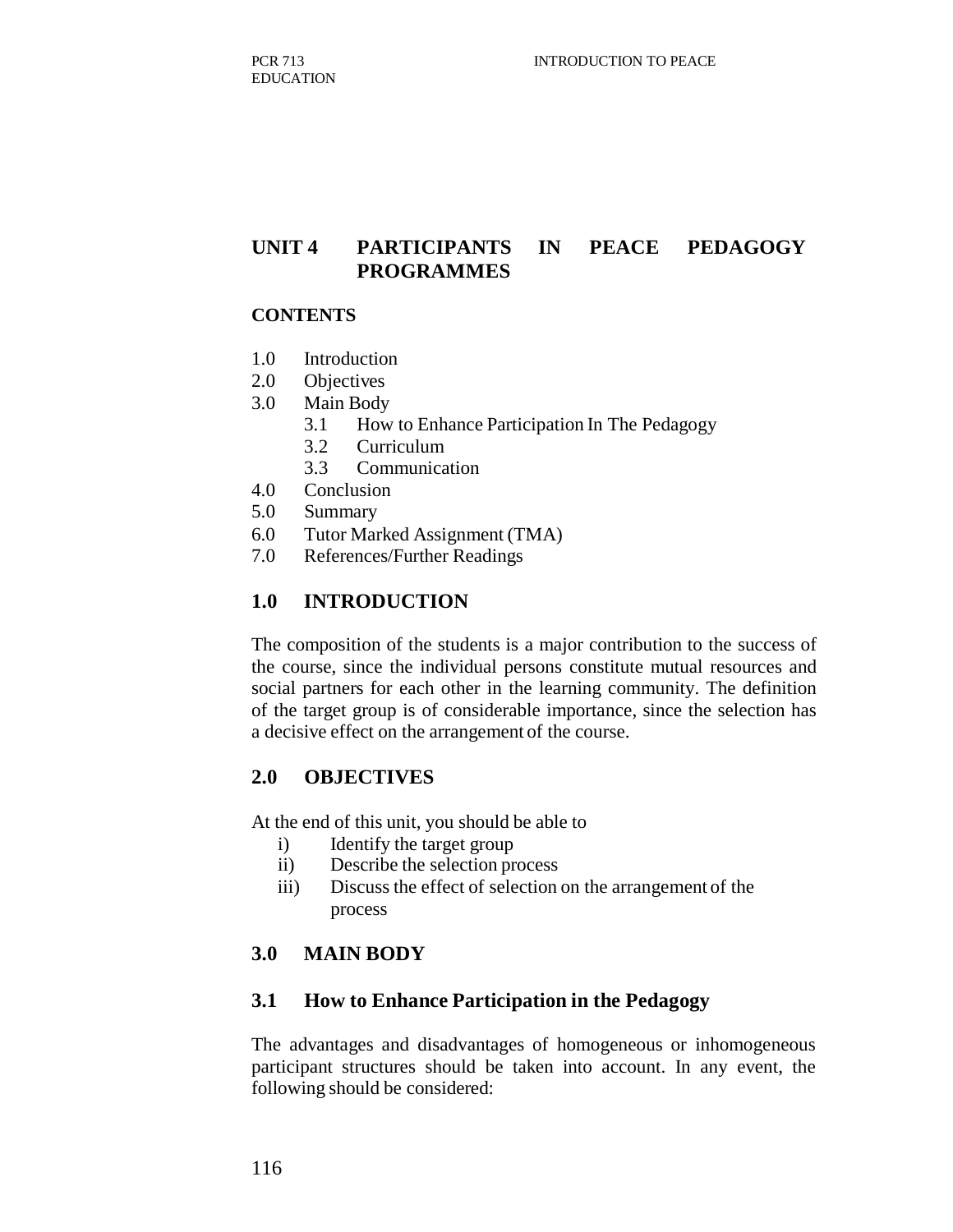PCR 713 EDUCATION

*Group size:* Educational processes aiming at the acquisition of subject knowledge, self-awareness and mediation competence require a wellcalculated relationship between the number of students and the trainers. Practical experience shows that an international leadership team consisting of three to four trainers can work with a maximum of 25-30 studentss if they wish to maintain a balance between contents, group dynamics and personal development.

*Balance of sexes:* A balanced distribution of women and men is desirable, although difficult to achieve in the practice of social training programmes. In all the countries of Europe, the number of women in pedagogical professions is larger than that of men – if one ignores the management functions such as school directors or school supervisory bodies. In addition, women are more willing than men to participate in in-service training events whose content is focused on topics such as "peace", "human rights" or "civic education".

*Countries of origin:* A diversity of the cultures represented is valuable and can contribute to the quality of a course. In practice, two models are applied, a restriction on the diversity of countries appearing reasonable for the objectives of an international course on peace education. Particularly for aspects of intercultural learning, the presence of three to four participants per country is more beneficial than individuals from as many countries as possible.

For the value of diversity, as well as because of the political, economic and social differences and contrasts resulting from history, it is useful to have a balance between participants from different parts of the world. In the case of as regional European course it is recommended that the group of participants be composed from eastern, southeastern and western European countries.

*Participants' previous experience and prior knowledge:* Because of the focus on learner-oriented study methods, previous experience and prior knowledge of the participants should be used for the detailed planning of the contents. In general terms, the "Country reports" prepared by the EURED Group to provide an initial orientation for the definition of the desired previous experience. However, in the course of the selection of participants, the individual level of knowledge and experience should be identified and included in the planning.

*Training objectives of the participants:* The individual training intensions of the participants an important element for the design of the course. For this purpose, it is useful to identify the expectations that each participant has of the course. These may concern content and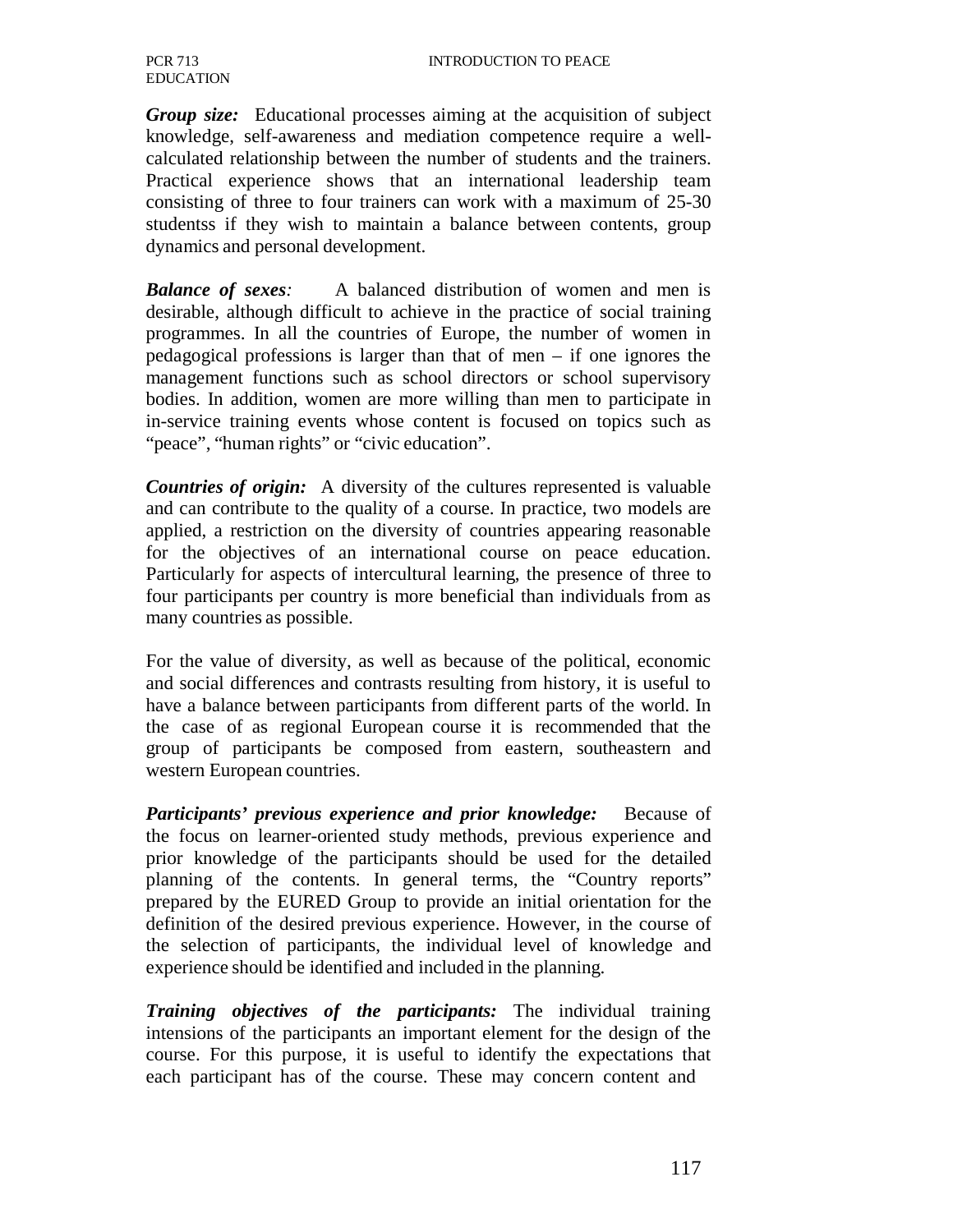PCR 713 EDUCATION

methodological consolidation, as well implementation in the course of their pedagogical career.

*Foreign-language skills:* Although attention is paid to "multilingualism" in the design of the course, it is vital that the participants also have a common language. The specification of a "seminar language" and the identification of active and passive foreign language skills does not mean that only this language is "permitted", but is a guarantee that the participants themselves can organize the communication process without need for translation.

*Communication possibilities:* The design of the course provides for working and communication phases between the blocks of seminars. These phases enable the participants to try out peace-pedagogical approaches in professional practice, and are accompanied by an exchange of information by means of new information and communication technologies. In order to be able to participate actively in this process, access to the Internet must be laid down as a precondition for participation in the course.

## **3.2 Curriculum**

The curriculum of the course is not to be regarded as s closed system of precisely defined objectives, contents and methods. This would be incompatible with the philosophy of the course, namely to support the development of the participants' pedagogical habitus. To the extent that the work on one's own attitude is regarded as an autonomous selfdetermined process, it is the framework programme offered by the leadership team, but not pre-determined course contents and methods, that constitutes useful assistance.

*Open curriculum:* During the course, the aim is to gradually reduce the (leadership team's) specifications of contents and methods, in order to promote a transfer of the responsibility for the training process from the seminar leadership team to the participants. The initial tendency of a "closed curriculum" gradually opens up as participants become willing to assume co-determination functions. The course participants take over its definition, initially assumed by the international EURED Working Party, increasingly from seminar to seminar. This determination of objectives, contents and methods expresses the awareness of each person's own needs for training. The function of the leadership team remains to secure the structural and organizational framework, to access necessary information and resources, to mediate the educational process in the sense of the formulated objectives and to support the international communication process.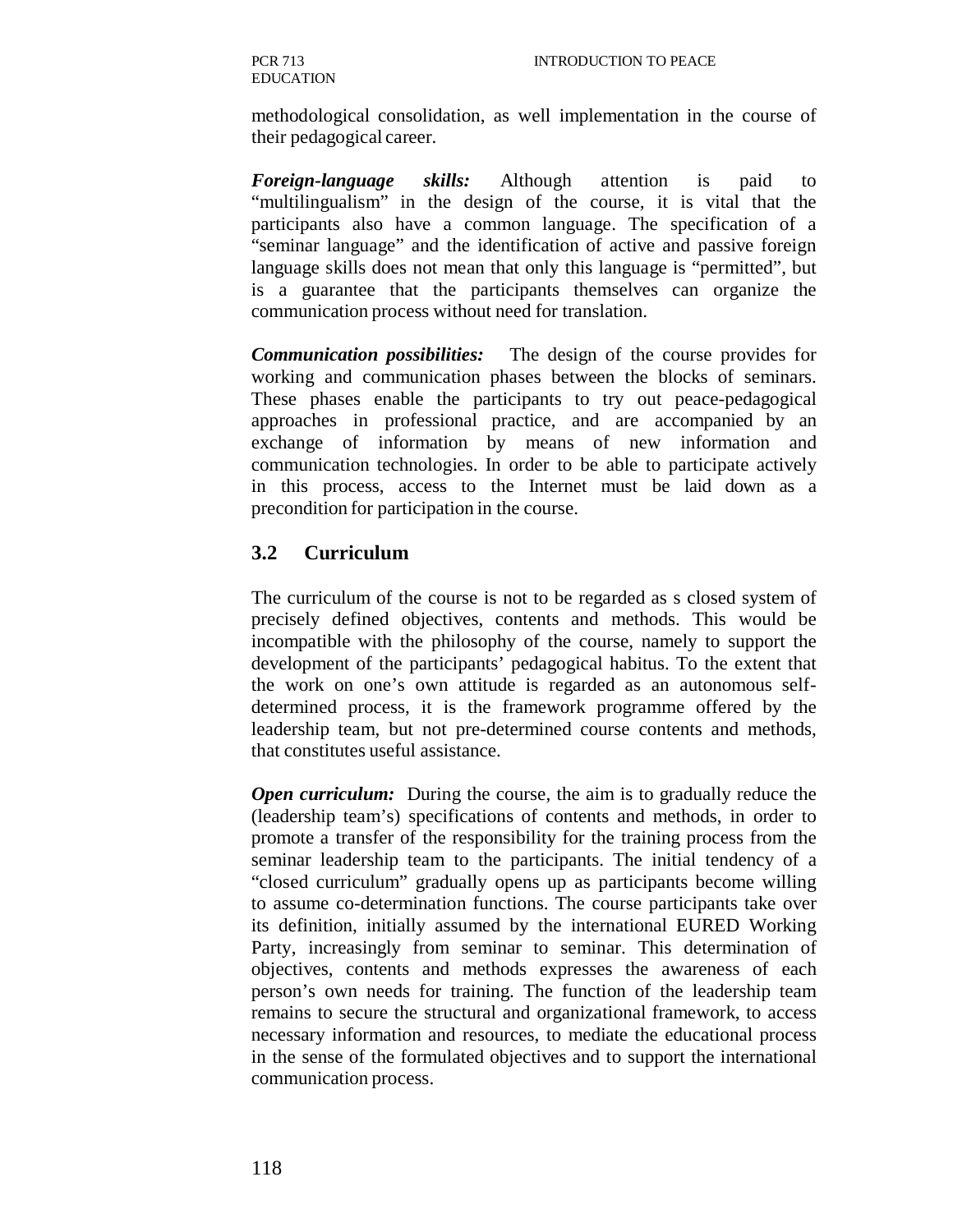*Portfolio:* The question of the composition of the working materials must also be considered by analogy with the dynamic development from the closed to the open curriculum. While theoretical basic texts, methodological approaches and didactic guidelines are made available in structured and prepared form by the leadership team at the start of the course, the participants, in the course of the development of their own responsibility for their training, are assisted in compiling pedagogical materials suited to their specific needs. The use of the virtual communication platform also promotes this development, by requiring the networking of the participants' individual portfolios – taking as the starting point the provision of resources and the references to thematic links.

# **3.3 Communication**

The implementation of a holistic training approach that achieves harmony between the focus on information and method and the work on the pedagogical habitus requires a specific understanding of the organization of direct and indirect communication.

*Direct communication:* Direct communication during the periods of presence at the seminars is based on the methodological principles of "theme-focused interaction". Essentially, this approach lays down that training is to be interpreted as communicative interaction, dealing with semantic contents and social relationships, in which personal identify is formed or further developed. In this sense, communication means making the three-fold relationship to the "objectives," "social" and "subjective world" that underlies human communication, the subject matter of pedagogical discourse.

# **4.0 CONCLUSION**

The principles that guide direct communication can also provide orientation for the practice of virtual communication, thereby satisfying in qualitative terms the e-learning approach hitherto largely discussed from technological perspectives. In this way, the course uses the modern information and communication media not only for a contemporary pedagogical management of knowledge and information, but at the same time in order to enable the participants to have uninterrupted access to relevant up-dates (content, organizational, thematic network).

# **5.0 SUMMARY**

The interactive features of the web forum assist not only further development in the subject but also the exchange between the participants. In addition, the web forum created an interactive medium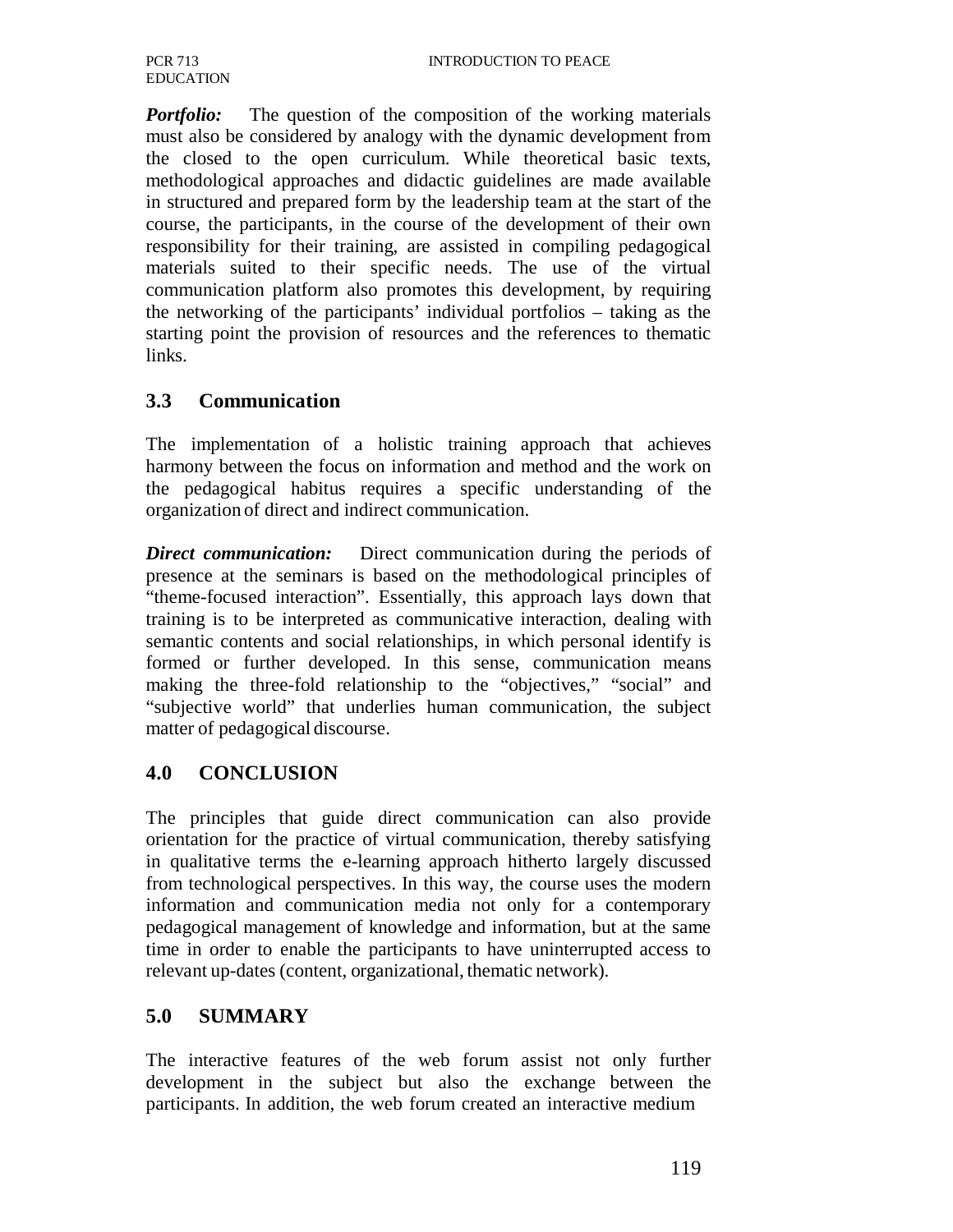that provides access to a thematic community for interested educators beyond the limited circle of the course participants.

#### **6.0 TUTOR MARKED ASSIGNMENT (TMA)**

Explain the concepts of curriculum and communication in peace pedagogy programmes.

#### **7.0 REFERENCES/FURTHER READINGS**

- Honey, M., Moeller, B., Brunner, C., Bennett, D., Clements, P., & Hawkins, J. (1991). Girls and design: Exploring the questions of technological imagination. In E. Rassen & L. Iura (Eds.), The Jossey-Bass reader on gender in education (p. 329-344). San Francisco: Jossey-Bass.
- Johns Hopkins Medical Institute. (2000). Hopkins research shows nature, not nurture, determines gender. Retrieved April 14, 2004, from http://www.hopkinsmedicine.org/press/2000/MAY/000512.HTM
- Kindlon, D., & Thompson, M. (1999). Thorns among roses: The struggle of young boys in early education. In E. Rassen & L. Iura (Eds.), The Jossey-Bass reader on gender in education (p. 153-181). San Francisco: Jossey-Bass.
- McGrath, D. (2004). Closing the gender gap: Girls, technology, fluency, and PBL. Learning and Leading with Technology, 31(6), 28-31.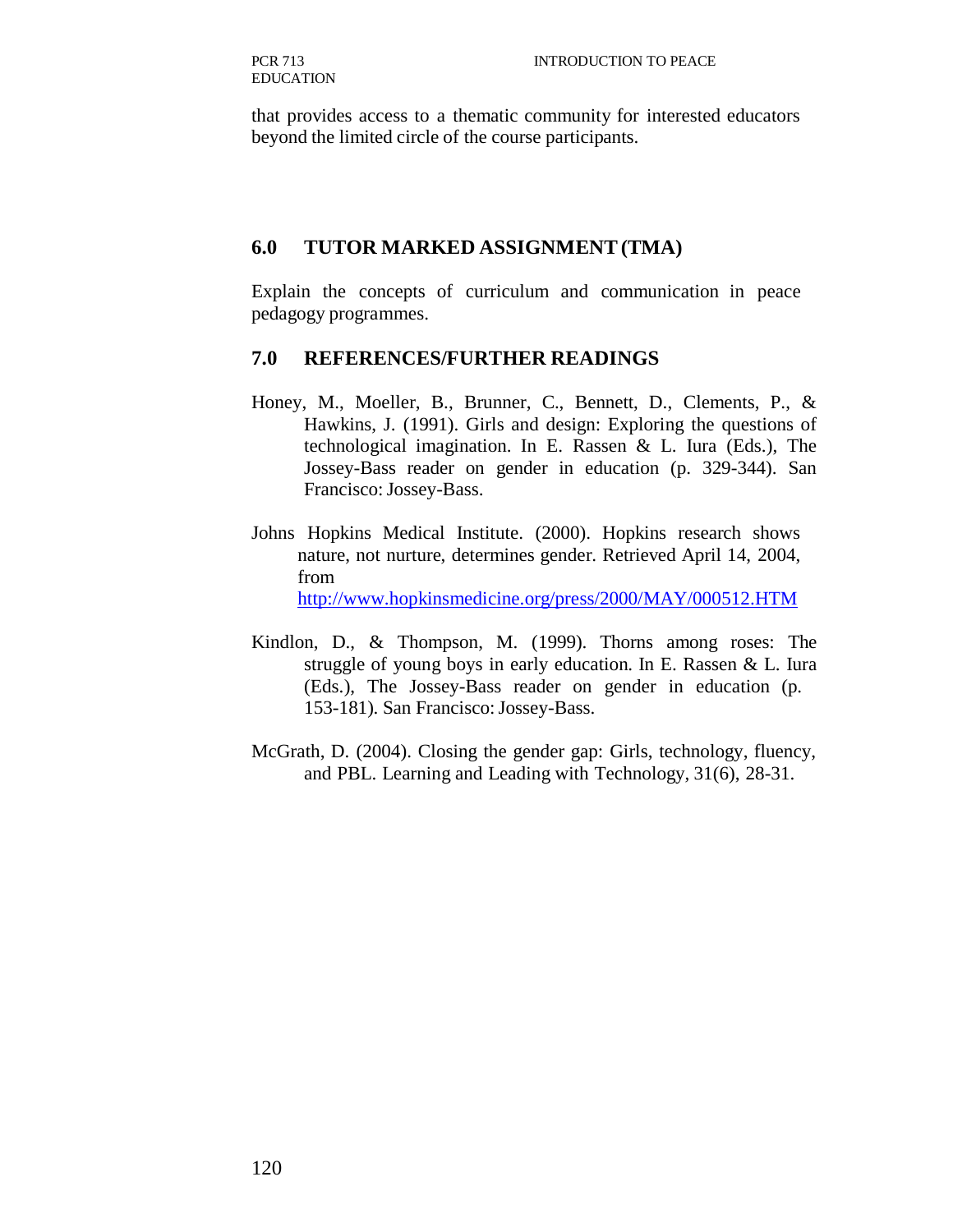# **MODULE 6**

- Unit 1 Management And Sustenance Of Peace
- Unit 2 Peacebuilding Agents
- Unit 3 Community Peacebuilding Practices
- Unit 4 Civil Societies And The Military In Promoting Peace.

# **UNIT 1 MANAGEMENT AND SUSTENANCE OF PEACE**

## **CONTENTS**

- 1.0 Introduction
- 2.0 Objectives
- 3.0 Main Body
	- 3.1 How do we manage peace?
	- 3.2 Education
	- 3.3 Compensation
	- 3.4 Avoidance of vengeance
- 4.0 Conclusion
- 5.0 Summary
- 6.0 Tutor Marked Assignment
- 7.0 References/Further Readings

# **1.0 INTRODUCTION**

Management and sustenance of peace is one of the problems causing peace and order to break down in a given society. Peace is a continuum and if it is interrupted, ripples set in and confusion also comes in, as such, in this unit, we are going to examine how peace can be managed and sustained in our society.

You have noticed that suddenly in a community or family where peace was recently instilled through amicable settlement, and all of a sudden things just turn the other way round. You could possibly ask: what went wrong? Peace was recently instilled among the fending members, but today there's another crisis? This calls for understanding the techniques of how to maintain and sustain peace.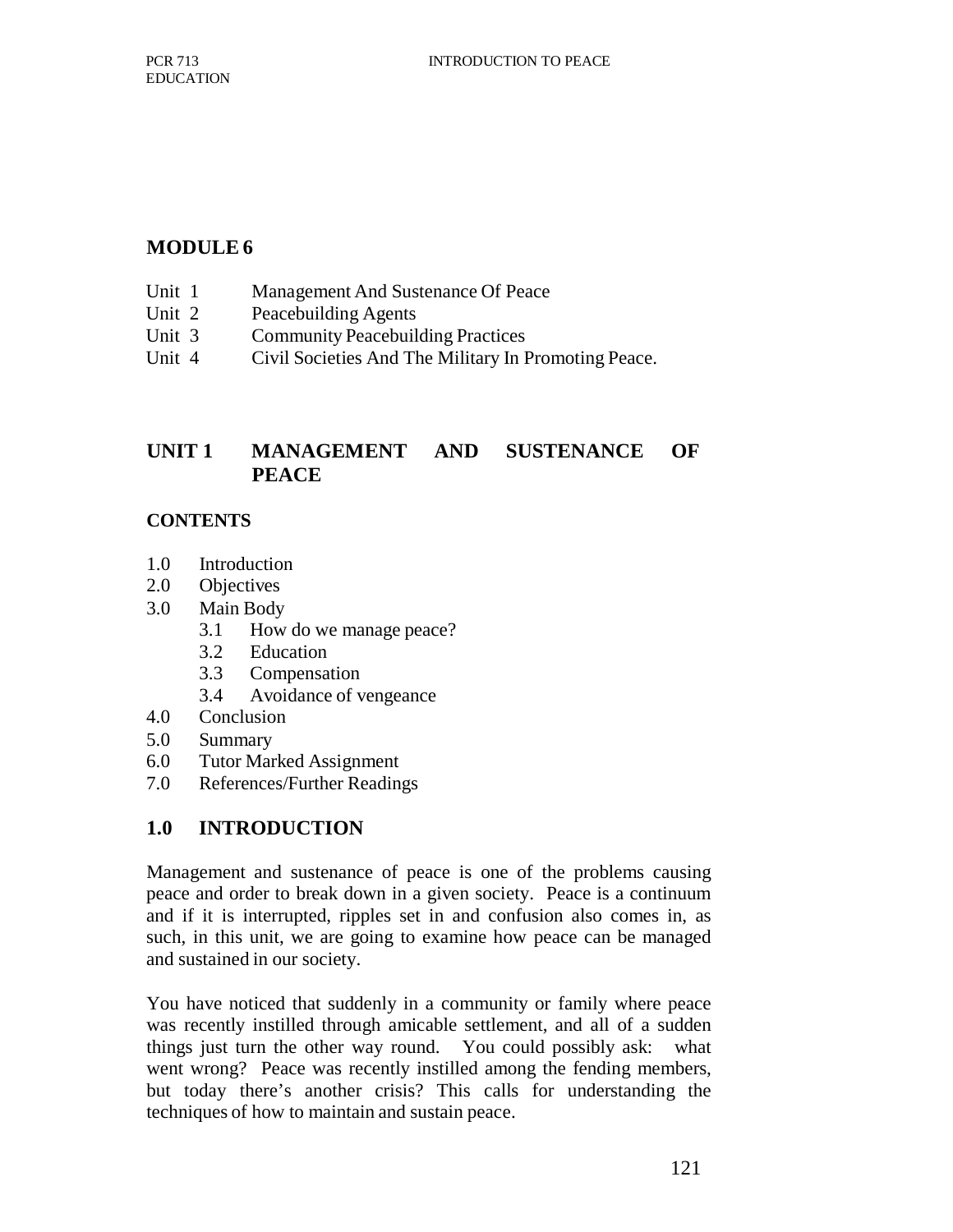# **2.0 OBJECTIVES**

At the end of this unit, you should be able to:

- 1. Explain how to manage peace;
- 2. Describe how peace can be sustained; and
- 3. Identify different methods of sustaining peace.

#### **3.0 MAIN BODY**

#### **3.1 How Do We Manage Peace?**

Peace is a "delicate thing", "fragile and volatile" but golden, as such it must be managed. Peace is always taken for granted by many. A minor disagreement of sort can bring about very major crises of unimaginable proportion if the situation if not properly managed. There are various ways of managing peace.

#### **3.2 Education**

Continuously, people should be told in strong terms the essentiality of peace in human existence. This could be done by way of formal education with particular course like peace education as a unit of course every student should learn before graduating. This equally should be done by family which forms the bedrock of education of the children.

#### **3.3 Compensation**

By compensation, it means giving something in the place of another that was lost as a result of one conflict or the other. If you may be through annoyance broke the mirror of your sister, and after settlement your parents decided to replace it, then she had been compensated. Compensation might not be direct replacement. It could be payment for consolation. A family A, could pay certain amount of money to another family B for compensation for a loss of B's child though accident caused by A.

Government also pays compensation to communities involved in crises may be through oil exploration riot that could have been avoided if Government had taken prompt action. These approaches calm nerves and allow peace to continue to reign among people. Any society that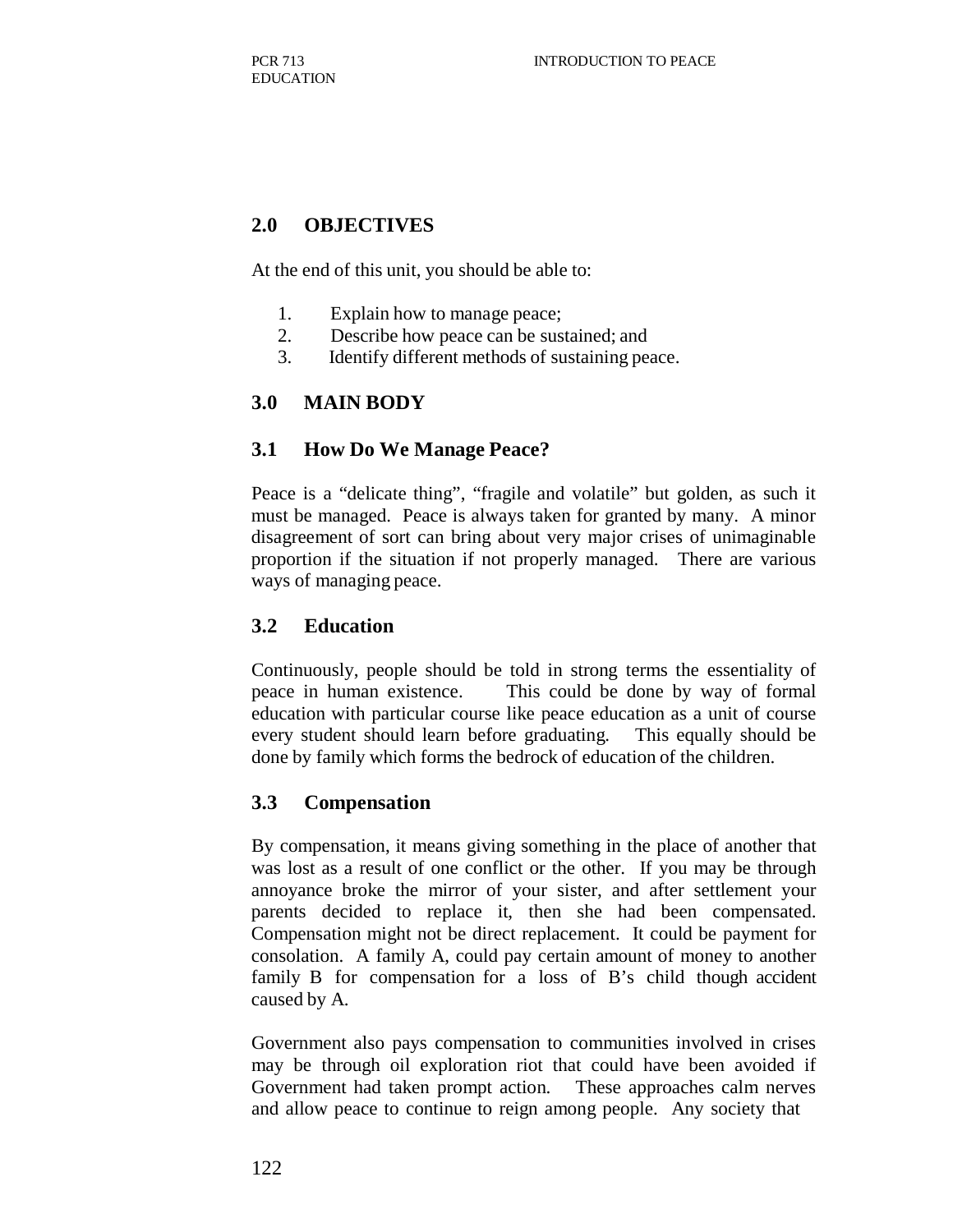cultivates the habit of compensation among its members would have a continuous reign of peace among them. It is often the recall of a painful past that generates crisis in the sight of a slightest provocation. But when the painful past had been effectively addressed then there will be absolute peace in the mind of the people which will translate into peace in the general society.

Compensation could be verbal. When an apology is offered with sincerity of mind, which is even bigger than physical compensation that do not go with the mind. You can give millions of Naira to somebody for compensation but if it was not done from the mind, tomorrow the same problem could arise. All may be you may wait for an appropriate time for a revenge, which is not good for peace.

# **3.4 Avoidance of Vengeance**

Naturally, man is given to seeking to extract a pound of flesh from his or her offender. But when you consider that tomorrow you could offend another person and he/she does the same to you. Vengeance is a act committed against somebody in return for whatever the fellow had done to you. This could be verbal or physical attack which can involve collecting the equivalent value from the person for what he/she had done to you. Your brother or sister broke your wristwatch, you broke his or hers. This is vengeance. It is wrong.

To avoid vengeance, you should put yourself in the place of the perceived aggressor or offender, knowing that you could find yourself in his shoes tomorrow. This calls for learning how to forgive and forget.

## **4.0 CONCLUSION**

Peace is very essential in every day life; accordingly it should be managed and sustained.

# **5.0 SUMMARY**

We have seen how peace can be managed and sustained, by education, compensation and avoidance of vengeance.

# **6.0 TUTOR MARKED ASSIGNMENT (TMA)**

Describe how peace can be managed as sustained.

## **7.0 REFERENCES/FURTHER READINGS**

Ronald J. Fisher, 1977. Interactive Conflict Resolution, New York, Syracuse University Press,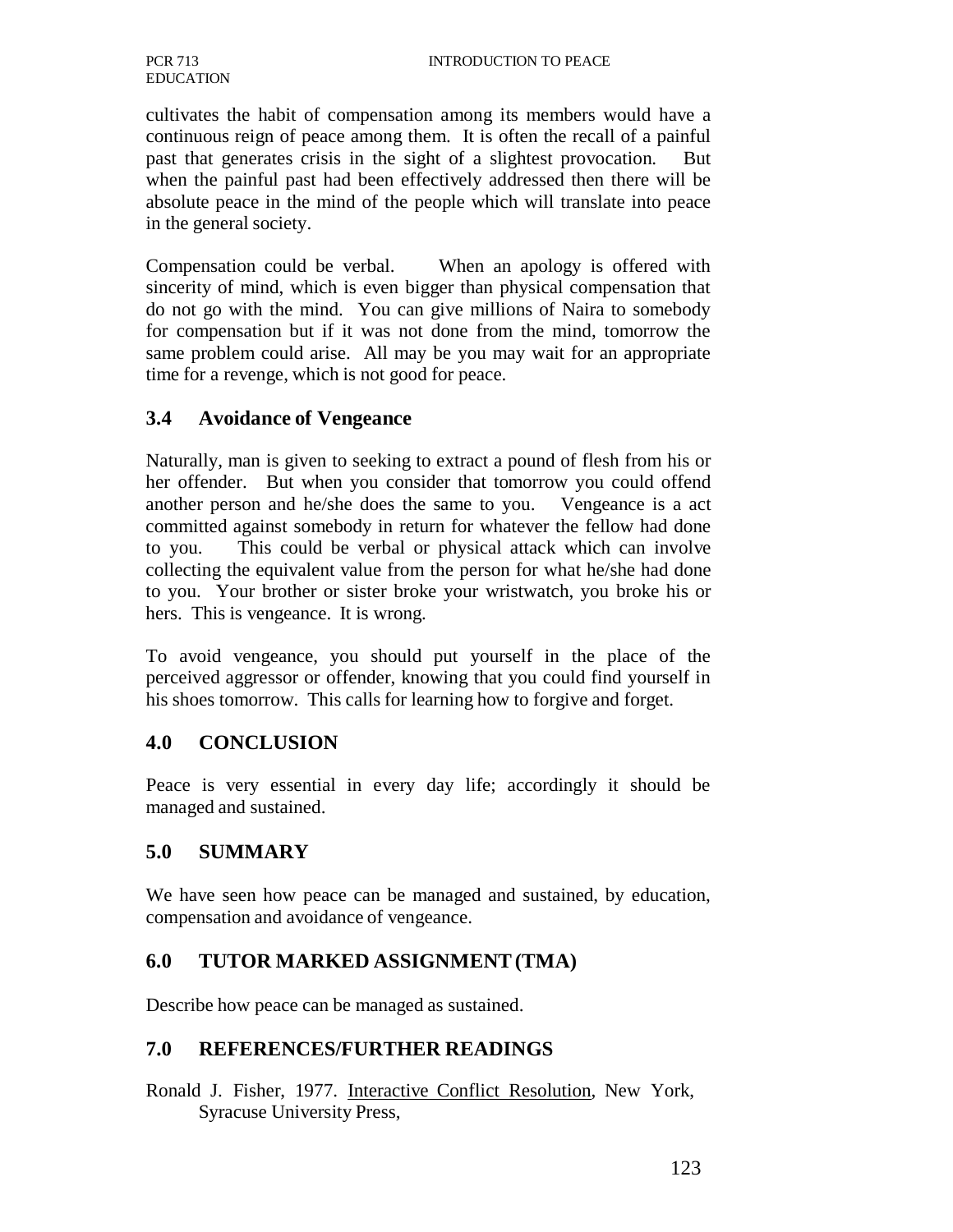"Humanitarian intervention and Early warning", the Journal of Conflict Resolution, Journal of Peace Science Society (International), Vol. 49, No.1, February 2005.

# **UNIT 2 PEACEBUILDING AGENTS**

## **CONTENTS**

- 1.0 Introduction
- 2.0 Objectives
- 3.0 Main Body
	- 3.1 Peace building measures
	- 3.2 Exercise
- 4.0 Conclusion
- 5.0 Summary
- 6.0 Tutor-Marked Assignment
- 7.0 References/Further Readings

# **1.0 INTRODUCTION**

In this unit, we shall examine the role of peace building agents in the effort at bringing peace to a post war environment. Invariably, this will entail our examination of the role of the civil society, the governments, community specialists, religious networks and of course, outside parties like the international organizations.

## **2.0 OBJECTIVES**

By the end of this unit, you should be able to:

- i) Identify the various Peace building Agents
- ii) Determine the role of the civil society in peace building
- iii) Understand the role of community specialists in peace building
- iv) Be conversant with the role of outside parties in peace building

# **3.0 MAIN BODY**

## **3.1 Peace Building Measures**

Peace building measures should integrate civil society in all efforts and include all levels of society in the post-conflict strategy. All society members, from those in elite leadership positions, to religious leaders, to those at the grassroots level have a role to play in building a lasting peace. Many apply John Paul Lederach's model of hierarchical intervention levels to make sense o f the various levels at which peace building efforts occur. Because peace building measures involve all levels of society and target all aspects of the state structure, they require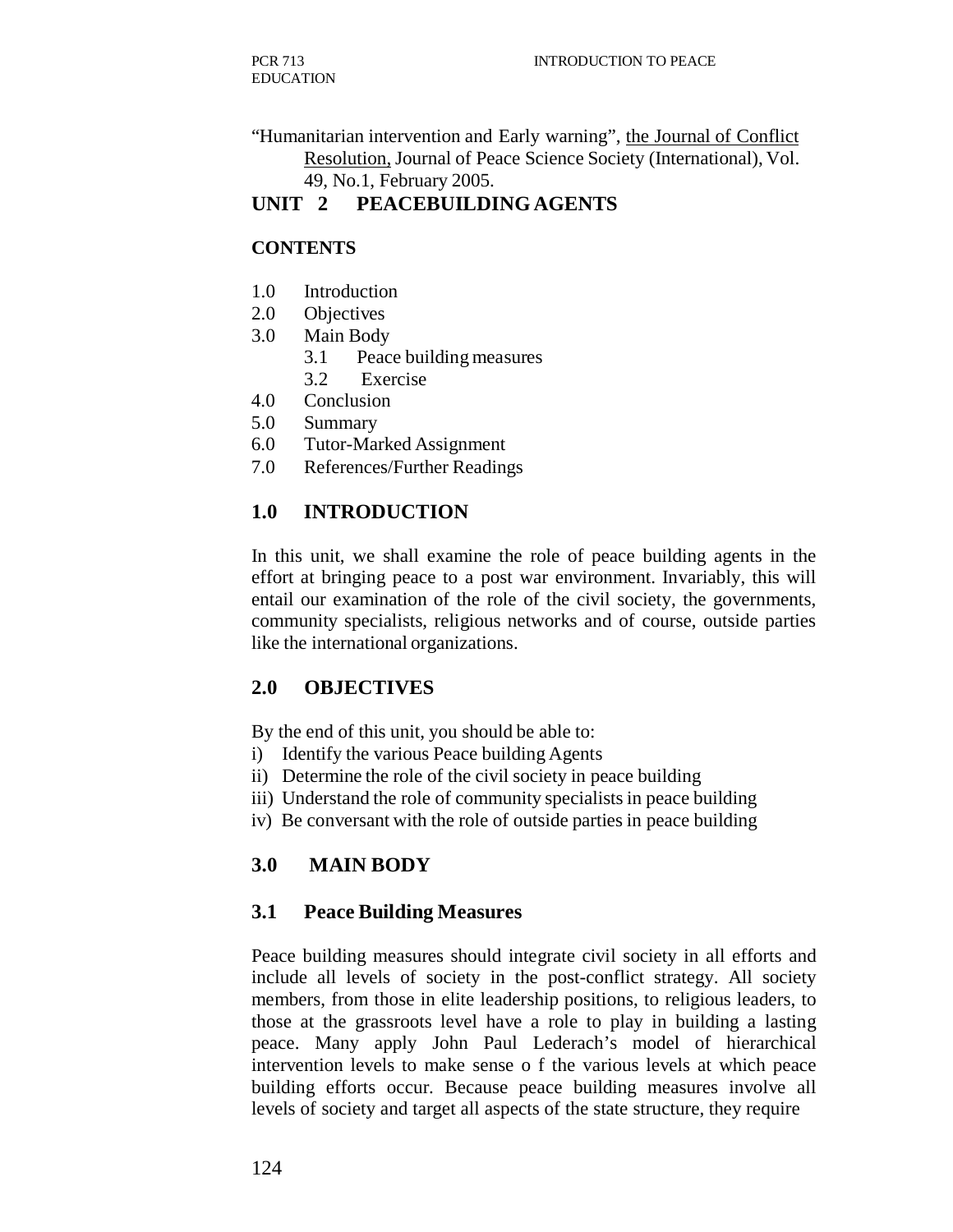a wide variety of agents for their implementation. These agents advance peace building efforts by addressing functional and emotional dimensions in specified target areas, including civil society and legal institutions. While external agents can facilitate and support peace building, ultimately it must be driven by internal forces. It cannot be imposed from the outside.

Various internal actors play an integral role in peace building and reconstitution efforts. The government of the affected country is not only the object of peace building, but also the subject. While peace building aims to transform various government structures, the government typically oversees and engages in the reconstitution process. A variety of the community specialists, including lawyers, economists, scholars, educators, and teachers, contribute their expertise to help carry out peace building projects. Finally, a society's religious networks can play an important role in establishing social and moral norms.

Nevertheless, outside parties typically play a crucial role in advancing such peace building efforts. Few peace building plans work unless regional neighbours and other significant international actors support peace through economic development aid and humanitarian relief. At the request of the affected country, international organizations can intervene at the government level to transform established structures. They not only provide monetary support to post-conflict governments, but also assist in the restoration of financial and political institutions. Because their efforts carry the legitimacy of the international community, they can be quite effective.

Various institutions provide the necessary funding for peace building projects. While international institutions are the largest donors, private foundations contribute a great deal through project-based financing. In addition, regional organizations often help to both fund and implement peace building strategies. Finally, nongovernmental organizations (NGOs) often carry out small-scale projects to strengthen countries at the grassroots level. Not only traditional NGOs but also the business and academic community and various grassroots organizations work to further these peace building efforts. All of the groups help to address "The limits imposed on governmental action by limited resources, lack of consensus, or insufficient political will."

Some suggest that governments, NGOs, and intergovernmental agencies need to create categories of funding related to conflict transformation and peace building. Funds are often difficult to secure when they are intended to finance preventive action. And middle-range initiatives, infrastructure building, and grassroots projects do not typically attract significant funding, even though these sorts of projects may have the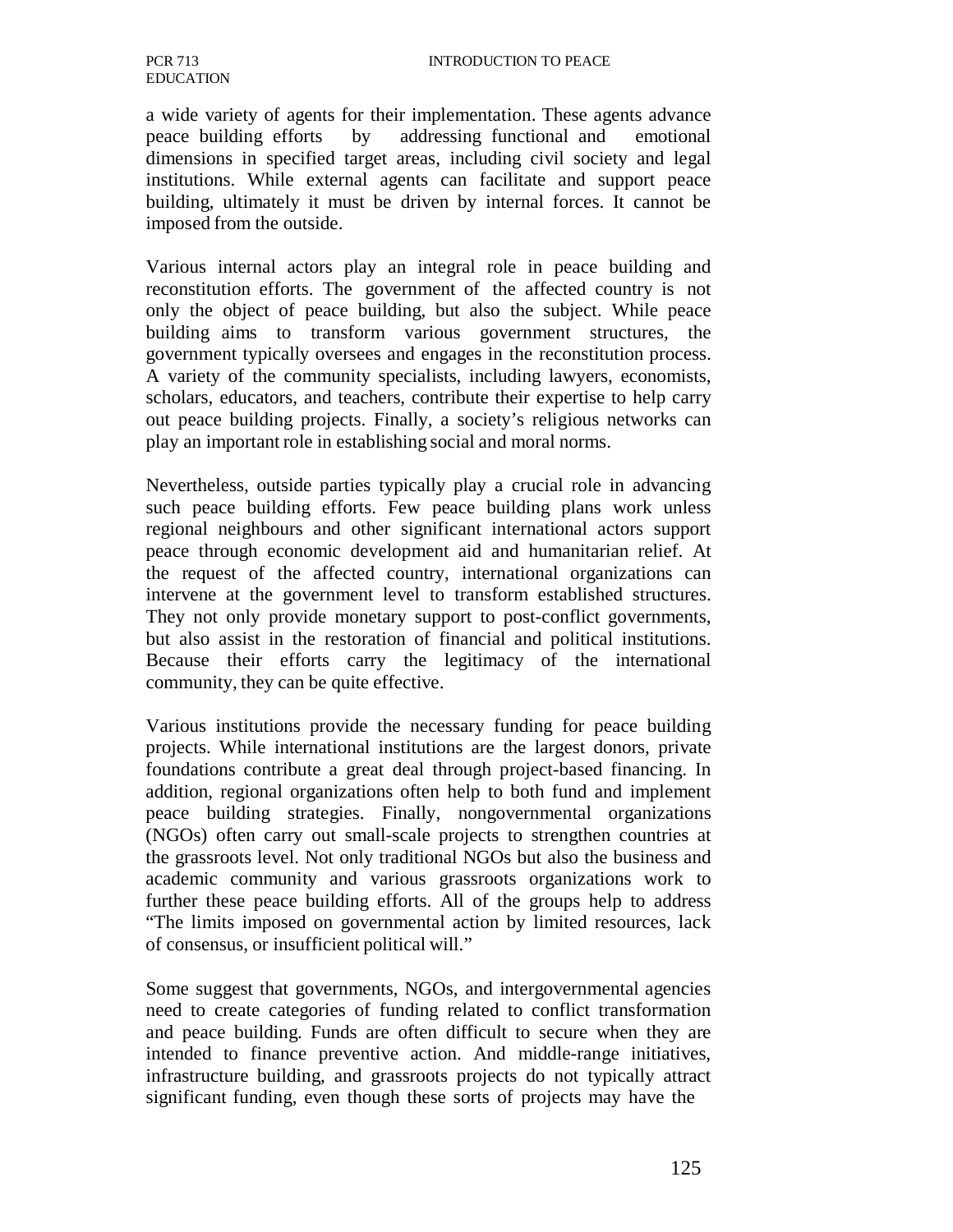PCR 713 EDUCATION

greatest potential to sustain long-term conflict transformation. Those providing resources for peace building initiatives must look to fill these gaps. In addition, external actors must think through the broader ramifications of their programs. They must ensure that funds are used to advance genuine peace building initiatives rather than be swallowed up by corrupt leaders or channelled into armed conflict.

But as already noted, higher-order peace, connected to improving local capacities, is not possible simply through third-party intervention. And while top-down approaches are important, peace must also be built from the bottom up. Many top-down agreements collapse because the ground below has not been prepared. Top-down approaches must therefore be buttressed, and relationships built.

Thus, an important task in sustaining peace is to build a peace constituency within the conflict setting. Middle-range actors form the core of a peace constituency. They are more flexible than top-level leaders, and less vulnerable in terms of daily survival than those at the grassroots level. Middle-range actors who strive to build bridges to their counterparts across the lines of conflict are the ones best positioned to sustain conflict transformation. This is because they have an understanding of the nuances of the conflict setting as well as access to the elite leadership.

Many believe that the greatest resource for sustaining peace in the long term is always rooted in the local people and their culture. Parties should strive to understand the cultural dimension of conflict, and identify the mechanisms for handling conflict that exist within that cultural setting. Building on cultural resources and utilizing local mechanisms for handling disputes can be quite effective in resolving conflicts and transforming relationships. Initiatives that incorporate citizen-based peace building include community peace projects in schools and villages, local peace commissioners and problem-solving workshops, and a variety of other grassroots initiatives.

Effective peace building also requires public-private partnerships in addressing conflict and greater coordination among the various actors. International governmental organizations, national governments, bilateral donors, and international and local NGOs need to coordinate to ensure that every dollar invested in peace building is spent wisely. To accomplish this, advanced planning and international coordination is needed.

There are various ways to attempt to coordinate peace building efforts. One way is to develop a peace inventory to keep track of which agents are doing various peace building activities. A second is to develop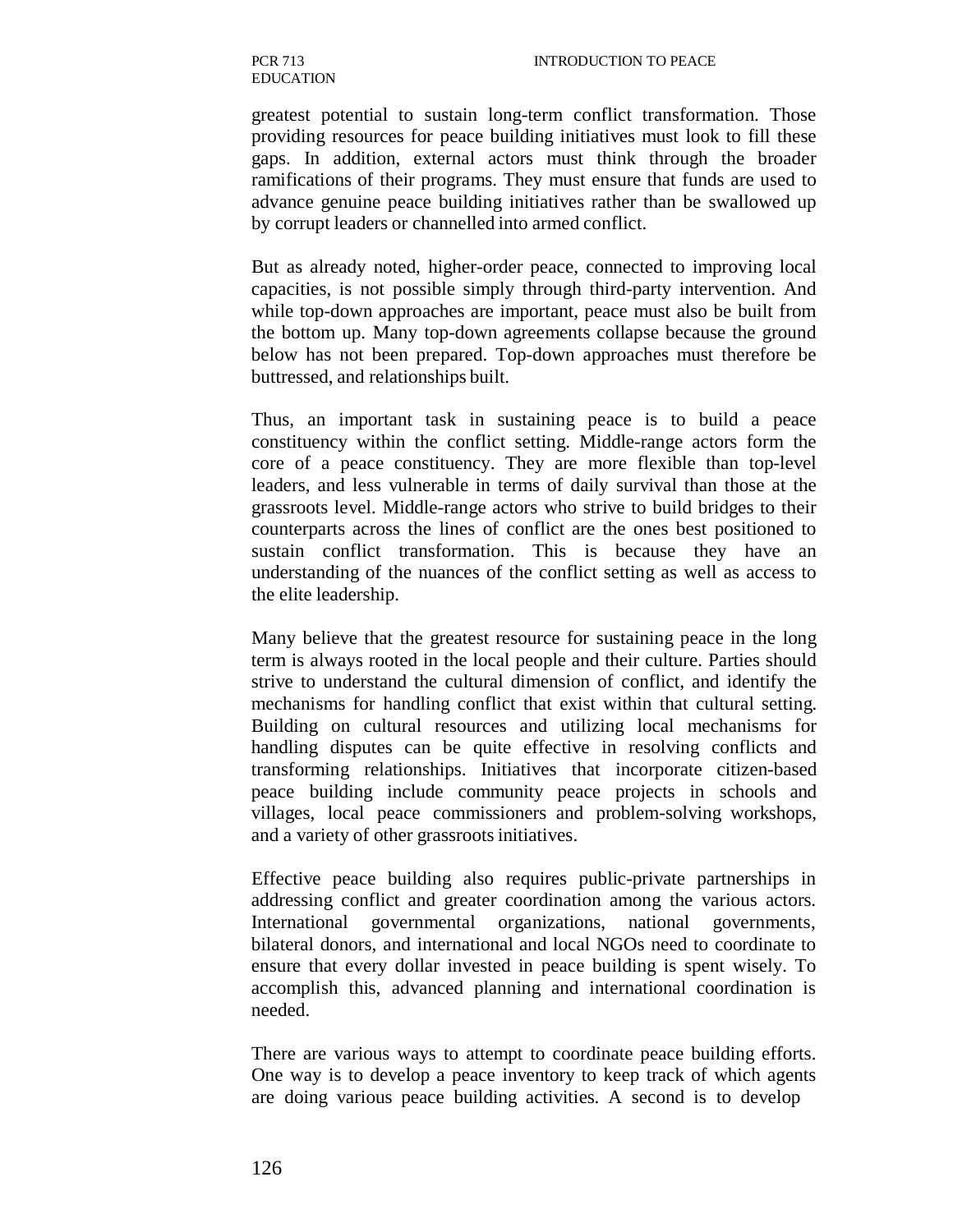clearer channels of communication and more points of contact between the elite and middle ranges. In addition, a coordination committee should be instituted so that agreements reached at the top level are actually capable of being implemented. A third way to better coordinate peace building efforts is to create peace-donor conferences that bring together representatives from humanitarian organizations, NGOs, and the concerned governments. It is often noted that "peace building world greatly benefit from cross-fertilization of ideas and expertise and the bringing together of people working in relief development, conflict resolution, arms control, diplomacy, and peacekeeping. Lastly, there should be efforts to link internal and external actors. Any external initiatives must also enhance the capacity of internal resources to build peace-enhancing structures that support reconciliation efforts throughout a society. In other words, the international role must be designed to fit each case.

#### **Self Assessment Exercise**

Discuss the role of the civil society and international organizations in post-conflict peace building.

# **4.0 CONCLUSION**

There is very little doubt that there are certain agents that are crucial to the process of rebuilding conflict societies. These agents come in various forms, all trying to contribute to the rehabilitation and the reconstruction. However, whilst some are engaged in addressing immediate problems of the people and for life to return to normalcy, others are interested in the rebuilding of institutions in order to ensure long lasting peace. Therefore, as noted earlier, it is important that thee activities be coordinated in such a way that the society gets the best out of the efforts.

# **5.0 SUMMAR**Y

We have discussed the important issue of peace building agents in post conflict rehabilitation and reconstruction. We noted the roles played by governments, the civil society including community specialists, religious networks, the NGOs and international organizations.

# **6.0 TUTOR-MARKED ASSIGNMENT**

Who is Peace building Agents? Discuss the possible role of community specialists in building peace constituencies.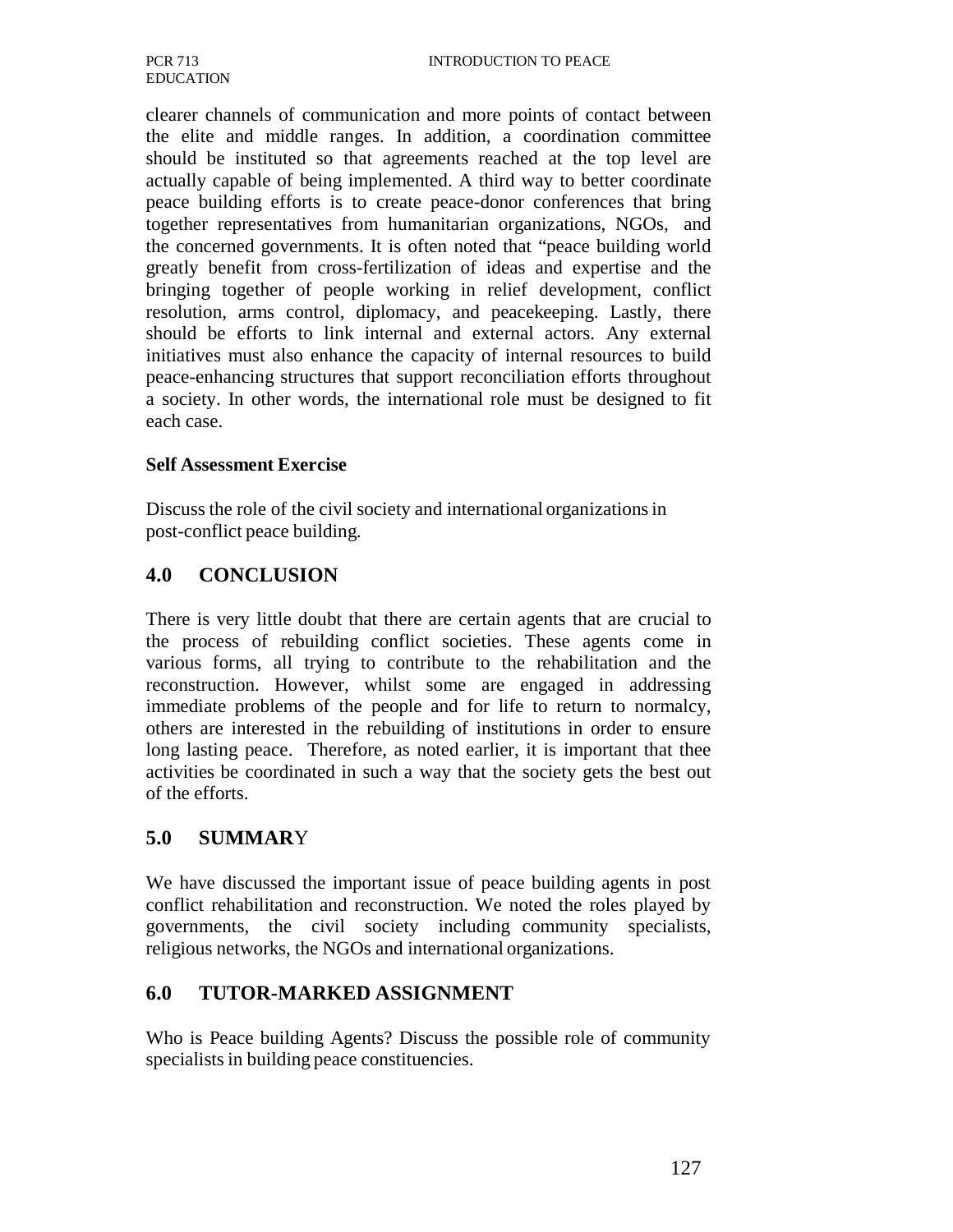# **7.0 REFERENCES/FURTHER READINGS**

- Ronald J. Fisher, 1977. Interactive Conflict Resolution, New York, Syracuse University Press,
- "Humanitarian intervention and Early warning", the Journal of Conflict Resolution, Journal of Peace Science Society (International), Vol. 49, No.1, February 2005.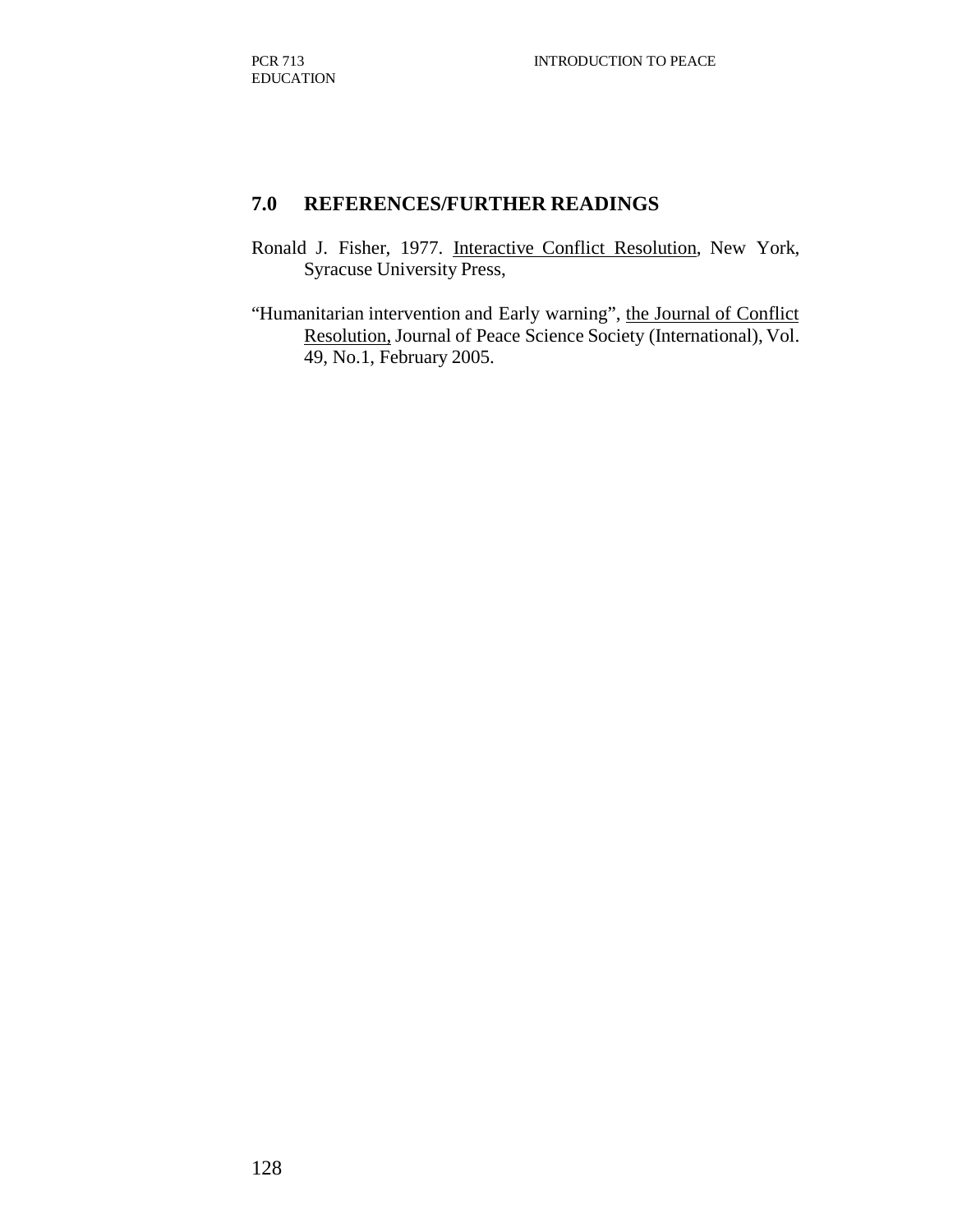# **UNIT 3 COMMUNITY PEACEBUILDING PRACTICES**

#### **CONTENT**

- 1.0 Introduction
- 2.0 Objectives
- 3.0 Main Content
	- 3.1 Impact of Livelihood Capacity to respond to needs
	- 3.2 Impact on Social Integration
- 4.0 Conclusion
- 5.0 Summary
- 6.0 Tutor-Marked Assignment
- 7.0 References/Further Readings

#### **1.0 INTRODUCTION**

This unit intends to succinctly articulate the need for documentation of local peace building practices and analysis of existent international, regional and national policy frameworks relevant to peace building, as prerequisites for policy recommendations, which would provide more sustainable and effective support to community-based peace building.

These initiatives are usually initiated and supported by various actors, including local NGOs, community groups as well as international donor agencies, relief and development NGOs and Peace organizations, which had very different degrees of experience, different and often implicit understandings of peace building and different restrictions in terms of their mandates.

Due to an acute sense of urgency regarding timely implementation of community initiatives, continuous pressures for securing trend-based funds, lack of experience with methods of evaluation apart from informal ones and externally induced by Western-donors, as well as strong identification with community members and their needs, most local projects had little capacity to document, reflect upon and evaluate their work, especially in ways which would be useful to them and their counterparts in the region. Most evaluation practice was related to donors' demands for external evaluations, which were frequently conducted by international consultants, written in English and closely linked with business-like project management and donor criteria of success and other reporting requirements.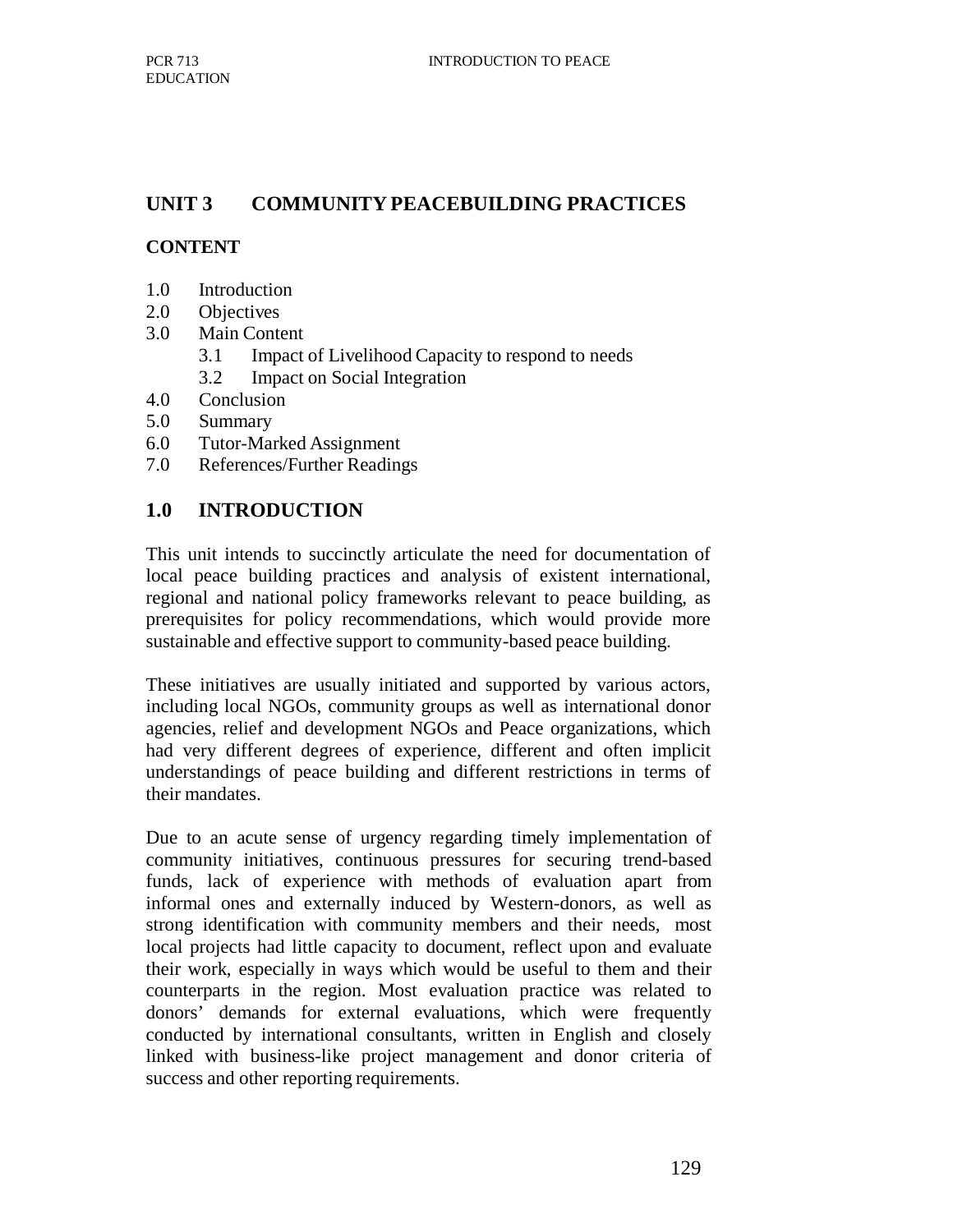PCR 713 EDUCATION

We shall therefore, examine the related issues of evaluating the policy framework for community peace building, community–based peace building, international peace building, livelihoods capacity and community peace building and social integration and peace building.

### **2.0 OBJECTIVES**

By the end of this unit, you should be able to:

- i) Define peace building from a community-based perspective;
- ii) Discuss evaluation of peace building from community practices;
- iii) Discuss the social and relational dimensions of community peace building; and
- iv) Highlight the need to enhance livelihoods capacity and building peace constituents.

### **3.0 MAIN BODY**

#### **3.1 Peace building from the International Policy Perspective**

Peace building is a concept used both in policymaking and communitybuilding arenas, referring to a wide array of efforts at all societal levels that aim to transform social relationships, structures and culture in a direction conducive to reduction of root causes of social conflicts, such as political and economic inequality, enhancement of the capacity of individuals, groups and institutions to manage emerging conflicts nonviolently and constructively.

A decade ago former UN Secretary General Boutros Boutros Ghali introduced peace building into the security framework and language of the UN, as part of his effort to reform the Organization so that it can better respond to the complexities of the post-cold war, globalizing world. In his "Agenda for Peace" (1992), peace building is considered a complementary measure to preventive diplomacy, peacemaking and peacekeeping. While peacemaking and peacekeeping primarily include efforts to open possibilities of peace negotiations, disarmament and physical separation of warring parties, peace building is defined as an "action to identify and support structures which will tend to strengthen and solidify peace in order to avoid a relapse into conflict" and as "the construction of a new environment", involving "sustained, cooperative work to deal with underlying economic, social, cultural and humanitarian problems (that) can place an achieved peace on a durable foundation".

Peace building is considered both a preventive measure for inhibiting a breakout or recurrence of violent conflict and a long-term restorative measure of strengthening social relationships resistant to violence caused by social injustices and weak democratic structures. Thus, peace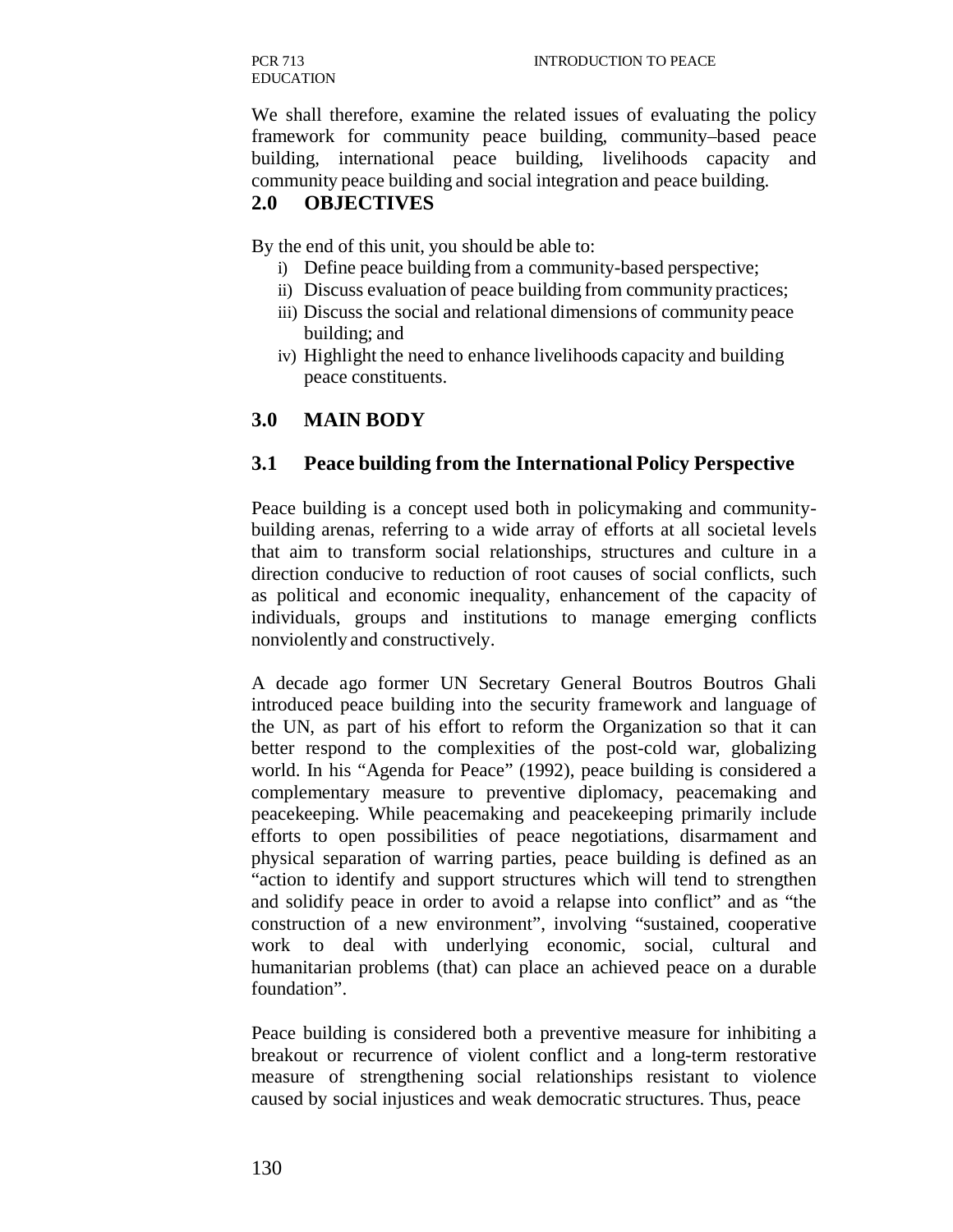building represents an innovation in the UN security framework, as it takes into account a need for a long-term strategy that links conflict management and development, with the goal of systemic social change primarily carried out by local social actors, supported by external parties. In practice, however, the UN peacemaking and peacekeeping missions tend to be more frequent and more clearly defined (currently, while peace building missions tend to be more complex).

However, Bozicevic and Stubbs proposes a reconceptualisation of peace building as "social politics," in order to "occupy, and expand the space between what might be termed classic social development and classic conflict resolution" both of which tend to become orthodoxies. It can be deduced that for Bozicevic and Stubbs, peace building as social politics is a long-term process which engages actors from different organizational and institutional backgrounds (including local government agencies and social service providers, civil initiatives and nongovernmental organizations with different ideologies, politicians, as well a international organizations active in the local contexts) in a set of joint efforts aimed at devising *locally relevant social and economic development* of their *communities* and relating the practices that promote social integration of the micro-level to their impact at the macro-level of social structuring and politics. By putting into focus very concrete activities which at the same time generate social integration, create local space for communication of difference, explicitly address social and economic needs of the community members, and reconfigure political relations between the grassroots and the middle range leadership, Bozicevic and Stubbs reiterate Lederach's insistence on integrated approach to peace building, and Featherstone's insistence on peace building as essentially political activity which transforms local-global hegemonies. However, Bozicevic and Stubbs are most resolute in advocating integration of 'communicative action' or 'relational' approach with concrete responses to and demands for addressing burning developmental needs in (post) conflict settings on part of diversely positioned, but primarily grassroots actors.

Considering the multidimensionality of peace building shaped by diverse cultural contexts and systems of power and often unpredictable dynamics of post-conflict societies in multifold transitions, it is not surprising that the search for appropriate and operational criteria and indicators of success of peace building practices poses a great challenge to practitioners and theorists worldwide. As Lederach notes, even though peace building practices have many points of contact with social development, which itself is difficult to translate into stable quantitative and qualitative indicators, evaluating grassroots peace building is even harder, since it primarily requires discovering evidence of the qualitative change in relationships between horizontally and vertically positioned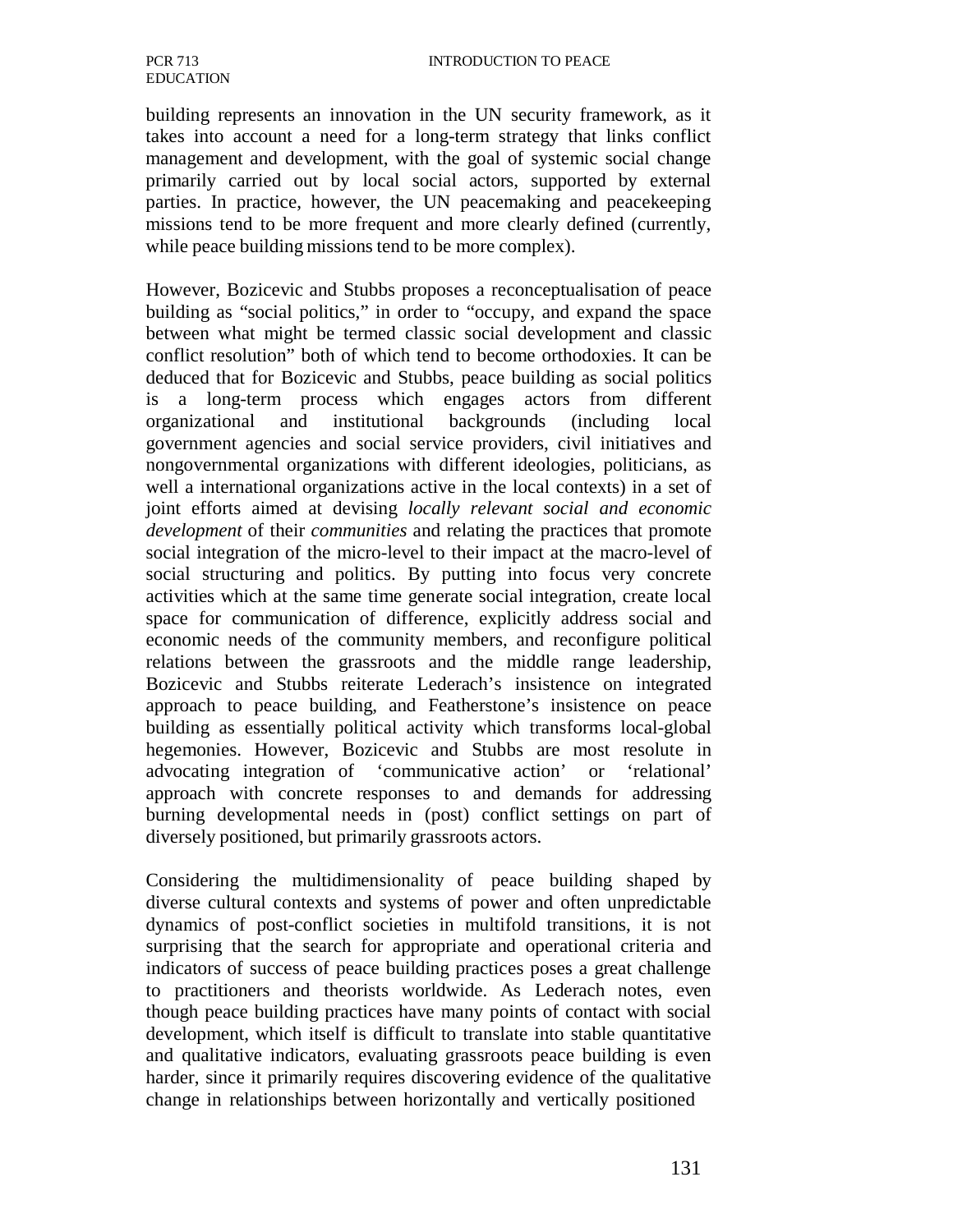actors and the impact of these relationships on broader social structures and every-day well being of the people.

As Stubbs suggests, peace building - finding the right balance between meeting broader needs after conflict, such as rebuilding physical and social infrastructure on one hand, and promoting new sets of relationships that are subversive to the social order which gave birth to violence on the other -as well as its evaluation is "far more of an art than a science", requiring a great deal of flexibility and intuition. For that reason, in order to grasp the uniqueness of each local approach to peace building and then develop some broad 'rules of thumb' about which kinds of criteria are most valuable in particular situations, there is a need for a deductive approach based on action research on different projects in different conflict situations.

As Lederach points out, criteria for evaluating success of peace building activities need to focus on assessing the quality of change or sustainability of the transformative processes, which take place at different systemic levels and in different time frames of action.

# **3.2 Impact on Livelihoods Capacity to Respond to Strategic Needs of the Community**

This criterion inquires into ways in which the peace building intervention has contributed to the (1) alleviation of negative effects of conflict on individual lives and (2) creation of new opportunities for community members to meet those pressing needs which they have identified as instrumental to their well being. These needs primarily include subsistence, physical and psychological security but need to be defined by community members through a *participatory* inquiry.

Lederach frames these needs as strategic issues that the community members face and which, if un-addressed, block constructive process of desired change. Hence, he proposes a way of addressing crucial obstacles to grassroots peace building – immediacy of everyday survival in post-conflict settings, which may make reconciliation seem irrelevant. Both Stubbs' and Lederach's definitions of the criterion put emphasis on the *class and social composition of users/beneficiaries* and ask questions about the involvement of and relevance of intervention to the most *vulnerable and marginal groups* in the community.

Perceptions of community members and other levels of society are treated as critical and principal sources of knowledge about the adequacy of impact of peace building intervention on local people's livelihoods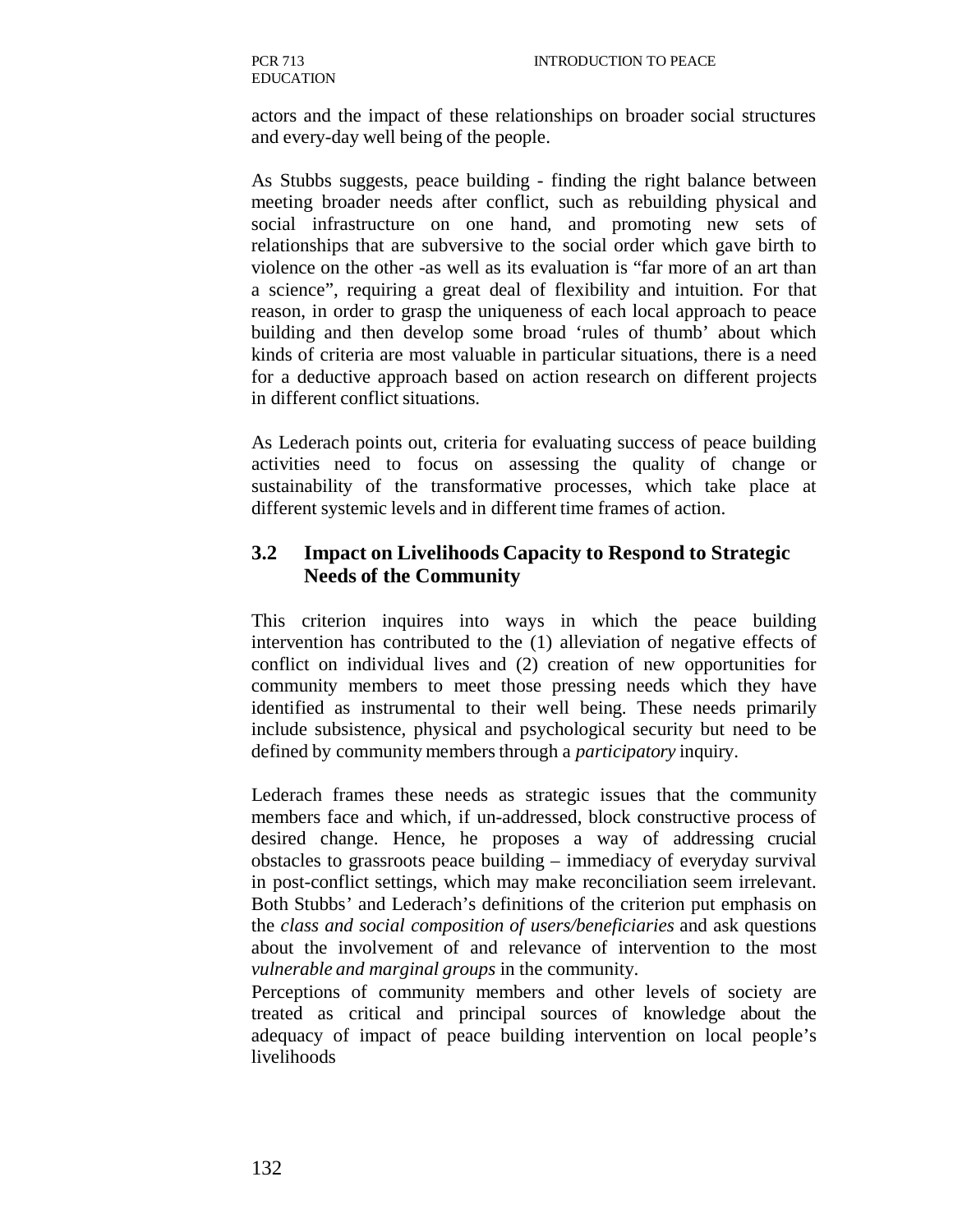# **3.3 Impact on Social Integration / Relationships /Mobilization of Peace Constituents**

This is a central criterion for evaluating transformative potential of peace building, since horizontal and vertical reconfiguration of relationships is the main way of creating or enlarging social space for reconciliation between conflicting social groups.

Social integration at the level of processes of horizontal and vertical relationship building as well as at the level of mechanisms (institutions, networks) that foster vertical/horizontal integration, which themselves represent emerging social structures that can sustain reconciliation.

There are two critical aspects of social integration – integration of survivors of war-related forced migrations (refugees, displaced, returnees) in the local community; and identification and support for the emergence of 'alternative community leaders' and 'new civil society' who act as peace constituents that subtly 'undercut the dominant political culture of polarization and division". This is the centerpiece of the counter-hegemonic impact of grassroots peace building practice, as it can give rise to the recomposition of local political structures. This is useful for grasping the essence of this crucial evaluation criterion for transformative peace building:

"The project has a policy of consulting with the political leadership at every step. But before they do, they build local support for their proposed programme. The authorities are thus faced with propositions, for which there is already clear desire among their own constituents. This exercise of accountability gives project a democracy-building aspect.

In examining the effects of social integration on a local community, it is important to include effects of peace building practice on its own organizers, who are themselves at some level, "partial-insiders", embedded in the local culture, whose individual and collective identities are shaped by the local culture, experience of conflict as well as their peace building practice. These actors have their own personal and professional social networks in the communities where they act or in the broader system they seek to transform. Therefore, the evaluation of impact of peace building practice on reconfigurations of their relationships and identities of its actors is an initial step in exploring its impact on social integration among other peace constituents, community and the broader social system of which it is a part.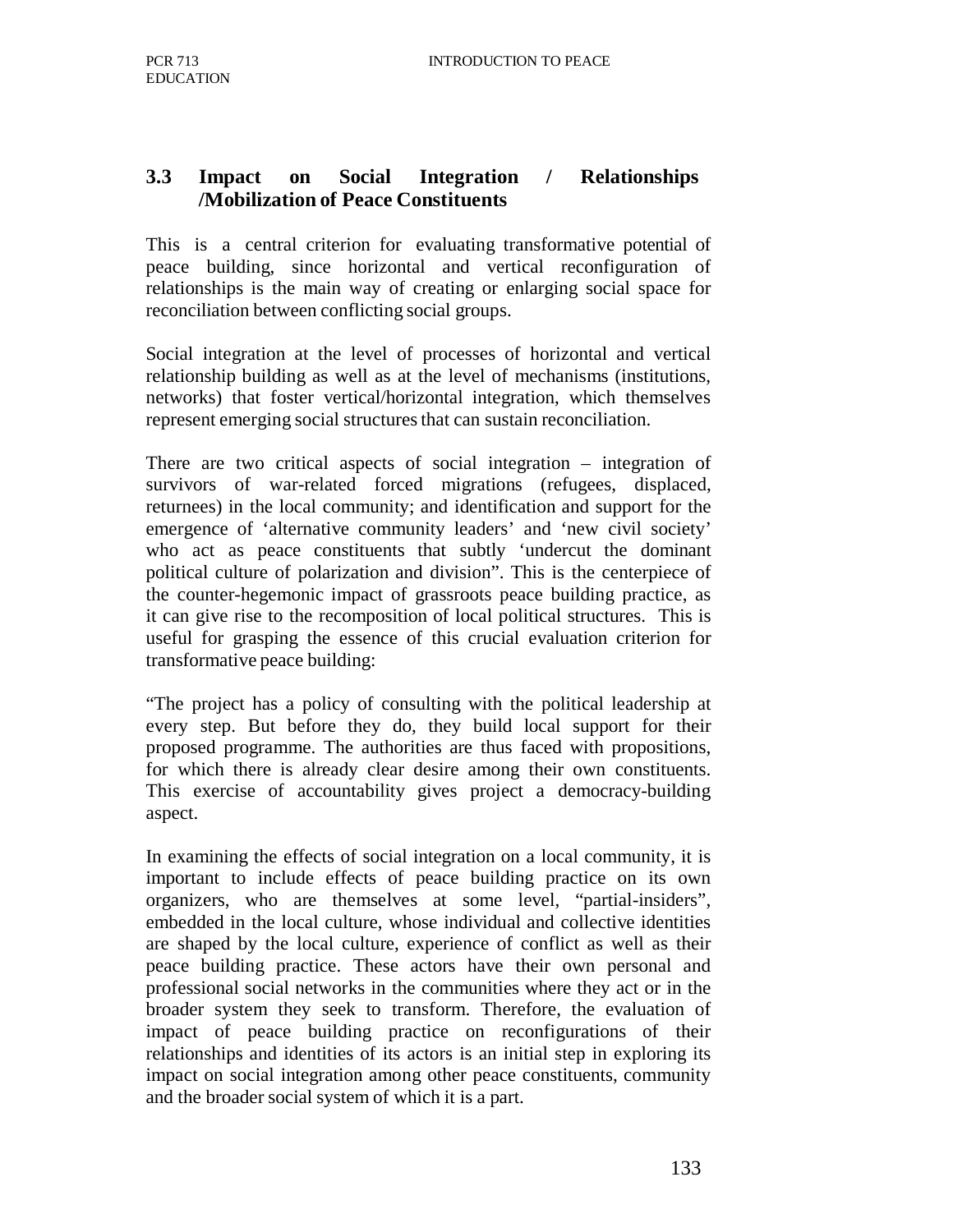# **4.0 CONCLUSION**

It is increasingly becoming evident that just as it is necessary to engage in peace building from a larger perspective, it is also important to pay attention to peace building at the community level. This is essential because grassroots based consensual approaches to selecting and intervening in the provision of infrastructure and services in post conflict situations have proven to be more effective.

Policies should therefore aim at encouraging participatory methods in the identification of the immediate and long term needs of the people. The social as well as relational dimensions of the post conflict environment should be taken into consideration in designing and formulating strategies of intervention. Often donor driven peace building interventions do not pay close attention to these issues. Community-based peace building should ideally be the first level of intervention in post conflict environments.

### **5.0 SUMMARY**

We have re-examined the peace building concept, this time around from a community-based perspective. We also examined the issue of community peace building practices and possible policy development frameworks. This is necessary to improve the support base of community-based peace building practices. In addition, the role of social integration to the mobilization of peace constituents was also discussed.

#### **6.0 TUTOR-MARKED ASSIGNMENT**

Discuss social integration as a vehicle for the recomposition of local political structures and mobilizing peace constituents in post conflict environments.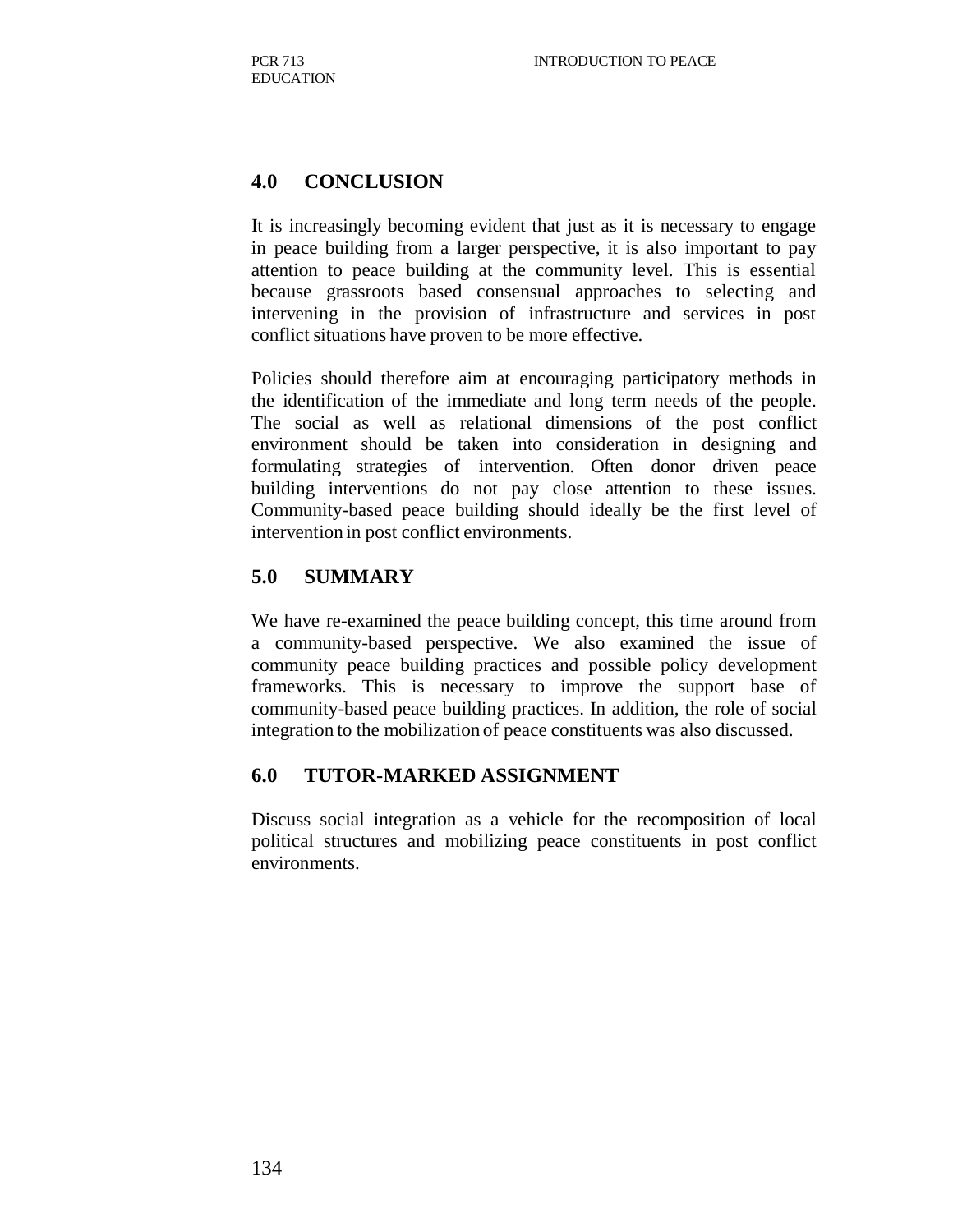### **7.0 REFERENCES/FURTHER READINGS**

- Stubbs, Paul, "The Evaluation of Social Development and Psycho-social Projects: From Rhetoric to Participation?" Background paper for International Conference on Social Reconstruction and Social Development: An Agenda for Change? Organized by Leeds Metropolitan University, International Social Policy Research Unit and School of Social Work, University of Zagreb, Croatia, Zagreb, Croatia, 1997.
- Lederach, John Paul, "Just peace-the Challenge of the  $21<sup>st</sup>$  Century", Pul Van Tongeren (ed.), People Building peace: 35 Inspiring Stories from Around the World, European Center for Conflict Prevention: Utrecht:27-36, 1999.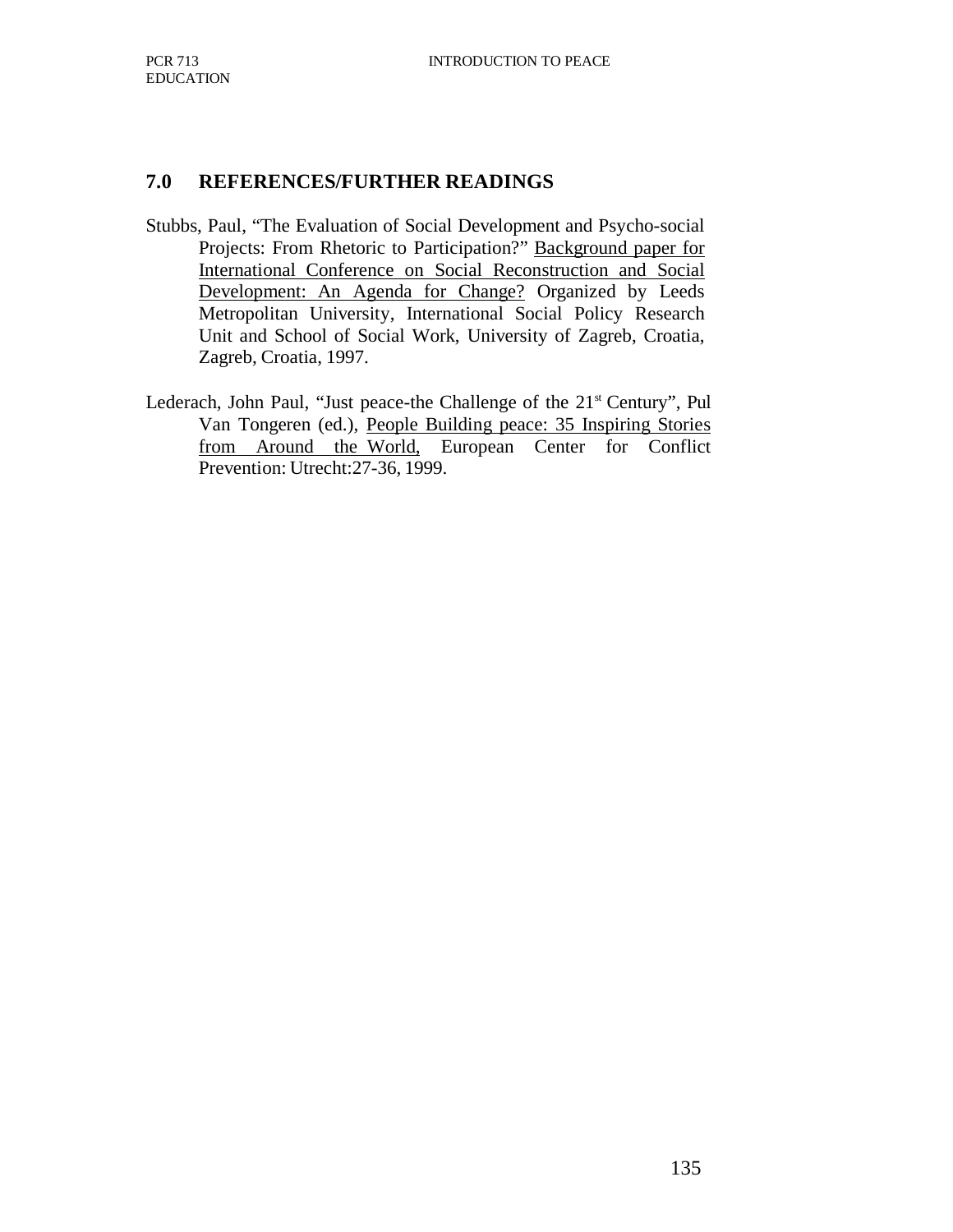# **UNIT 4 CIVIL SOCIETIES AND THE MILITARY IN PROMOTING PEACE**

#### **CONTENTS**

- 1.0 Introduction
- 2.0 Objectives
- 3.0 Main Body
- 3.1 Civil Society
- 3.2 Military
- 4.0 Conclusion
- 5.0 Summary
- 6.0 Tutor-Marked Assignment
- 7.0 References/Further Readings

#### **1.0 INTRODUCTION**

In this unit, we shall examine the fundamentals of civic society. Though a controversial concept, the civil society is increasingly becoming important in the  $21<sup>st</sup>$  century democracies. It appears to be an indispensable factor in the nurturing and strengthening of democracy. This is seen to be very essential for conflict resolution.

#### **2.0 OBJECTIVES**

By the end of this unit, you should be able to:

- i) Define civil society
- ii) Discuss the growth of civil society
- iii) Discuss civil society in relation to democracy
- iv) Discuss civil society in relation to conflict resolution.
- v) Explain the role of the military in peace maintenance**.**

#### **3.0 MAIN BODY**

#### **3.1 Civil Society**

Not all observers agree that civil society is important at all. Marxists, in particular, argue that civil society and, especially, a civic culture tend to frustrate change and progress toward a more just and equitable society. Common however, is the fact that civil society consists of all those institutions outside of the control of the government or beyond undue public regulation.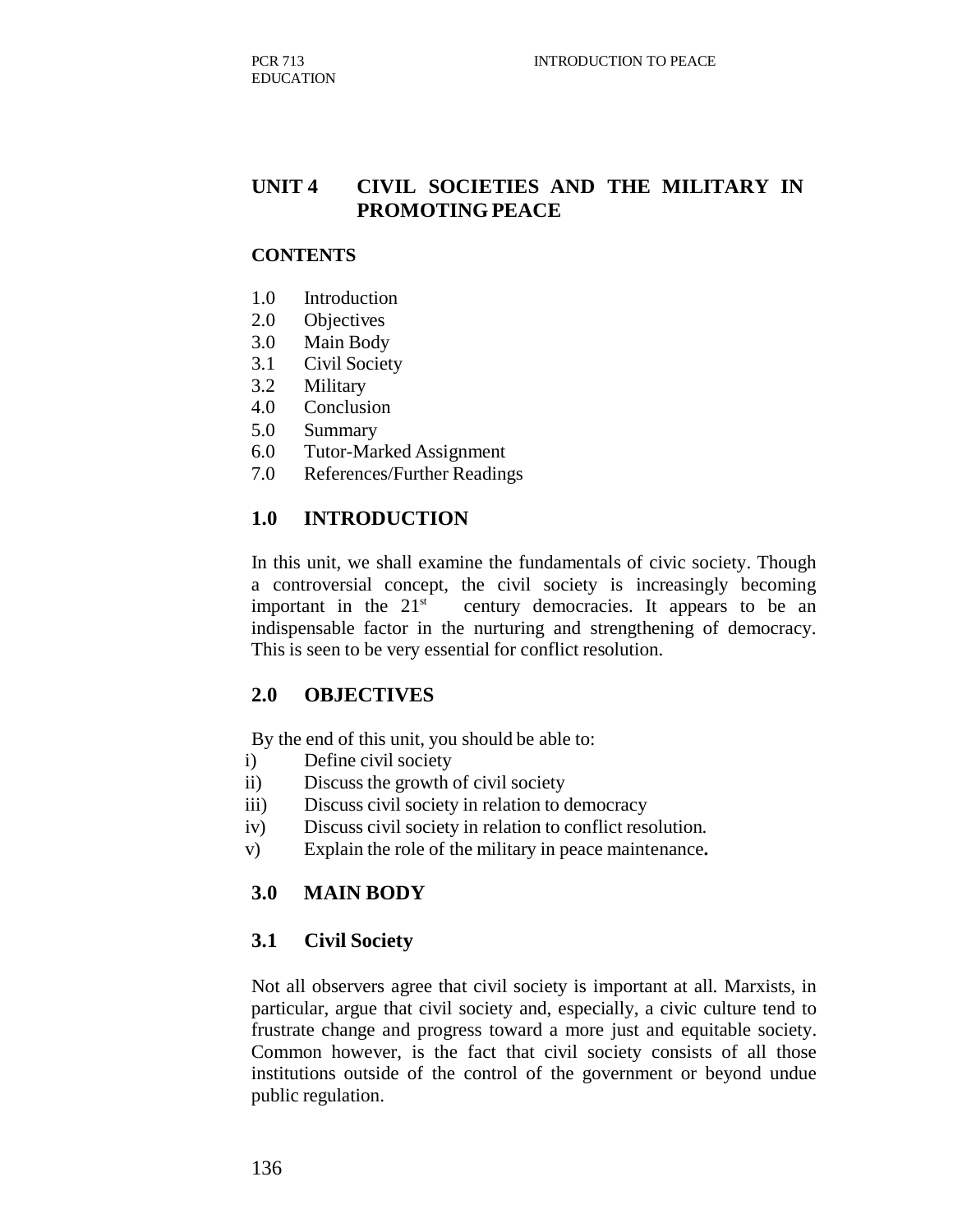However, there is growing agreement that civil society, civic culture, and social capital are all important for strengthening democracy and enabling conflict resolution. To be fair, the first academic discussions of civil society were naive, all but suggesting that any expansion of civic engagement was good for democracy. Anyone who has explored the rapid expansion of political development in such countries as the former Yugoslavia or Rwanda knows that any simplistic link between participation and democracy -- let alone conflict resolution is absurd.

Here, Robert Putnam's path-breaking (if controversial) book, Bowling Alone provided an important breakthrough in our thinking. Putnam recalled that when he went bowling as a child in the 1950s, people bowled in teams. In the late 1990s, people went bowling just as often as they did in Putnam's youth. However, they bowled with a couple of friends or family members, not in leagues. For Putnam, "bowling alone" is just one of dozens of indicators that Americans were less and less engaged in the rich social network of recreational and political organizations which his earlier research in Italy had suggested were vital for democracy.

But Putnam did not fall into the naive trap of arguing that all social involvement helped democracy. Indeed, he distinguishes between "bonding" and "bridging" social capital, and only the latter unambiguously supports democratization. Bonding social capital develops when we get involved with people like ourselves. Like spending time with liberals, Jewish, middle-aged academics who like sports. If Putnam and scholars who have examined extremist nationalists are correct, bonding social capital can serve to reinforce our pre-existing beliefs including our prejudice. To cite the most tragic example, there is little doubt that the authorities fanned the anti-Tutsi hatred of the Hutu who flocked to the Interahamwe in Rwanda in the early 1990s and made them more and more likely to physically take their anger out on the Tutsi.

In bridging social capital, one becomes involved with people who are less like us. That may be as simple as getting involved in my neighbourhood association. While only middle class families can afford to live in our neighbourhood, I may be the only academic, the only Jew, and one of only a handful of liberals. Even more importantly, when I get involved in trying to organize interfaith dialogues on divisive political issues, I spend time with people on the religious right, ultra-orthodox Jews, Muslims, Hindus, and atheists. In that work, I discover not only the issues we disagree about, but also areas where we do agree and can work together. We develop trust and toleration. Our community's social life literally becomes more civil. This is the character of civil society.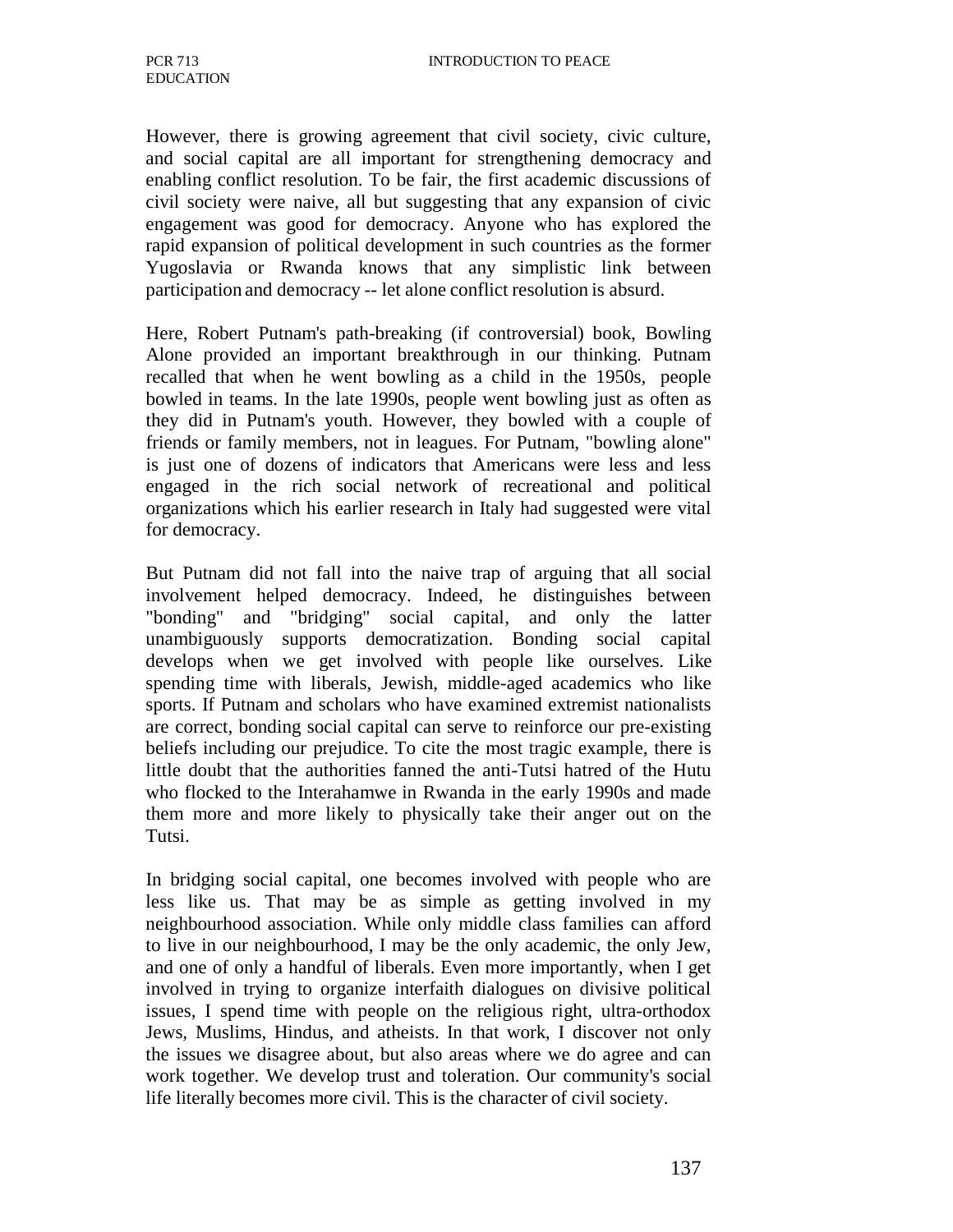This is important both for the building of democracy and for resolving conflict, because such values as trust and tolerance are important for both. No one has put this better than former President Bill Clinton in his 1994 speech to the United Nations General Assembly. A coalition for democracy – it is good for America. Democracies, after all, are more likely to be stable, less likely to wage war. They strengthen civil society. They can provide people with the economic opportunities to build their own homes, not to flee their borders. Our efforts to help build democracies will make us all more secure, more prosperous, and more successful as we try to make this era of terrific change our friend and not our enemy.

#### **3.2 Military**

Discussing the role of the military side by side with the civil society appears to be an anomaly, however, on closer scrutiny it is not really so, as a close and healthy relationship is expected to exist between the civil society and the military in enhancing democracy. This has been the case in advanced democracies like in Britain, The United States and India.

On the international scene, the military has been very instrumental in peacekeeping activities, and have therefore contributed immensely to creating the environment for peace processes, negotiations and peace building. Peace-keeping operations have proved valuable, often vital, in supporting and protecting needy populations, humanitarian workers and supplies in environments where there was limited consent from the warring parties on the security conditions, or when the security situation is simply beyond their control. Peacekeepers can also play a valuable role in helping to prevent the diversion or abuse of aid for political or military purposes. The non-combat military resources available to peacekeepers proved crucial in dealing with humanitarian crises in the Great Lakes and Bosnia.

When mass murderers or other criminals hide in refugee camps, as in Eastern Zaire in 1994, the primary responsibility lies with the host Government and its security forces to ensure that these individuals do not continue to wreak havoc in the camps and surrounding areas. But peacekeepers can play a key role in strengthening national forces to allow for the separation of combatants from the victims.

#### **Self Assessment Exercise**

Discuss the role of the military in United Nations Peacekeeping?

# **4.0 CONCLUSION**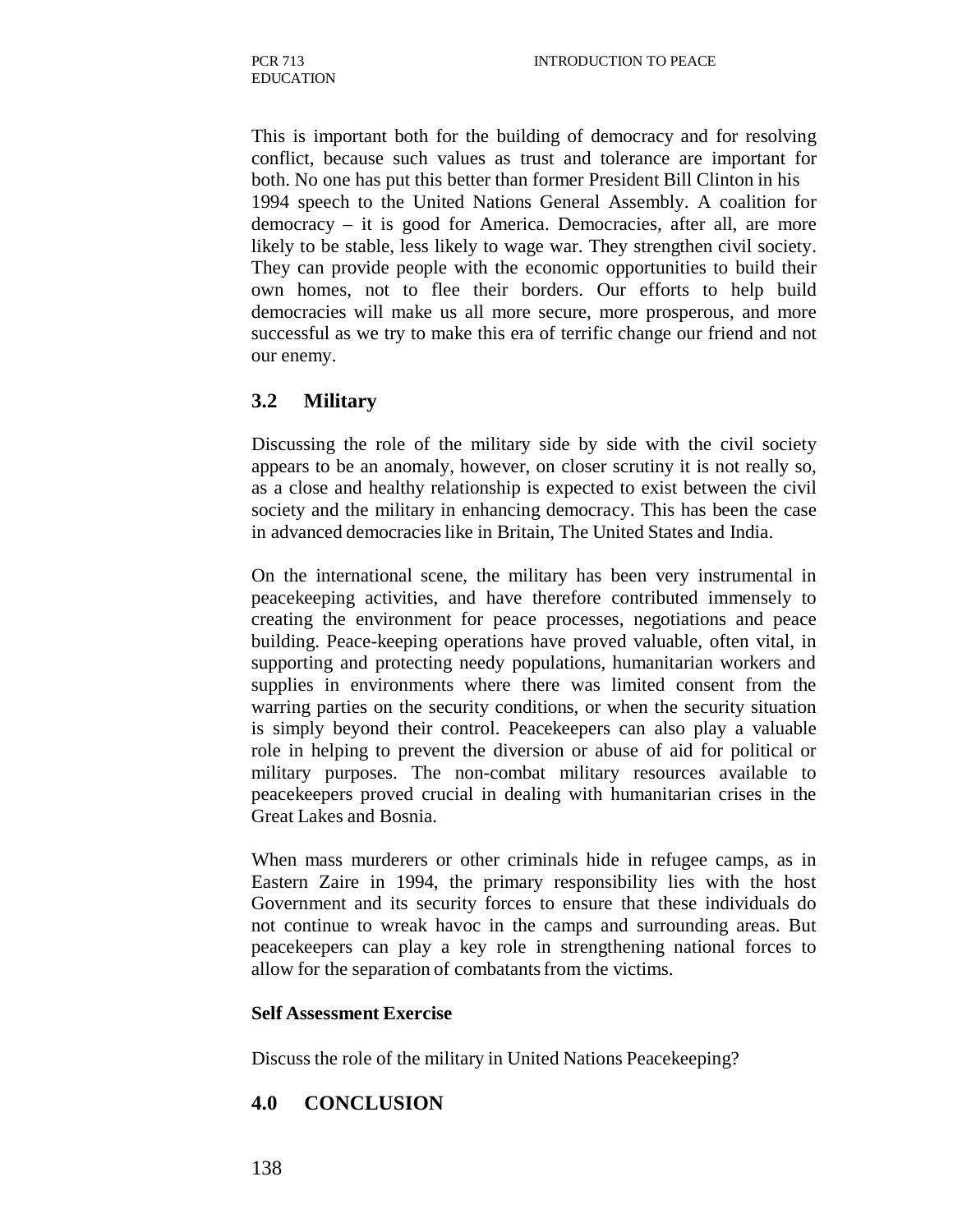The civil society is a very important component of the institutions necessary for the growth and sustenance of democracy. This has been the case in the advanced democratic countries and is also the case in those countries transiting either from autocratic rule or to democracies. The civil society institutions include the professional associations, the churches, student groups, the organized labour, women's groups and especially the media. Together, they act as watchdog for the society and serve as a counter policy think tank for the society. It is therefore important that civil society is not emasculated but allowed to thrive insofar as their objectives are well intentioned.

The military should also be seen as a partner in strengthening democracy. Theirs is to defend the democracy against those forces that are bent on scuttling the noble ideas of freedom, participation and progress.

### **5.0 SUMMARY**

In this unit, we have discussed the role of the civil society in strengthening democracy and preventing conflicts. We also examined the contribution of the military in peace keeping and in helping to safeguard democracy.

#### **6.0 TUTOR-MARKED ASSIGNMENT**

Discus civil-military relations in Post- transition Nigeria.

#### **7.0 REFERENCES/FURTHER READINGS**

- "The Democratic Project and Strategizing for Gender Equality: The Challenge of Nigeria's Fourth Republic", International Review of Politics and Development, Vol. 2, No. 1, January 2004.
- Nigeria in Peace Support Missions2005: Maximising for Optimal Benefits, Alex Ogomudia (ed.), The Nigerian Armed Forces and Peace Support Operations, Ibadan,.(forthcoming)

#### **Reading List**

- Hugh Miall, Oliver Ramsbothern and Tom Woodhouse, Contemporary Conflict Resolution, London, 2000.
- Lederach, John Paul, "Just peace-the Challenge of the 21<sup>st</sup> Century", Pul Van Tongeren (ed.). People Building peace:35 Inspiring Stories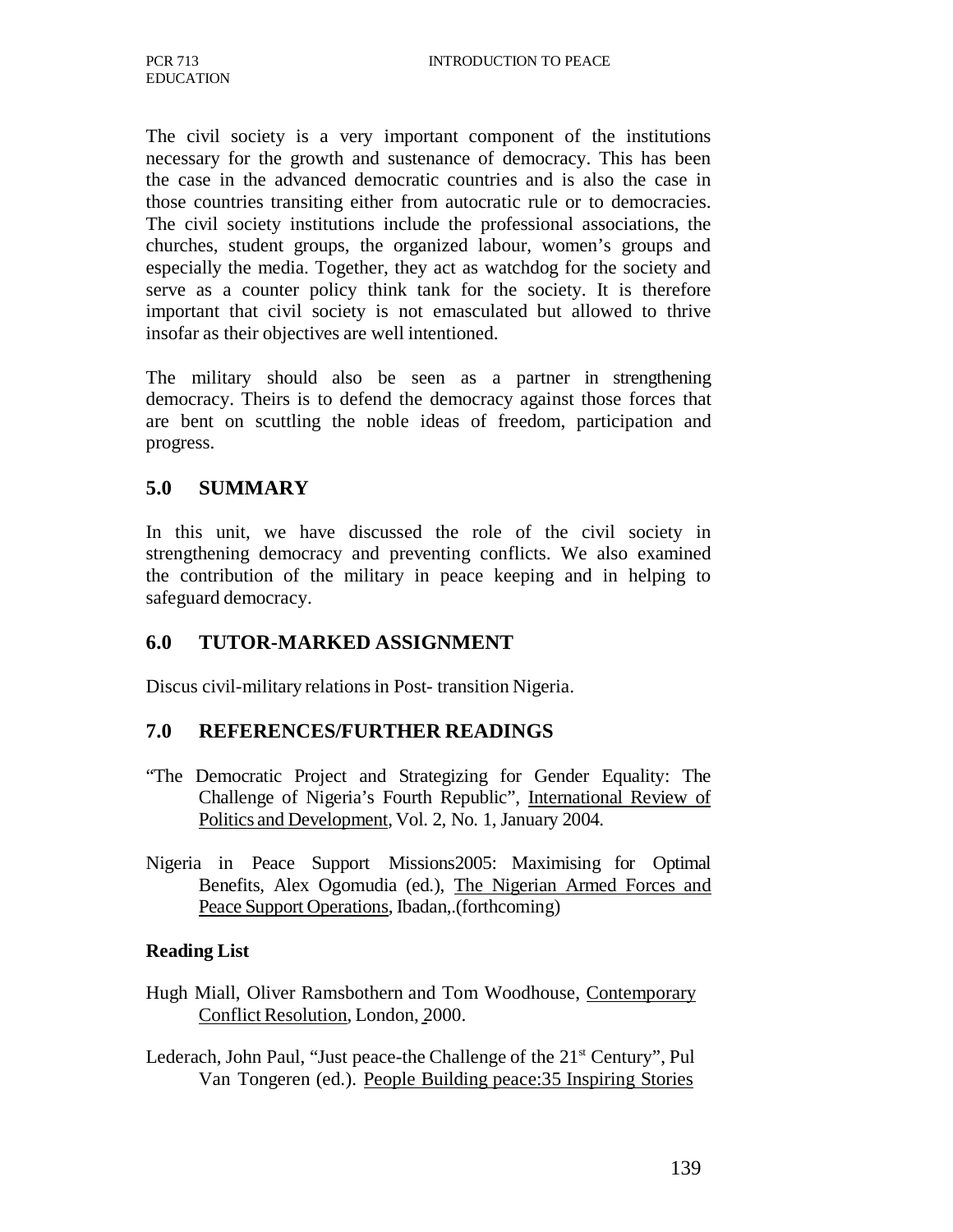PCR 713 EDUCATION

> from Around the World. European Center for Conflict Prevention: Utrecht: 27-36, 1999.

- Fenwick Charles G., International Law (4<sup>th</sup> ed.), New York, Appleton-Century Crofts, 1965.
- R.A Akindele and Bassey Ate, Beyond Conflict Resolution, Lagos, Nigerian Institute of International Affairs, 2001.
- Okwudiba Nnoli, Ethnic Conflict in Africa, Ibadan, Ibadan University Press, 1998.
- Ronald J. Fisher, Interactive Conflict Resolution, New York, Syracuse University Press, 1977.
- Boutros-Ghali Boutros, An Agenda for Peace, New York, United Nations, 1995.
- John Paul Lederach, Building Peace: Sustainable Reconciliation in Divided Societies, Washington D.C, United States Institute of Peace, 1997.
- Steven L. Burg and Paul S. Shoup (1999), The War in Bosnia-Herzegovina, Ethnic Conflict and International Intervention, New York, M.E University Press.
- Okwudiba Nnoli (1998), Ethnic Conflicts in Africa, Ibadan, University Press.
- R.A. Akindele and Bassey Ate (2001), Beyond Conflict Resolution, Lagos, Nigerian Institute of International Affairs.
- Yusufu Bala Usman, (1987), The Manipulation of Religion in Nigeria, Lagos, Quadro Impressions Ltd.
- The Journal of Conflict Resolution, Journal of Peace Science Society International) Vol.49 No.1, February 2005.
- Osita Agbu, Ethnic Militias and the Threat to Democracy in Post-Transition Nigeria, Research Report No. 127, The Nordic Africa Institute, 2004.
	- Osita Agbu et.al (eds.), Human Security and Development Nigeria aEthiopia, NIIA, Lagos, 2004.